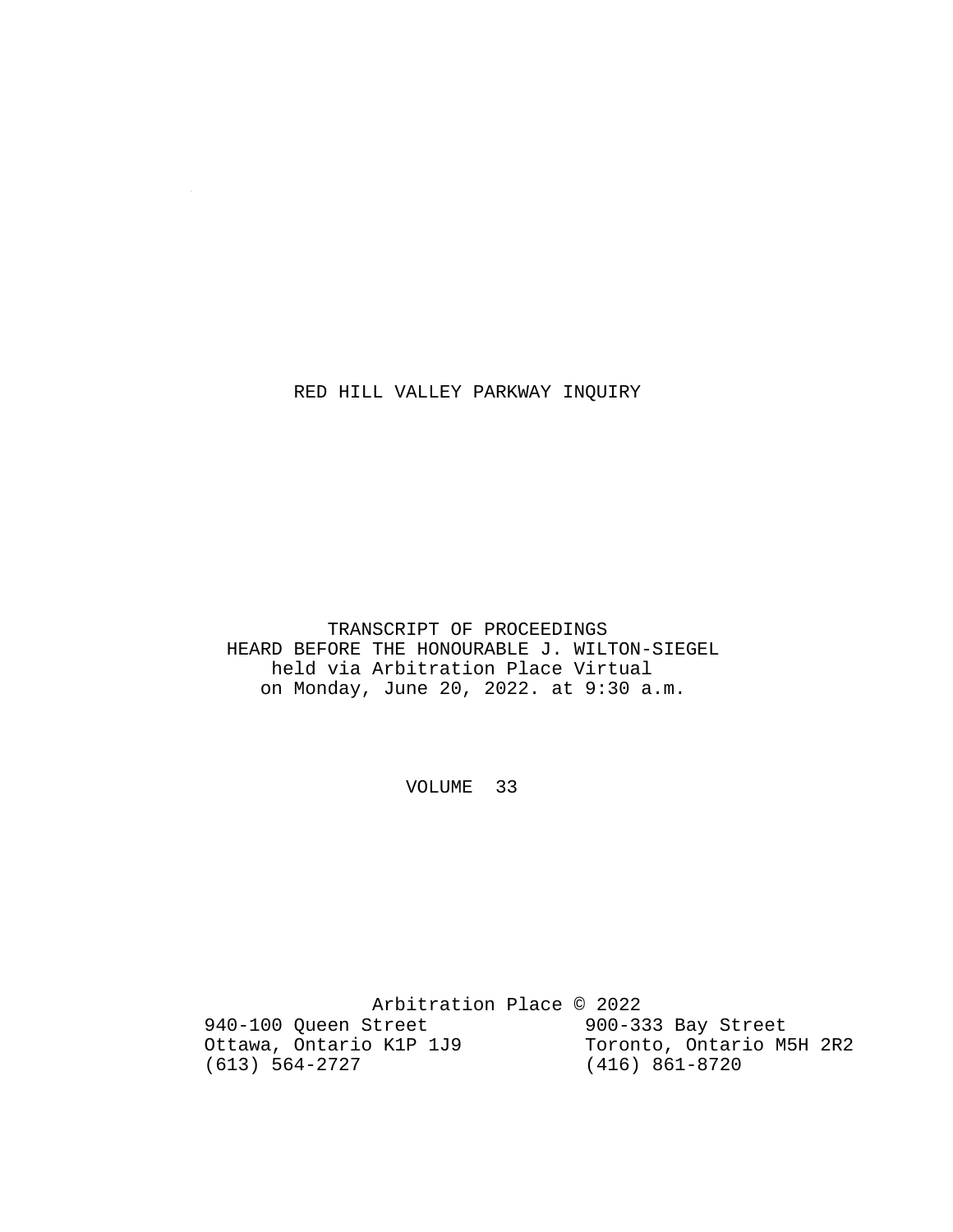### APPEARANCES:

| Andrew C. Lewis  | For Red Hill Valley       |
|------------------|---------------------------|
| Hailey Bruckner  | Parkway                   |
| Chloe Henderson  |                           |
|                  |                           |
| Eli Lederman     | For City of Hamilton      |
| Delna Contractor |                           |
| Heather McIvor   | For Province of Ontario   |
| Colin Bourrier   |                           |
|                  |                           |
| Chris Buck       | For Dufferin Construction |
|                  |                           |
| Jennifer Roberts | For Golder Associates     |
| Nivi Ramaswamy   | Inc.                      |
| Fabiola Bassong  |                           |

Page 5826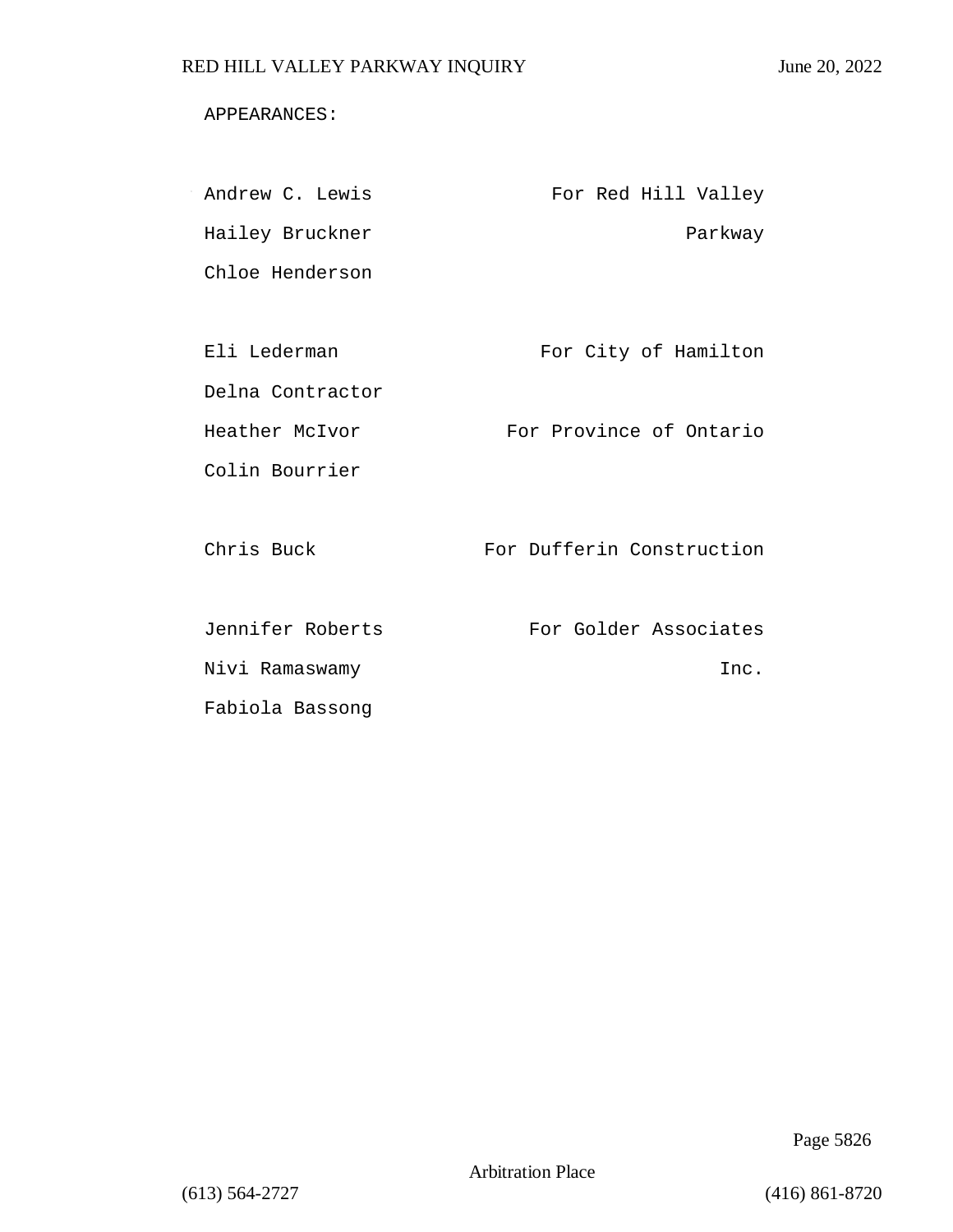$\sim$ 

### INDEX

**PAGE** 

|  |  |  |                                   | DR. LUDOMIR UZAROWSKI; PREVIOUSLY AFFIRMED | 5830 |
|--|--|--|-----------------------------------|--------------------------------------------|------|
|  |  |  | EXAMINATION BY MR. LEWIS (CONT'D) |                                            | 5830 |

Page 5827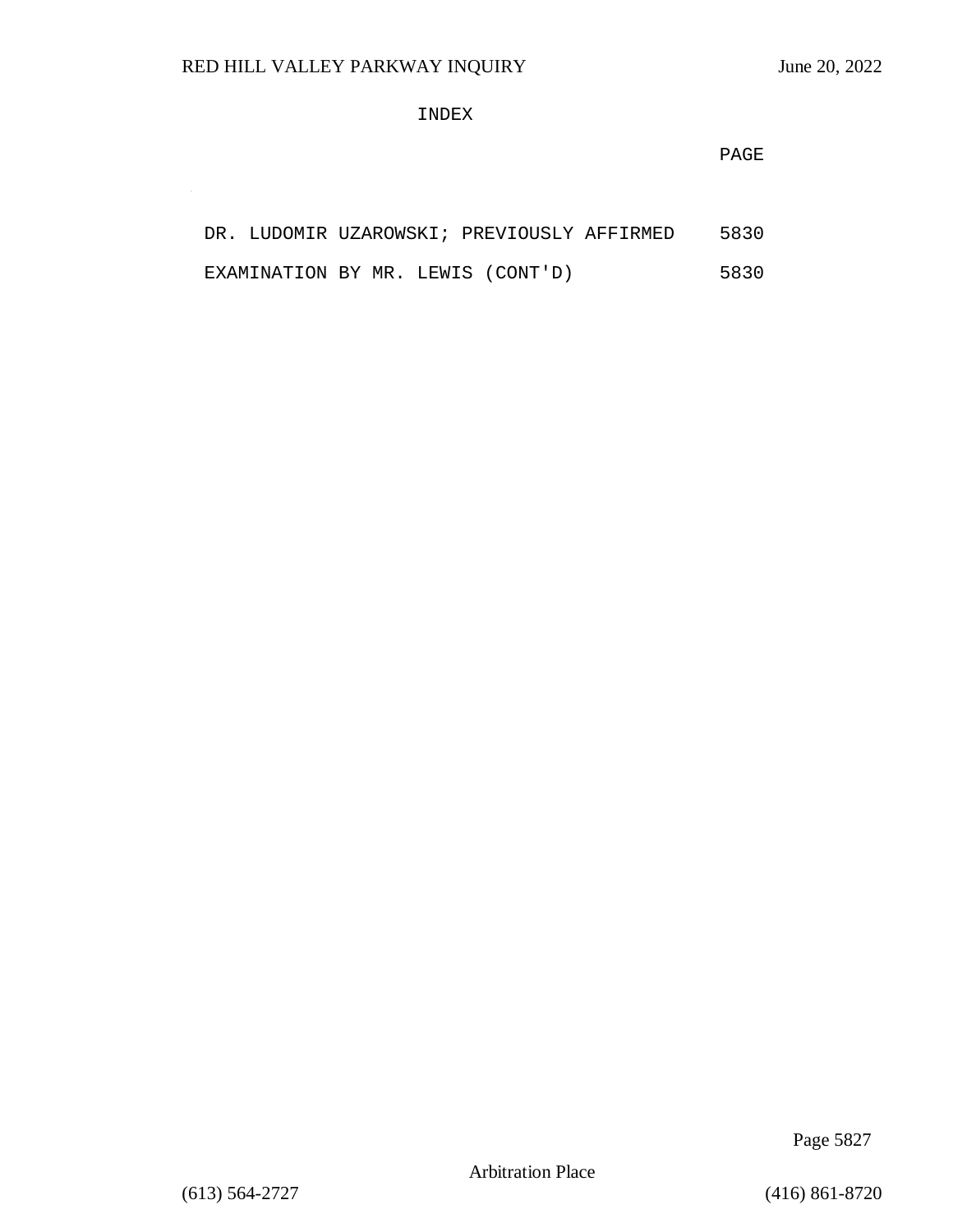### LIST OF EXHIBITS

| NO. | DESCRIPTION                            | PAGE |
|-----|----------------------------------------|------|
|     |                                        |      |
| 82  | Handwritten notes dated September      |      |
|     | 9, 2015 to January 31, 2017            | 5832 |
|     |                                        |      |
| 83  | Document titled "Standard Test Method  |      |
|     | for Measuring Frictional Properties    |      |
|     | Using the British Pendulum Tester"     |      |
|     | (ASTM E303); MTO38701                  | 5890 |
|     |                                        |      |
| 84  | Test results (4 pages); GOL7415        | 5917 |
|     |                                        |      |
| 85  | Document titled "Prediction of         |      |
|     | Pavement Skid Resistance Performance"; |      |
|     | GOL7431                                | 5922 |

Page 5828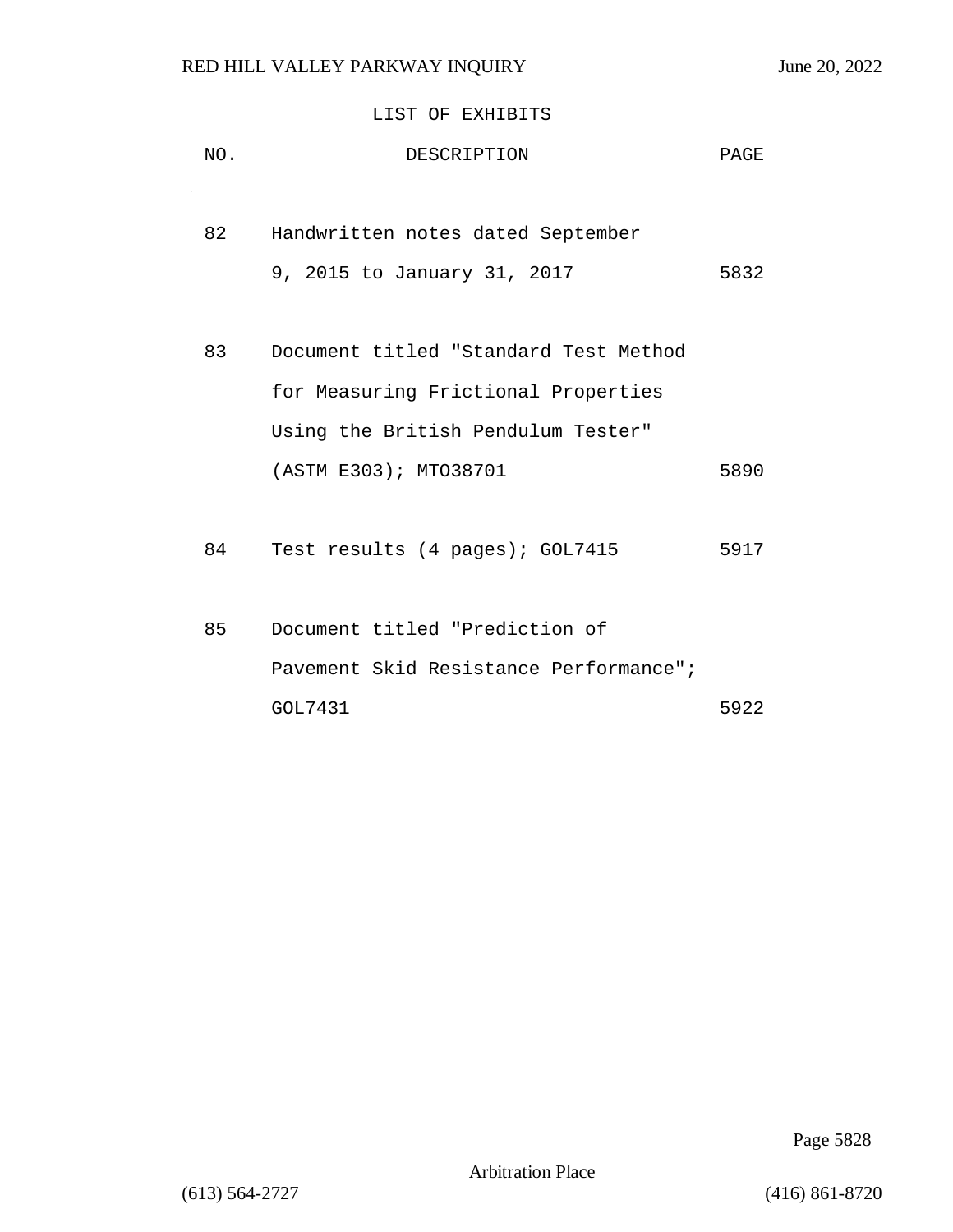1 Arbitration Place Virtual --- Upon resuming on Monday, June 20, 2022 at 3 9:30 a.m. 4 MR. LEWIS: Good morning, Commissioner, Counsel, Dr. Uzarowski. I would like to proceed first with the land acknowledgement. 8 I would like to open this week of hearings by acknowledging that the City of Hamilton is situated upon the traditional territories of the Erie, Neutral, Huron-Wendat, Haudenosaunee and Mississaugas. This land is covered by the Dish With One Spoon Wampum Belt Covenant which was an agreement between the Haudenosaunee and Anishinaabek to share and care for the resources around the Great Lakes. We further acknowledge that the land on which Hamilton sits is covered by the Between The Lakes purchase 1792 between the Crown and the Mississaugas of the Credit First Nation. 21 Many counsel appearing today at this hearing are located in Toronto, which is on the traditional land of the Huron-Wendat, the Seneca, and most recently the Mississaugas of the Credit River. Today this meeting place is still

Page 5829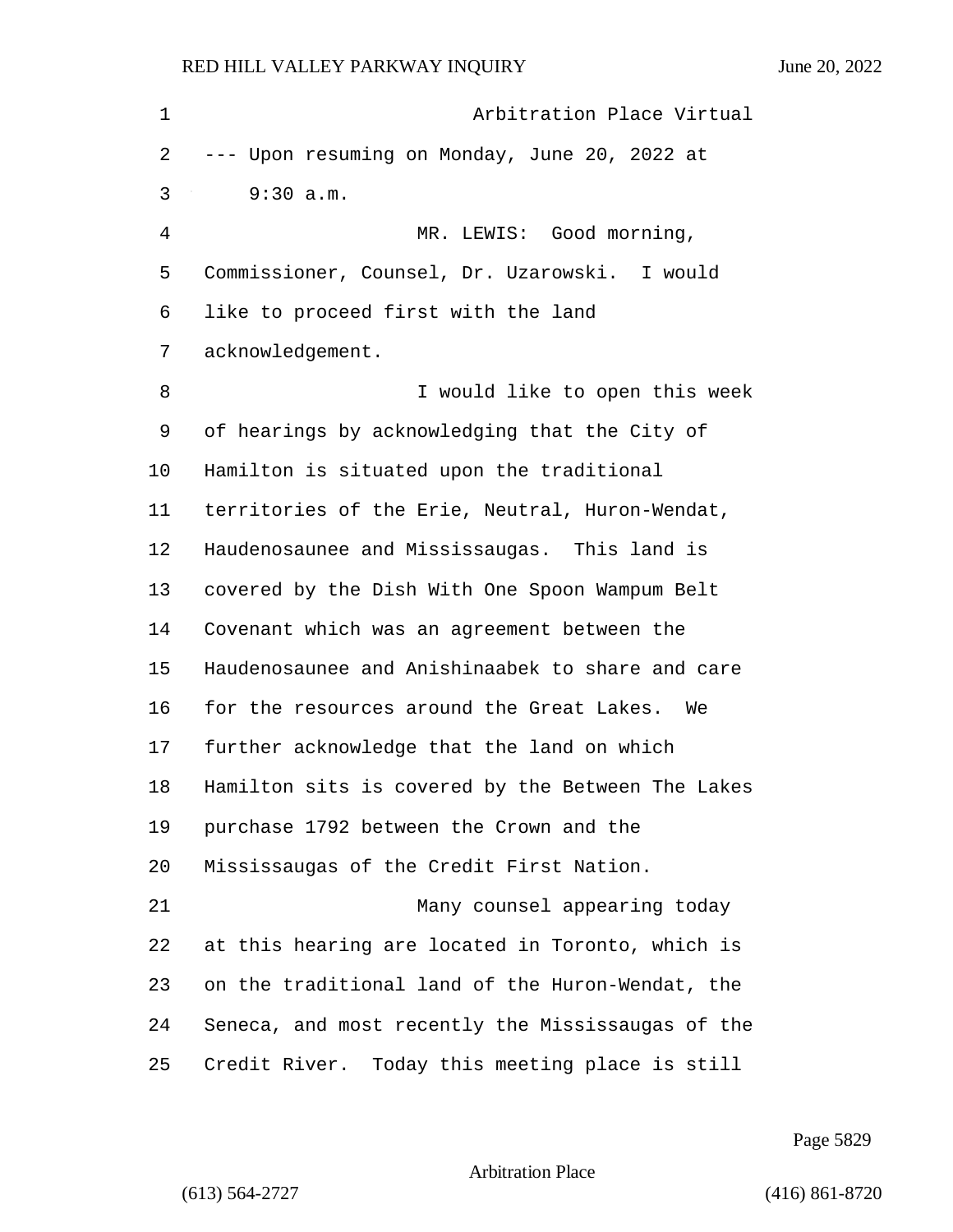| 1       | home to many indigenous people from across Turtle  |
|---------|----------------------------------------------------|
| 2       | Island and I'm grateful to have the opportunity to |
| 3       | work on this land.                                 |
| 4       | Just remind Dr. Uzarowski that                     |
| 5       | he remains under oath at this time.                |
| 6       | DR. LUDOMIR UZAROWSKI; previously affirmed         |
| 7       | EXAMINATION BY MR. LEWIS (cont'd):                 |
| 8       | When we left off on<br>Q.                          |
| 9       | Thursday we had previously talked, Dr. Uzarowski,  |
| $10 \,$ | about your communications in May 2016 with Leonard |
| 11      | Taylor at Tradewind, and specifically you -- there |
| 12      | was a note of yours dated May 26th, 2016 which     |
| 13      | stated just Hamilton Leonard Taylor. Do you        |
| 14      | recall that discussion?                            |
| 15      | Yes, I do.<br>Α.                                   |
| 16      | Q. And then you also                               |
| 17      | indicated that there was another note on that      |
| 18      | date, May 26, 2016, which stated Hamilton, and I   |
| 19      | advised everyone that there wasn't any note in the |
| 20      | productions that we were aware of, and then        |
| 21      | afterwards counsel for Golder produced a couple of |
| 22      | pages from your notebooks containing both those    |
| 23      | notes from May 26th, the second of which I         |
| 24      | understand was inadvertently overlooked.           |
| 25      | So, Registrar, if you could go                     |

Page 5830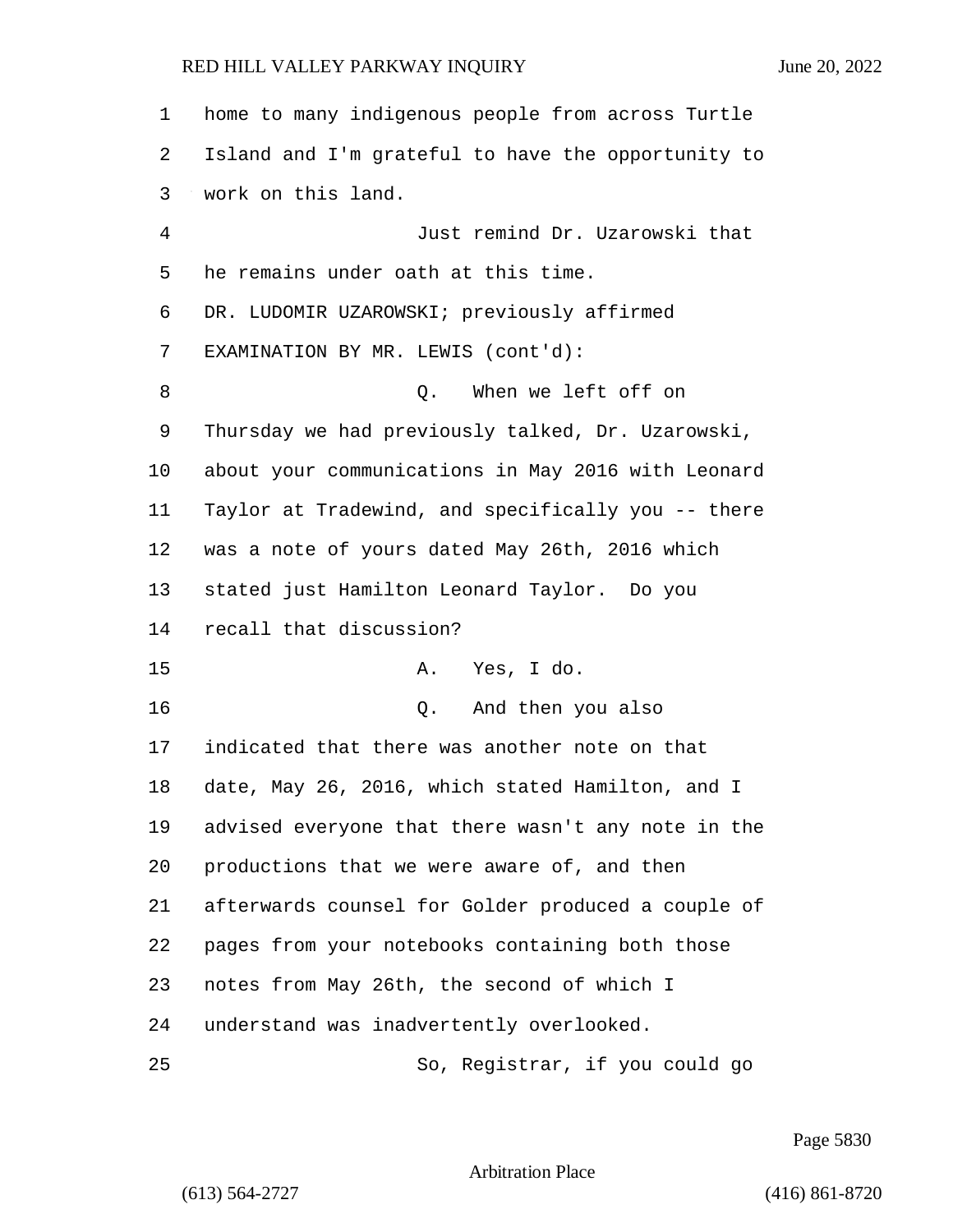| 1  | to -- there should be a three-page PDF I believe   |
|----|----------------------------------------------------|
| 2  | was sent to you on Friday with note pages in it    |
| 3  | titled "May 26, 2016 Dr. Uzarowski notes." If you  |
| 4  | could go to the second image, please. I think      |
| 5  | this was the note that we had in front of us that  |
| 6  | you referred to last week, is that right, the      |
| 7  | May 26, 2016 referring to Hamilton Leonard Taylor? |
| 8  | Α.<br>Correct.                                     |
| 9  | Q. And if you go to the                            |
| 10 | third image, Registrar. And this has this          |
| 11 | indication of Hamilton, and is that from the same  |
| 12 | day?                                               |
| 13 | A. Yes, it is.                                     |
| 14 | Q. And is that what you were                       |
| 15 | referring to in your evidence last week?           |
| 16 | A. Yes, it is.                                     |
| 17 | Q. Do you recall what it                           |
| 18 | refers to?                                         |
| 19 | In the previous note what<br>Α.                    |
| 20 | it showed was number 11, Hamilton Leonard Taylor,  |
| 21 | so it was on my list of things to do. And this     |
| 22 | one was without number, so I think I talked to     |
| 23 | Leonard Taylor and then just took a note Hamilton. |
| 24 | So I talked to him and I passed the result of this |
| 25 | conversation to Hamilton.                          |

Page 5831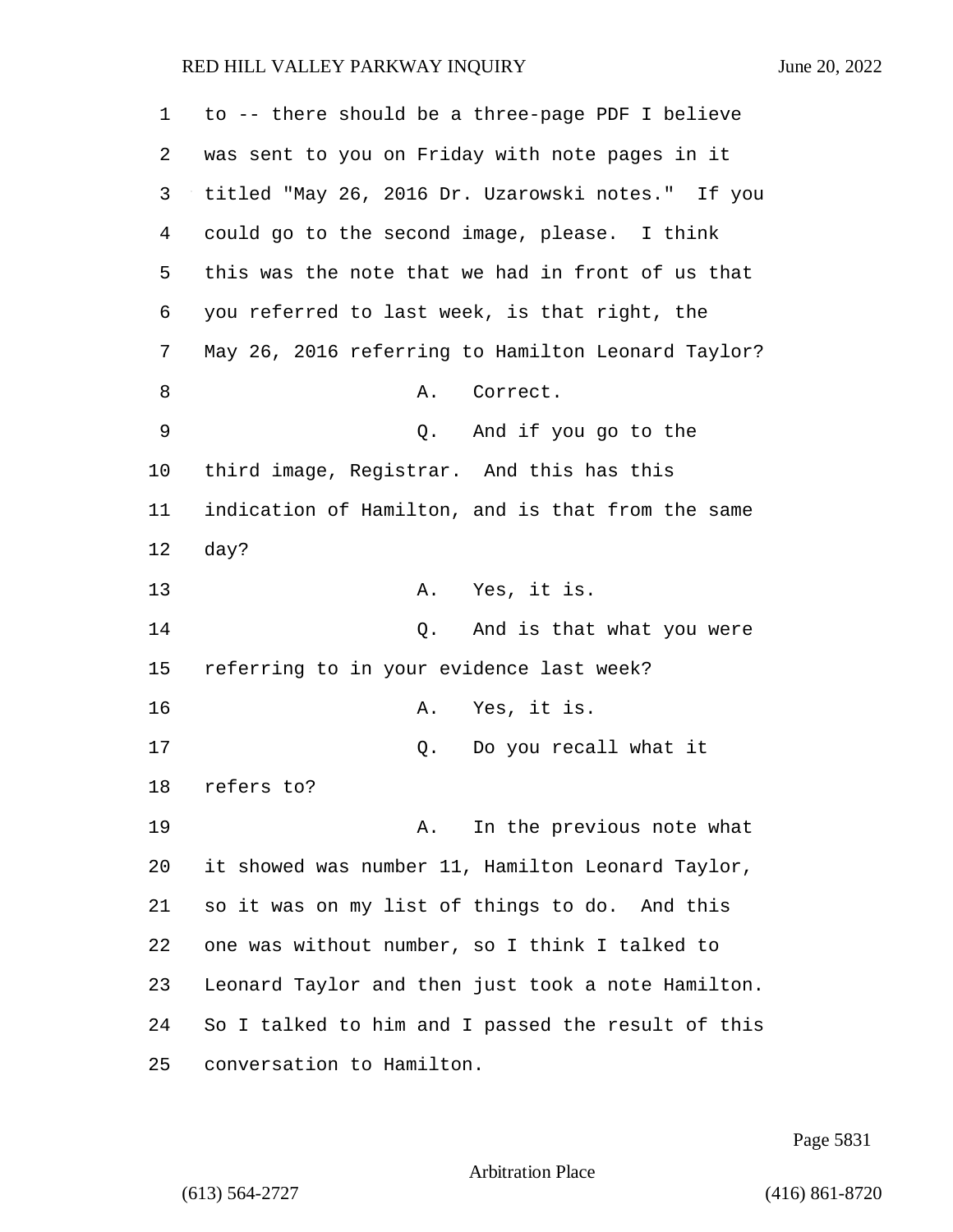| 1  | Q. And the result of that                         |
|----|---------------------------------------------------|
| 2  | conversation was what, that you passed on, and to |
| 3  | whom?                                             |
| 4  | That was Mr. Gary Moore.<br>Α.                    |
| 5  | It was just basically the same as -- there is no  |
| 6  | clear correlation between the two methods of      |
| 7  | friction testing.                                 |
| 8  | MR. LEWIS: Registrar, if we                       |
| 9  | could make that exhibit.                          |
| 10 | And, Commissioner, I believe                      |
| 11 | that would be number 82.                          |
| 12 | THE REGISTRAR: Noted,                             |
| 13 | Counsel, thank you.                               |
| 14 | EXHIBIT NO. 82: Handwritten                       |
| 15 | notes dated September 9, 2015                     |
| 16 | to January 31, 2017                               |
| 17 | BY MR. LEWIS:                                     |
| 18 | Now, jumping forward, if<br>Q.                    |
| 19 | we could take that down and go to overview        |
| 20 | document 8, image 62. We had left off in December |
| 21 | of 2017 and communications about the PSV testing  |
| 22 | and getting the results and getting it off to     |
| 23 | Ireland and so the forth.                         |
| 24 | So January -- if we look at                       |
| 25 | this page beginning at 165. On January 22nd, 2018 |

Page 5832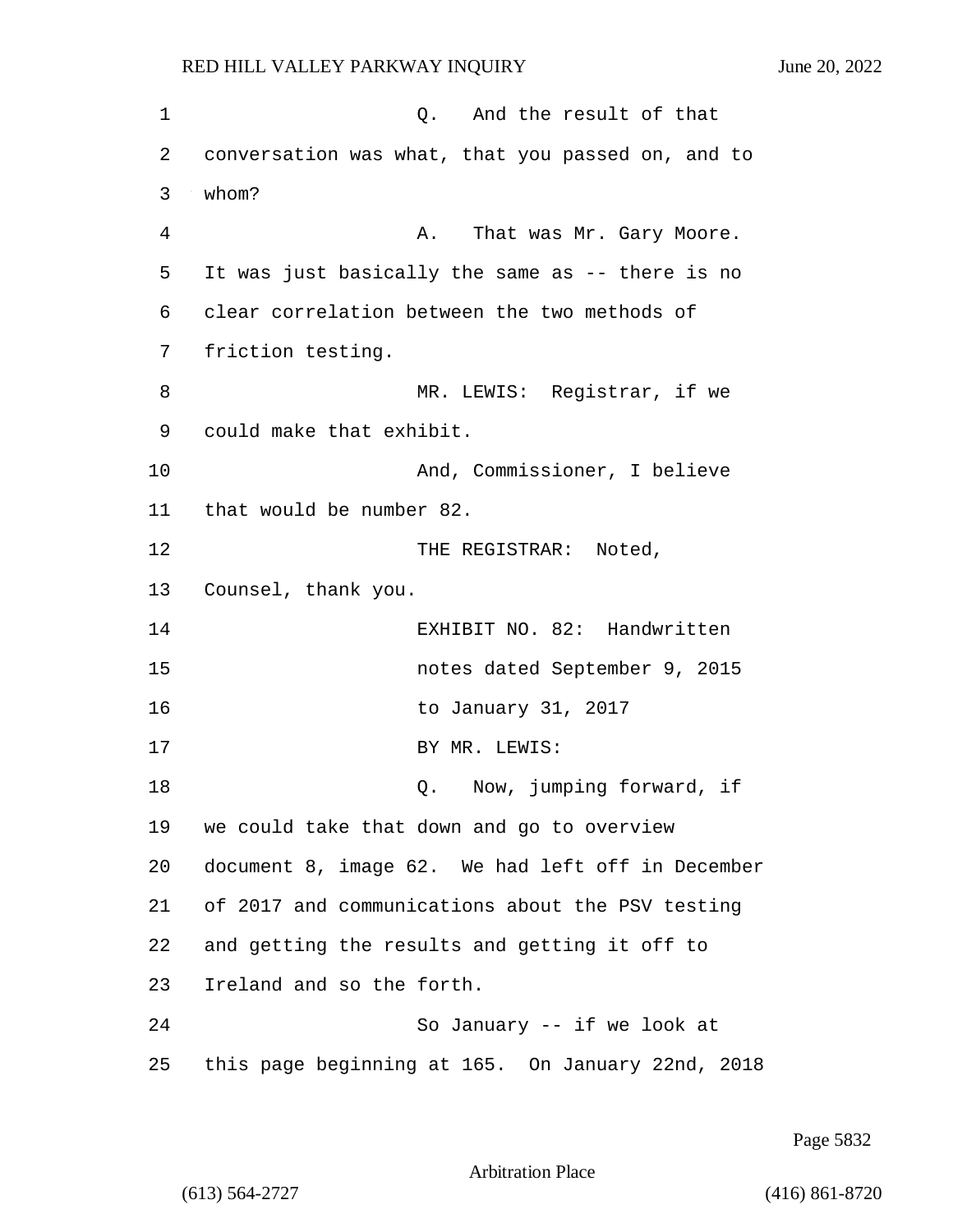| $\mathbf 1$ | you received an e-mail from David Hein at Applied |
|-------------|---------------------------------------------------|
| 2           | Research Associates, also known as ARA, with the  |
| 3           | subject line "Red Hill Valley Parkway friction    |
| 4           | problem," and he wrote:                           |
| 5           | "Next time you need friction                      |
| 6           | testing on RHVP, let me know.                     |
| 7           | We have an ASTM Brakeforce                        |
| 8           | trailer in the Toronto area                       |
| 9           | every year to do testing. Hot                     |
| 10          | in-place recycling technology                     |
| 11          | 'new' not even remotely as                        |
| 12          | Warren/Taisei was doing HIP in                    |
| 13          | the Ontario in the 80s, almost                    |
| 14          | 40 years ago."                                    |
| 15          | And then you replied in                           |
| 16          | paragraph 66:                                     |
| 17          | "Thanks for letting me know.                      |
| 18          | If I need it I will let you                       |
| 19          | know. I agree HIP is not new.                     |
| 20          | Who said it is new? I was                         |
| 21          | involved in it while working                      |
| 22          | for JEGEL. In the 90s Ontario                     |
| 23          | gave up on it and Crupi sent                      |
| 24          | the last HIP train to the US.                     |
| 25          | The technology has                                |

Page 5833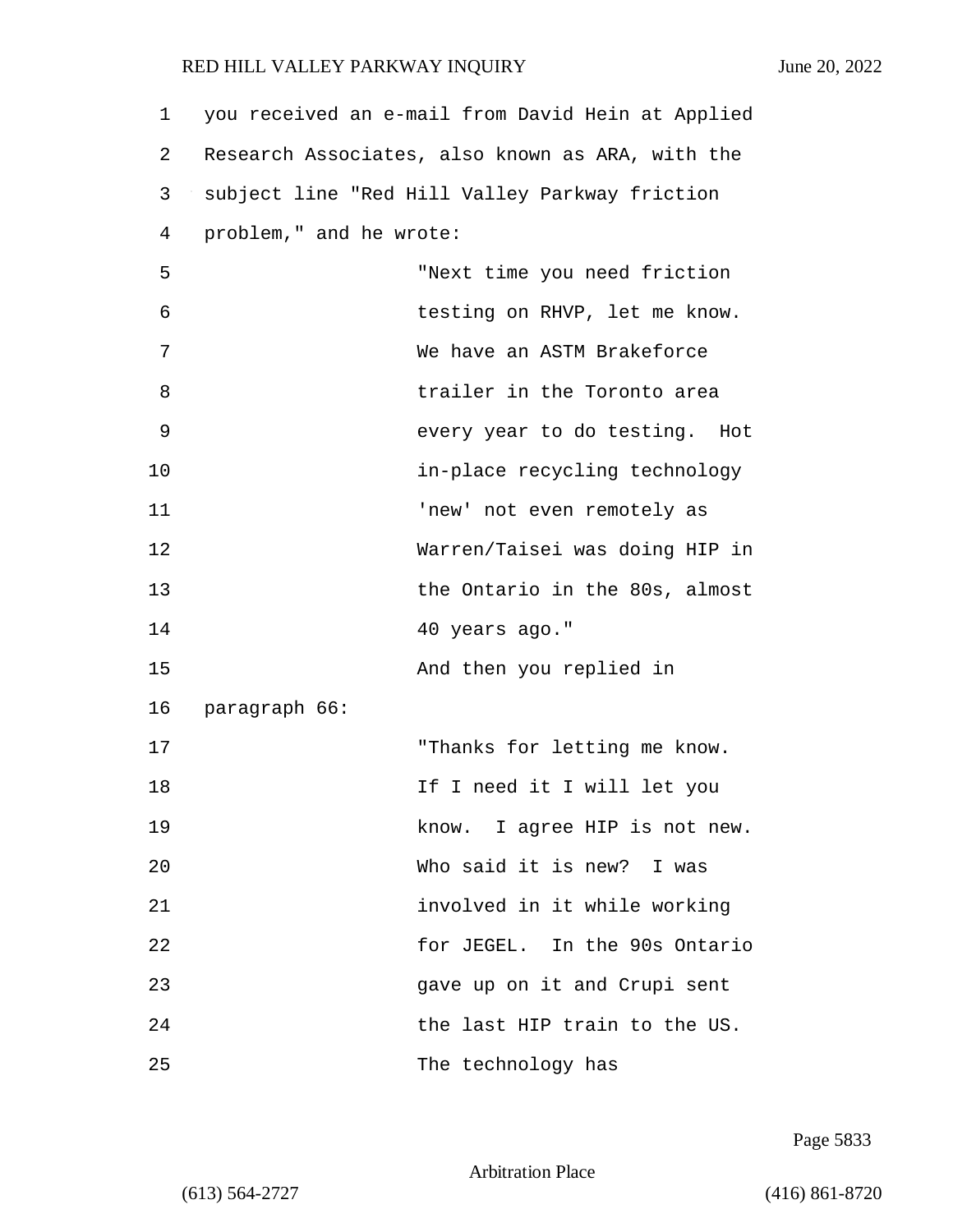1 significantly improved since 2 then." 3 And so there's nothing that 4 indicates in Mr. Hein's initial e-mail indicating 5 why he sent it. Do you recall any discussions 6 with him that prompted his e-mail on January 22nd, 7 2018? 8 A. No, I don't. I think it 9 was only e-mail exchange. 10 Q. So the e-mail from him 11 was your first contact with him on this topic? 12 A. On this topic at that 13 time, yes. 14 O. You know Mr. Hein 15 professionally, or you knew him? 16 A. I know him very well. We 17 worked together for John Emery Geotechnical and 18 then we met at conferences and talk, yes. 19 Q. So do you know where this 20 e-mail initiated by -- this e-mail exchange 21 initiated by Mr. Hein, where that came from, why 22 he e-mailed you about this? 23 A. No, I don't. I can only 24 speculate that he must've talked to the City. No, 25 I don't.

Page 5834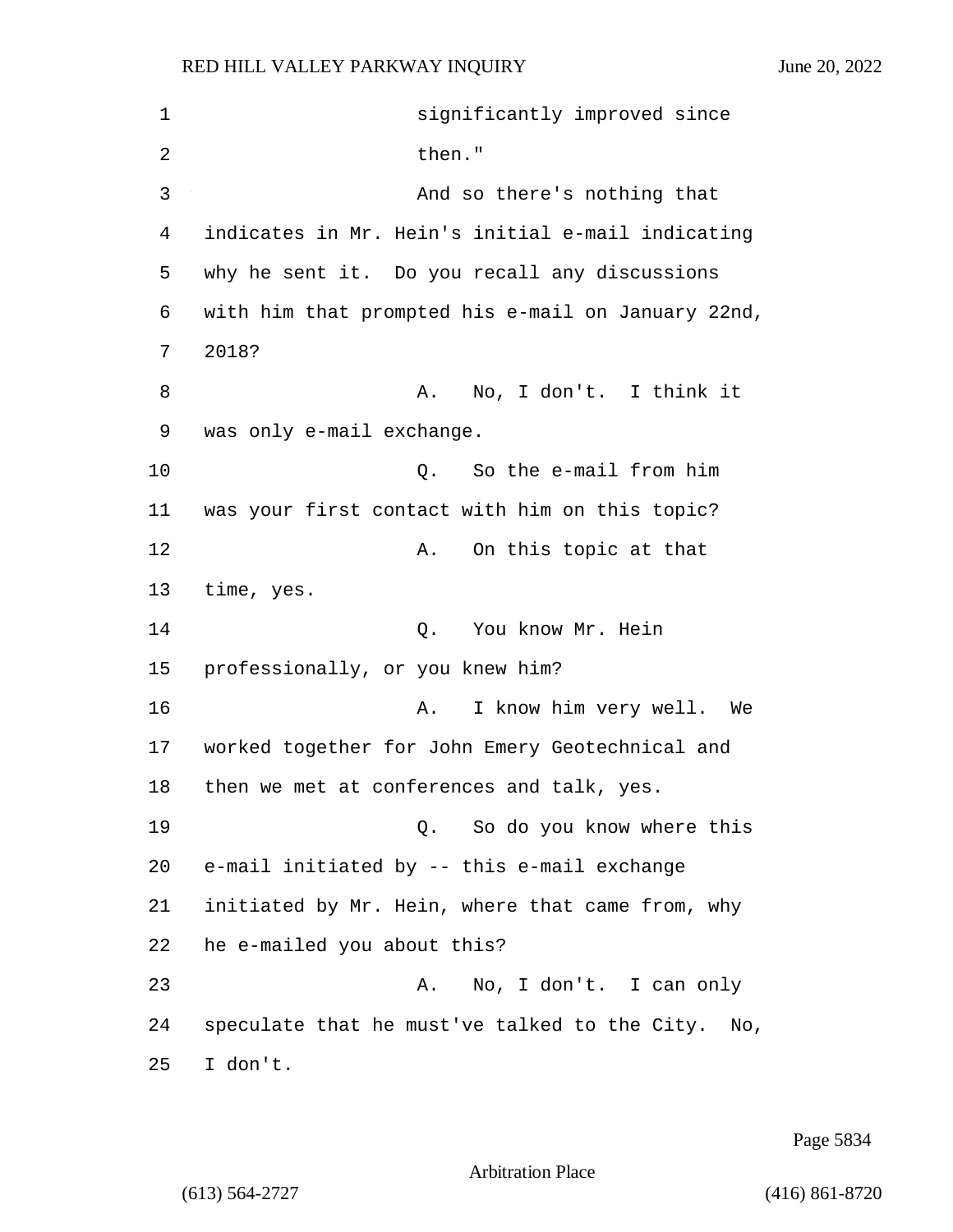| 1  | Q.<br>You don't know that, but                    |
|----|---------------------------------------------------|
| 2  | you assume that that's the case since you hadn't  |
| 3  | told him about this; is that fair?                |
| 4  | That's correct, fair.<br>Α.                       |
| 5  | Q. Okay. And his title is                         |
| 6  | "Red Hill Valley friction problem." Had you had   |
| 7  | any discussions with him about a friction problem |
| 8  | on the Red Hill?                                  |
| 9  | No, I didn't.<br>Α.                               |
| 10 | Was Mr. Hein and ARA<br>Q.                        |
| 11 | working for the City at the time in 2018, do you  |
| 12 | know?                                             |
| 13 | No, I didn't. I assume<br>Α.                      |
| 14 | he did but I was not aware.                       |
| 15 | Okay. Then Mr. Hein<br>Q.                         |
| 16 | replied to you that afternoon, this is in         |
| 17 | paragraph 167, enclosing a link to an article in  |
| 18 | the Spectator dated January 15th, 2018, titled    |
| 19 | "Scratching the Surface For Answers on Red Hill   |
| 20 | Paving." And then he says, "Here is the link to   |
| 21 | the article. Not very well written."              |
| 22 | Take that down, Registrar,                        |
| 23 | please. And then you replied in 168, "Thanks,     |
| 24 | Dave, I haven't seen it."                         |
| 25 | Were you aware of -- you said                     |

Page 5835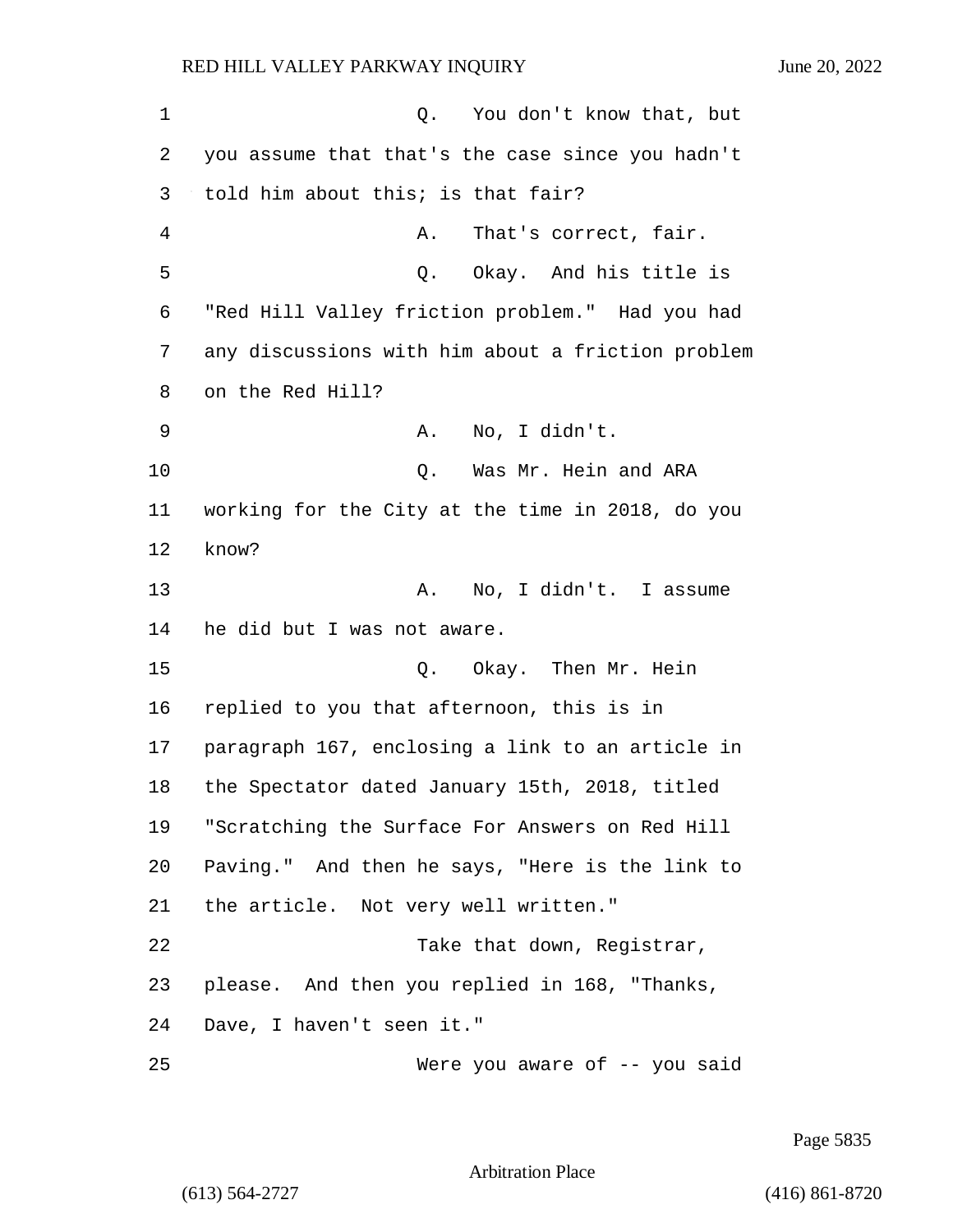| 1  | you weren't. Had you not read it at that point,    |
|----|----------------------------------------------------|
| 2  | that article?                                      |
| 3  | No, I wasn't aware of it.<br>Α.                    |
| 4  | It sounds like -- he<br>Q.                         |
| 5  | says here is the link to the article. It sounds    |
| 6  | like you had some discussion with it. He says      |
| 7  | here's link to the article.                        |
| 8  | No, I didn't but this is<br>Α.                     |
| 9  | the way that typically Dave Hein communicates.     |
| 10 | His sentences are always very short, so            |
| 11 | And then if we could go<br>Q.                      |
| 12 | to the next page, Registrar. The article itself    |
| 13 | is excerpted at the next page. But in the          |
| 14 | fifth-last paragraph on the first of the two pages |
| 15 | there's a reference to a fatal collision,          |
| 16 | referring to their daughter and stepdaughter       |
| 17 | Jordyn Hastings died in a crossover crash on the   |
| 18 | parkway on May 5th, 2015, alongside with her best  |
| 19 | friend Olivia Smosarski. Both girls were 19. At    |
| 20 | that time were you aware of those fatalities       |
| 21 | before reading this article?                       |
| 22 | No, I wasn't.<br>Α.                                |
| 23 | Or of any others on the<br>Q.                      |
| 24 | Red Hill?                                          |
| 25 | No, no, I was not.<br>Α.                           |

Page 5836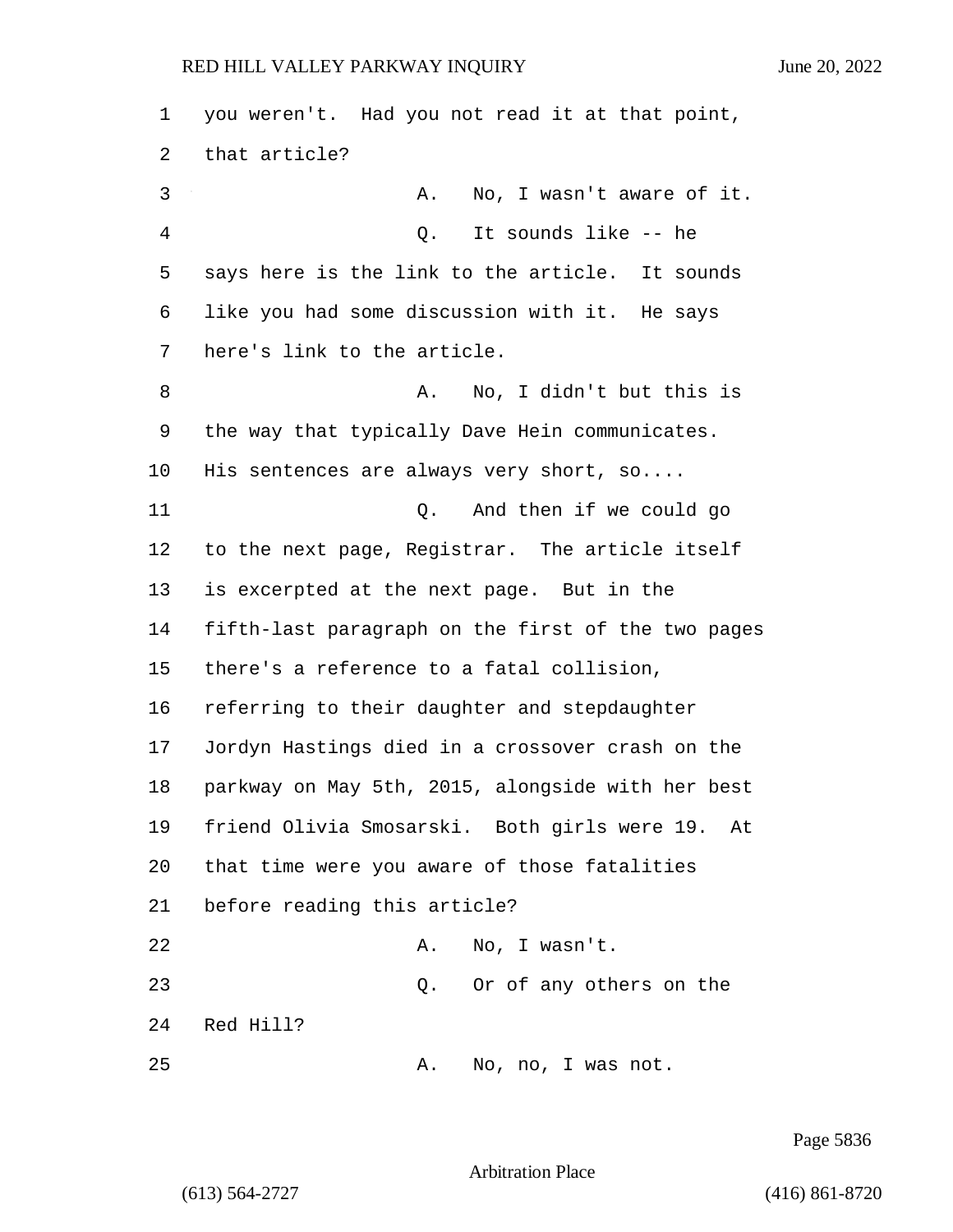| 1  | Q. If we could go to                               |
|----|----------------------------------------------------|
| 2  | image 66, Registrar. And at paragraph 181 you --   |
| 3  | it's an indication that you received an indication |
| 4  | from Mr. Ward that the PSV, this was 45, and that  |
| 5  | the report from the lab in Ireland would follow    |
| 6  | shortly and then he e-mailed the report to you     |
| 7  | approximately 20 minutes later.                    |
| 8  | So you received the results.                       |
| 9  | Do you recall what your reaction was at the time   |
| 10 | to those results?                                  |
| 11 | My reaction. I thought<br>Α.                       |
| 12 | it was probably lower than I anticipated, and then |
| 13 | I was looking for how to classify this thing and I |
| 14 | found that basically it was average or medium.     |
| 15 | Okay. And when you say<br>Q.                       |
| 16 | you were looking for how to classify it, what do   |
| 17 | you mean? Do you mean you looked at some source    |
| 18 | materials?                                         |
| 19 | A. Yeah, I look at some                            |
| 20 | technical papers. I know that I found an old       |
| 21 | paper written by Dr. John Emery where he compared  |
| 22 | different aggregates, I think limestone, trap rock |
| 23 | and steel slag, and he classified this value of    |
| 24 | 45S medium.                                        |
| 25 | And is that what you did<br>Q.                     |

Page 5837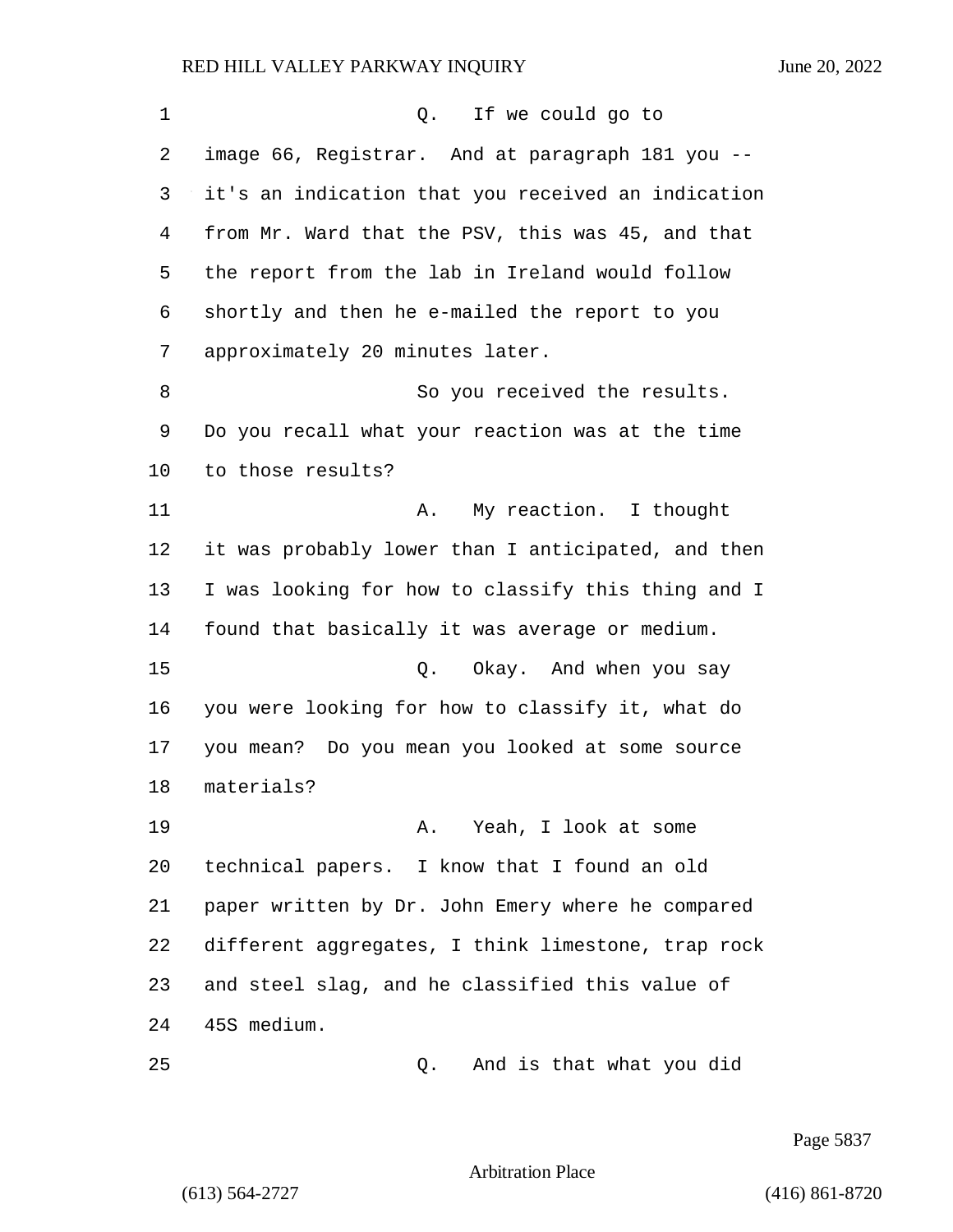at the time when you received it or very shortly after, or is that something you did at a later date? 4 A. I don't remember exactly on what day because I think it was between the time that I received it and between the date of the meeting with the City of Hamilton. When I reported that that was medium. 9 Q. Okay. We'll come back to that article later. It's also -- that article is referenced in -- finally in your February 28th, 2019 pavement evaluation report; is that right? 13 A. Yes, it is. **Q.** Under that you thought -- you said that you thought the results were lower than you were expecting? 17 A. Yeah, because I knew that this aggregate was on the DSM list so -- but, you know, it is what it is. So, you know, my point was then what to do with it. 21 Q. Right. And did you have a view of the implications at that time? 23 A. It was probably somewhere around, as I said, between this day and the meeting that I was thinking of what to do with the

Page 5838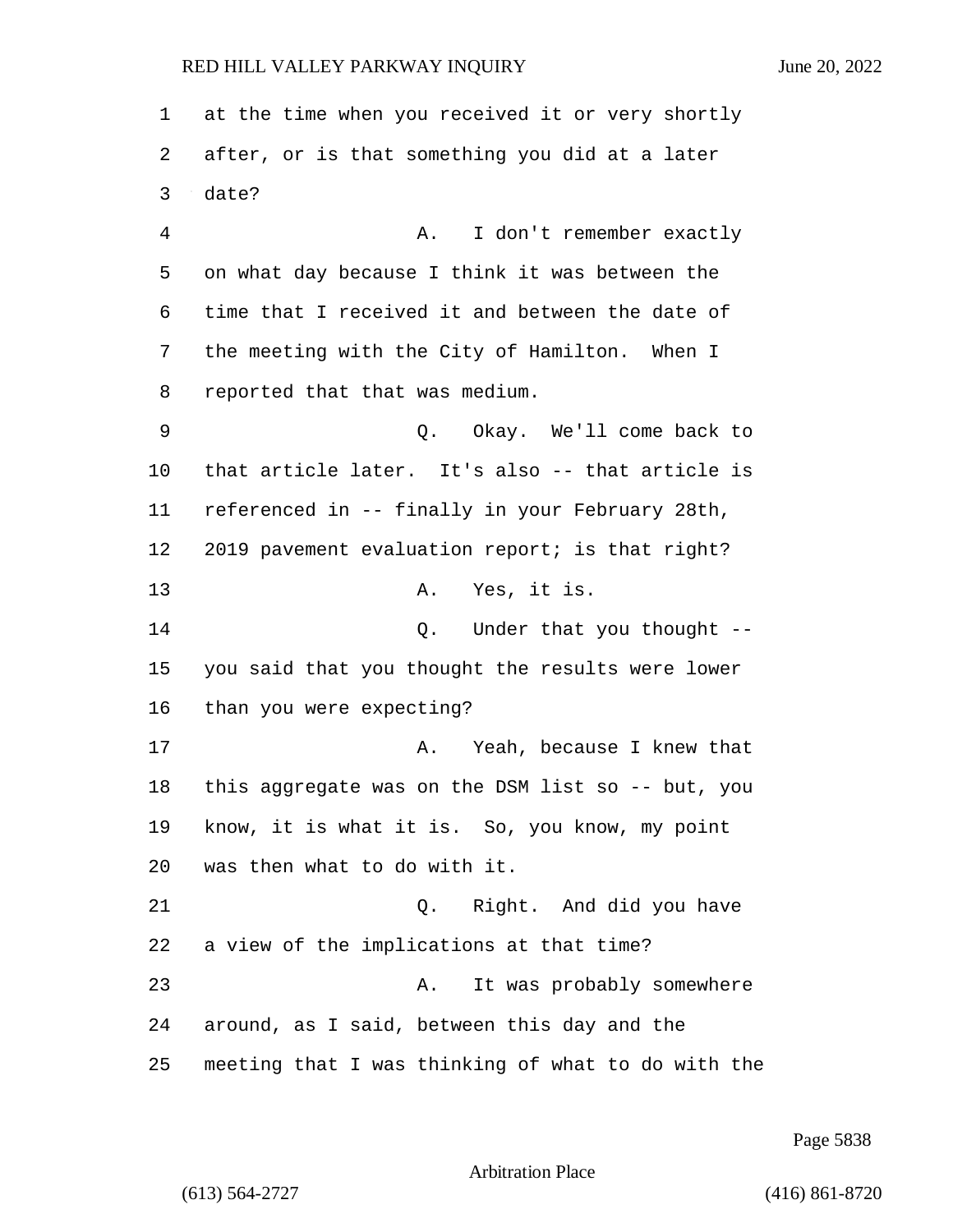aggregate, if it was used for hot in-place recycling, so in my opinion 45 would not be sufficient. 4 Q. Right. And then I understand that you attended a meeting with the City on February 23rd, 2018 at which you gave a presentation relating to, again, new asphalt 8 specification for the City; is that right? 9 A. Yes. 10 Q. If we could go to image 67, the next page. And at paragraphs 186 to 187 -- but on February 21st Mr. Moore sent a calendar invitation to you and Claudio Leon for a meeting on February 23rd that was scheduled prior to a presentation you were giving to the City that same day to discuss new asphalt specifications, and then you e-mailed Mr. Moore on February 22nd requesting a meeting that day to discuss RHVP and other aspects and then the meeting was arranged. 20 So do you recall, were there two different meetings on February 23rd, or a presentation and then a meeting? 23 A. No, I think it was only that -- or a meeting or whatever. When I gave the presentation to the audience and that was only

Page 5839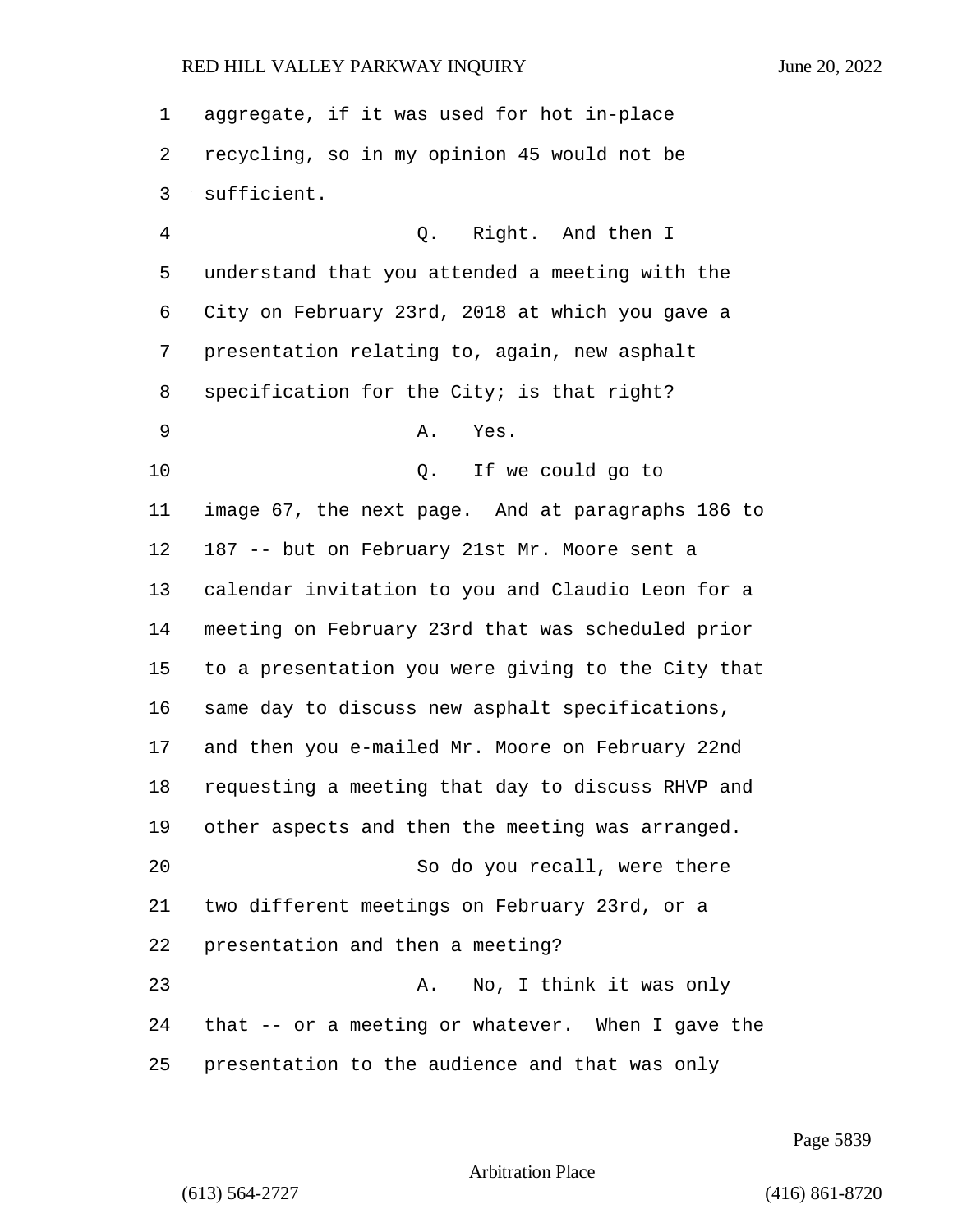one, and then we -- you know, after that there was a group of engineers -- or people that left and we talk about hot in-place recycling and other aspect. No, I don't recall other. 5 Q. Sorry, so you don't recall what? 7 A. I don't recall other meeting. I think it was the only one. 9 Q. Okay. Sort of a continuation of the -- you did your presentation and then there was a continuation of it? 12 A. Yes, so -- yes. 13 C. I think later Mr. Becke refers to it as a side meeting? 15 A. Yeah, like sort of side meeting. So the majority of the people that attended my presentation left and there was a group of people -- small group of people that Mike called -- Mr. Becke called a side meeting. 20 Q. And do you recall who was at -- just call it the side meeting or the second meeting, it doesn't really matter -- do you recall who was there? 24 A. I -- you know, it's possible that there were more people than I

Page 5840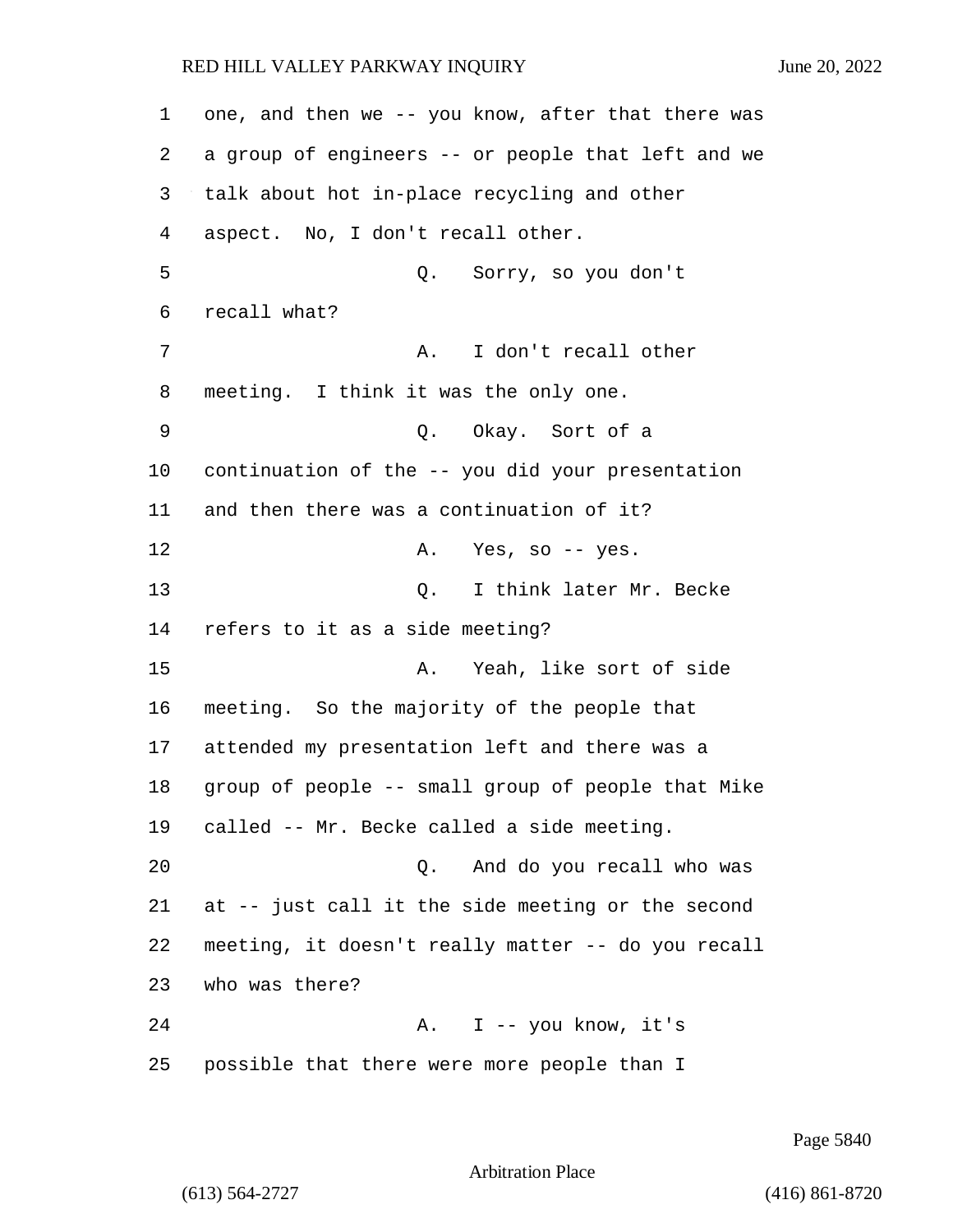| 1  | remember, but I think who was there. Definitely    |
|----|----------------------------------------------------|
| 2  | Mr. Mike Becke, Marco Oddi, Tyler Renaud, myself.  |
| 3  | I know this four were definitely there. It's       |
| 4  | possible that there were maybe one or two more     |
| 5  | people, but I'm positive this -- there were at     |
| 6  | least this four of us.                             |
| 7  | What about Mr. Moore?<br>Q.                        |
| 8  | You had been communicating with him about the      |
| 9  | presentation. Do you recall if he remained for     |
| 10 | the side meeting?                                  |
| 11 | No, he didn't.<br>Α.                               |
| 12 | He left with everyone<br>Q.                        |
| 13 | else?                                              |
| 14 | He left with whatever,<br>Α.                       |
| 15 | crowd.                                             |
| 16 | So then what was the<br>Q.                         |
| 17 | topic of this meeting?                             |
| 18 | Of the side -- the side<br>Α.                      |
| 19 | meeting?                                           |
| 20 | The side meeting, yeah.<br>Q.                      |
| 21 | It was basically just<br>Α.                        |
| 22 | like conversation about the concerns with -- or    |
| 23 | concerns -- like the opinions about using hot      |
| 24 | in-place recycling on the Red Hill Valley Parkway, |
| 25 | and I think at the end I also said about --        |

Page 5841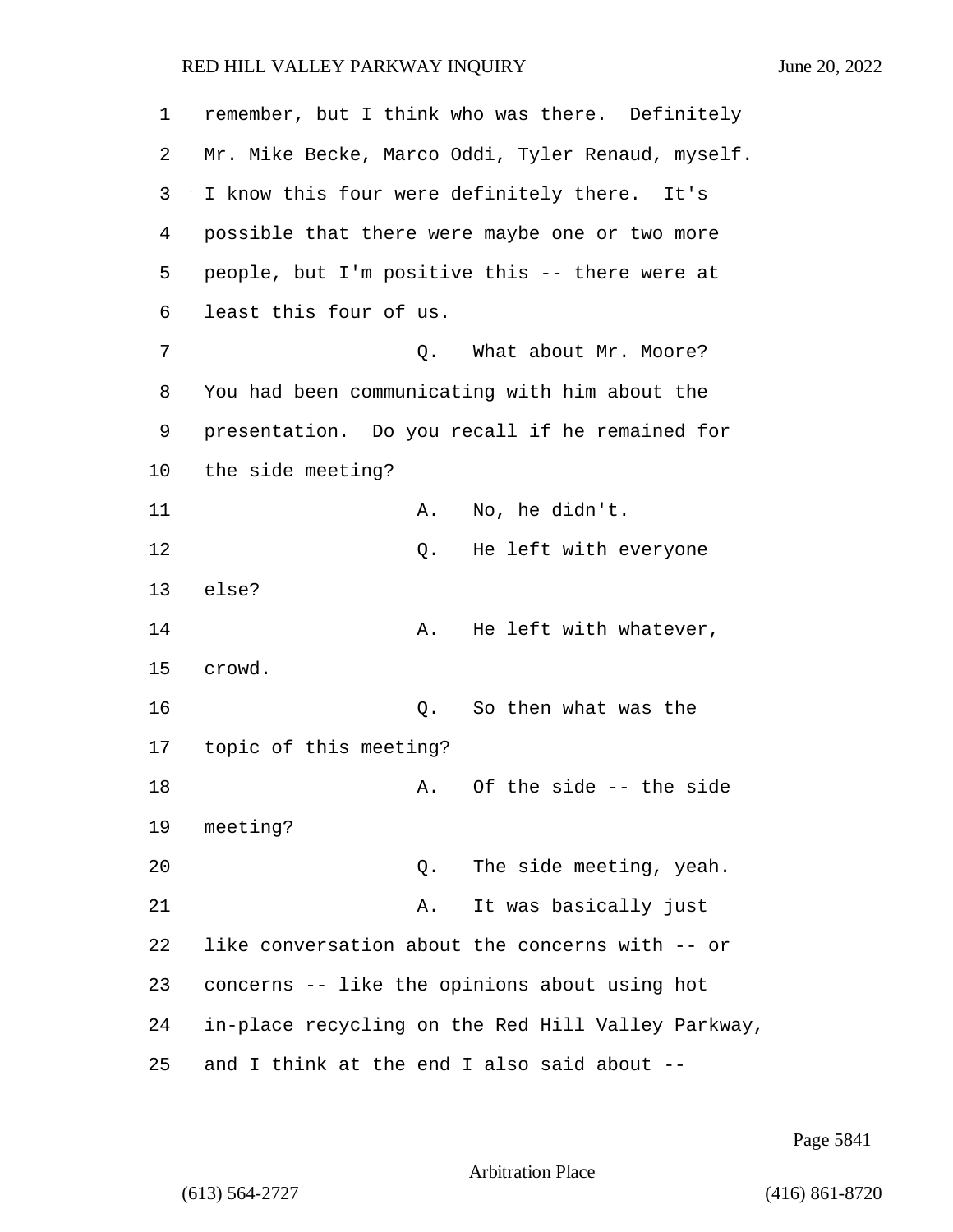express my -- or provided my recommendation for doing shot blasting or blasting or skidabrading. I don't remember exactly what I said for -- friction. 5 Q. And so first on the discussion about the hot in-place recycling and opinions about it, what were the opinions that were expressed? 9 A. They were concerned. They were concerned. In particular I think Mr. Tyler Renaud, he -- because he was more asphalt mix person; he was quality control. So he express his concerns. I expressed mine. So overall there was significant concern about using hot in-place recycling on this high speed main road of the city. 17 C. What was the concern that you expressed and then what was the concern that Mr. Renaud expressed? 20 A. So there was -- it's like hot in-place recycling of SMA. SMA -- I don't know whether I -- on that day I said about the specification. I know later on I stated that newly muni and -- municipal and provincial specification did not -- I don't remember that

Page 5842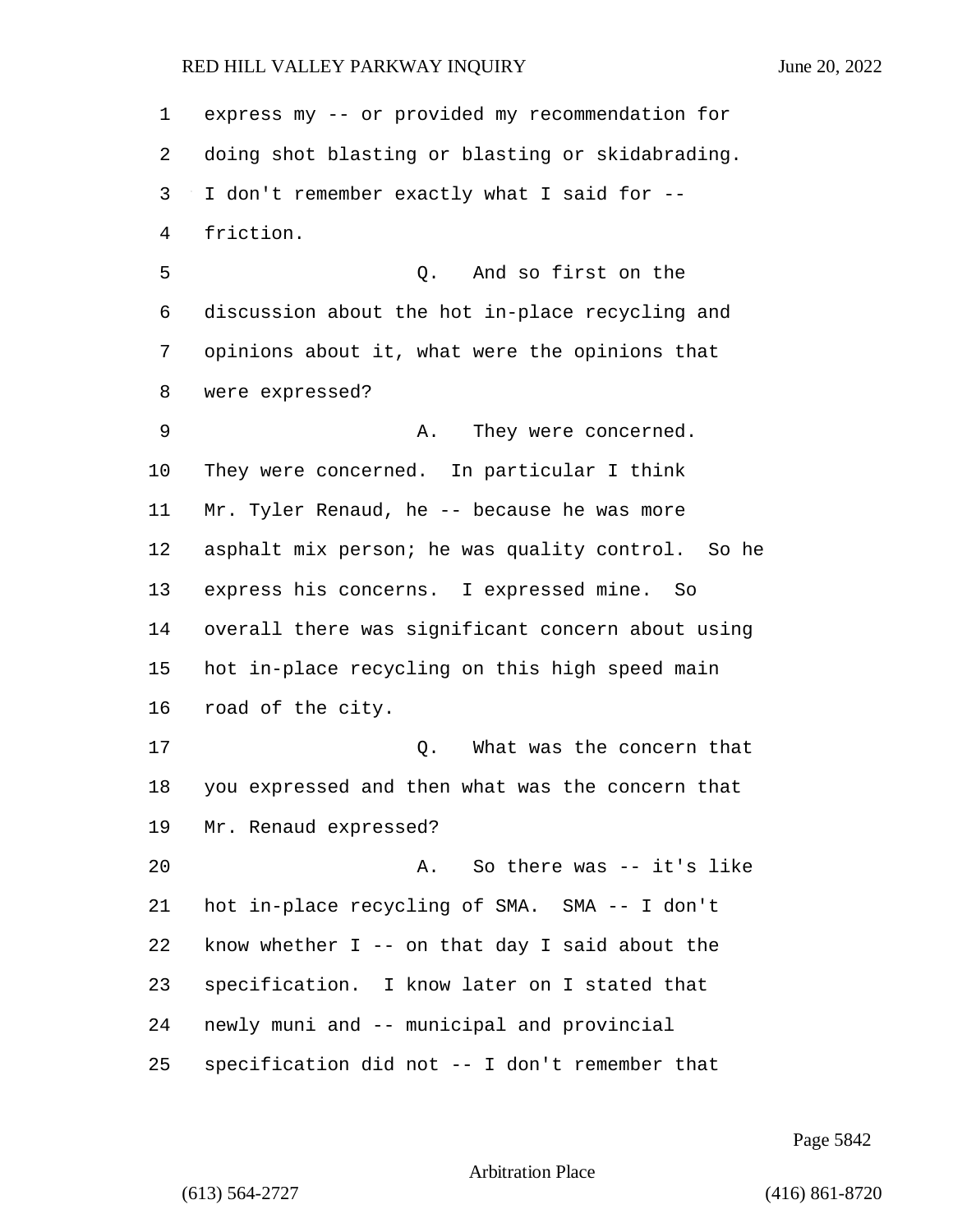| 1  | day. But it was a concern. And, you know, hot      |
|----|----------------------------------------------------|
| 2  | in-place recycling of SMA mix that is -- has got   |
| 3  | graded -- gradation and very high asphalt cement   |
| 4  | content and has fibre, hot in-place recycling,     |
| 5  | this mix, and converting it to dense graded mix,   |
| 6  | that that would be a significant change from that  |
| 7  | technical point of view.                           |
| 8  | Sorry, was that what you<br>Q.                     |
| 9  | expressed or what Mr. Renaud expressed?            |
| 10 | I think we agreed both<br>Α.                       |
| 11 | with them. Like, you know, I -- probably I said    |
| 12 | and he agreed, he confirmed my concerns. He        |
| 13 | understood the SMA mix characteristics, what it    |
| 14 | was. So like I think I was probably -- I was       |
| 15 | probably the first one said, but he agreed with me |
| 16 | and he shared my concerns from the technical point |
| 17 | of view.                                           |
| 18 | And I think you said that<br>Q.                    |
| 19 | you weren't sure if it was at this or later        |
| 20 | meeting, and you referred to the OPSS documents.   |
| 21 | Are you talking about the MTO and municipal OPSS   |
| 22 | documents excluding SMA from hot in-place          |
| 23 | recycling?                                         |
| 24 | Α.<br>Yes.                                         |
| 25 | But you're not -- am I<br>Q.                       |

Page 5843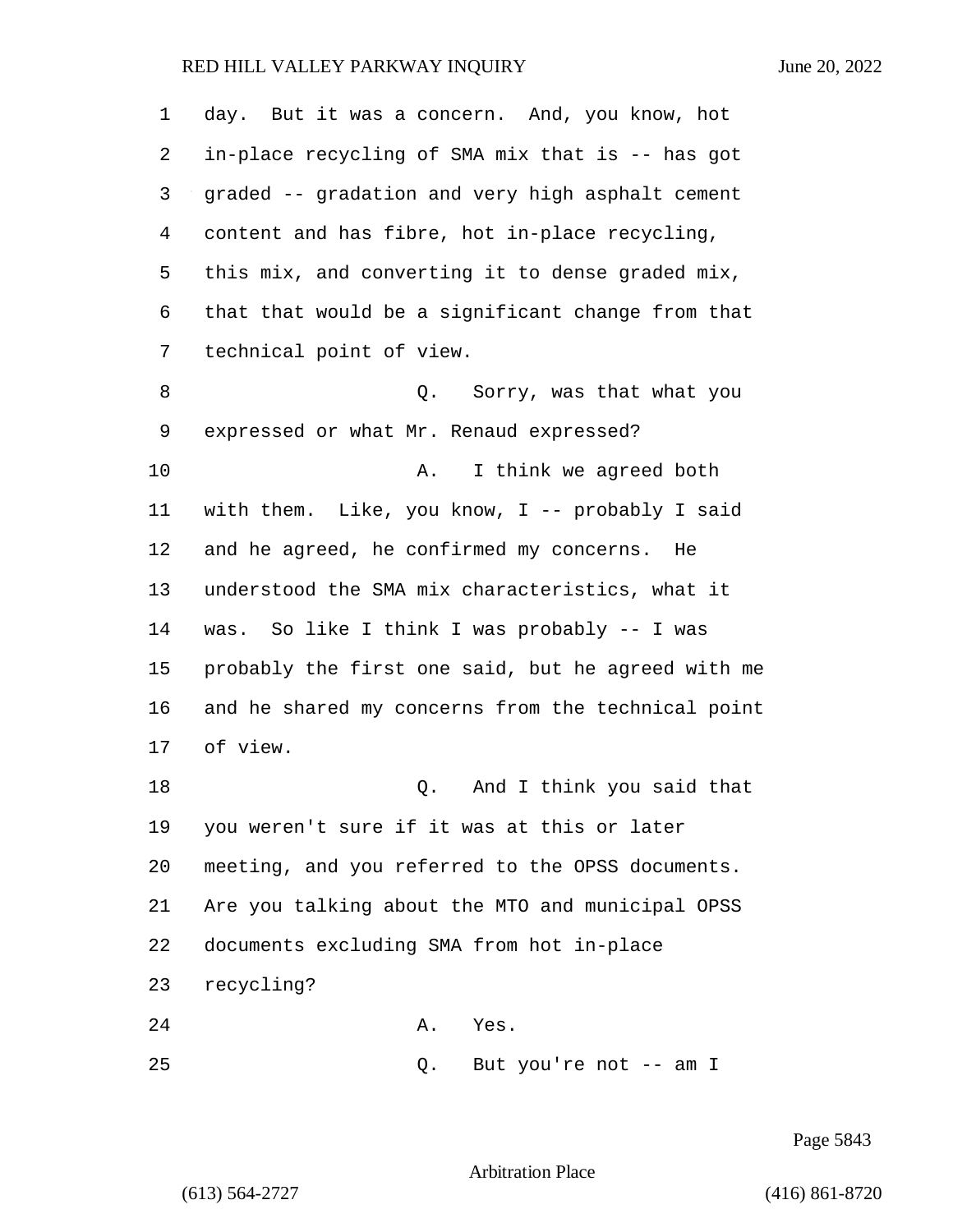| 1  | correct, you're not sure if that was something     |
|----|----------------------------------------------------|
| 2  | that was discussed at this meeting in particular?  |
| 3  | No, I'm not sure. I know<br>Α.                     |
| 4  | later on I use it but at that meeting I'm not      |
| 5  | sure.                                              |
| 6  | Q. What about the polished                         |
| 7  | stone value results, because you had just said     |
| 8  | that after getting -- at some point between        |
| 9  | receiving the results and the later meeting that   |
| 10 | you said thought that those results were too low   |
| 11 | for hot in-place recycling. Is that something you  |
| 12 | discussed at this meeting?                         |
| 13 | I don't recall. I'm not<br>Α.                      |
| 14 | sure.                                              |
| 15 | All right. And then you<br>Q.                      |
| 16 | said that you provided your recommendations and    |
| 17 | you said you weren't sure exactly what it was, but |
| 18 | can you come back to that and tell me what you     |
| 19 | think you said and what the reaction was?          |
| 20 | I don't remember exactly<br>Α.                     |
| 21 | what I said, but it was shortly after that meeting |
| 22 | that I receive from Dave Hein so I knew about the  |
| 23 | article and the fatality, so I just said that      |
| 24 | it -- you know, I think like I recommended using   |
| 25 | shot blasting as a quick and simple alternative    |

Page 5844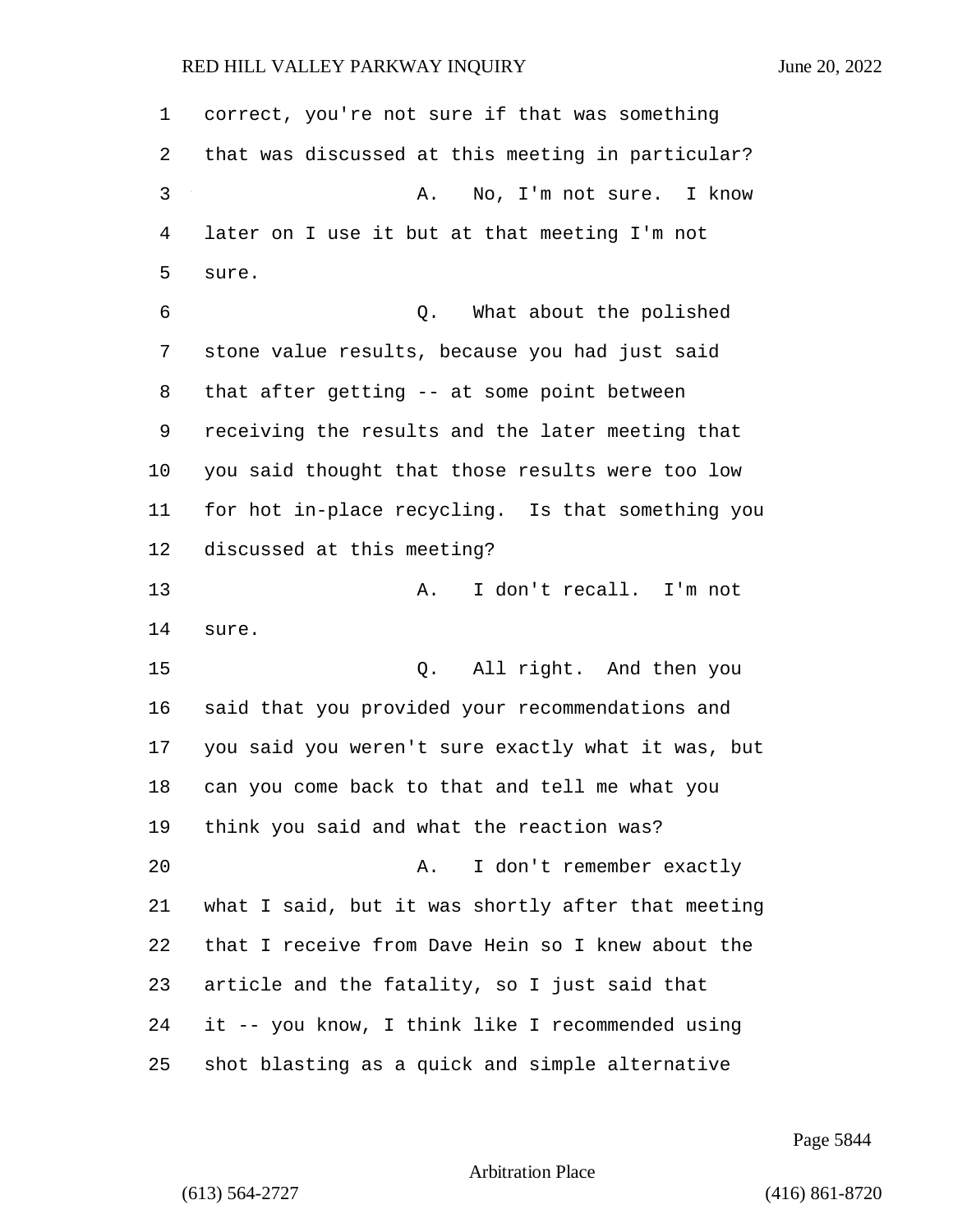for friction -- friction improvement of the Red Hill Valley Parkway. 3 Q. Did you mean in concert with or after hot in-place recycling, or do you mean in the interim prior to the pavement rehabilitation taking place? 7 A. No, definitely prior to, not.... 9 Q. Do you recall what, if any, reaction there was to your suggestion? 11 A. I think it's -- this is probably the first time that I was informed that the City couldn't do it because that would confirm that there was a problem with the Red Hill Valley Parkway and the public would blame the City. I think that was the first time that I heard this. 17 Q. Do you recall who said that? 19 A. I think it was Marco, Mr. Marco Oddi. I know that over three meetings he said this thing three times to me and once Mr. Becke confirmed, but I think at that meeting was probably Mr. Oddi. 24 Q. And to make sure I understand that, what you believe was Mr. Oddi

Page 5845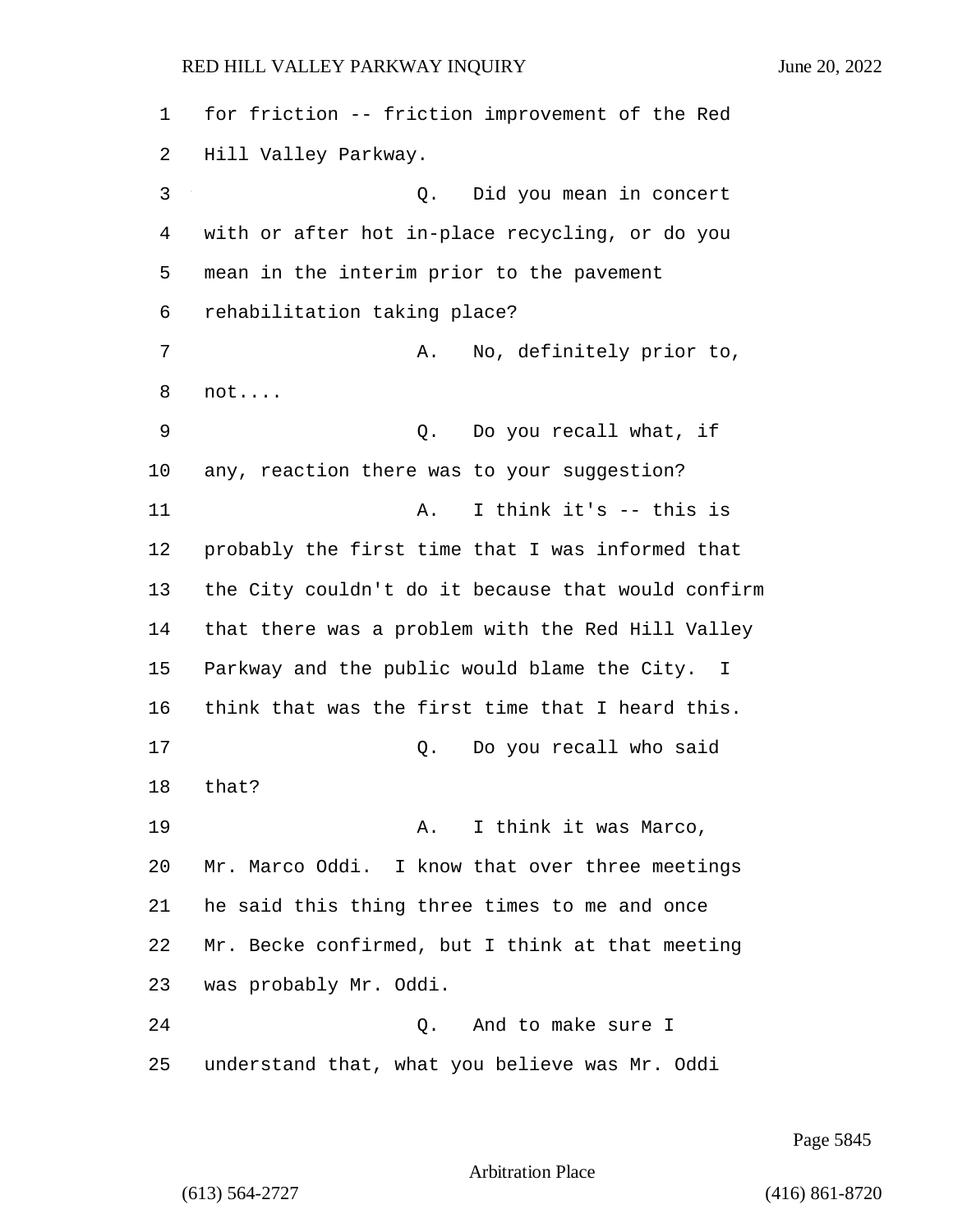said that the City could not take measures to improve the friction because it would confirm there was a problem on the Red Hill Valley Parkway and the public would -- sorry, was it blame the City? 6 A. Yes, would blame -- you know, I don't remember the words exactly, but the sense was like this, if we do anything that would confirm that there was a problem that the City would be blamed for this. 11 Q. Do you recall anything else from that meeting? 13 A. No, no, I don't. I think it was important, the discussion, but no, I don't remember anything else, no. No. 16 Q. If we could move to images 69 and 70, Registrar. 18 And so in paragraph 192 on image 69, on February 28th, 2018 Mr. Becke circulated a calendar invitation for a meeting that ultimately took place on March 9, 2018, with the subject line "Meeting to discuss rehab strategy for RHVP - 2019." 24 And in paragraph 192 the requested attendees are listed, which include

Page 5846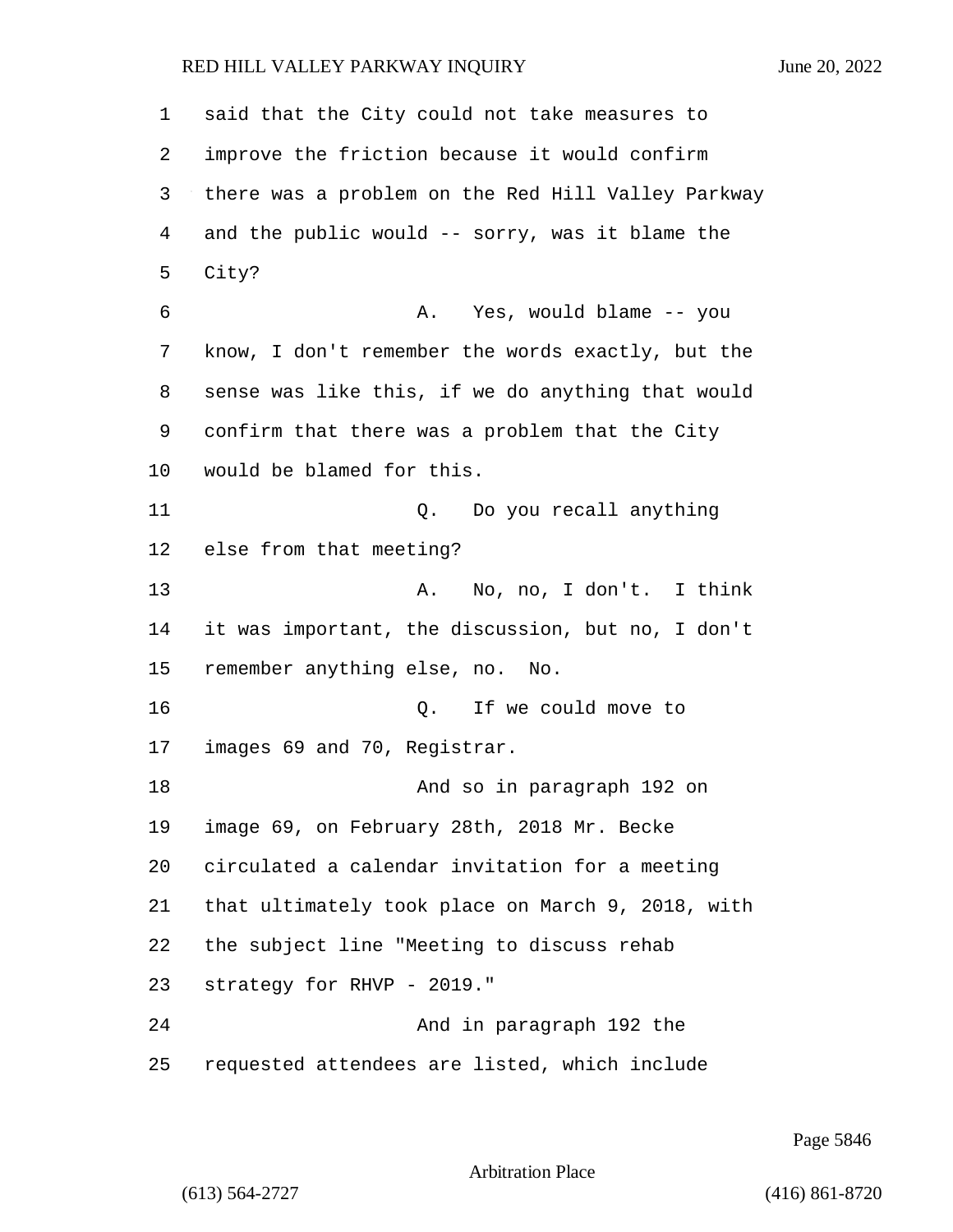| 1  | Mr. Oddi, Dennis Perusin, Mr. Andoga, Ms. Jacob, |
|----|--------------------------------------------------|
| 2  | you, Mr. Leon, Mr. Vala and Mr. Renaud. And he   |
| 3  | indicates:                                       |
| 4  | "Further to the presentation                     |
| 5  | on Friday, (thanks Ludomir),                     |
| 6  | we had a side discussion                         |
| 7  | afterwards regarding hot                         |
| 8  | in-place on the RHVP. It                         |
| 9  | sounds like there will be some                   |
| 10 | challenges with this approach                    |
| 11 | that we need to discuss moving                   |
| 12 | forward."                                        |
| 13 | And then he asks for                             |
| 14 | availability. And then you respond in 193.       |
| 15 | And if you could pull that up,                   |
| 16 | Registrar. First you indicate that you:          |
| 17 | "As discussed and requested                      |
| 18 | after Friday's presentation, I                   |
| 19 | contacted Pat Wiley, the                         |
| 20 | president of EcoPave Asphalt                     |
| 21 | Recycling Inc. Pat does a lot                    |
| 22 | of HIR in BC and will likely                     |
| 23 | be doing some HIR for MTO in                     |
| 24 | the Thunder Bay area this                        |
| 25 | year. Pat has never done HIR                     |

Page 5847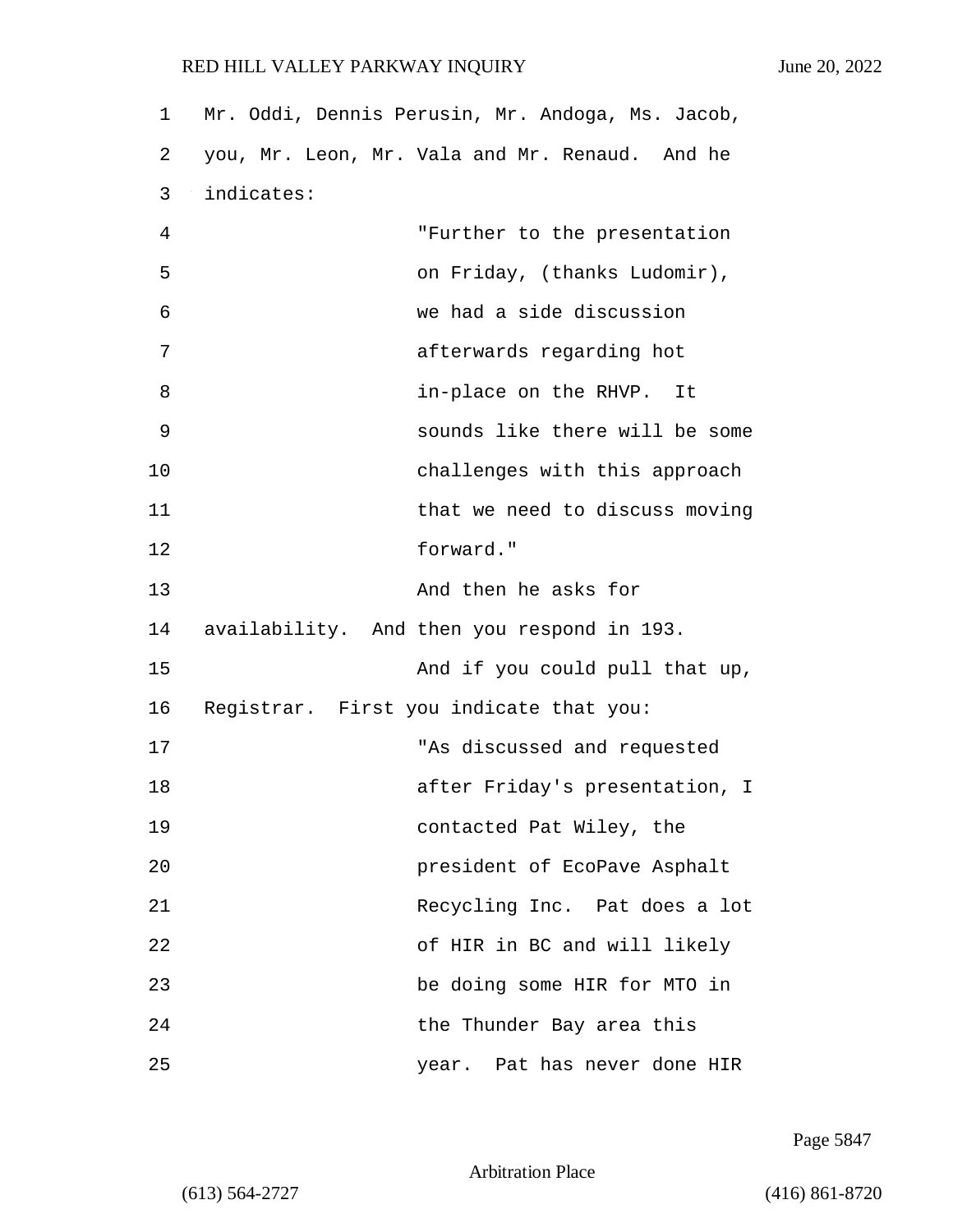| $\mathbf 1$ | recycling of SMA and thinks                        |
|-------------|----------------------------------------------------|
| 2           | this is perhaps not feasible.                      |
| 3           | He has referenced the MTO                          |
| 4           | guidelines that do not allow                       |
| 5           | HIR of SMA. I have included                        |
| 6           | below the statements from the                      |
| 7           | MTO June 2015 guidelines on                        |
| 8           | HIR for your information."                         |
| 9           | And then is that next                              |
| 10          | paragraph and the one after that, those are taken  |
| 11          | from the MTO guidelines. Do I understand that      |
| 12          | correctly?                                         |
| 13          | Yes, yes, they are.<br>Α.                          |
| 14          | Okay. And so what was<br>Q.                        |
| 15          | your prior discussion with Mr. Wiley that you      |
| 16          | referred to?                                       |
| 17          | So I knew Pat Wiley, so<br>Α.                      |
| 18          | my intention was to talk to him about using        |
| 19          | recycling SMA, this particular mix, on the Red     |
| 20          | Hill Valley Parkway. He was -- because that        |
| 21          | was -- we shared the concerns during this previous |
| 22          | additional conversation, additional meeting, or    |
| 23          | side meeting, so I wanted to know his opinion      |
| 24          | because he has a lot of experience. So I wanted    |
| 25          | to know his opinion about this.                    |

Page 5848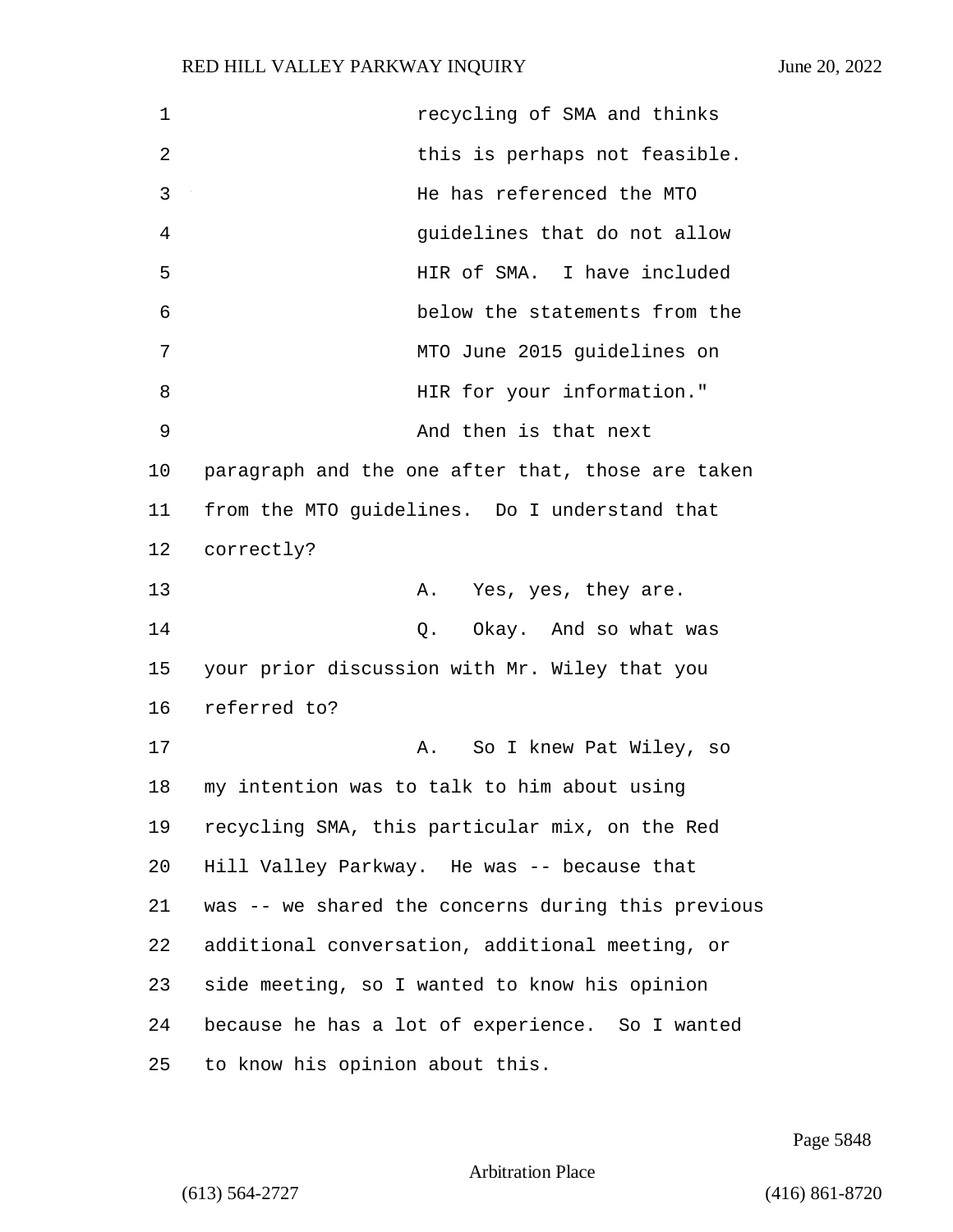1 0. I see. Okay. And if you can take that down, Registrar, and just go back one image to 191 -- sorry, to paragraph 191. Image 68. Thank you. 5 And there I just see that on the same day prior to that you had e-mailed Mr. Wiley asking him about this issue. Did you have a telephone conversation with him following that? 10 A. Excuse me. I think I also had a telephone conversation. I sent e-mail, but, you know, I -- I think it's very likely that I had -- also had a telephone conversation. I talk -- I had a few of them. When exactly I don't know, but I think it's likely I did. 16 Q. So you e-mailed him asking him a question about it but then we don't have anything that same day when you are then responding speaking -- and you're talking about having contacted Mr. Wiley, so that's why. 21 A. Yes, I think I -- I think I did. 23 Q. In your e-mail reply that we just had taken you to responding to the invitation, did that express your reservations

Page 5849

```
Arbitration Place
```
(613) 564-2727 (416) 861-8720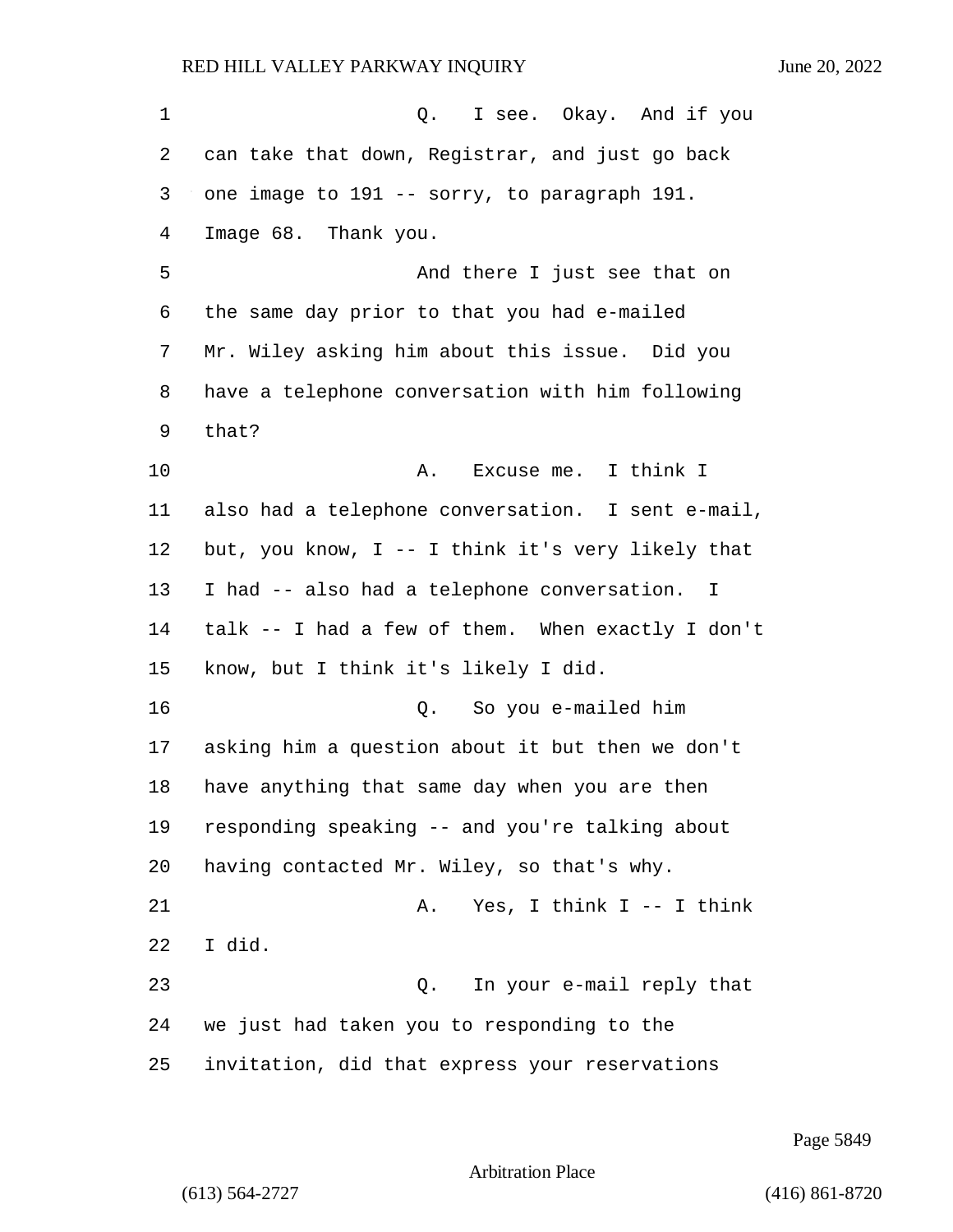1 about using HIR on the SMA at that time? 2 A. You mean in item 191? 3 Q. No, in 193, the one that 4 we had just discussed when you e-mailed back to 5 the City. 6 A. Yes, so that was my 7 concern based on my discussion with Pat Wiley. 8 Q. Right. Specific to 9 Mr. Wiley? 10 A. Yes. 11 Q. Okay. 12 A. I think I talked to him 13 on the phone. Sorry. Because I remember that he 14 told me -- he didn't take like the idea of doing 15 recycling of SMA on main highway. So that must 16 have been -- that probably he told me this. So it 17 was on top of this e-mail exchange. 18 and then do you recall 19 the meeting at the City's offices on March 9, 20 2018? 21 A. Yes, I do. 22 Q. Right. And we're going 23 to have to jump around a little bit, but there 24 are -- there's a couple of sets of notes that I 25 want to ask you about first.

Page 5850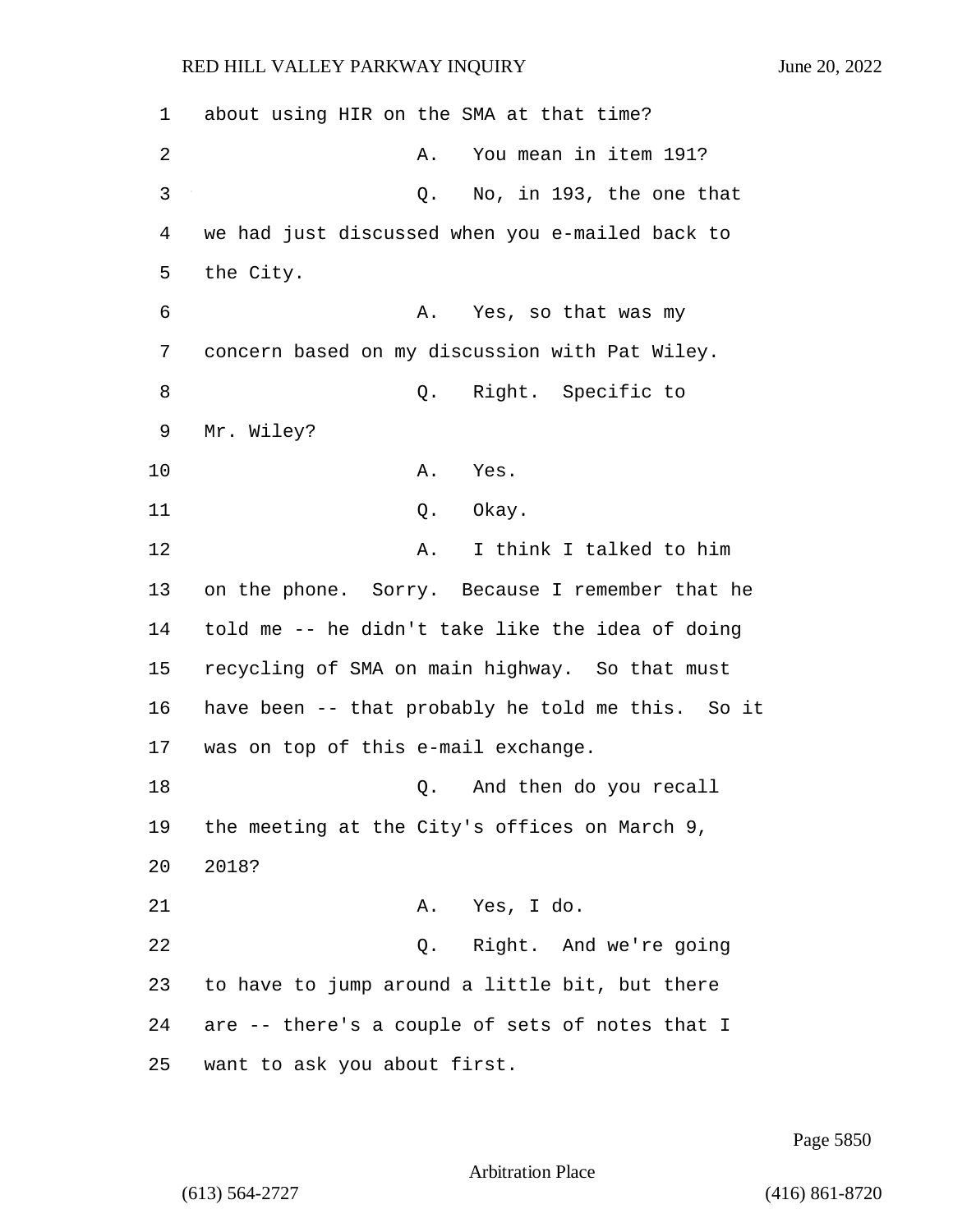1 And if we could go, Registrar, to paragraph 204 and 206. Sorry, I don't have the images. Yeah, 72. And keep up 72 for now and then also, yeah, paragraph 76. Thank you. Which is paragraph 206. 6 There's two sets of notes and the first one in paragraph 204 are -- is undated, and then the second set is at paragraph 206 on the right-hand image there which is dated March 9, 2018. Do you recall when you took these notes? 11 A. Yes, I do. 12 C. When was that? 13 A. So first I prepared the note under item 206 because that was my preparation for the meeting, but then I realized that I needed some additional preparation, additional information to prepare myself for the meeting, so I wrote that -- the one that is shown on the right hand, 204. 20 Q. I see. So did you also write those on -- the one on in paragraph 206, were those also written prior to the meeting? 23 A. Yes, both of them were written prior to the meeting, yes.

25 Q. Okay. And both

Page 5851

Arbitration Place

(613) 564-2727 (416) 861-8720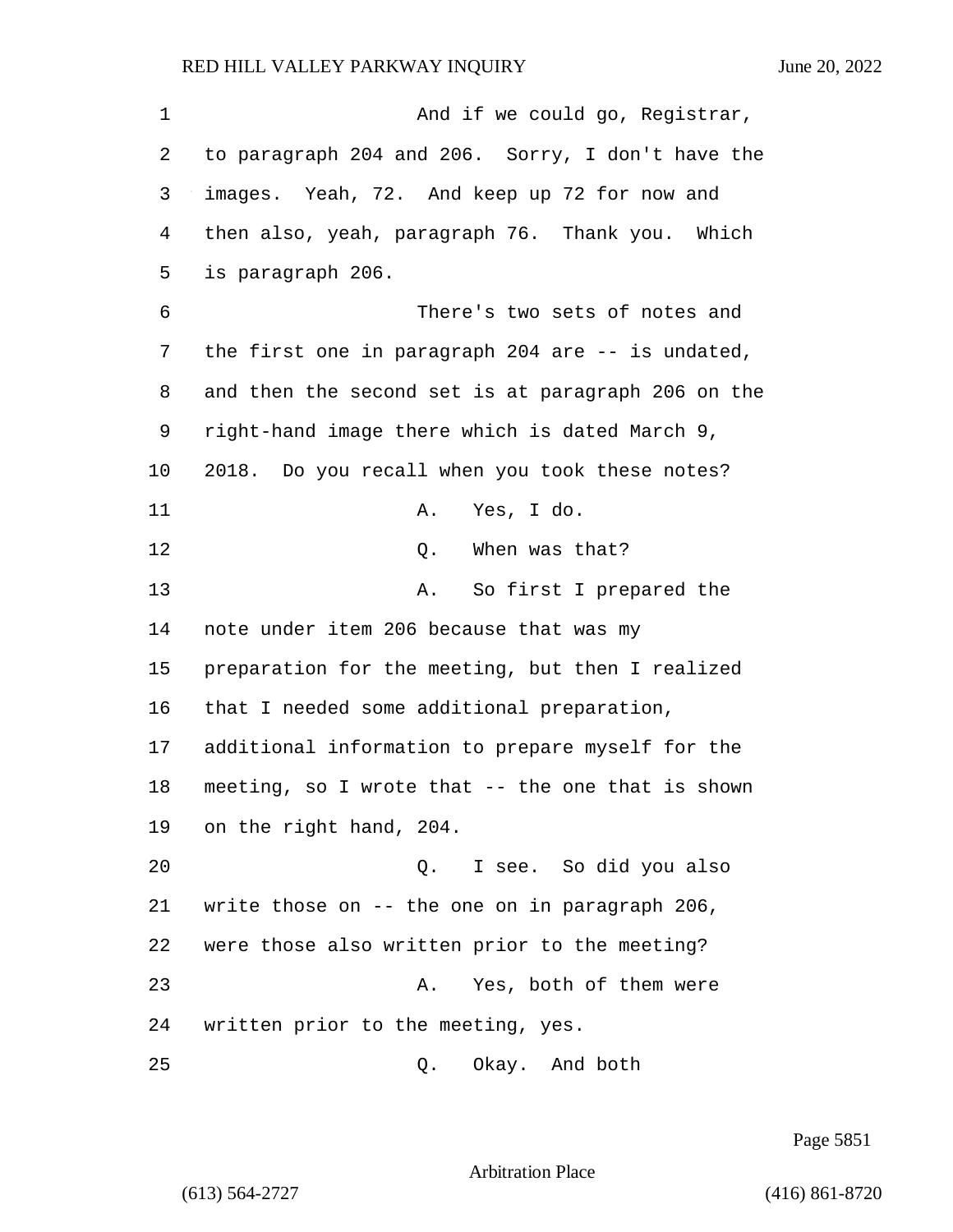individually and collectively it's quite lengthy. What was your reason for preparing such detailed notes? 4 A. I knew that I had to deliver a difficult message to the City that -- and at that time I considered hot in-place recycling of SMA as not feasible, so I had to be well prepared for delivering such message. 9 Q. Why was that a difficult message at that point to deliver? 11 A. Difficult because the City, Mr. Moore, were very keen on doing hot in-place recycling of SMA on the Red Hill Valley Parkway. They considered -- he considered this as feasible and, you know, very good alternative. But I had to say that it was not feasible. I had to express my concerns. 18 and 18 Q. Do you recall who was at the meeting? 20 A. Oh, there was a group of people. Oh, definitely I think we probably have definitely Mr. Gary Moore, Mr. Mike Becke, Marco Oddi, Susan Jacob, Dennis Perusin. Likely Rick Andoga -- I'm not sure. I think Rick Andoga. So there was a relatively big group of technical

Page 5852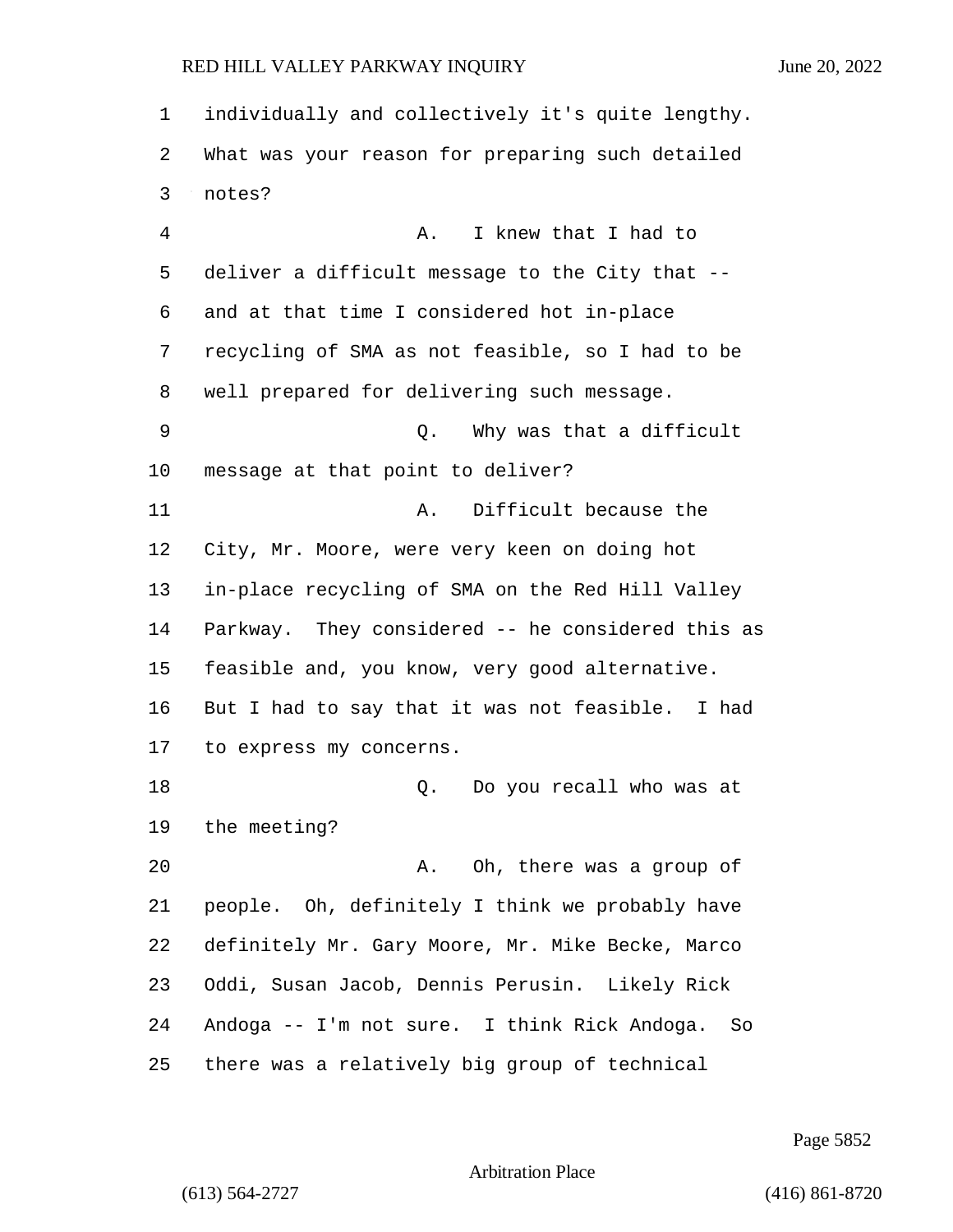people from the City. I think they were from engineering services. 3 Q. And do you recall if Rick Shebib was there? 5 A. I think he was but I'm not sure. 7 C. Or Sarath Vala? 8 A. I think -- again, like it is possible, but I know those people at the time very well. I know that -- yeah, probably there were a few more people. 12 and 12 Q. You don't have a specific recollection of them being there but they might have been? 15 A. Yes, yes, correct. 16 Q. What did you bring with you to the meeting? 18 A. I brought with me the -- of course my notes, this one, and my additional preparation notes, and the results of the testing. So I brought the results of PSV, and just as a one-page report from Mr. James Wharrie (ph) and the results of DPT testing and macro testing he hasn't (ph) sent back. 25 Q. And those materials that

Page 5853

Arbitration Place

(613) 564-2727 (416) 861-8720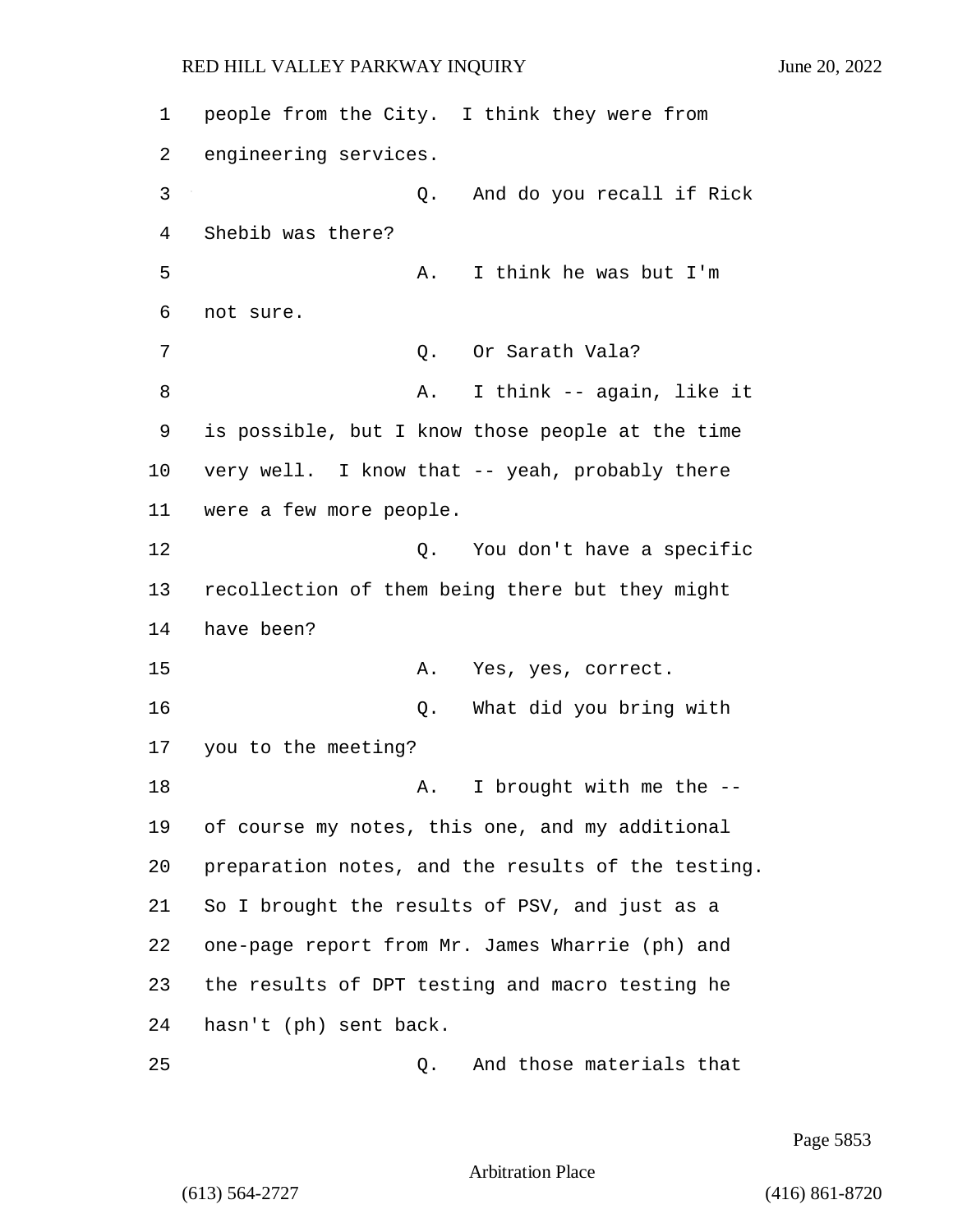1 you just mentioned are attached at the end of your 2 undated notes. Are those the materials that 3 you're talking about? 4 A. Yes. 5 Q. If we could, Registrar, 6 take down image on the left just for a moment and 7 if we could go to GOL7414. These are just the 8 handwritten undated notes, and it's image 78. 9 So your notes continue above 10 this and then we've got this one page that has 11 BPN, it says. Is that the British pendulum test 12 results that you were speaking of? 13 A. Yes, they are. 14 Q. And you brought those to 15 the meeting? 16 A. Yes, I did. 17 Q. And then go to the next 18 image, please, Registrar. 19 These are additional notes in 20 the OD, the overview document, and then the next 21 image, 80. James Fisher Testing Services Ireland 22 LTV (ph). Are these the PSV results? 23 A. Yes. 24 Q. And you see at the bottom 25 corrected polished stone value of 45. You brought

Page 5854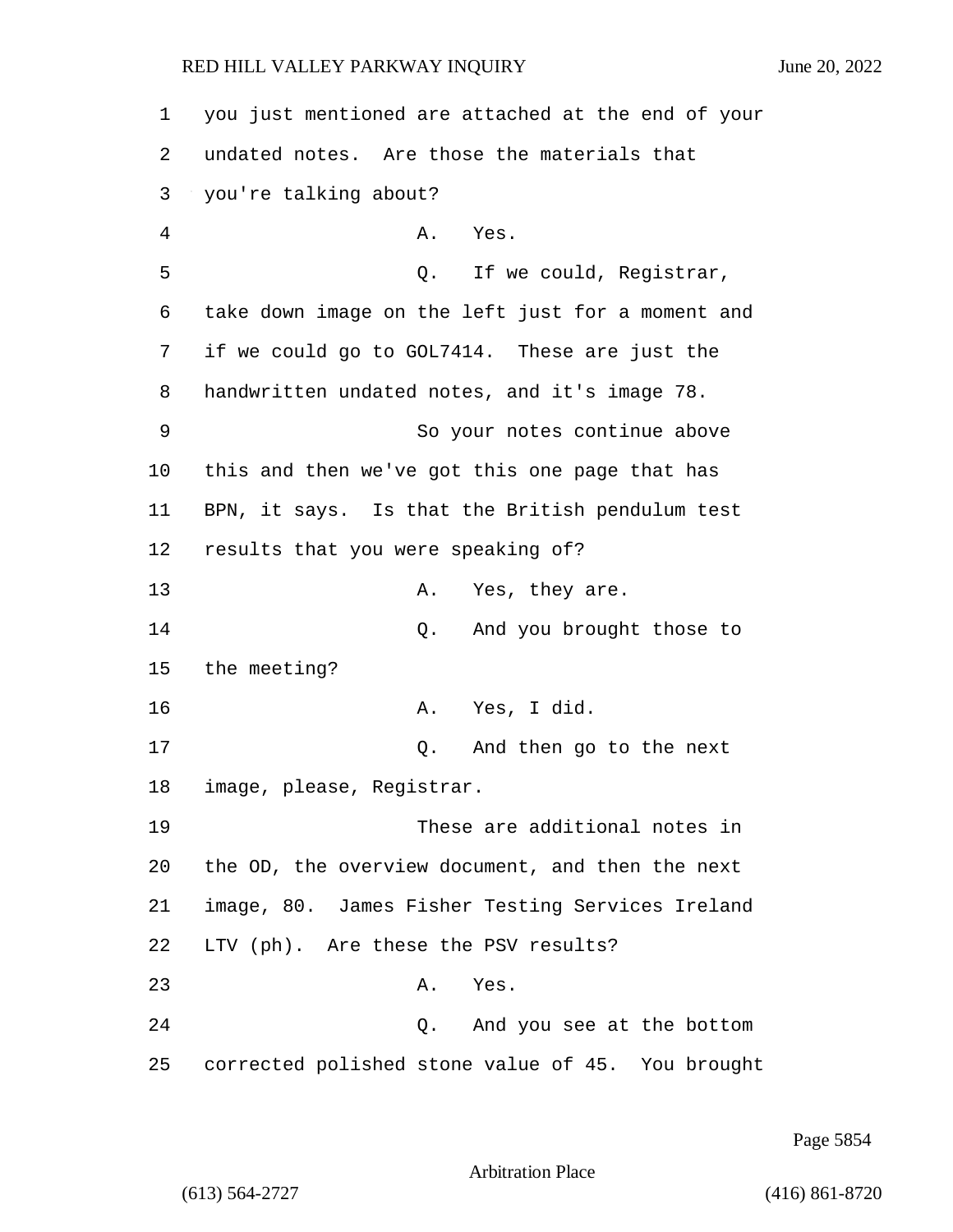1 this to the meeting? 2 A. Yes, it is. 3 Q. The next image, please, 4 Registrar. 5 And then this is table 1, 6 measured texture depth MTD and RHVP. So this is 7 the result of sand patch tests? 8 A. Yes. 9 Q. And that as well you 10 brought to the meeting with you with your notes? 11 A. Yes, I brought this. 12 O. If you could then take 13 the left one down and put back up the prior image, 14 Registrar, at paragraph 204 which is page 72. 15 Thank you. 16 And how would you describe the 17 tone of the meeting overall? 18 A. Initially at the 19 beginning that was just normal. I have to 20 deliver -- make sure that I would deliver what was 21 in my agenda. Initially it was just normal. I 22 was presenting the results. It change a little 23 bit -- it changed later on. 24 Q. At what point did it 25 change? We'll talk about the substance of it, but

Page 5855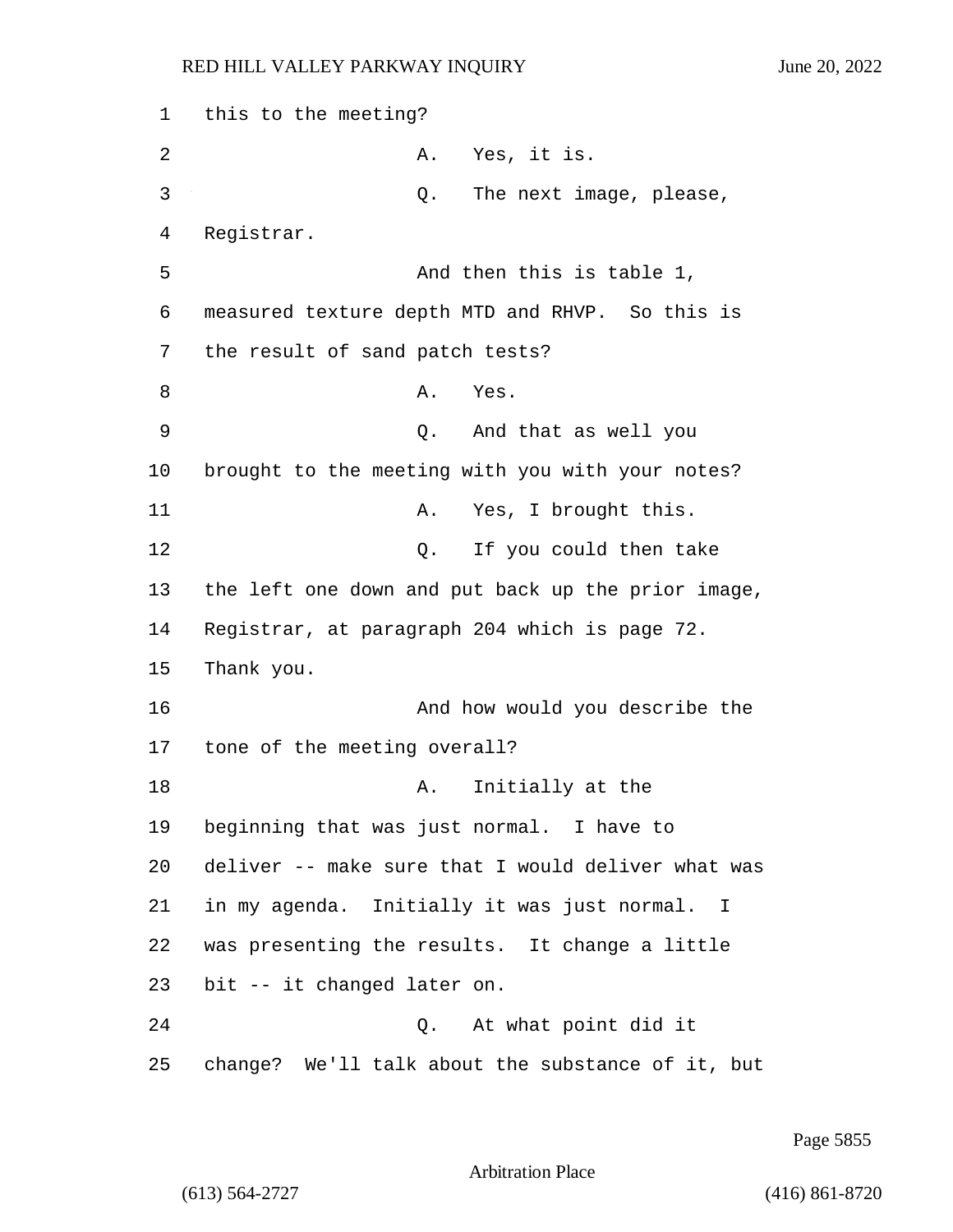just in terms of the tone, at what point did the tone of the meeting change? 3 A. Oh, when I expressed my opinion that the hot in-place recycling of SMA on the Red Hill Valley Parkway was not feasible. 6 Q. So we'll come back to that then. What did you do first at the meeting? 8 A. First, you know, I had to follow my agenda. My main purpose was to make sure that I will deliver what was -- what I prepared for. And so IU -- 12 O. Just before you go on. Would it be better if we -- what's most helpful for your notes? Would it be better if we have your undated notes up, those complete notes on two images? Would that be the best way to proceed? 17 A. I think probably -- I definitely started with undated. 19 Q. So maybe we can pull up 72 and 73, then, please, Registrar, for now. 21 11 11 12 11 12 15 you want to look at the other notes please let me know. So you think you followed your agenda, so what was the first thing you presented? 25 A. So I had to present --

Page 5856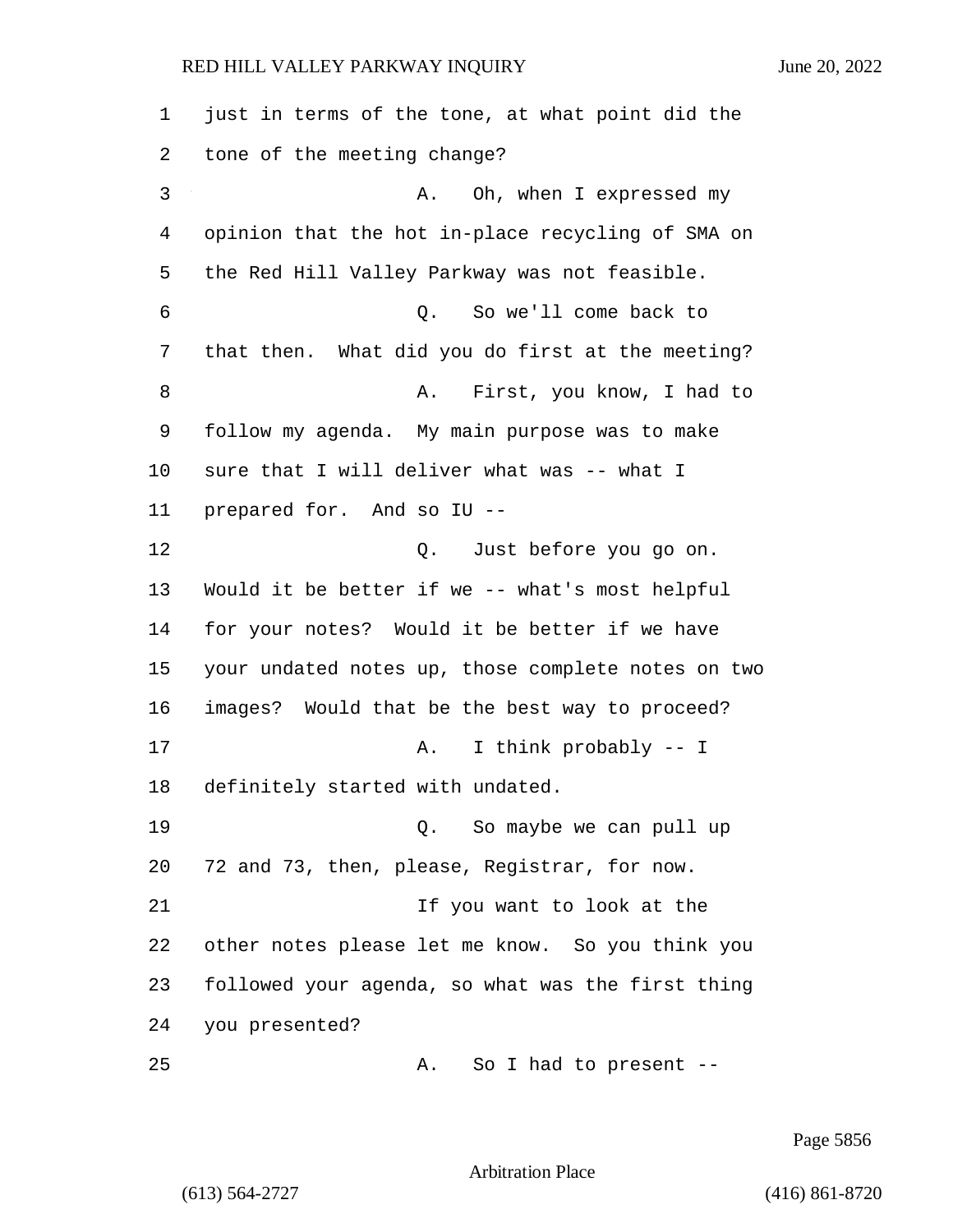| 1  | first present the result of the test. So I         |
|----|----------------------------------------------------|
| 2  | said that -- I brought hard copy but I didn't      |
| 3  | distribute, so I only said the texture was okay.   |
| 4  | I probably said that it was -- the average was     |
| 5  | 1.25 millimetres, which is good, and then I talked |
| 6  | about BPN.                                         |
| 7  | British pendulum?<br>Q.                            |
| 8  | Yeah, sorry, British<br>Α.                         |
| 9  | pendulum number. And I said that there was         |
| 10 | variable, and the average was 39.4 but they range  |
| 11 | from 21 to 62. And I stated that because of        |
| 12 | weather conditions I considered them unreliable.   |
| 13 | Then I talk about just $-$ -                       |
| 14 | Did you describe what the<br>0.                    |
| 15 | weather conditions were that rendered the results  |
| 16 | unreliable?                                        |
| 17 | I think I said that the<br>Α.                      |
| 18 | temperature was below zero and there was some      |
| 19 | light snowfall. This is what I think I said.       |
| 20 | Number 3, I said that the results of Tradewind     |
| 21 | Scientific were -- the average was 35 and the      |
| 22 | average was 35 and 38 but they were variable. And  |
| 23 | then -- and then I said the MTO results in 2007    |
| 24 | were good for a new SMA. And yeah, I see I made    |
| 25 | an error here because it should be 33.8 and 33.9.  |

Page 5857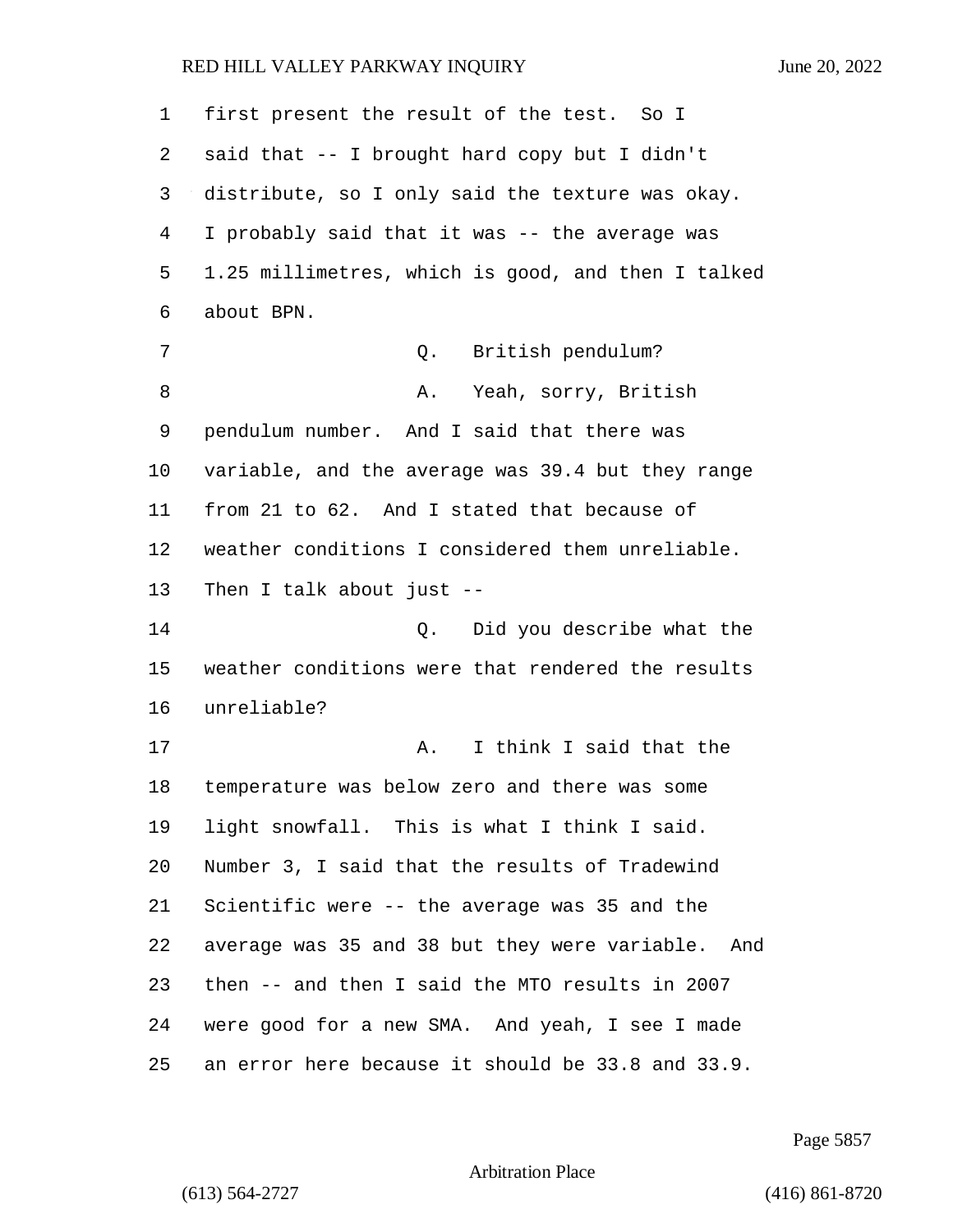| $\mathbf 1$ | I said 34.9. It should be 33.8. Because I          |
|-------------|----------------------------------------------------|
| 2           | prepared this notes quickly so -- and with -- but  |
| 3           | have low value under structure.                    |
| 4           | And then I talk about PSV of                       |
| 5           | 45 which was considered for trap rock as medium.   |
| 6           | Then I said that typical limestone would have      |
| 7           | lower value, so 42. And the trap rock with values  |
| 8           | of 50 or higher would be considered to be a good   |
| 9           | trap rock. And dolomitic stone, you know, in my    |
| 10          | opinion was -- the best aggregate would probably   |
| 11          | have 55 or higher.                                 |
| 12          | And I said that based on this                      |
| 13          | the conclusion was that it was somewhat risky to   |
| 14          | reuse this material with this PSV in hot in-place  |
| 15          | recycling of SMA on the Red Hill Valley Parkway.   |
| 16          | So if we could go back to<br>Q.                    |
| 17          | a few of those things before we move on.           |
| 18          | First question is about the                        |
| 19          | British pendulum results. If I understand your     |
| 20          | evidence correctly from Thursday, that the British |
| 21          | pendulum testing was informational, I think was    |
| 22          | the way you described it, and that the friction    |
| 23          | testing had been requested by Mr. Moore as opposed |
| 24          | to being you proposing it for evaluating hot       |
| 25          | in-place recycling. Did I get that correct?        |

Page 5858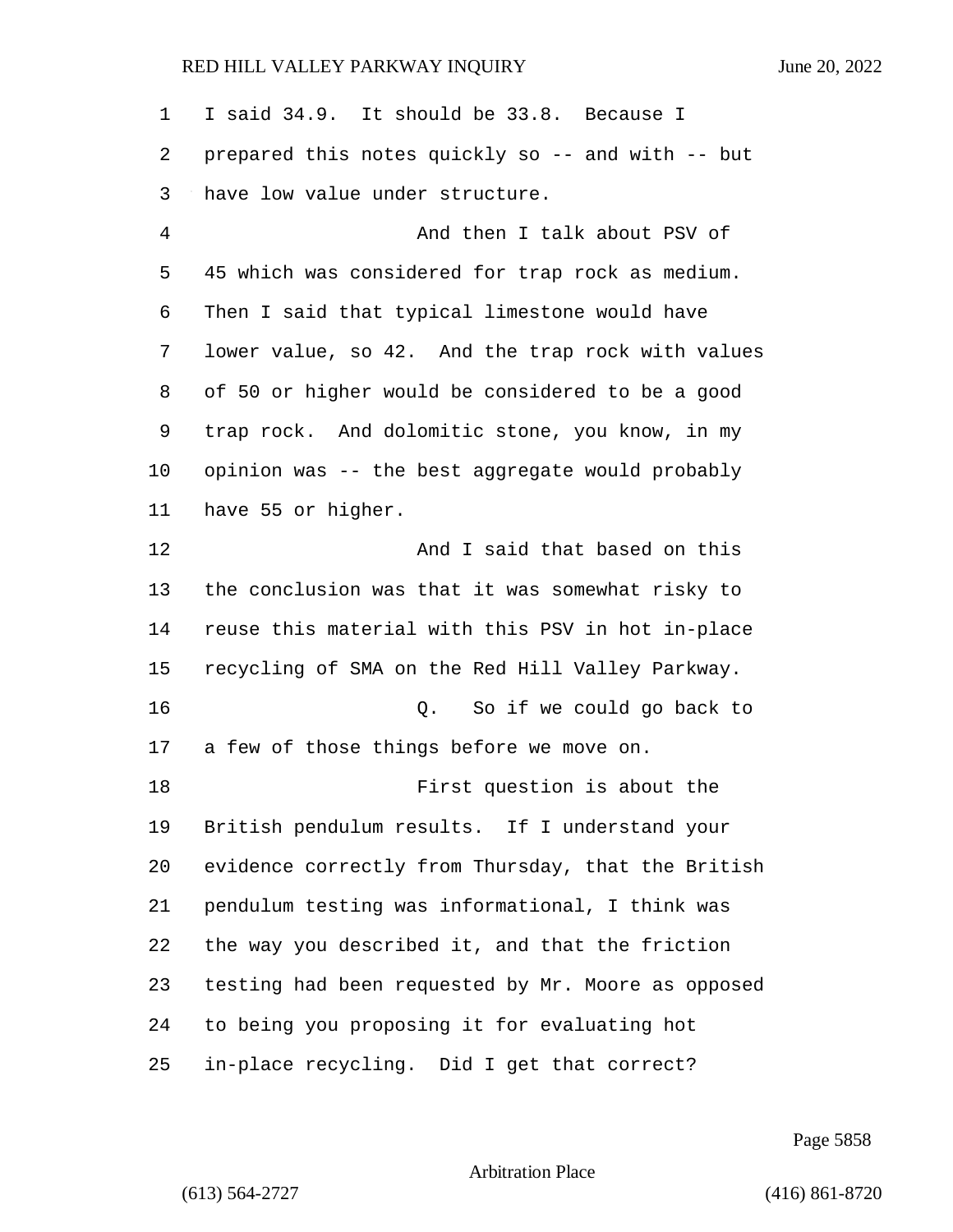| 1  | Yes, correct.<br>Α.                               |
|----|---------------------------------------------------|
| 2  | Q. Okay. So why then is                           |
| 3  | that something that you are bringing up at this   |
| 4  | meeting?                                          |
| 5  | Because Mr. Moore ask<br>Α.                       |
| 6  | about the results so I wanted to present it.      |
| 7  | Okay. And the sand patch<br>Q.                    |
| 8  | testing, I think you had also said that that was  |
| 9  | informational on the same basis as the British    |
| 10 | pendulum testing. Is that again bringing it up    |
| 11 | for the same reason that the testing had been     |
| 12 | requested by Mr. Moore and you wanted to know the |
| 13 | results?                                          |
| 14 | Yes.<br>Α.                                        |
| 15 | And the polished stone<br>Q.                      |
| 16 | value results, you indicated that the -- as you   |
| 17 | did previously, that it's medium but specifically |
| 18 | it's medium for trap rock, right?                 |
| 19 | Yeah, I use this term<br>Α.                       |
| 20 | medium, because this is what I found in the       |
| 21 | technical paper by Dr. Emery. So this is what I   |
| 22 | used for -- his opinion that was medium value.    |
| 23 | Yes. Not only for trap rock, just for aggregate.  |
| 24 | And you do mention 50<br>Q.                       |
| 25 |                                                   |

Page 5859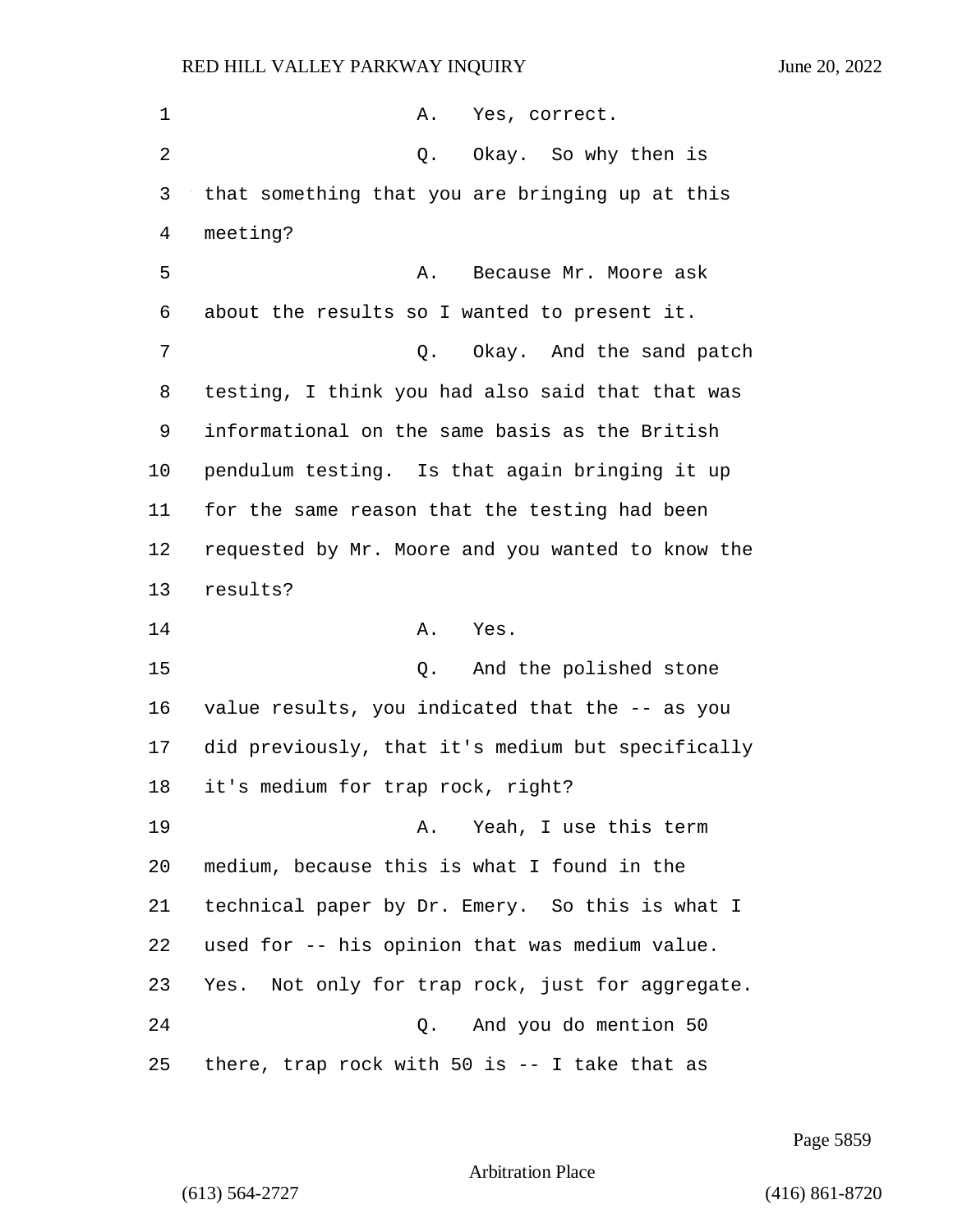1 being very good, but 50 is also -- that's the 2 level as we discussed for the DSM approval by the 3 MTO, right? 4 A. Correct. 5 Q. Is that something that 6 you discussed? I don't see that referenced here. 7 A. At the meeting? At that 8 meeting. 9 Q. Yes. 10 A. No, I just stated that 11 trap rock with 50 would be good. 12 C. Would that not be a 13 relevant number or standard to know that the MTO 14 requires for its aggregates? 15 A. I think I likely stated 16 they said that later on, but I don't have the 17 thing in the records. 18 C. Okay. And then in item 3 19 as you mention you -- the SN from Tradewind 20 Scientific. Now, did you specifically discuss and 21 use the name Tradewind in this meeting? 22 A. I don't know whether I 23 say -- I can say discuss, but I presented -- I 24 said okay, Tradewind Scientific did the testing 25 and these are the values.

Page 5860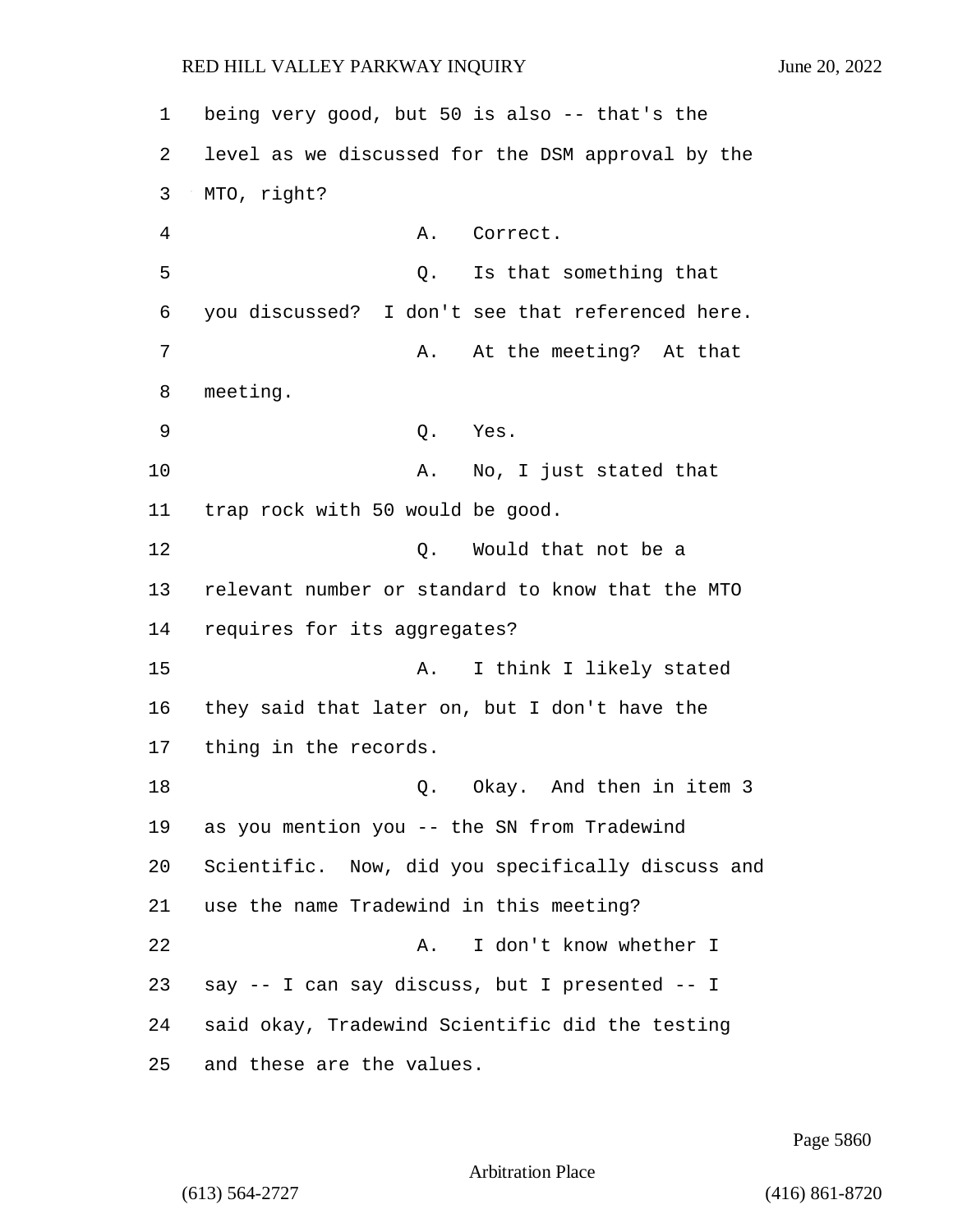1 C. Okay. So you did use --2 you used the name Tradewind Scientific; is that 3 correct? 4 A. Yes, I did. 5 Q. At the time were you 6 aware that the Golder report and Tradewind report 7 had not been shared internally by Mr. Moore? 8 A. No, I didn't know. No, I 9 didn't know. 10 Q. So we see what your notes 11 are there. Do you recall any other detail that 12 you said with respect to the Tradewind report and 13 results other than as disclosed in your notes? 14 A. No, I just presented the 15 results. Nobody ask me about this. Nobody -- no, 16 nobody ask me about this. So I just presented 17 these are the numbers of Tradewind Scientific and 18 there was no question, no -- no. 19 Q. Okay. And did you 20 mention the Golder report in the course of the 21 meeting? And by that of course I mean the draft 22 report that -- to which you appended the Tradewind 23 report? 24 A. I -- I don't recall. I 25 thought everybody knew about this. I mentioned

Page 5861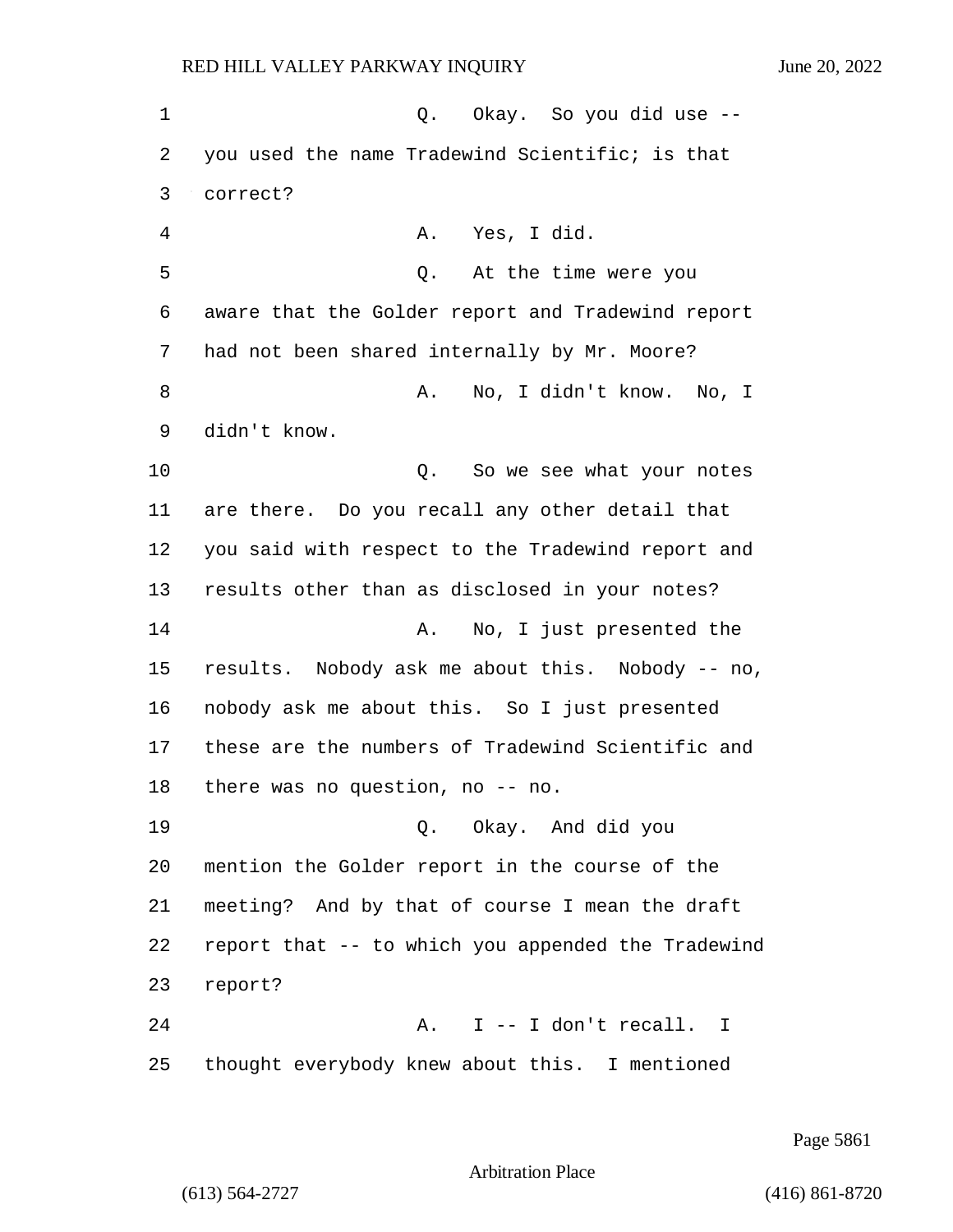Tradewind Scientific nobody ask me. So -- my impression that everybody knew about it. Maybe not everybody but people knew about it. 4 Q. And in point 6, as you indicated, you said conclusion somewhat risky to reuse in the surface course. And are those the exact words that you used? 8 A. I'm not sure whether that is exact words, but these were my preparation notes. So I -- this is the message that I had to convey to the City. 12 O. And that was in respect 13 of the HIR. And I think as you mentioned, including with the PSV results that you described? 15 A. Yes, correct. 16 Q. And then right below that it says "Gary - results inconclusive." Is that a note that you wrote prior to the meeting? 19 A. No, that was -- there was a space there and that was my comment that I wrote during the meeting. 22 Q. So what does that reflect? Is that something Mr. Moore said? 24 A. Yes. Mr. Moore said the results inconclusive.

Page 5862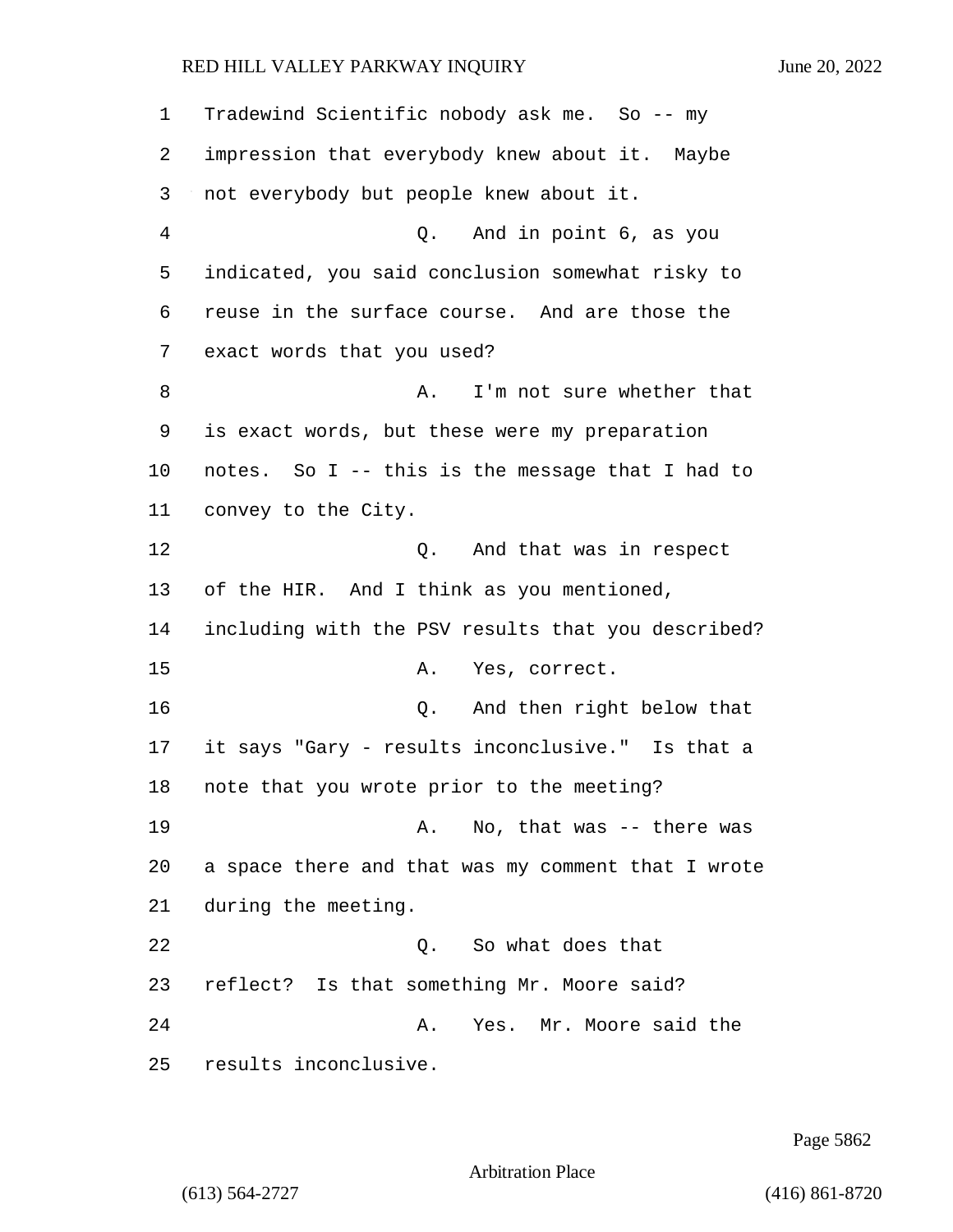1 and 1 Q. Which results was he referring to? 3 A. That I think was a general statement after I presented this items that, you know, the results were inconclusive. 6 MS. JENNIFER ROBERTS: If I might note, Commissioner, I'm just wondering since we're getting to a question of what's added on the day versus what is done in preparation, whether it would be helpful to look at the original. **JUSTICE WILTON-SIEGEL:** Sure. 12 MR. LEWIS: So -- 13 JUSTICE WILTON-SIEGEL: I think that's a good suggestion so we can -- 15 MR. LEWIS: If we can take down image on the left, Registrar, and go to the one that I had up before, Golder GOL7414. And I think it's image 76, I think, might be 77. Yes. So there we have -- if you could call up A down to just above B where it says "Gary - results inconclusive." 22 We see conclusion at the bottom, "risky to reuse it in the surface course" and then below that "Gary - results inconclusive." That's the thing.

Page 5863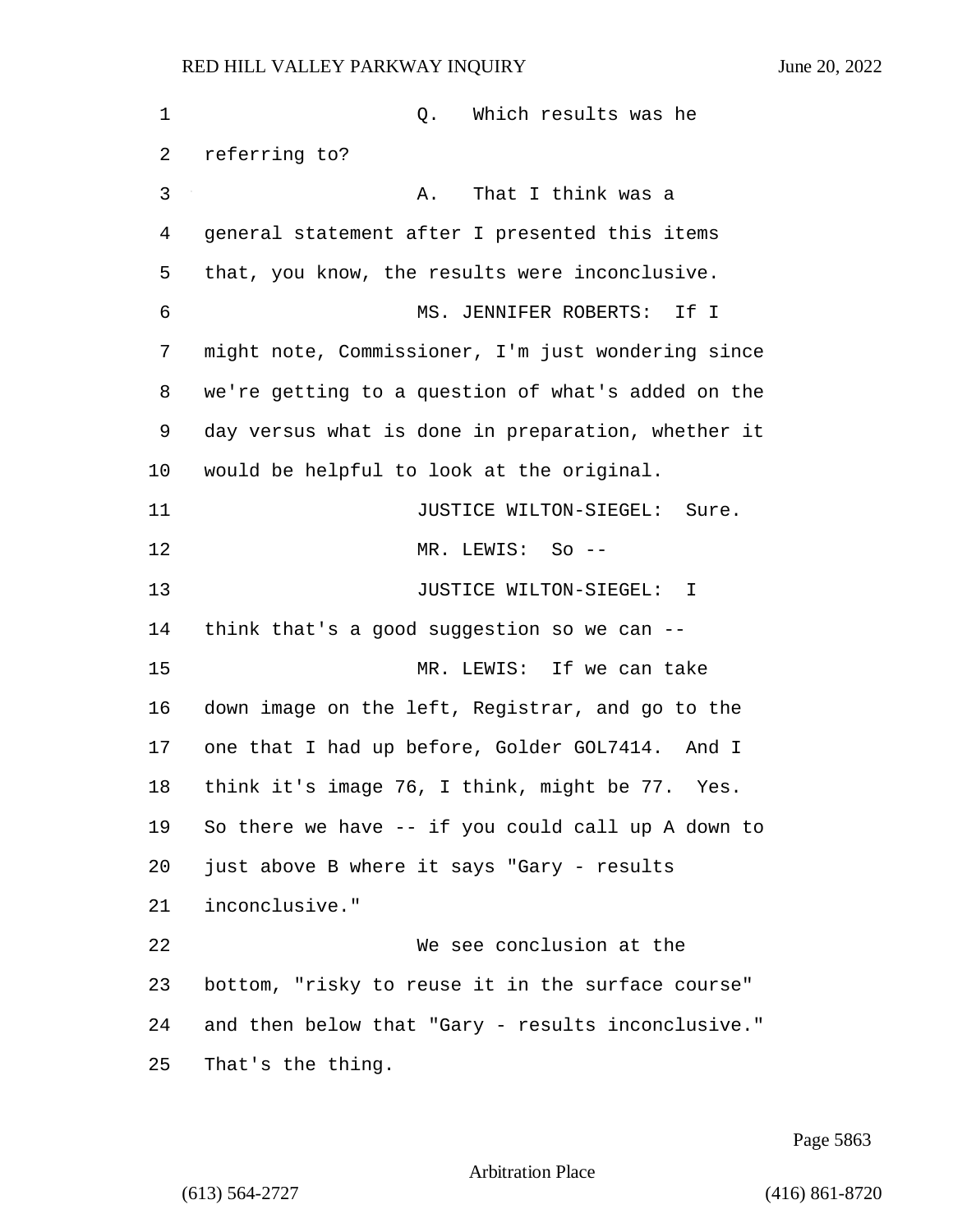1 So if I understand you correctly, you're saying the "Gary - results inconclusive" you wrote in during the meeting; is that right? 5 A. Correct. 6 Q. How -- is that something you recall doing or can you tell that from your note itself? 9 A. It's in the notes. I also recall it. 11 Q. Okay. If we can take down that call out. If we could go back to image 72 in the overview document. 14 So with respect to the results being inconclusive, you said you thought that that was a general comment from Mr. Moore, inconclusive in respect of how they applied to HIR or in some other respect? 19 A. It was like he says -- he said that the results were inconclusive. So I think given objective of the meeting was HIR, hot in-place recycling, so -- but he wasn't specific 23 why. 24 Q. All right. Was there any discussion about the MTO restrictions on HIR with

Page 5864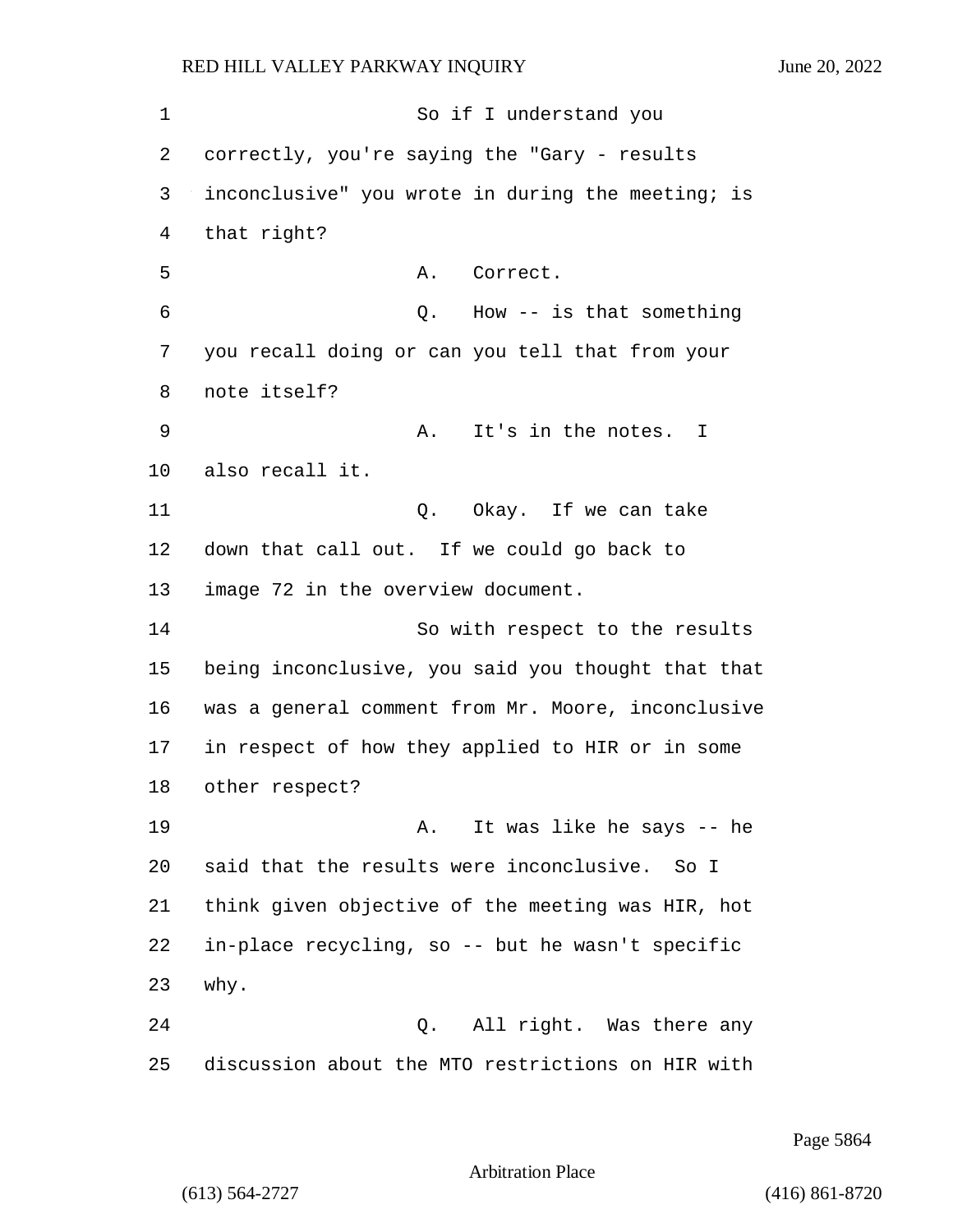| 1  | SMA?                                                 |
|----|------------------------------------------------------|
| 2  | I don't see this thing in<br>Α.                      |
| 3  | my notes, but I think they were. I would also        |
| 4  | look at other -- because I think I brought this      |
| 5  | thing to their attention that it $-$ - it's not only |
| 6  | MTO because MTO is the OPSS provision                |
| 7  | specification, but also OPSS municipal. Actually     |
| 8  | it was identical that didn't allow hot in-place      |
| 9  | recycling of SMA.                                    |
| 10 | Q. Then there's -- after the                         |
| 11 | first six points in your undated notes, then         |
| 12 | there's letters, BCB and then options and so forth   |
| 13 | below them. So was there a reaction before you       |
| 14 | got onto those topics or did you continue            |
| 15 | presenting?                                          |
| 16 | You know, my purpose, it<br>Α.                       |
| 17 | was to deliver the agenda, it was to deliver what    |
| 18 | I had in my notes. So whatever the atmosphere,       |
| 19 | the discussion was, I had to follow what I had in    |
| 20 | my notes. My objective was to deliver this.<br>So    |
| 21 | yeah, there was -- there was some discussion, but    |
| 22 | now it's for BCD, that would probably overlap with   |
| 23 | what I had in my preparation notes for the           |
| 24 | meeting, but then there was, you know, some          |
| 25 | discussion between -- between about the results      |

Page 5865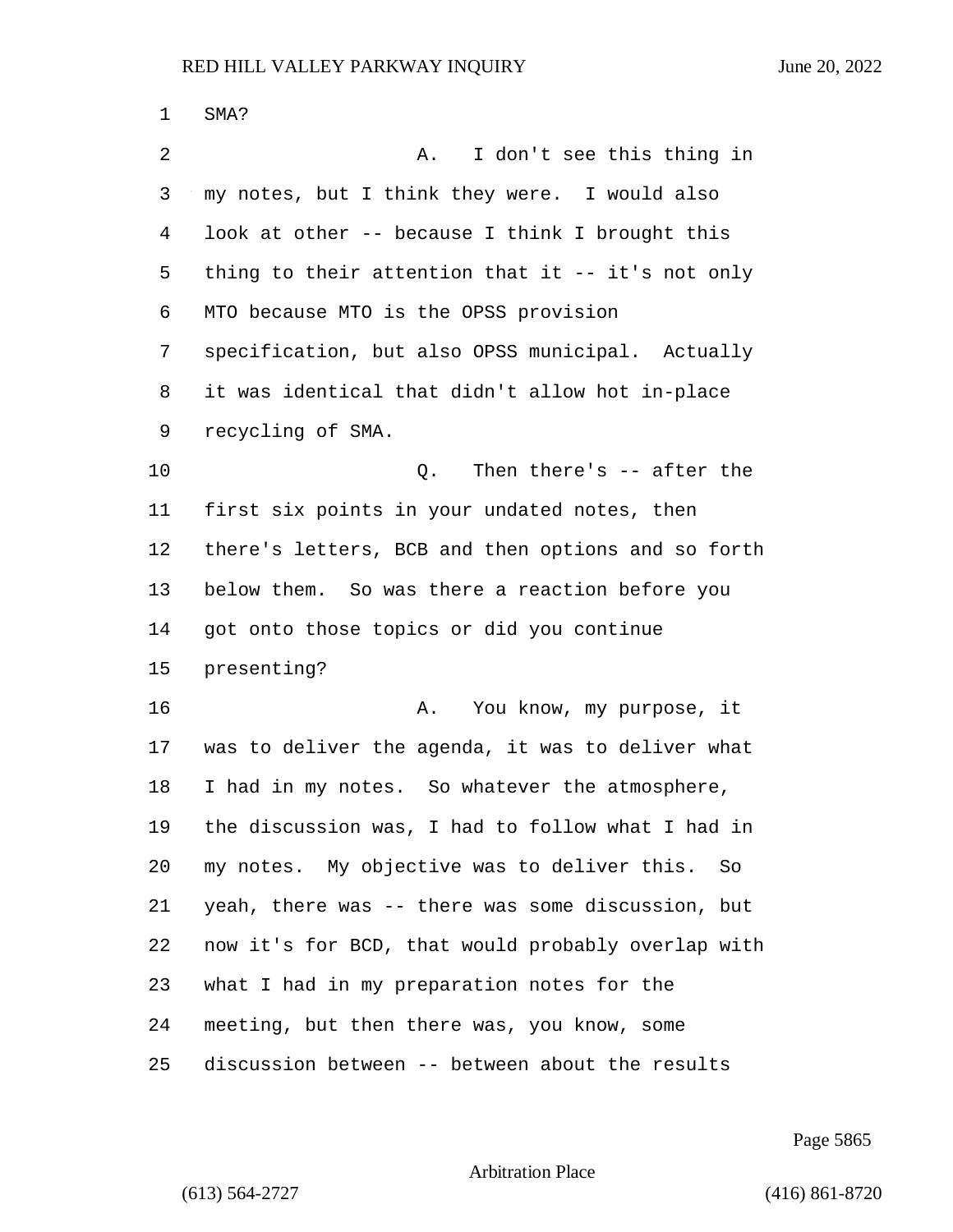| 1  | and the conclusion in the application of   |                                                  |
|----|--------------------------------------------|--------------------------------------------------|
| 2  | Q.                                         | Specifically in there                            |
| 3  |                                            | there's references to -- on image 73 after D, it |
| 4  | refers to Pat Wiley again:                 |                                                  |
| 5  |                                            | "Pat Wiley says he's never                       |
| 6  |                                            | done hot in-place recycling of                   |
| 7  |                                            | SMA so he did not want to do                     |
| 8  |                                            | it on the RHVP, main road in                     |
| 9  |                                            | Hamilton. Also, changing the                     |
| 10 |                                            | gradation and other aspects                      |
| 11 |                                            | from SMA to SP 12.5FC2 would                     |
| 12 |                                            | be impossible according to                       |
| 13 | Pat."                                      |                                                  |
| 14 |                                            | Was that something that was                      |
| 15 | discussed in the meeting?                  |                                                  |
| 16 | А.                                         | Yes. I delivered this                            |
| 17 | message, yes.                              |                                                  |
| 18 | Q.                                         | Right. Sorry. That you                           |
| 19 | told the attendees?                        |                                                  |
| 20 |                                            | A. Yes, I did.                                   |
| 21 | Ο.                                         | And so what was the                              |
| 22 | reaction? You discussed already Mr. Moore  |                                                  |
| 23 | referring to the test results of being, or |                                                  |
| 24 | something being inconclusive. What was his |                                                  |
| 25 | reaction?                                  |                                                  |

Page 5866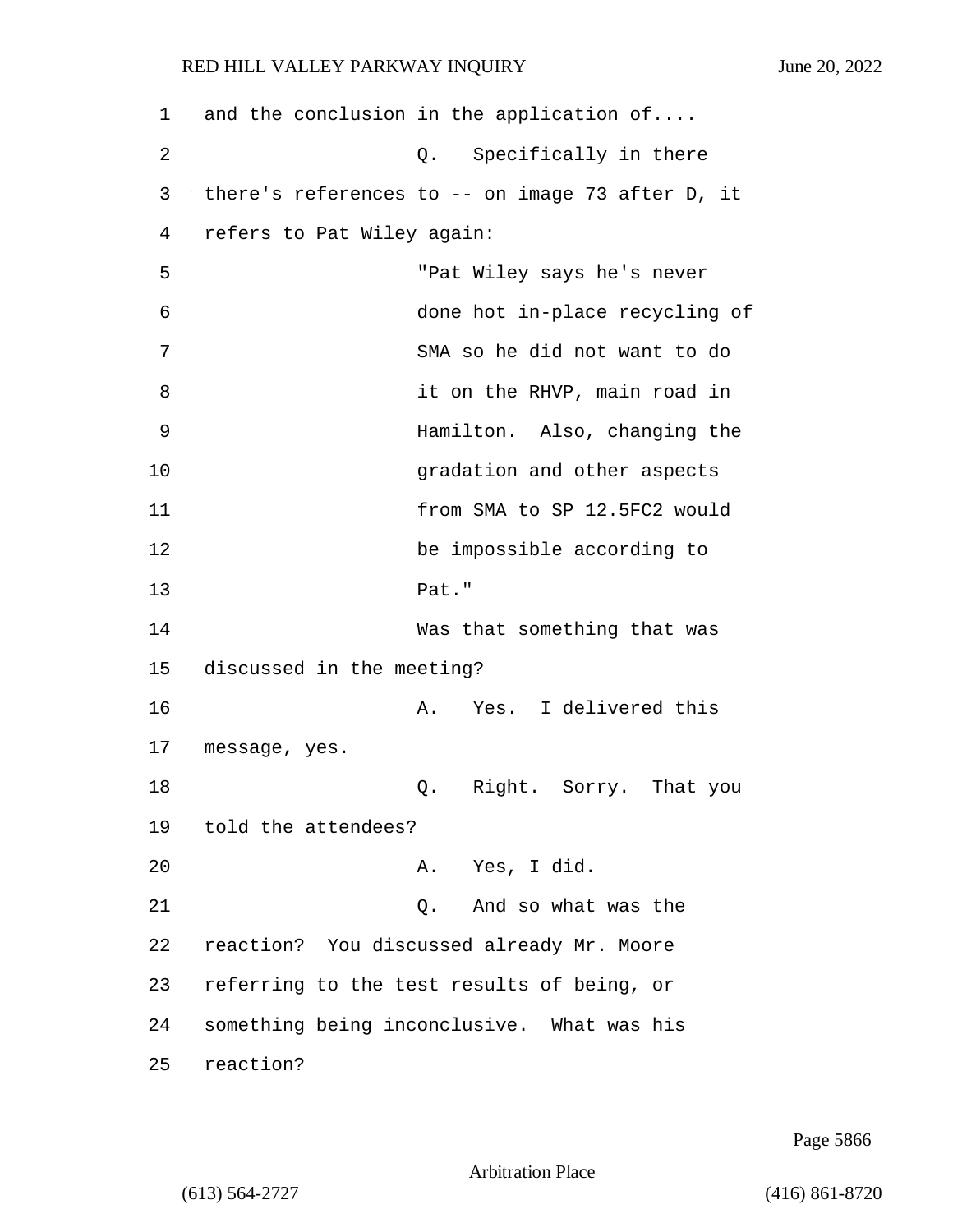1 A. He was not happy with 2 this. 3 Q. And is this when the tone of the meeting changed? You referred to that when I asked at the outset about the tone of the meeting. Was this the point where the tone changed or was it at some other point? 8 A. That was mainly when the tone changed. 10 Q. So can you describe that and how others reacted as well? 12 A. There was some I would say heated reaction to this and some I would say not typically used language. But I think it was mainly, you know -- Mr. Moore was not happy with this, and Marco, Mr. Oddi was -- I think he had the courage to say that it's not suitable basically, stand up and express the same opinion as I have. And then it became -- so the adrenalin started to go up. 21 Q. Sorry, adrenalin? 22 A. Yes. 23 Q. And to what extent? I appreciate that it can be uncomfortable characterizing words and meanings in a heated

Page 5867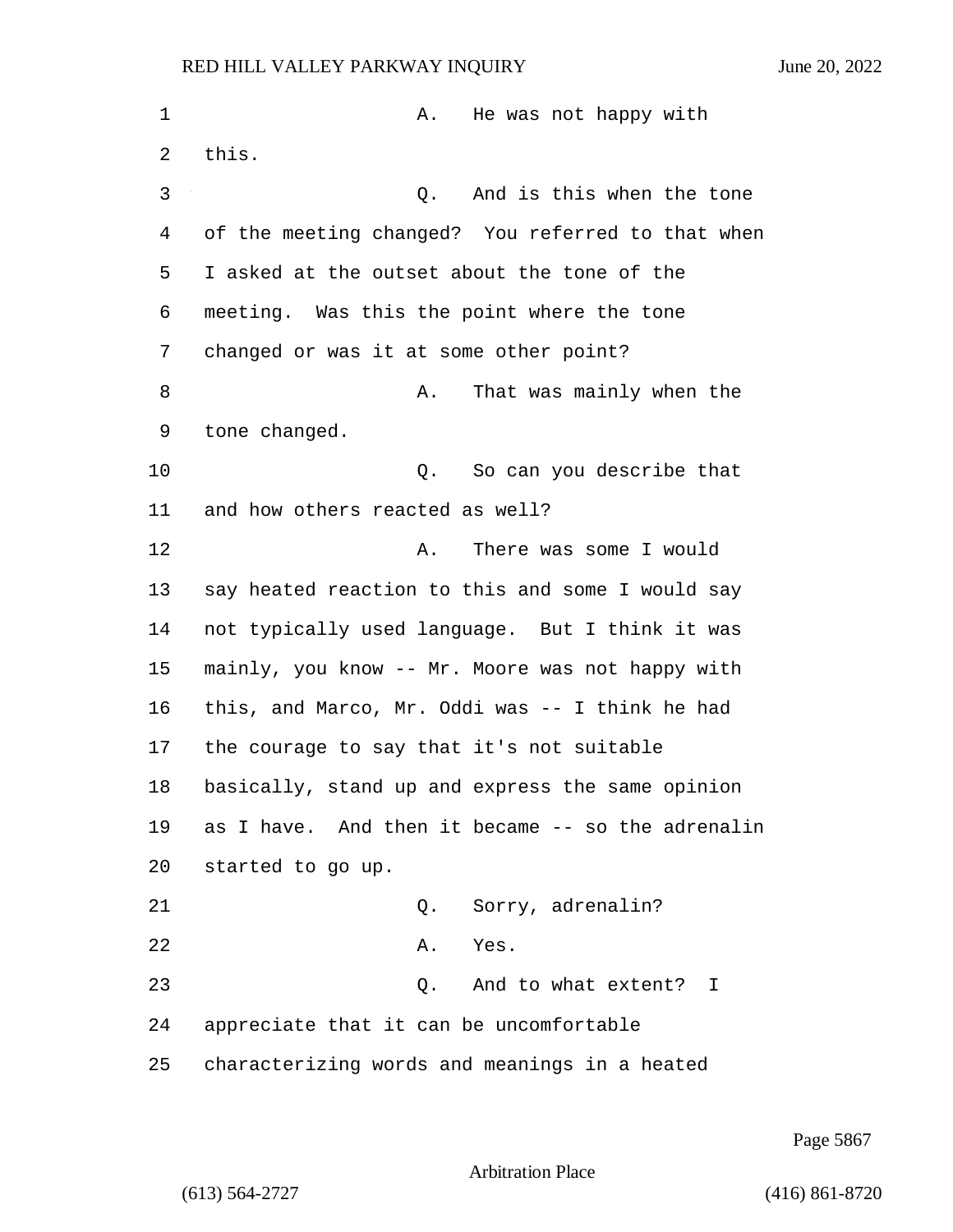meeting, but we need you to tell us what happened and what was said to your recollection and the level of heat as you described it. 4 A. In my opinion it wasn't -- this was not addressed to me, but as the results of this raised adrenalin, the language became somewhat offensive, not something that I have heard, and there was some sort of, I don't know, like, anger or something. 10 Q. As between Mr. Moore and Mr. Oddi? 12 A. I think this conversation between the two of them, that raised the adrenalin level. 15 Q. In terms of the offensive language, who saying the offensive words? 17 and think mainly it came from Mr. Moore and then Mr. Oddi reacted in a similar way and then it -- it was hotter and hotter. 21 Q. I think you said it's not something that I have heard. You've been working in the construction world for a long time and have been on many, many work sites and so forth and -- (skipped audio) were often colourful language. So

Page 5868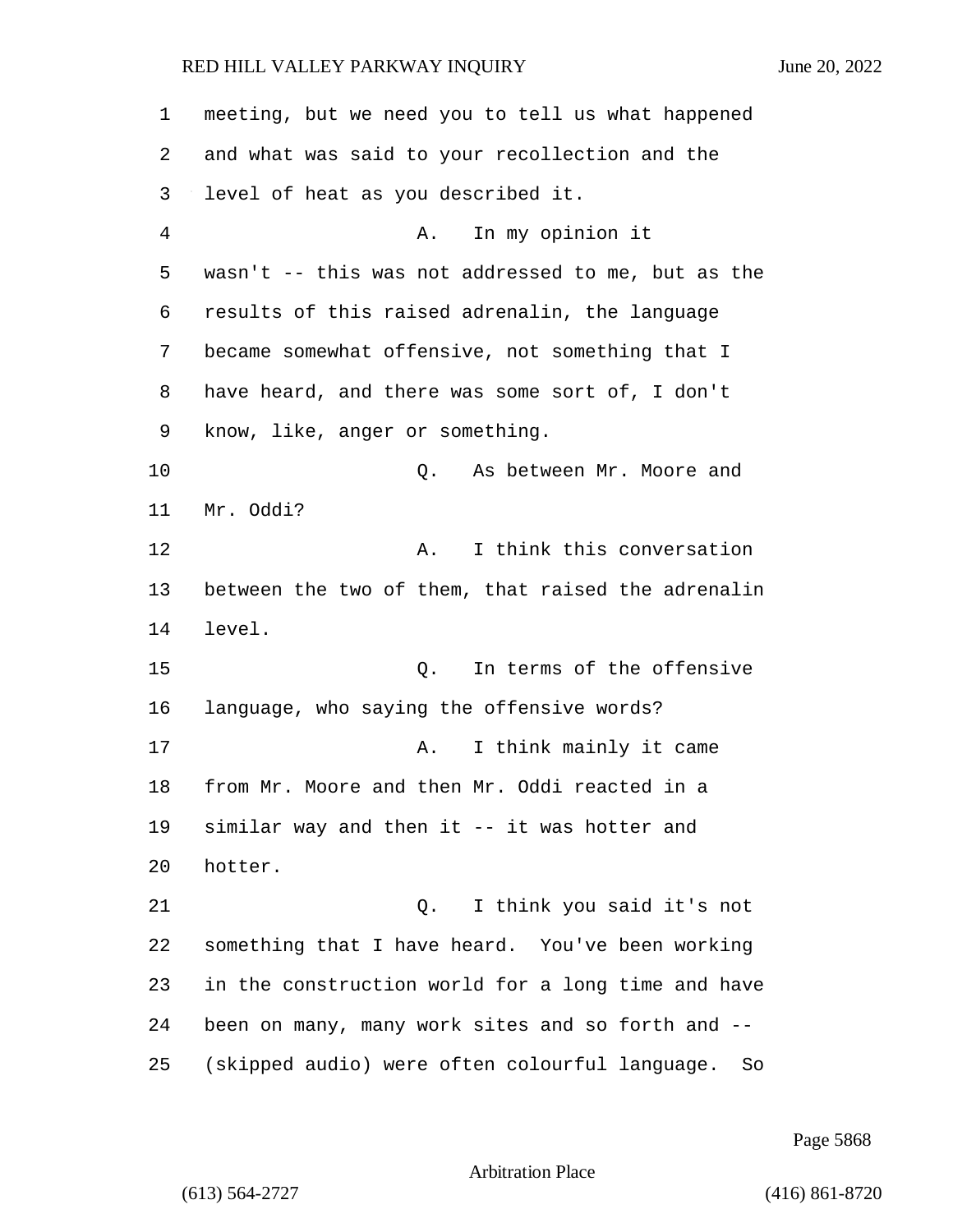are you describing that you hadn't actually heard the words used, the offensive words used, or are you talking about in this kind of context? 4 A. Oh, yes, as you said, I was -- I've been in construction for 48 years and this is language that is commonly used unfortunately on construction site. But I would say the heat and -- almost like the anger. You know, you can have this language on-site but there is no anger. It's like common exchange. But here there was I would say almost anger. 12 C. Okay. So it was the tone that went with the swearing and the animus behind it, is that what set it apart? 15 A. Yes. 16 Q. What kind -- are we talking about the F word used in various ways, is that one of them? 19 A. Mainly F, S -- yeah, mainly this. 21 Q. I see Mr. Lederman has popped onto the screen. 23 JUSTICE WILTON-SIEGEL: Could you take -- Mr. Registrar, could you take the documents down, please.

Page 5869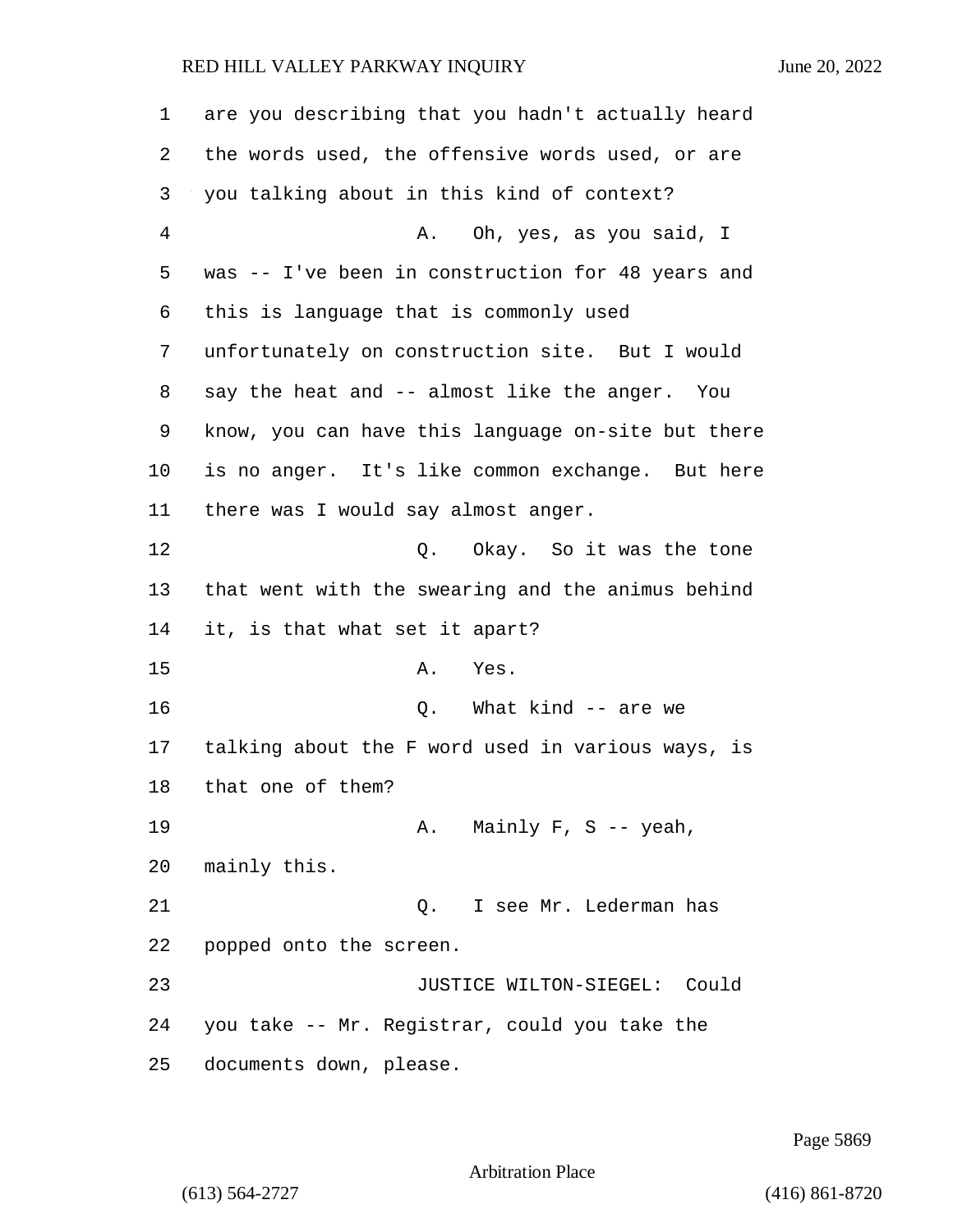| $\mathbf 1$ | MR. LEDERMAN: I'm sorry to                       |
|-------------|--------------------------------------------------|
| 2           | interrupt. I've just come on screen in light of  |
| 3           | the questions that were being asked of this      |
| 4           | witness to describe the tone of the meeting.     |
| 5           | Presumably Mr. Lewis is going to be asking       |
| 6           | Mr. Oddi and Mr. Moore questions about what was  |
| 7           | said or what was expressed, including the tone   |
| 8           | that was used in the words spoken by the         |
| 9           | individuals Mr. Oddi and Mr. Moore.              |
| 10          | To ask this witness to comment                   |
| 11          | on the tone in my view is outside of what a      |
| 12          | witness who maybe was present in the room can    |
| 13          | opine about. And I also raise (skipped audio) as |
| 14          | to the value of Dr. Uzarowski's impression when  |
| 15          | there are going to be other witnesses who were   |
| 16          | participants in that discussion who can speak    |
| 17          | directly to that.                                |
| 18          | JUSTICE WILTON-SIEGEL:<br>Well,                  |
| 19          | Mr. Lederman, you raise I think a number of      |
| 20          | different questions. The first and perhaps the   |
| 21          | principal one is a question of whether Mr. Moore |
| 22          | and Mr. Oddi will be asked for their views with  |
| 23          | respect to that conversation. I leave that to    |
| 24          | Mr. Lewis to respond to.                         |
| 25          | MR. LEWIS: Yes, they will.                       |

Page 5870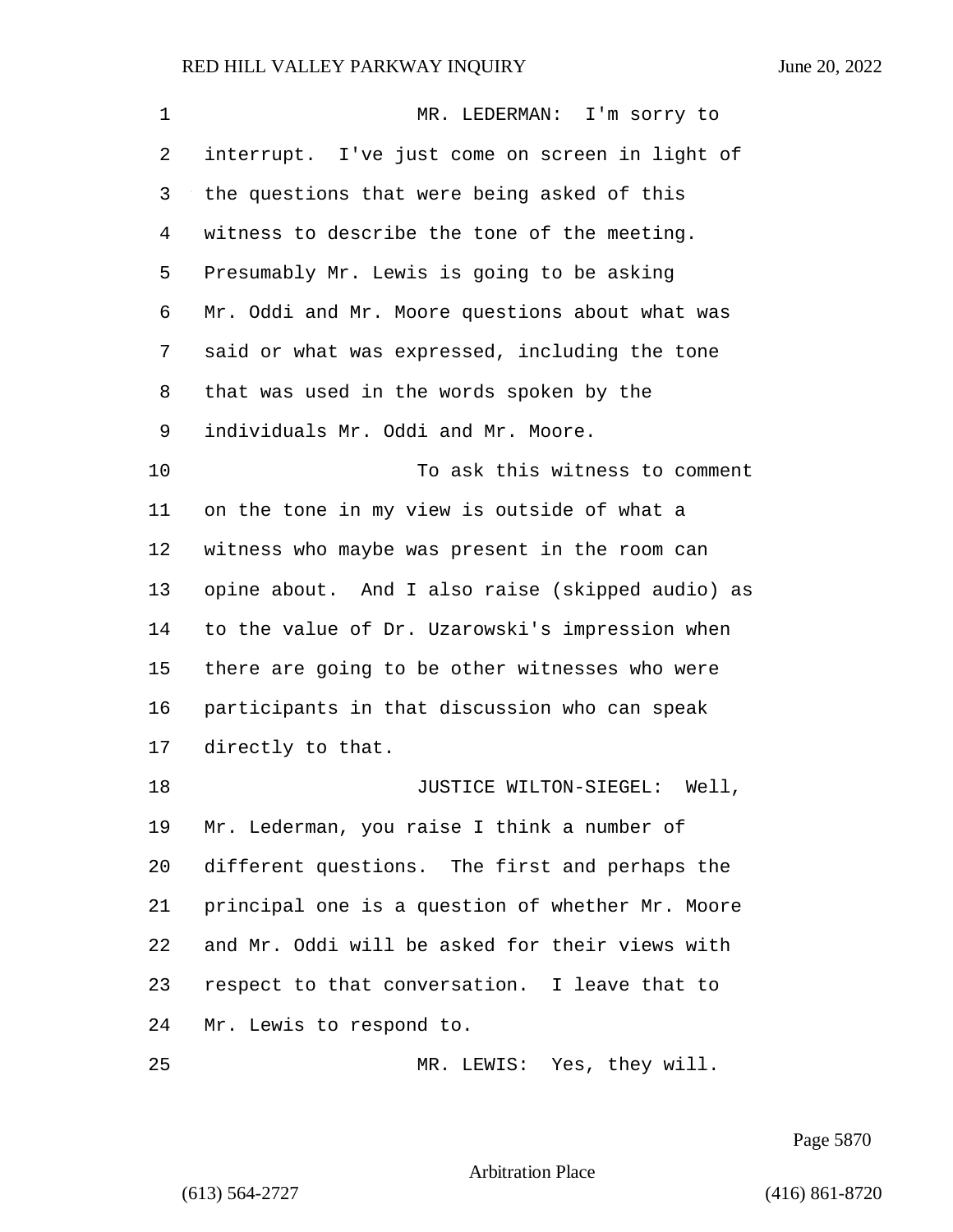| 1  | JUSTICE WILTON-SIEGEL:<br>So                      |
|----|---------------------------------------------------|
| 2  | that's for another day. I'm not sure you think    |
| 3  | anything comes from that at the present time.     |
| 4  | With respect to the question                      |
| 5  | of tone, I think it's a perfectly reasonable      |
| 6  | question to ask what Dr. Uzarowski felt was not   |
| 7  | just the tone of the meeting but the animus for   |
| 8  | the tone, and I expect that we will get to some   |
| 9  | issue about the reasons for that in due course.   |
| 10 | Would that be correct, Mr. Lewis?                 |
| 11 | MR. LEWIS: We'll certainly be                     |
| 12 | asking questions about it.                        |
| 13 | MR. LEDERMAN:<br>I guess what                     |
| 14 | I'm concerned about is we're asking for the       |
| 15 | impressions about tone from someone who was not   |
| 16 | the speaker or the person to whom the speech was  |
| 17 | directed to. As I understood Dr. Uzarowski's      |
| 18 | evidence, that these were communications between  |
| 19 | Mr. Moore and Mr. Oddi that he described as being |
| 20 | animated, and that's what I'm expressing concern  |
| 21 | about, is that we're asking about -- asking for   |
| 22 | the impressions of tone by someone who is not a   |
| 23 | participant.                                      |
| 24 | JUSTICE WILTON-SIEGEL: Okay.                      |
| 25 | Mr. Lederman, I think this is premature.<br>We    |

Page 5871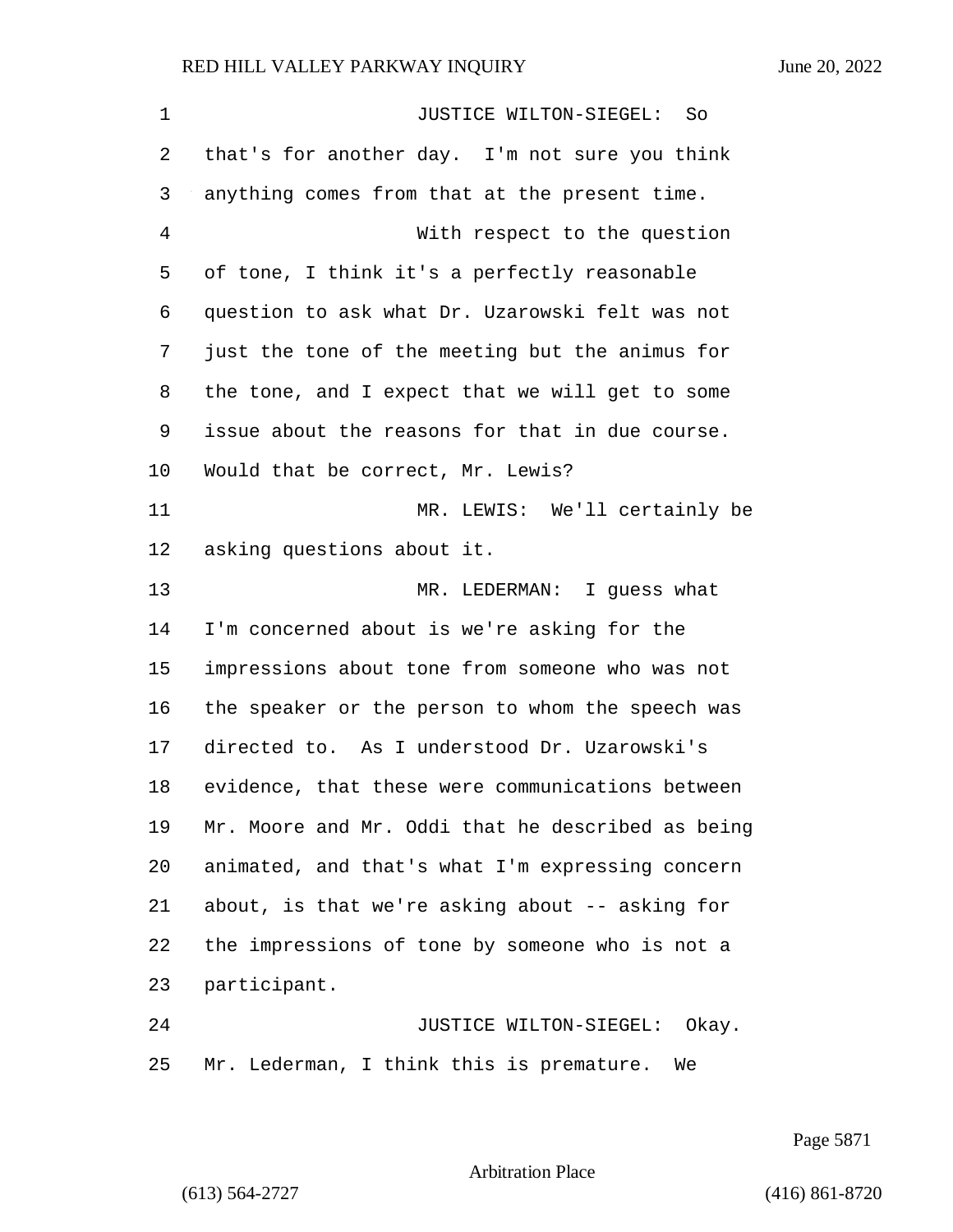| 1  | haven't heard the evidence of the other two       |
|----|---------------------------------------------------|
| 2  | persons, and eventually I think the probative     |
| 3  | value of this testimony is something you can      |
| 4  | address in both the testimony of the City         |
| 5  | individuals, but also more importantly, in the    |
| 6  | submissions at the end of this hearing.           |
| 7  | MR. LEDERMAN: Yeah, I                             |
| 8  | appreciate that and that really was my point,     |
| 9  | which is that it is $-$ -                         |
| 10 | JUSTICE WILTON-SIEGEL: Nobody                     |
| 11 | is taking anything that is given in testimony     |
| 12 | today as determinative.                           |
| 13 | MR. LEDERMAN: No, no, I                           |
| 14 | recognize that and I appreciate that. The point I |
| 15 | was making about the fact that Mr. Oddi and       |
| 16 | Mr. Moore are likely going to be asked those      |
| 17 | questions was to identify what I'm raising about, |
| 18 | which is that that is where -- if this line of    |
| 19 | questioning is probative at all, I would have     |
| 20 | thought the evidence is most probative from those |
| 21 | parties who were the participants of the          |
| 22 | conversation, rather than individual who was      |
| 23 | present in the room.                              |
| 24 | JUSTICE WILTON-SIEGEL: Right.                     |
| 25 | So I simply say that that is a premature comment. |

Page 5872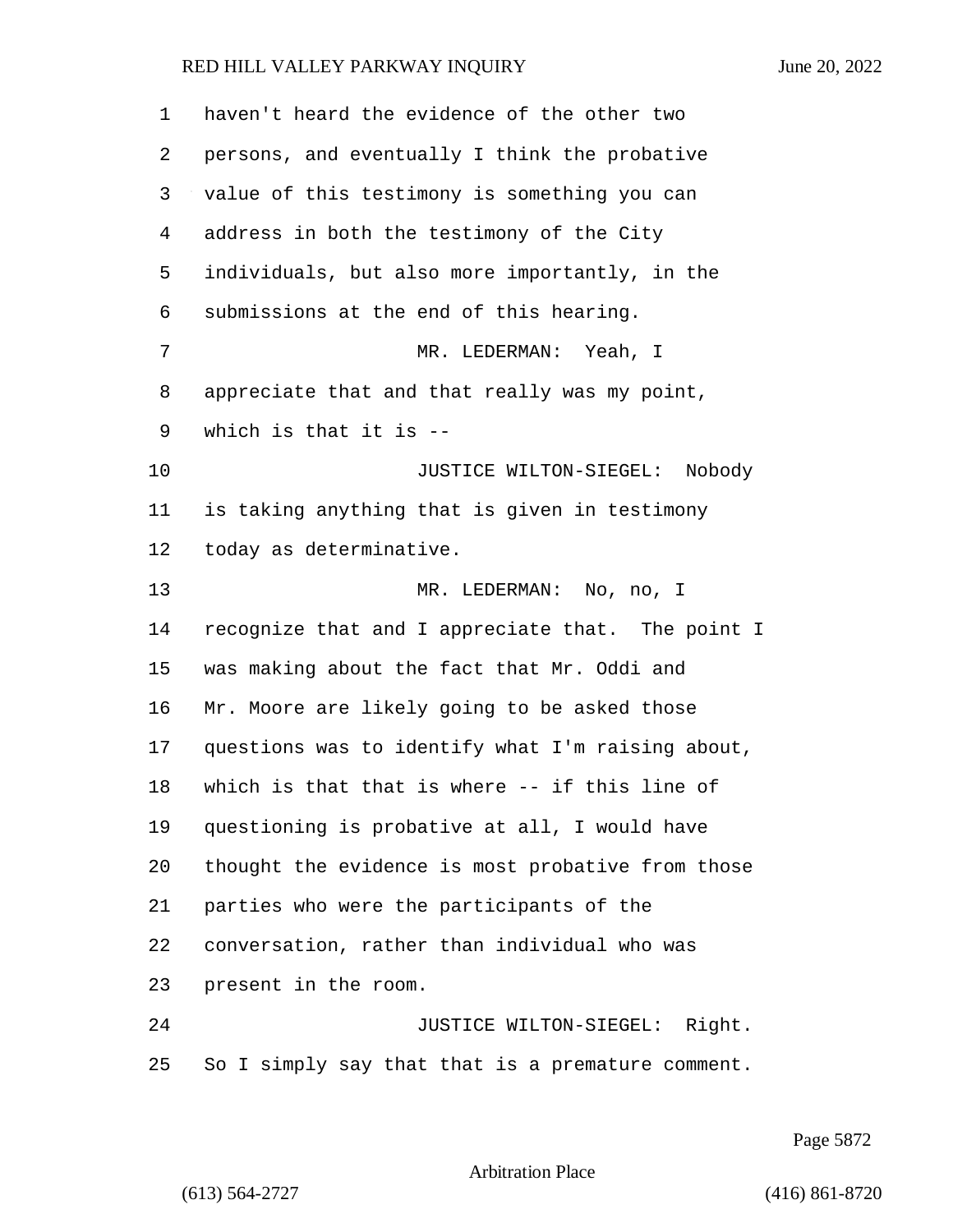| 1  | You will have plenty of opportunity to make that   |
|----|----------------------------------------------------|
| 2  | submission at the end of these hearings.           |
| 3  | MR. LEDERMAN:<br>Thank you.                        |
| 4  | JUSTICE WILTON-SIEGEL:                             |
| 5  | Mr. Lewis, you can proceed.                        |
| 6  | BY MR. LEWIS:                                      |
| 7  | So this discussion which<br>Q.                     |
| 8  | is described as heated and so forth with profanity |
| 9  | is going between Mr. Moore and Mr. Oddi. Were you  |
| 10 | able to ascertain what the source of the anger was |
| 11 | as between them and the source of the language,    |
| 12 | why they were using those words and why it became  |
| 13 | heated?                                            |
| 14 | You know, two, I think in<br>Α.                    |
| 15 | my opinion there were two. First, you know, what   |
| 16 | I said that in my opinion, and I presented this,   |
| 17 | that hot in-place recycling of SMA was not         |
| 18 | feasible on the Red Hill Valley Parkway. And I     |
| 19 | think the other stuff was also another delay of    |
| 20 | the pavement rehabilitation, moving it from 2018   |
| 21 | to 2019. So I don't remember details of this, but  |
| 22 | that would be the main reason for this.            |
| 23 | Q. Sorry, on the second part                       |
|    |                                                    |
| 24 | of that, the moving it -- resurfacing to 2019 from |

Page 5873

Arbitration Place

(613) 564-2727 (416) 861-8720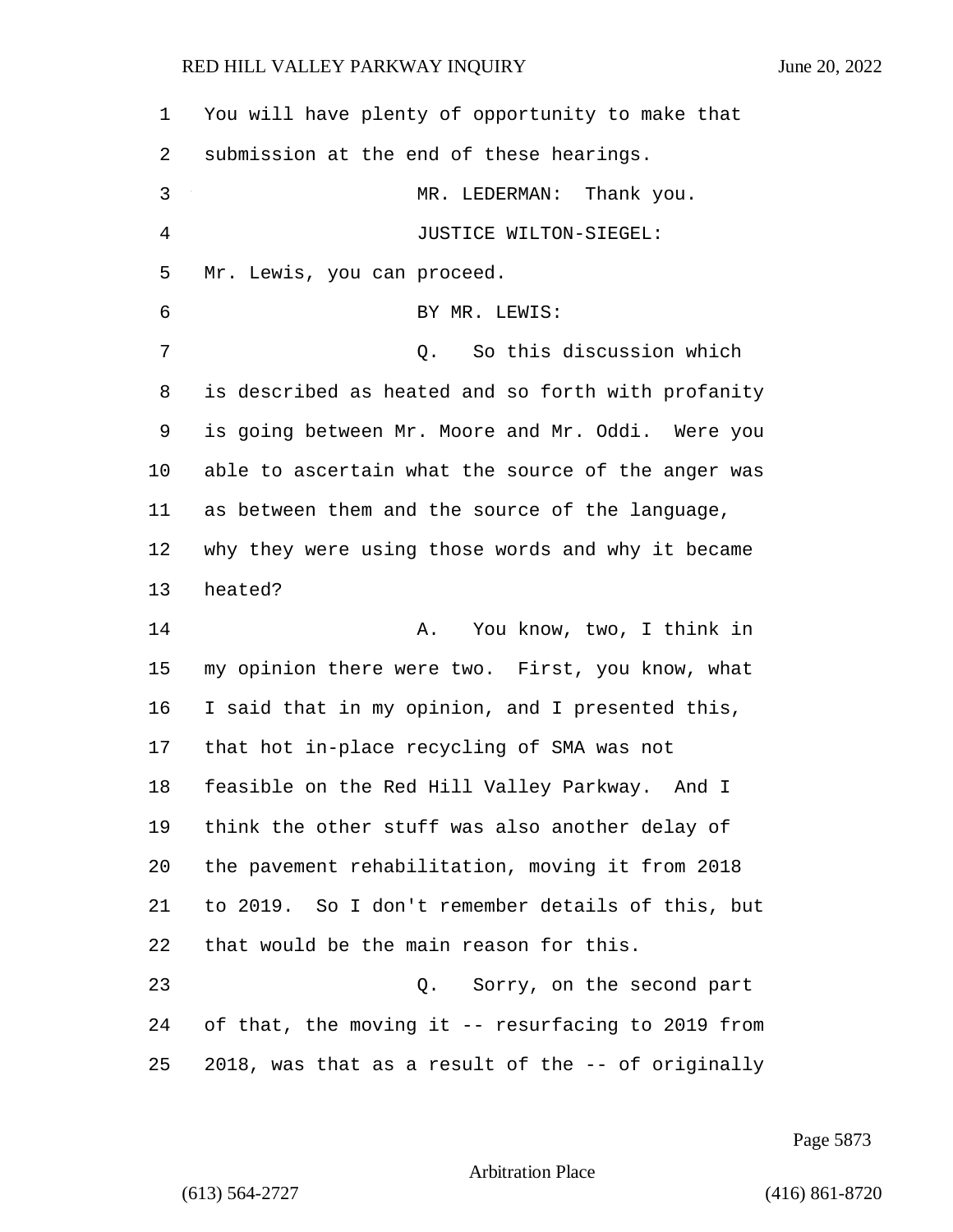hot in-place recycling or is that just something that was raised during the meeting? 3 A. I think I learned during the meeting that it would be delayed by another year. 6 Q. Was that related to the hot in-place recycling or no, do you recall? 8 A. I don't recall. I think it would be hot in-place recycling was roughly half of the price of milling -- of shave and pave (indiscernible) overlay, so that would require much higher budget for this kind of work instead of hot in-place recycling. 14 Q. In terms of the tone of the meeting, what about the volume of it? How loud did it get, could you characterize that? 17 A. Maybe a little bit raised, but no, I don't recall any loud -- no, there was nothing unusual to volume. 20 Q. So it was -- okay, so it wasn't about the loudness that caused you to characterize that as being unusual. It was that -- just make sure, it was the anger and profanity that was being directed at one another? 25 A. Yeah, maybe not one

Page 5874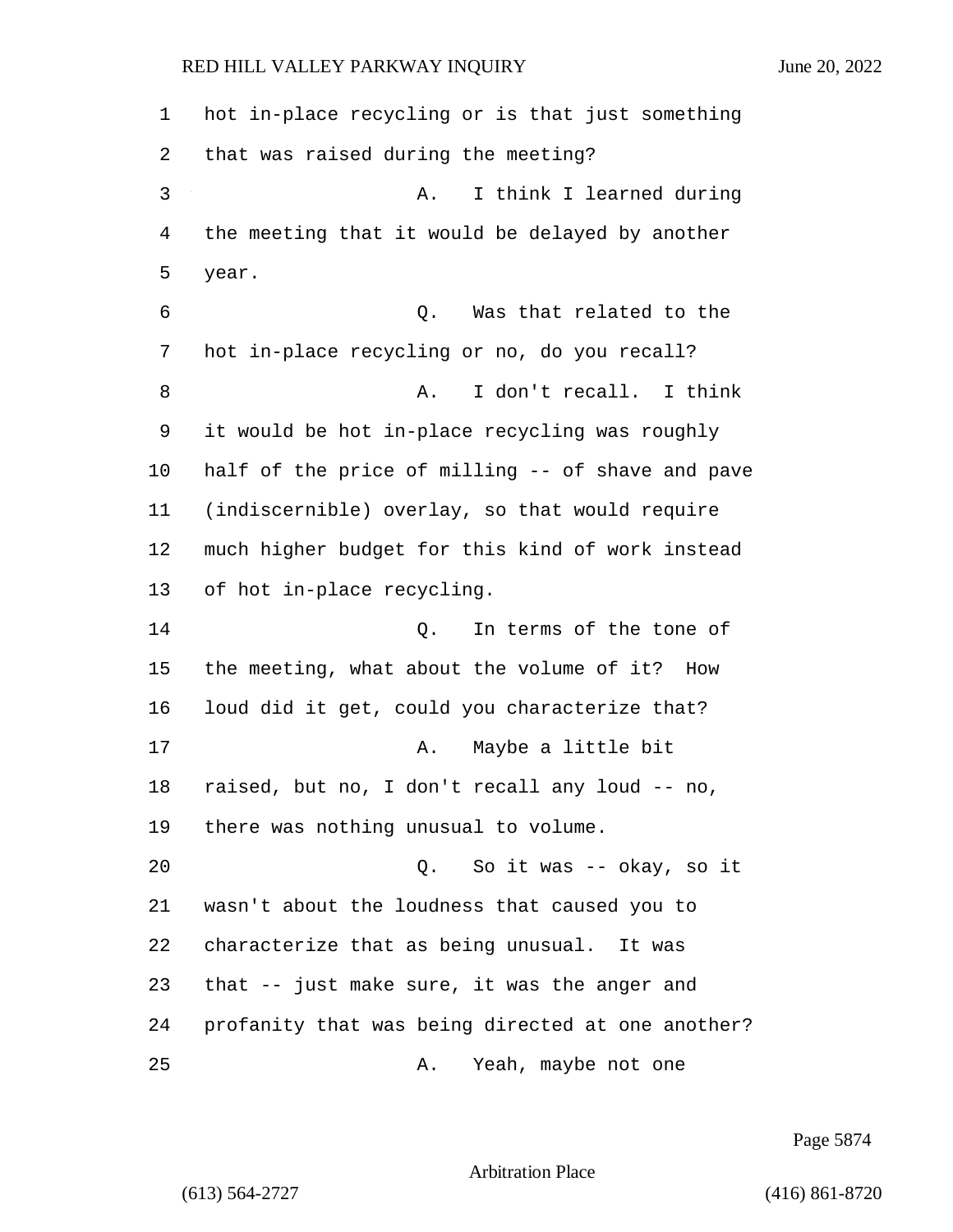another, but the -- this atmosphere, yeah, but there was nothing in the volume, no. I don't recall any raised -- no. 4 Q. Did anyone else speak up at the meeting that you recall on the debate about HIR, using it or not? 7 A. I don't have particular recollection. During this -- no, I don't have particular recollection. Until Mr. Moore left, no, I -- it's possible, also some people stated something but I don't recall. 12 O. And you said until Mr. Moore left. Did he leave at some point during the meeting before it was over? 15 A. Yes, because that was the main part of the meeting. So I had to deliver what was in my agenda and then Mr. Moore left -- Mr. Moore left, there were few people left, and then Ms. Susan Jacob left and then we had some discussion with the people that were still in the room. 22 Q. If you could take down 72 and leave up 73, Registrar, but also pull up the -- at paragraph 206. Keep 73. 25 So these are your other notes

Page 5875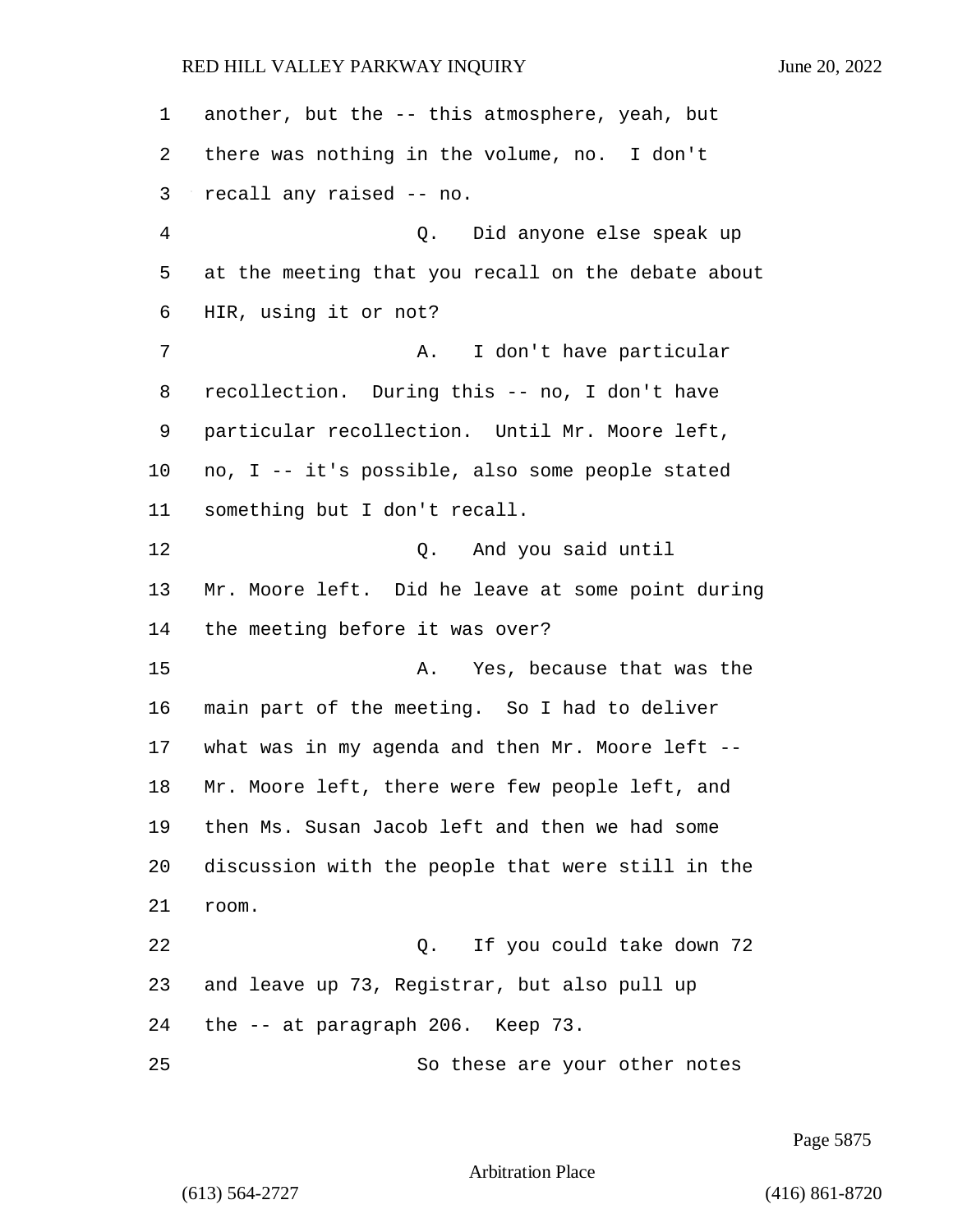which you indicated that you also made before the meeting, and there's a reference to microsurfacing. Is that something that was discussed during the meeting, and if so, at what point? 6 A. It's hard to say discussed. As I said, I had to deliver what was in my notes. So I talk about this, I said about, but microsurfacing was rather I think what I suggested one of the options, and Mr. Moore said no microsurfacing. So he definitely rejected the idea of microsurfacing. 13 Q. Okay. And so obviously that was before Mr. Moore left the meeting. At what point are you suggesting microsurfacing? Is this prior to resurfacing or after hot in-place recycling is done? 18 A. So in this case I consider microsurfacing after hot in-place recycling because I had some previous experience -- significant experience in hot in-place recycling and often the results are inconsistent, particularly in terms of (indiscernible) surface, so I thought it would be -- it would make sense to put microsurface on top

Page 5876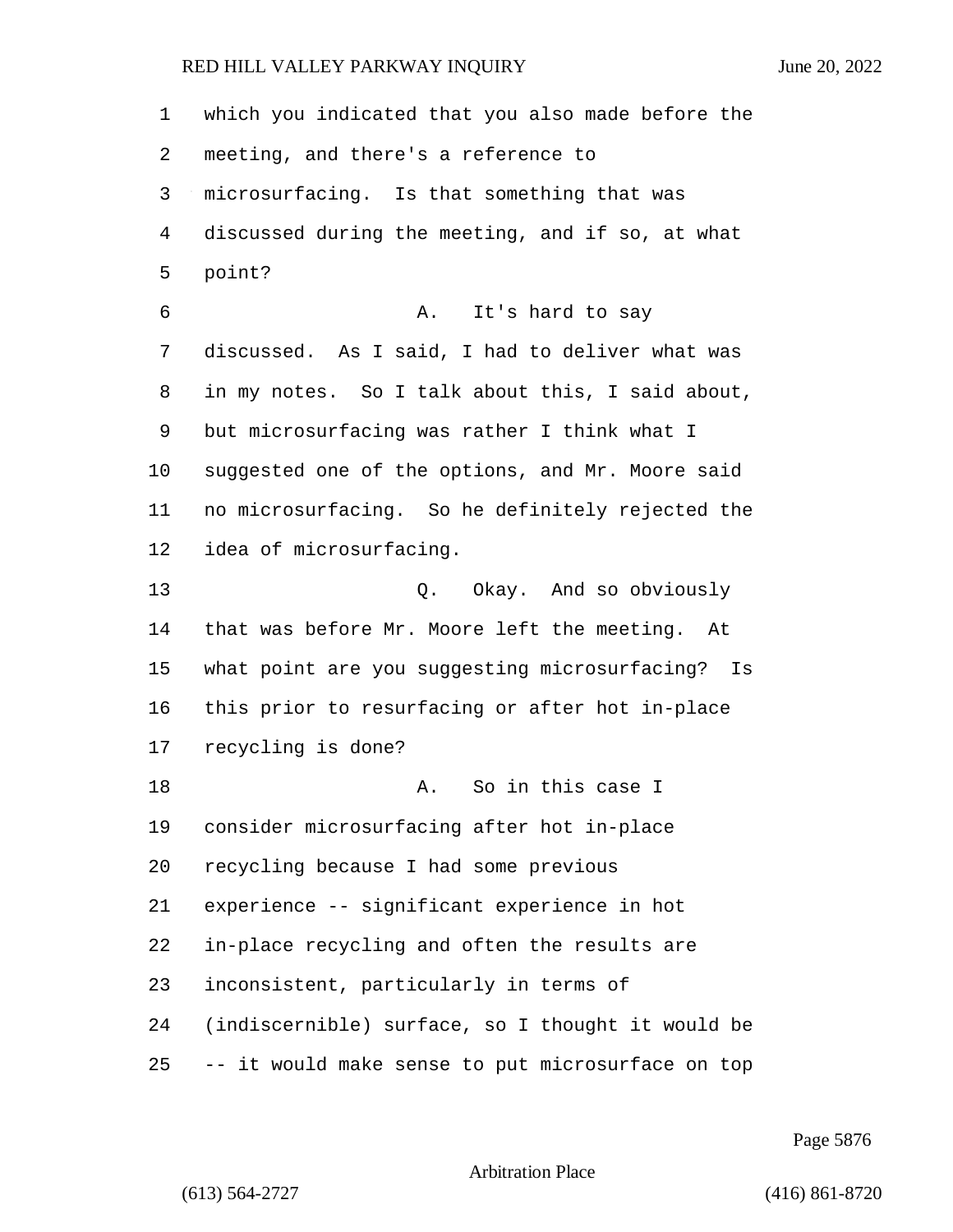of the hot in-place recycled material to make it uniform. 3 Q. Okay. And so that is about uniformity. Was that about friction or no? 5 A. At the same time friction would be addressed so -- 7 Q. Right, it would be addressed, but was that something that was also part of the reason for suggesting microsurfacing after hot in-place recycling, or is that just a happy byproduct? 12 A. I don't recall in detail how I said it, but it would be like if they use the material that was there they did hot in-place recycling, they put microsurface -- put microsurface on top, uniformity, microsurface and friction characteristics would be addressed. 18 Q. And with respect to the resurfacing being delayed to 2019, did you have any recommendations for the interim period? 21 A. Yes, that was discussed after Mr. Moore left and -- with that smaller group of people. 24 Q. Okay. So before -- we will come back to that. Before Mr. Moore left the

Page 5877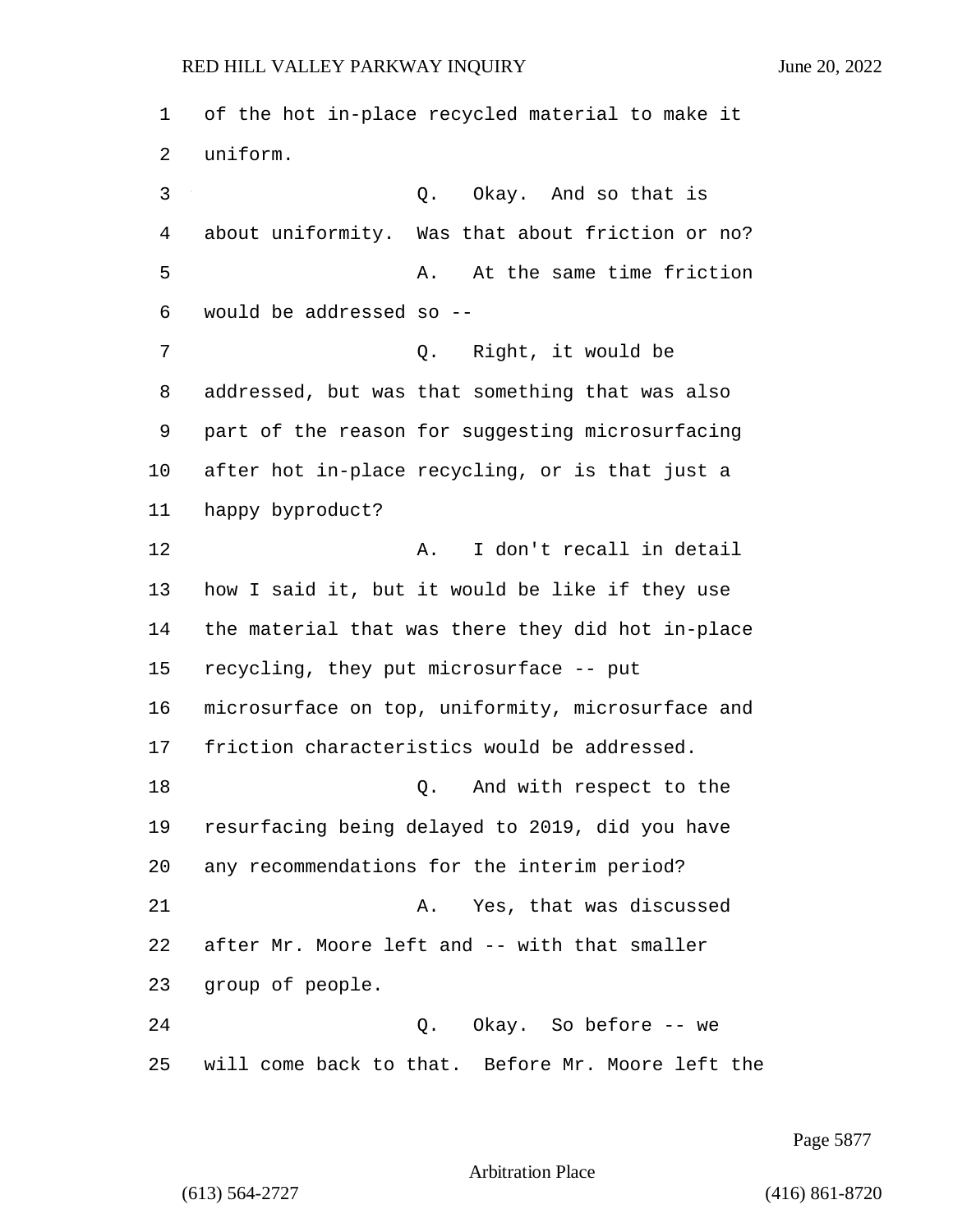| 1  | meeting is there anything else that you recall     |
|----|----------------------------------------------------|
| 2  | that was discussed? We have up your second part    |
| 3  | of your undated notes as well. Is there anything   |
| 4  | else you recall before Mr. Moore left the meeting? |
| 5  | I think I delivered<br>Α.                          |
| 6  | everything, because my objective of that meeting,  |
| 7  | no matter what the atmosphere, was to deliver what |
| 8  | was in my agenda. So I had to go through it and    |
| 9  | deliver everything -- deliver, you know, the       |
| 10 | message that was there.                            |
| 11 | So you have references<br>Q.                       |
| 12 | there in the left in your undated notes to two     |
| 13 | options, mill overlay, so that's the shave and     |
| 14 | pave; is that right?                               |
| 15 | Shave and pave. And hot<br>Α.                      |
| 16 | in-place.                                          |
| 17 | Is option 2?<br>Q.                                 |
| 18 | Α.<br>Yes.                                         |
| 19 | And then at the bottom<br>О.                       |
| 20 | you have warning, exclamation mark:                |
| 21 | "Neither option 1 nor option 2                     |
| 22 | will solve the accident hazard                     |
| 23 | issue. The speed has to be                         |
| 24 | controlled. Skid hazard                            |
| 25 | increases drastically when the                     |

Page 5878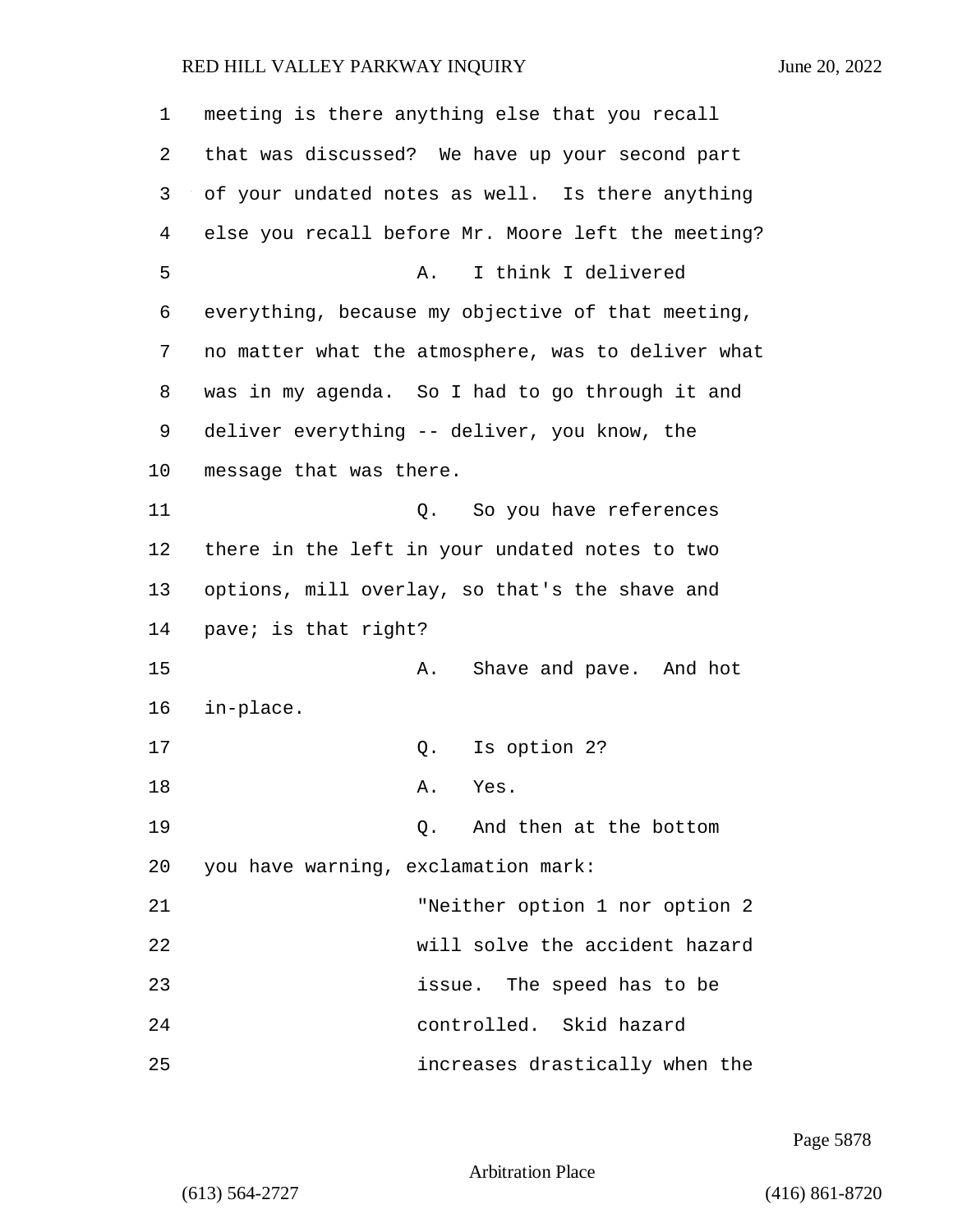| 1  | speed increases."                                  |
|----|----------------------------------------------------|
| 2  | Is that the message that you                       |
| 3  | delivered?                                         |
| 4  | Yes, I did.<br>Α.                                  |
| 5  | What were you referring<br>Q.                      |
| 6  | to there? I mean, I see it says "skid hazard" but  |
| 7  | neither of those options will solve it. Why is     |
| 8  | that?                                              |
| 9  | Well, because, you know,<br>Α.                     |
| 10 | I learn from that article in Hamilton Spectator    |
| 11 | about accidents and fatalities, and so I was       |
| 12 | obviously concerned about this and I wanted -- I   |
| 13 | had very serious concern about speed, as I         |
| 14 | mentioned in a previous cross-examination, so --   |
| 15 | and this hasn't changed. So in my opinion, no      |
| 16 | matter what was done, the speed was a very         |
| 17 | important factor to be taken under control.        |
| 18 | Q. So this was specifically                        |
| 19 | related to speed, this particular comment; is that |
| 20 | right?                                             |
| 21 | Yes, that is related to<br>Α.                      |
| 22 | speed.                                             |
| 23 | And then after Mr. Moore<br>Q.                     |
| 24 | left the meeting you had indicated that there was  |
| 25 | a discussion about the interim period before the   |

Page 5879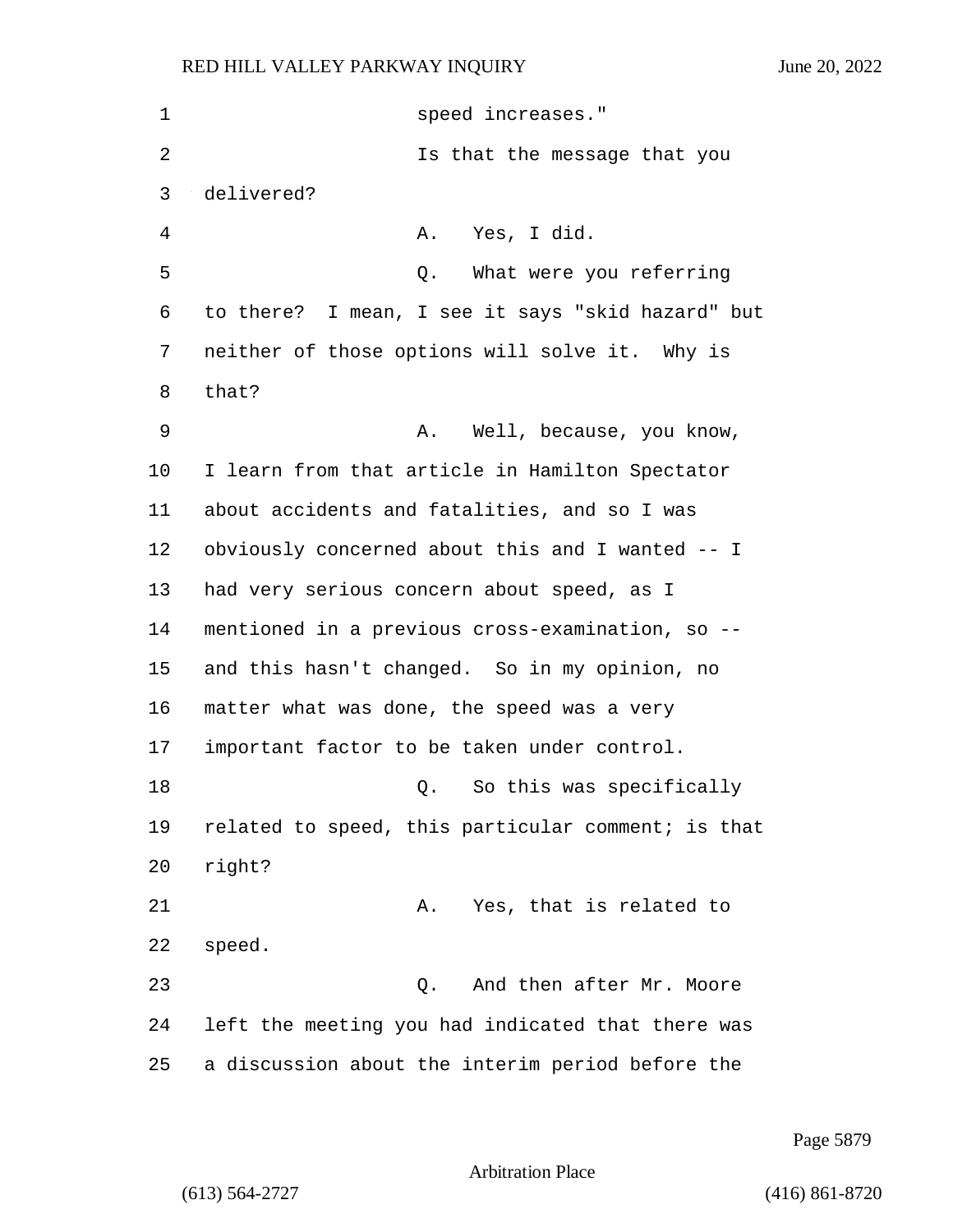rehabilitation took place. What can you tell us about that discussion?

3 A. So after Mr. Moore left there were people -- that group was initially as stated in that invite, but then Ms. Susan Jacob left because Mr. Oddi was still excited. So he was calming down, but she got offended with the language and she left the room. And then there was this group of people so I had to deliver my last item on the agenda under item 206. So the last my last item was to recommend shot blasting or skidabrading as the interim way of improving friction on the Red Hill Valley Parkway. 14 Q. I think that's on the next page, we go to 76 on the right hand image, Registrar. The last point where it says "skidabrading for now - no - public"? 18 A. Yes. 19 Q. And is that something that you wrote during the meeting? 21 A. No, that was in my preparation because this item \$12 per metre square was just taken during the meeting in the right corner. So it was not before my -- so this item with dash skidabrading, that was the preparation

Page 5880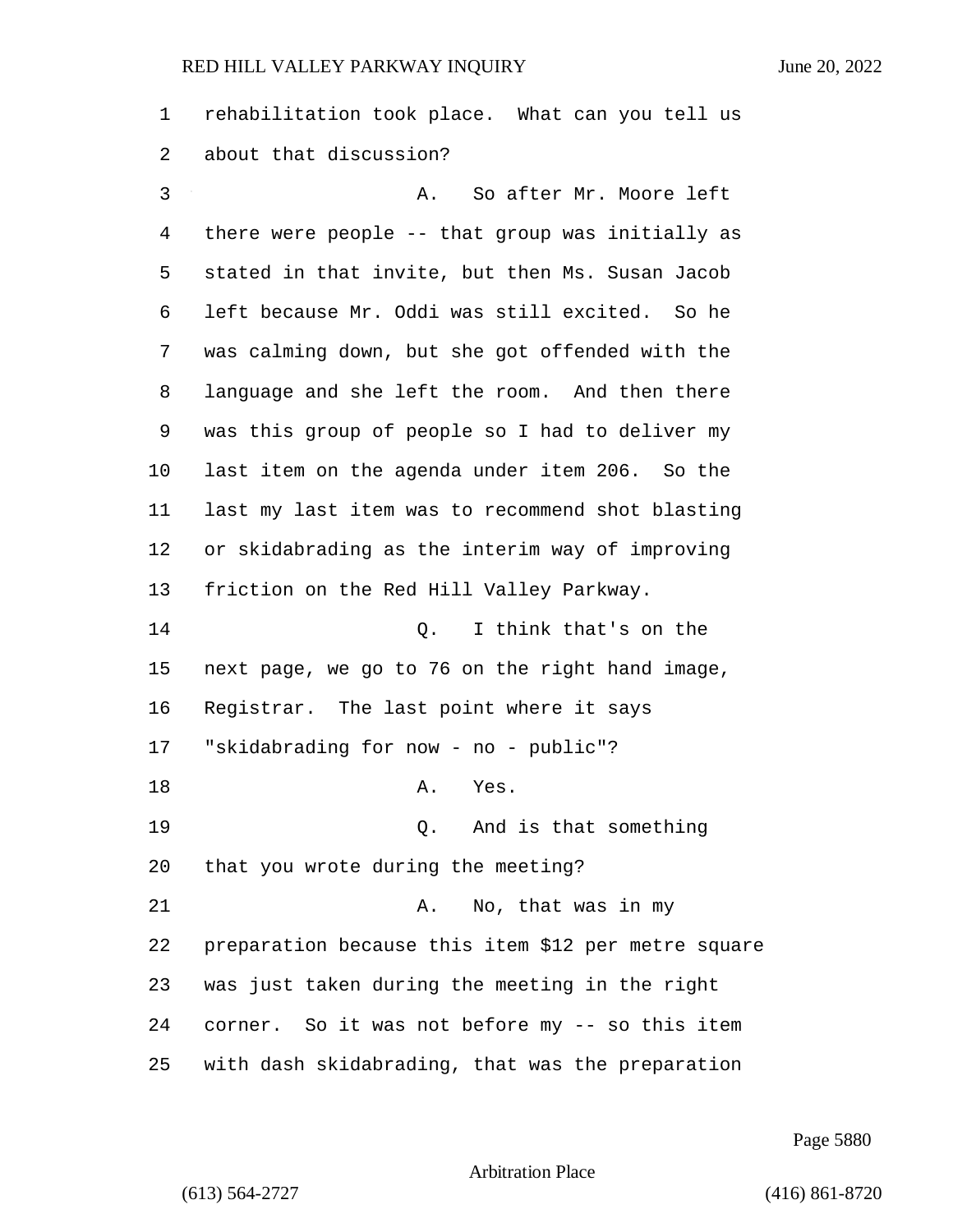for the meeting. 2 JUSTICE WILTON-SIEGEL: Perhaps we might put that note back up. 4 BY MR. LEWIS: 5 Q. Yes, if we could go that. This one would be -- this GOL7414 at image 74. It's actually the second page. So we see \$12 above on the right, 12 metres squared above, and then "skidabrading for now - no - public." So this was written beforehand you said? 11 A. No, only the first part. So \$12 per metre square was the price of hot in-place recycling that I probably -- I knew the price before but it was just refreshed. But I said in my agenda skidabrading for now. And during the meeting I added this "-- no" and "-- 17 public." 18 C. And who said no? 19 A. Mr. Marco Oddi and Mr. Mike Becke confirmed. 21 Q. You also mentioned public, so what was the complete statement then? 23 A. So it was like -- I don't remember word by word, but it was the same intention as before, that the City couldn't do

Page 5881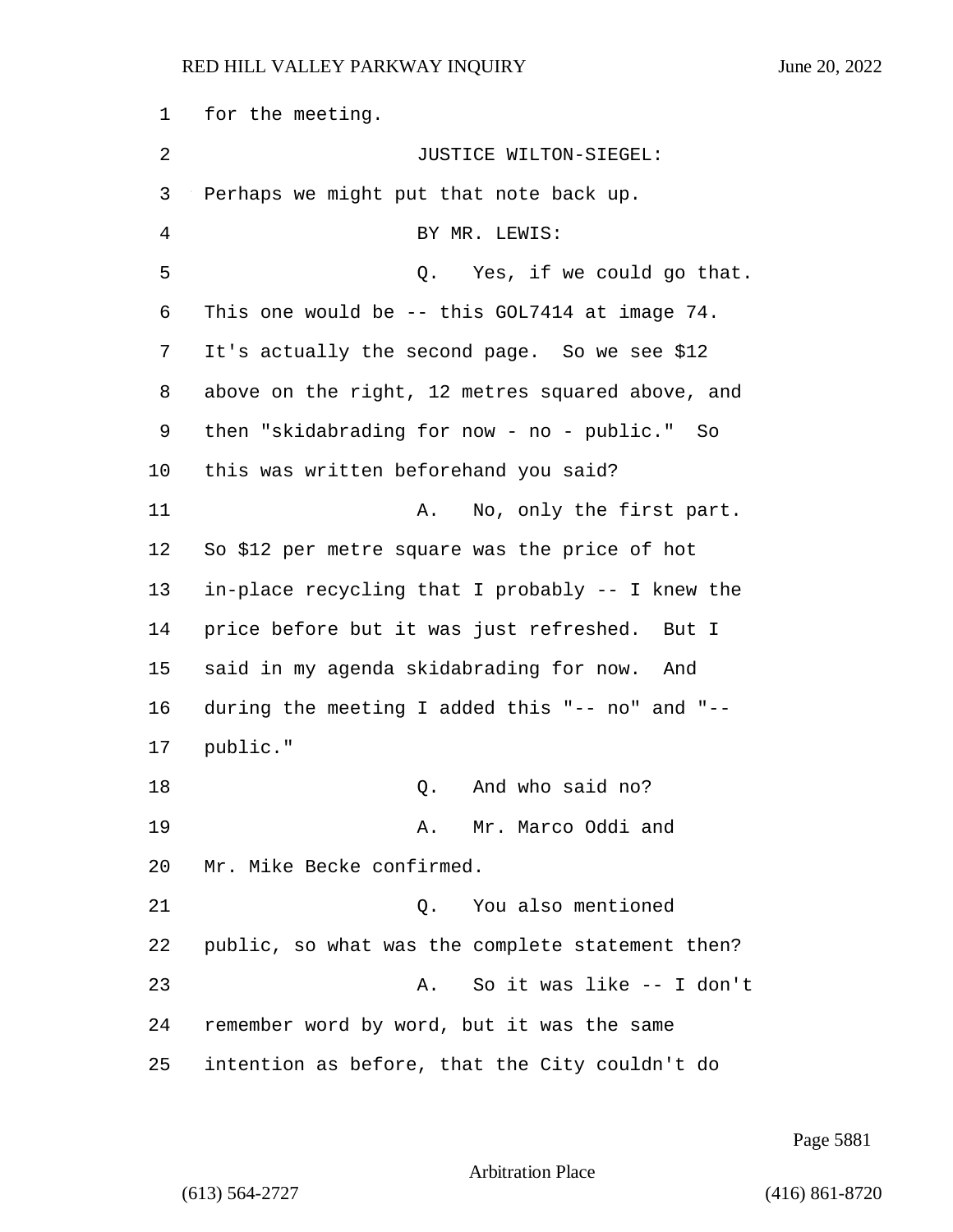| 1  | anything on the Red Hill Valley Parkway because it |
|----|----------------------------------------------------|
| 2  | would confirm that there was an issue with the     |
| 3  | pavement on the Red Hill Valley Parkway, and so it |
| 4  | was like admitting the guilt and the City would    |
| 5  | get the blame for this.                            |
| 6  | Is it your recollection<br>Q.                      |
| 7  | that Ms. Jacob had left the meeting by that point  |
| 8  | as well?                                           |
| 9  | She left the meeting<br>Α.                         |
| 10 | shortly after Mr. Moore left. She left the         |
| 11 | meeting, yes.                                      |
| 12 | All right. If we could<br>Q.                       |
| 13 | take down handwritten notes and go on that side of |
| 14 | it to overview document image 78. Paragraph 214    |
| 15 | is a note that -- or an e-mail you sent internally |
| 16 | at Golder five days later. If you could expand     |
| 17 | the e-mail itself, Registrar.                      |
| 18 | So this is after the meeting                       |
| 19 | but it's talking about the meeting on the 9th.     |
| 20 | And do you recall why you sent this internal       |
| 21 | e-mail at the time, five days later?               |
| 22 | I think I was shocked<br>Α.                        |
| 23 | about what I heard, and I considered this to be    |
| 24 | very important so I wanted to share with our       |
| 25 | senior people. Also I think I also send it to      |

Page 5882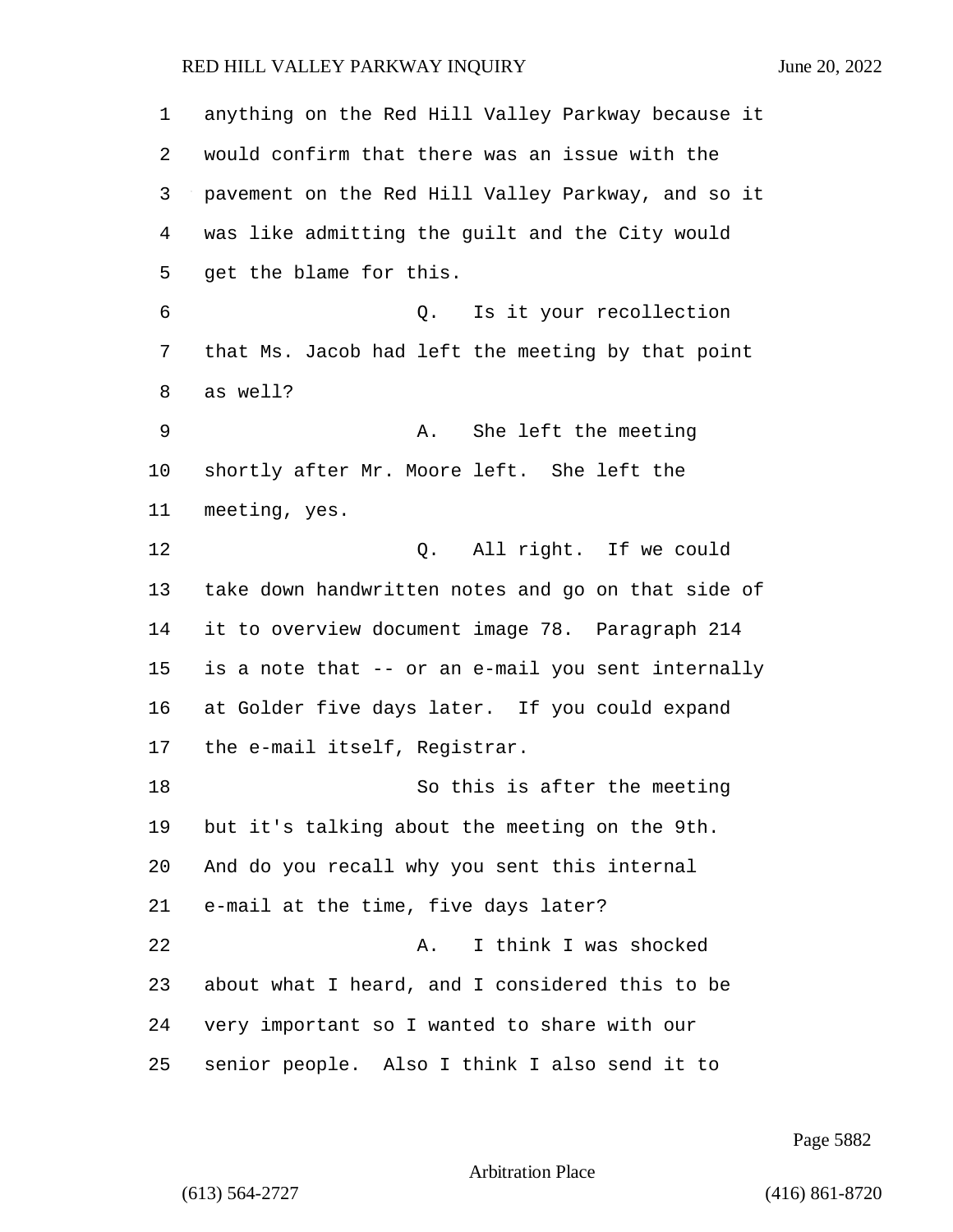1 Rabiah and Vimy but also with our senior people in 2 the company. 3 Q. In order to document the 4 meeting? 5 A. To document, yes. 6 Q. And in the third 7 paragraph, starts with "frictional 8 characteristics": 9 "I suggested applying 10 microsurfacing on HIR recycled 11 SMA, if they use HIR. This 12 would make the surface uniform 13 and offer good frictional 14 characteristics. Gary 15 rejected the idea. I then 16 recommended using skid abrader 17 or shot blasting, at least the 18 worst areas indicated in 19 Tradewind Scientific report, 20 to improve friction of the 21 current surface if they delay 22 resurfacing. Marco rejected 23 the idea for various reasons. 24 For information, I had 25 recommended this treatment

Page 5883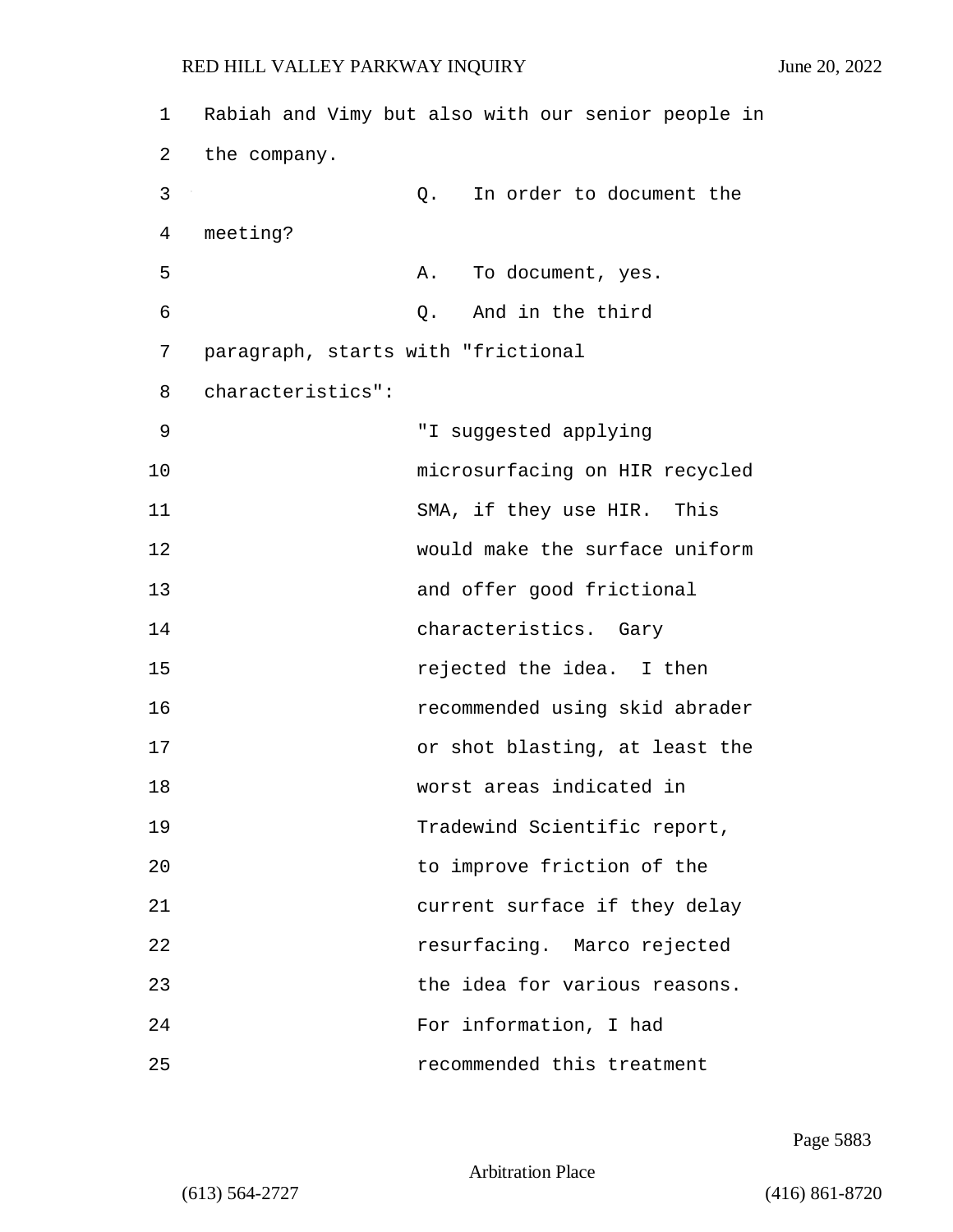| 1  | before when they let me know                       |
|----|----------------------------------------------------|
| 2  | about friction concerns on the                     |
| 3  | RHVP."                                             |
| 4  | So did you specifically say --                     |
| 5  | when you were recommending use of the skid abrader |
| 6  | or shot blasting did you refer back at that point  |
| 7  | to the Tradewind report?                           |
| 8  | You know, if I said this<br>Α.                     |
| 9  | thing in way, that was very -- it was. I don't     |
| 10 | recall the details, but if it's in my notes and    |
| 11 | then I think I did.                                |
| 12 | I'm not entirely sure<br>Q.                        |
| 13 | what you're saying there. Are you saying that at   |
| 14 | the time that was your recollection of what you    |
| 15 | had said?                                          |
| 16 | At the time, yes.<br>Α.                            |
| 17 | Take that down,<br>Q.                              |
| 18 | Registrar.                                         |
| 19 | Is there anything else that                        |
| 20 | you recall from the meeting beyond what we've      |
| 21 | already discussed and what was in your notes?      |
| 22 | No, that I think is it<br>Α.                       |
| 23 | basically, my reaction and -- this is what we      |
| 24 | discussed.                                         |
| 25 | And then you see on the<br>Q.                      |

Page 5884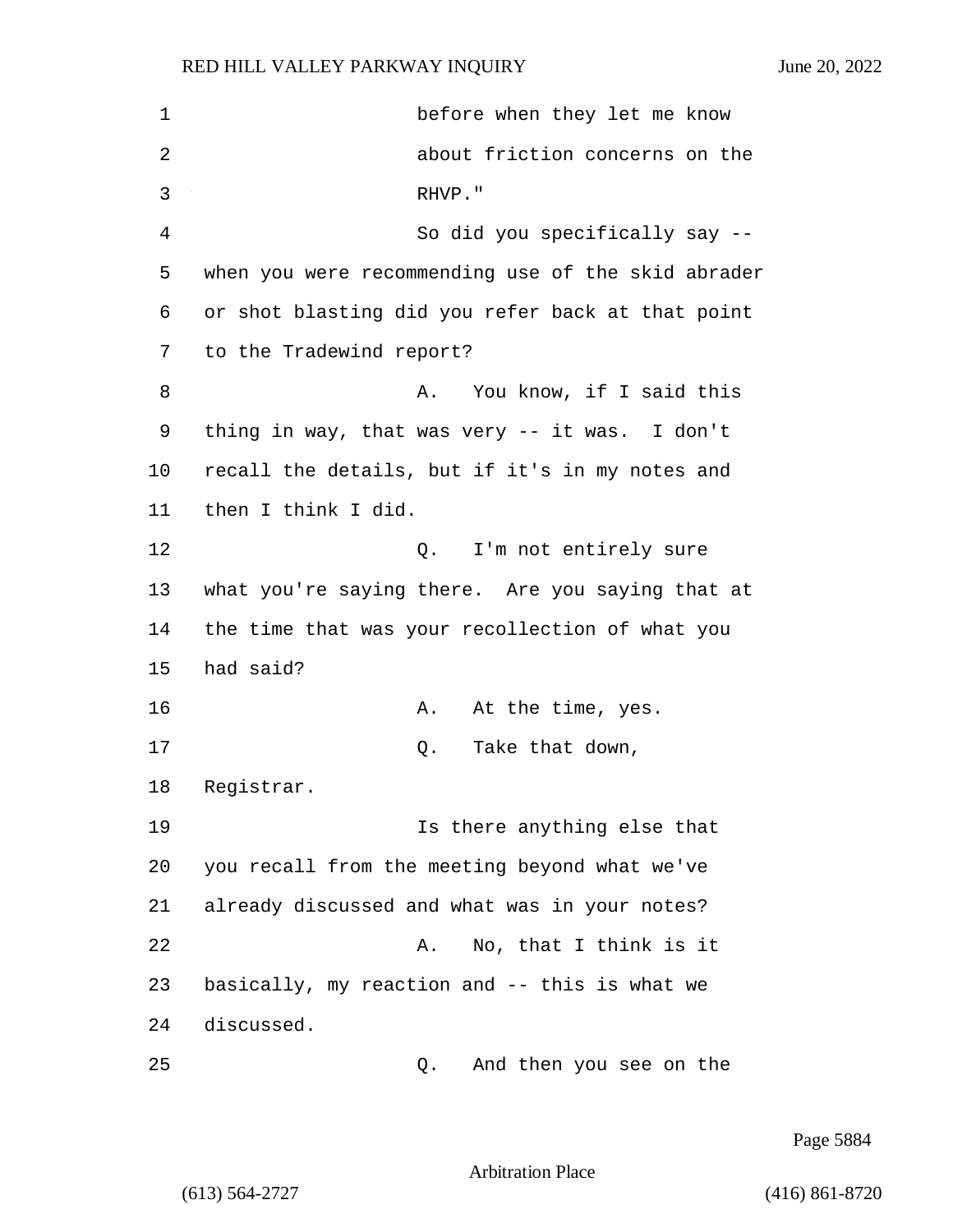right-hand page, 76, there's some notes from Mr. Becke's notebook and there's an entry dated March 9, 2018. And there's a couple of ones, there's "Gary no to microsurfacing" which I think you've already talked about. That is the fourth bullet. 7 The sixth bullet says "friction numbers/weaker surface afterwards?" Do you have any insight into what that is? Does that jog your memory as to any particular discussion around that? 12 A. I would -- you know, this is what Mike said, but I would say this friction numbers and weaker surface after, so probably after hot in-place recycling, this is why I recommended microsurfacing. Also I consider other options. So that was probably related to this. 18 and 18 Q. You can take those down, Registrar. 20 Now, with respect to the British pendulum testing, you described them as being unreliable because of the weather and the temperature; is that right? 24 A. Yes, it is. 25 Q. And at the same time it

Page 5885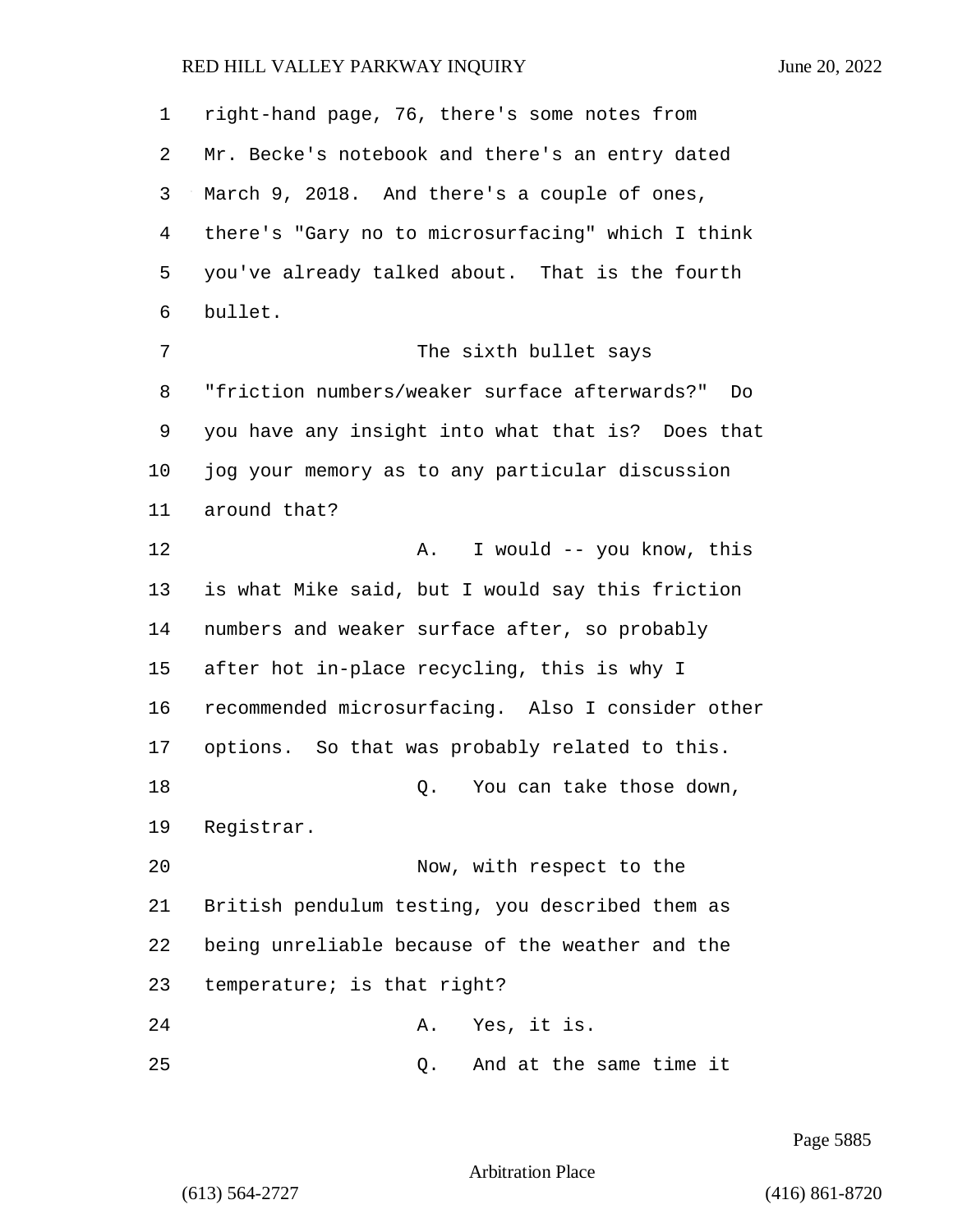| 1       | was anticipated -- I mean, you knew what the time  |
|---------|----------------------------------------------------|
| 2       | of the year was when the British pendulum testing  |
| 3       | is going to be done, so that was something, and    |
| 4       | you had your e-mail exchange with Ms. Rizvi that   |
| 5       | we looked at last week that referred to that being |
| 6       | a potential issue, right?                          |
| 7       | Correct.<br>Α.                                     |
| 8       | Q. Okay. And the field                             |
| 9       | notes, I take it you would expect that field notes |
| $10 \,$ | would make mention of items, matters that were     |
| 11      | affecting test results. That would be your         |
| 12      | expectation, right?                                |
| 13      | Yes, correct.<br>Α.                                |
| 14      | $Q.$ Now, there's $-$ we've                        |
| 15      | been unable to find any reference anywhere in the  |
| 16      | field notes taken at the time of the testing that  |
| 17      | would indicate that the temperature caused a       |
| 18      | concern or that the snow created an issue or even  |
| 19      | any reference to it at all. Do you agree with      |
| 20      | that?                                              |
| 21      | I don't remember the<br>Α.                         |
| 22      | notes but I think I talked to Amelia.              |
| 23      | Sorry, you talked to who?<br>Q.                    |
| 24      | To Amelia Jewison, the<br>Α.                       |
| 25      | engineer -- yeah, IT who was doing the testing.    |

Page 5886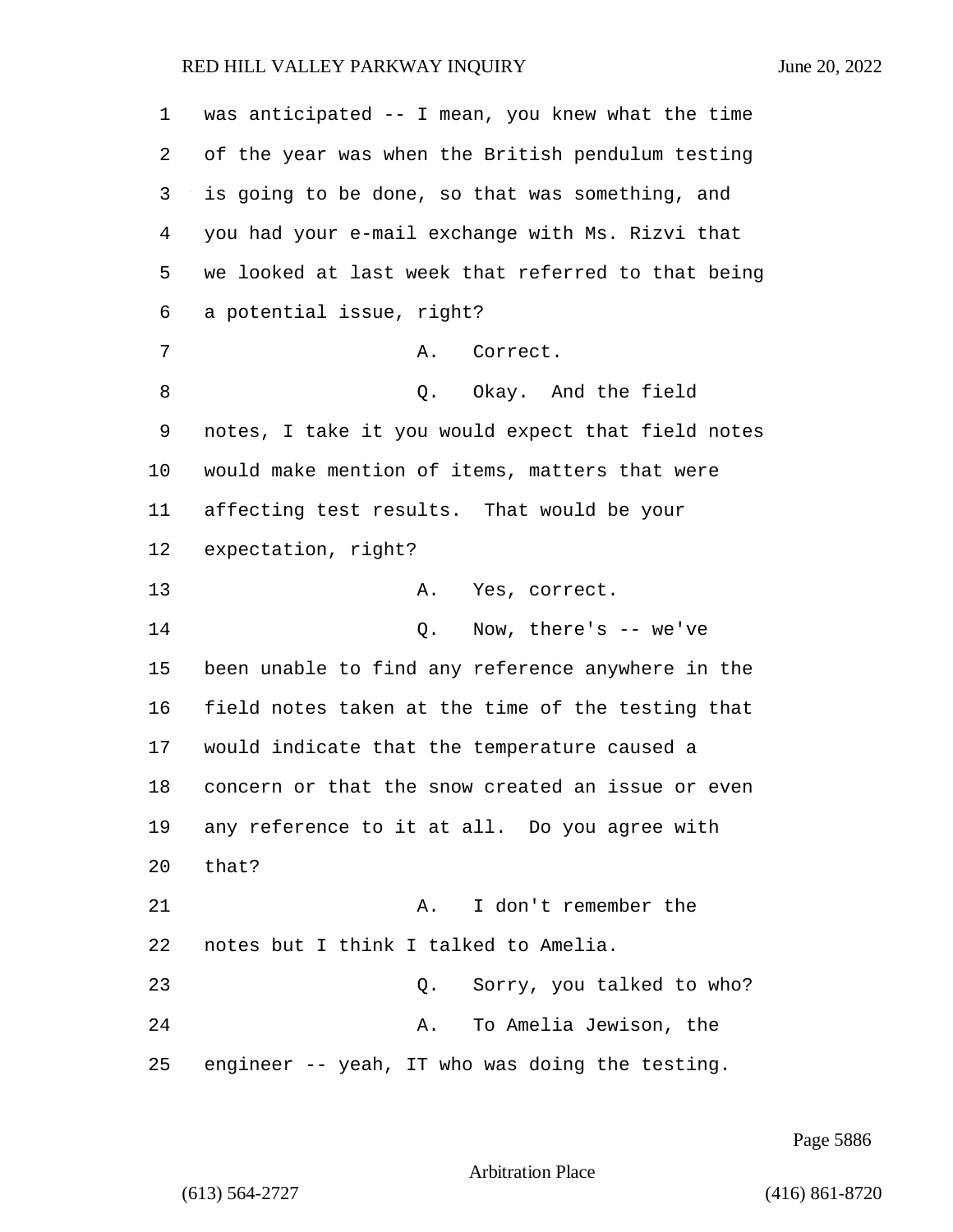1 Q. And she informed you about it? 3 A. She informed me that there was light snowfall and the temperature -- I don't know if it's in her notes, but the temperature was below zero and there was light snowfall. 8 and 1 Q. I can tell you that they are not in there. Would you have expected that there would be a reference in her notes if the water that was being applied was freezing? Is that something you would expect to see if that was the case? 14 A. I think not necessary freezing. I think whatever -- I know that later on I verified -- you know, after she told me I look at the weather data, Hamilton, and I noticed that it was light snowfall and temperature below zero was included in the report. 20 Q. Do you know how much below zero it was? 22 A. No, I don't recall, but I assume somewhat below zero. 24 Q. But I take it that she didn't report to you that the water film was

Page 5887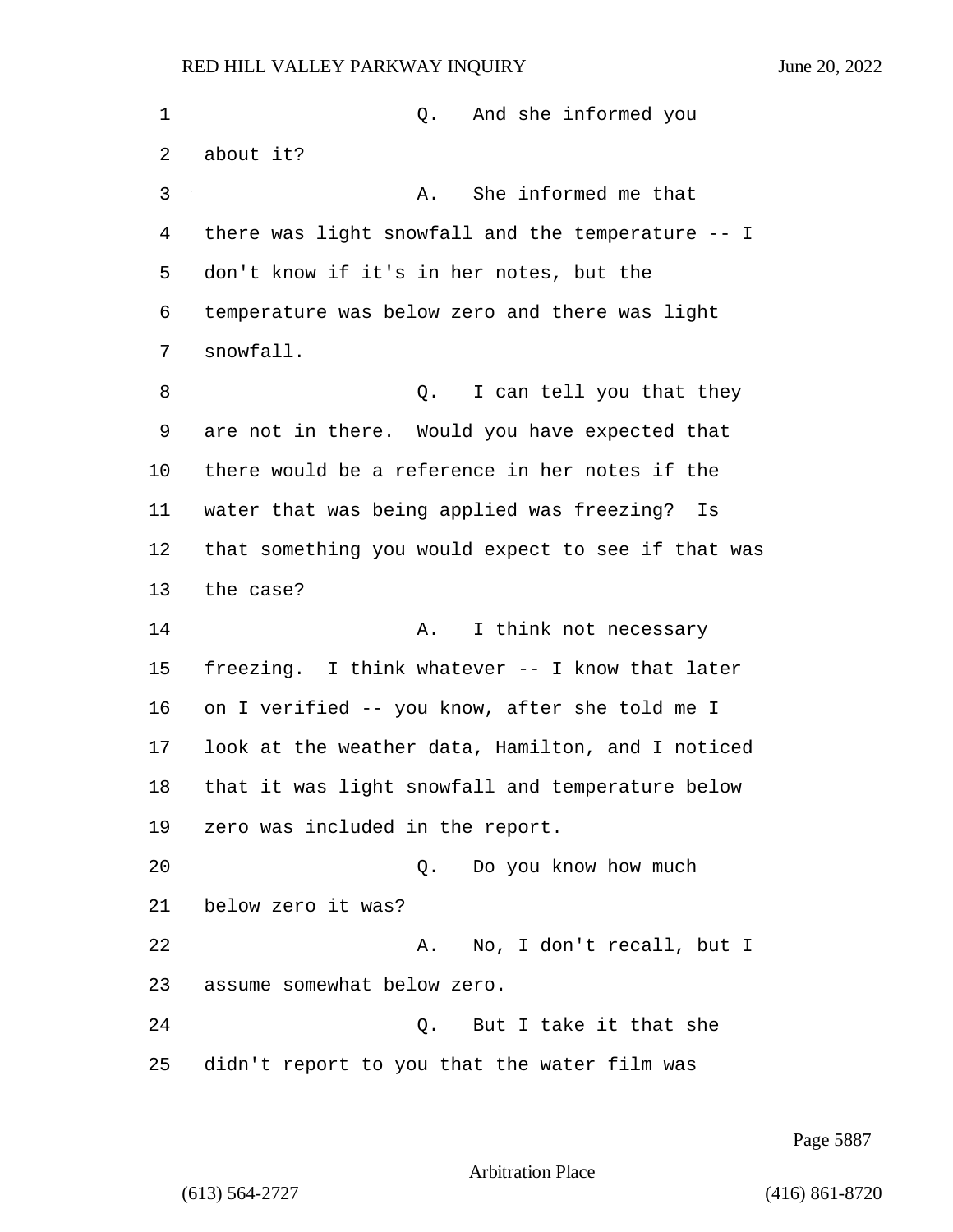| 1  | freezing either since there was no mention of it   |
|----|----------------------------------------------------|
| 2  | in the notes; is that correct?                     |
| 3  | No, she didn't. And I<br>Α.                        |
| 4  | think -- I'm not sure about deicing chemicals      |
| 5  | because I ask her what they use. Because I assume  |
| 6  | that the City must've used some deicer during      |
| 7  | weather like this, but I don't recall whether she  |
| 8  | told me what she observed what was used.           |
| 9  | And again there is no<br>О.                        |
| 10 | mention in the field notes of that, and you're     |
| 11 | saying you have an assumption that deicing was     |
| 12 | used by the City but you actually don't know that  |
| 13 | to be the case; is that right?                     |
| 14 | No, I don't have any<br>Α.                         |
| 15 | records, but I would definitely anticipate the     |
| 16 | City to use some deicing chemicals on the road.    |
| 17 | And then is it fair to<br>Q.                       |
| 18 | say from this that you don't know that the result  |
| 19 | -- the British pendulum test results were impacted |
| 20 | by the conditions at the time but you think that   |
| 21 | they may have been affected; is that fair?         |
| 22 | I don't have records, but<br>Α.                    |
| 23 | I was of opinion that they were very likely        |
| 24 | impacted by not only the weather, but also the     |
| 25 | deicers.                                           |

Page 5888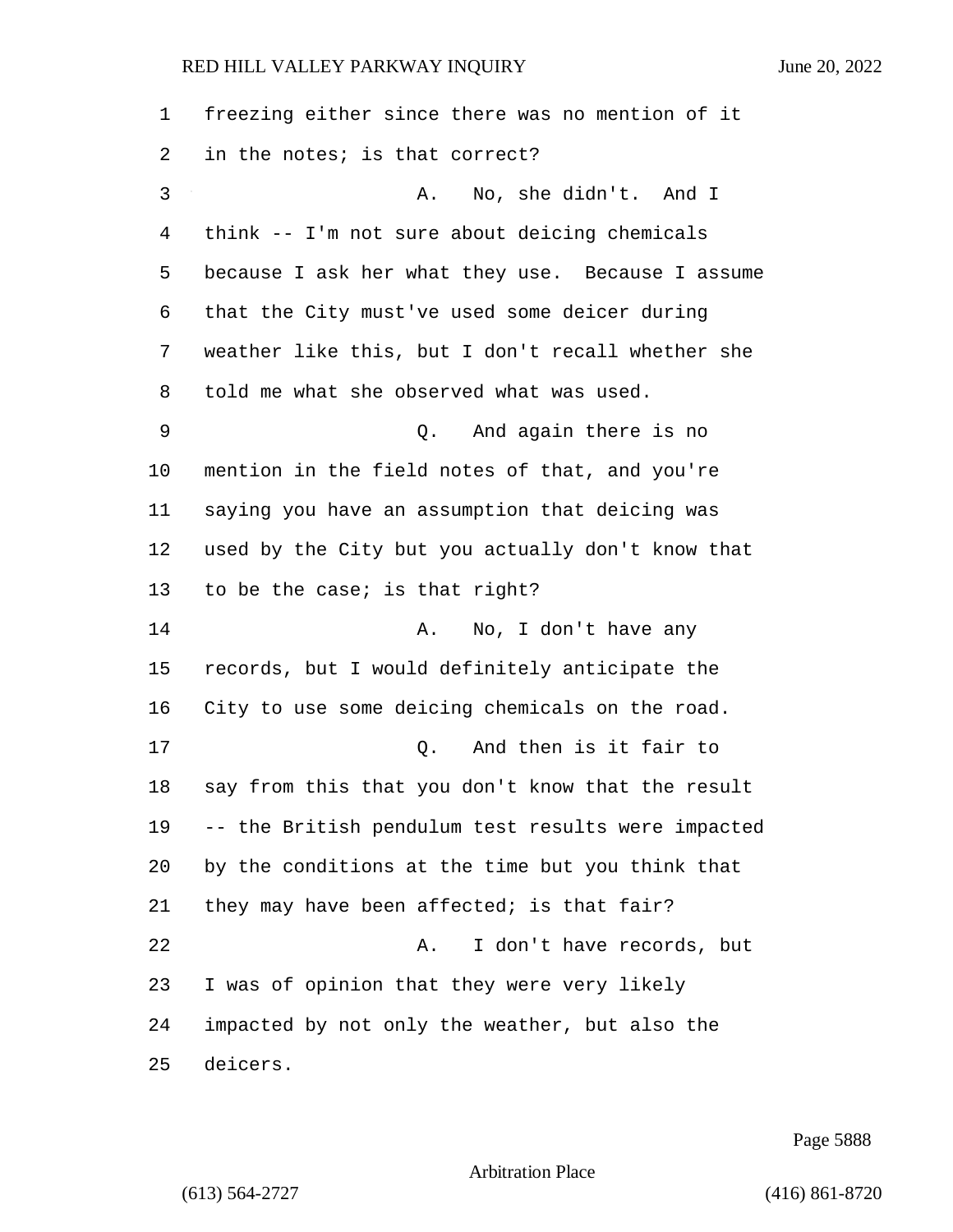| 1  | $Q$ .<br>Right. Which is again                     |
|----|----------------------------------------------------|
| 2  | something you don't know was actually applied?     |
| 3  | Α.<br>No.                                          |
| 4  | You assumed it was?<br>Q.                          |
| 5  | I assumed it was.<br>Α.                            |
| 6  | In terms of the<br>Q.                              |
| 7  | temperature itself though, the temperature itself, |
| 8  | the concern there is that freezing will occur,     |
| 9  | correct?                                           |
| 10 | Yeah, because -- yes, it<br>Α.                     |
| 11 | is a wet test so -- and the same time I knew that  |
| 12 | light snow was there and I think it's common sense |
| 13 | when the temperature is about zero, below zero,    |
| 14 | that the City will do something from the deicing   |
| 15 | point of view.                                     |
| 16 | Q.<br>But that comes back to                       |
| 17 | the deicing, right, but Ms. Jewison didn't tell    |
| 18 | you that the water was freezing, did she?          |
| 19 | A. No, she didn't. No, I                           |
| 20 | didn't -- I don't recall any conversation and her  |
| 21 | telling me that the water was freezing.            |
| 22 | I take it you would have<br>$Q$ .                  |
| 23 | expected that she would tell you that or it would  |
| 24 | appear in notes if in fact the water was freezing  |
| 25 | at the time of the test?                           |

Page 5889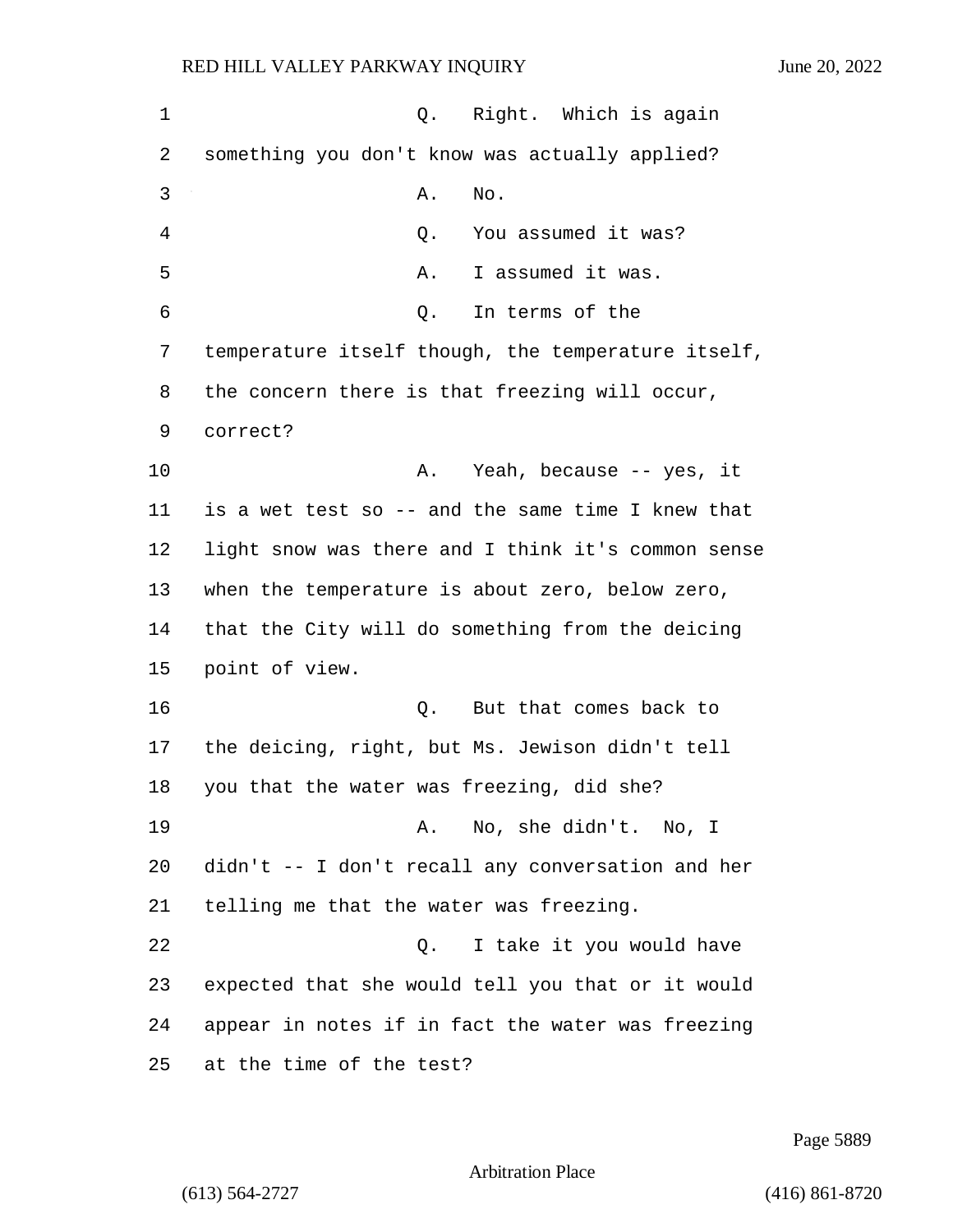| 1  | I would probably<br>Α.                            |
|----|---------------------------------------------------|
| 2  | anticipate, but no, I don't recall her -- this    |
| 3  | discussion with her.                              |
| 4  | Q. Okay. And the ASTM                             |
| 5  | standard E303 for British pendulum testing,       |
| 6  | that -- would you agree with me, and we can go to |
| 7  | it, but would you agree with me that it does not  |
| 8  | set a temperature below which the testing cannot  |
| 9  | occur. It just says that the temperature should   |
| 10 | be recorded. Would you agree with that?           |
| 11 | Yes. Just see what the<br>Α.                      |
| 12 | ASTM test says.                                   |
| 13 | We should probably just<br>Q.                     |
| 14 | put that in the record and call it up. It's       |
| 15 | MT038701. Just to identify it, this is ASTM E303  |
| 16 | standard for British pendulum testing, Doctor?    |
| 17 | Yes.<br>Α.                                        |
| 18 | LEWIS: If we could just<br>MR.                    |
| 19 | mark that, Commissioner, as an exhibit. I believe |
| 20 | it's 83.                                          |
| 21 | THE REGISTRAR: Noted,                             |
| 22 | Counsel, thank you.                               |
| 23 | EXHIBIT NO. 83: Document                          |
| 24 | titled Standard Test Method                       |
| 25 | for Measuring Frictional                          |

Page 5890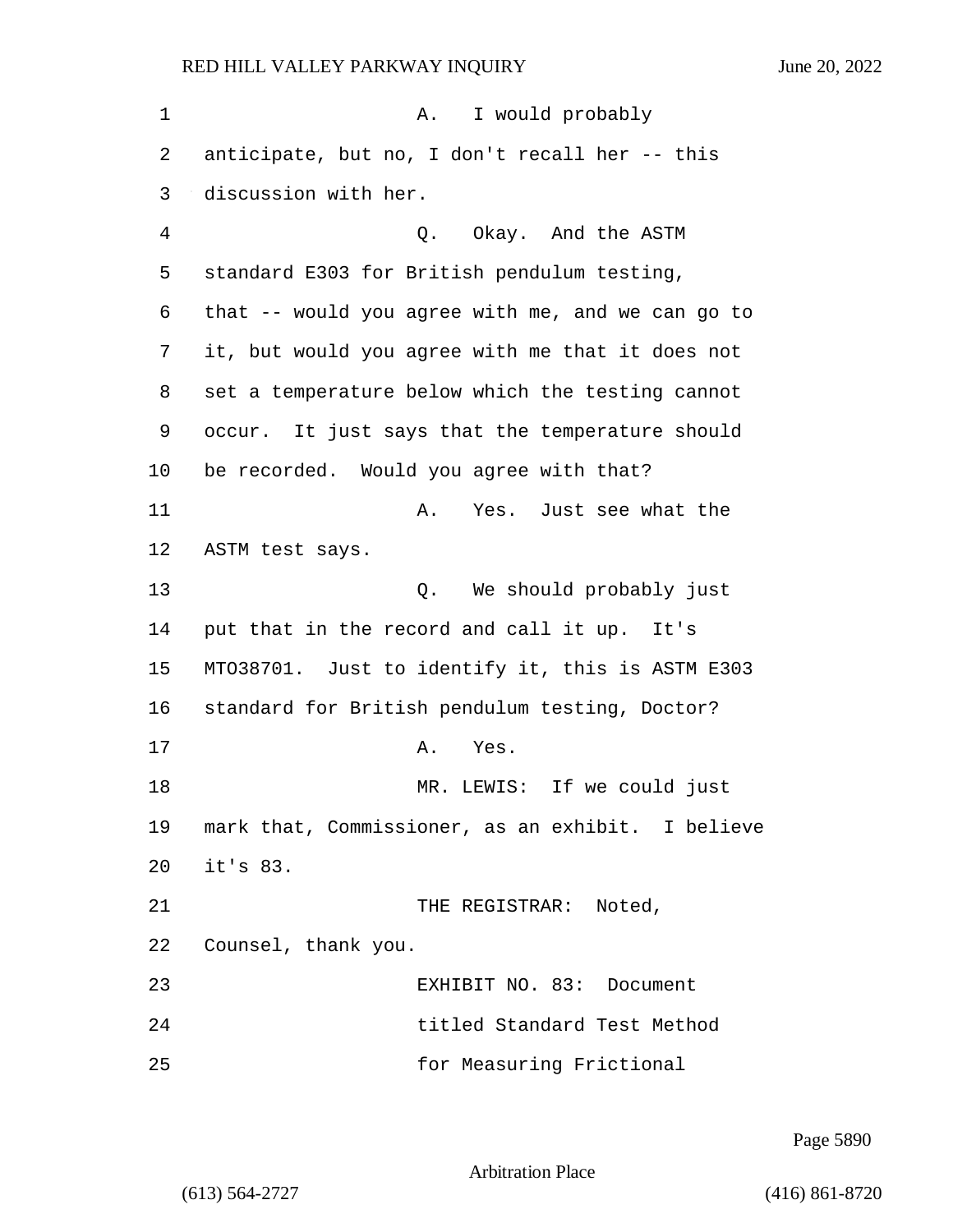1 Properties Using the British 2 pendulum Tester (ASTM E303), 3 MTO38701 4 BY MR. LEWIS: 5 0. You can take that down. 6 Thank you. 7 After the March 9th meeting I 8 understand that you had some further 9 communications with Mr. Wiley from EcoPave and you 10 reported that you were more optimistic about the 11 use of HIR; is that correct? 12 A. Yes, it is. 13 Q. Okay. So can we go to 14 images 76 and 77. So after -- at the bottom there 15 you'll see 208 you responded to Mr. Wiley's 16 earlier e-mail about HIR and SMA, and then at 17 5:30 p.m. the same day you e-mailed Mr. Moore, and 18 you refer at the top there. If you could call 19 that up as well, 210, Registrar. 20 Do you recall, did you have a 21 discussion with Mr. Wiley after the meeting with 22 the City? 23 A. Yes, I did. 24 Q. And he was more 25 optimistic, so why was that?

Page 5891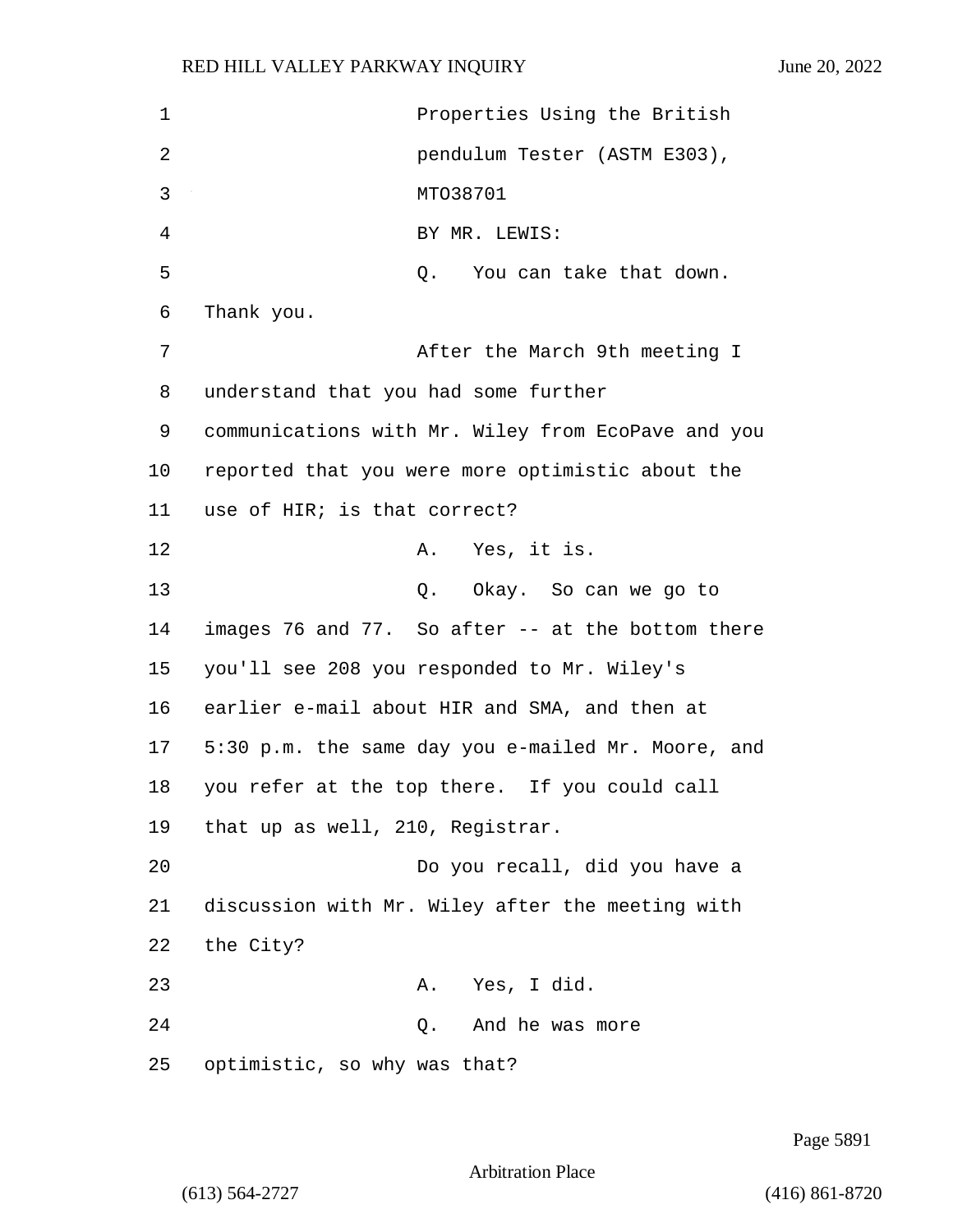| 1  | He talked to his<br>Α.                             |
|----|----------------------------------------------------|
| 2  | associates and -- about this, the subject of first |
| 3  | how do you replace (ph) SMA. And then they agreed  |
| 4  | that they -- it was feasible that they could do    |
| 5  | it, and he ask me to send him -- I believe he      |
| 6  | asked to send him a mix design of SMA. So I did    |
| 7  | and that was his opinion. Now he says he -- they   |
| 8  | can do it, or they can consider, yes, because      |
| 9  | yes.                                               |
| 10 | All right. Take that<br>Q.                         |
| 11 | down, Registrar.                                   |
| 12 | At this point after the                            |
| 13 | March 9 meeting you have not delivered a report on |
| 14 | the Golder pavement evaluation. Did you form a     |
| 15 | view from that meeting or other interactions about |
| 16 | whether Mr. Moore wanted you to deliver a report?  |
| 17 | It's stated in my notes,<br>Α.                     |
| 18 | you know, what to do with results, and I had an    |
| 19 | impression that he didn't, and I called Mr. Becke  |
| 20 | a few days after and I ask him about this.         |
| 21 | Okay. So the first thing<br>Q.                     |
| 22 | is where did you -- you're saying you had already  |
| 23 | delivered the results. That's the first thing.     |
| 24 | That's the first part of your answer?              |
| 25 | I presented the results<br>Α.                      |

Page 5892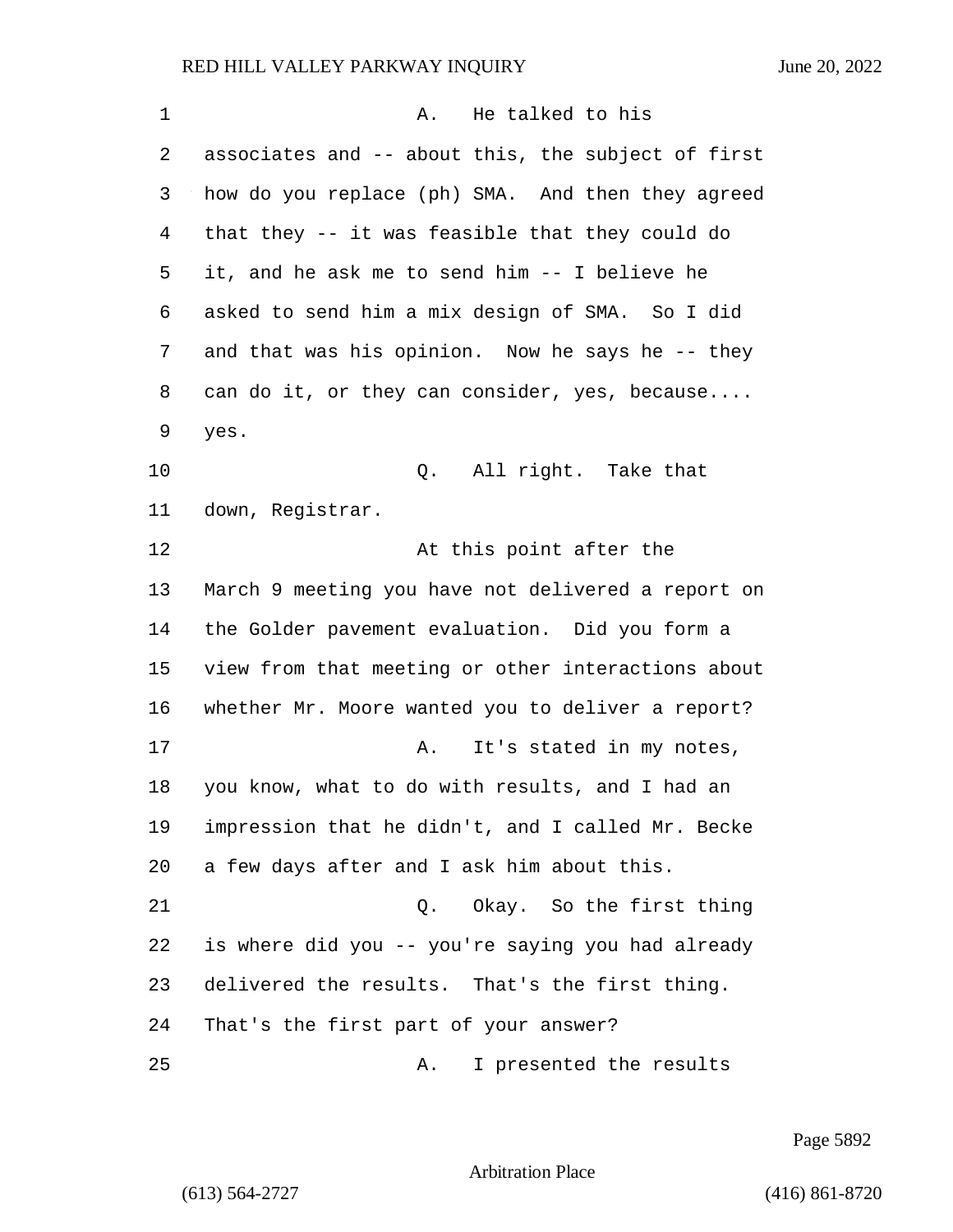during the meeting, yes. 2 Q. Okay. All right. And where did you get the impression that you referred to about Mr. Moore? 5 A. No, during the meeting it was -- you know, I tried to discuss it, but there was no -- how can I -- there was no atmosphere to discuss this subject because of what we discussed before. So I didn't have any answer. But a few days later I called Mr. Mike Becke who was the project manager and I asked him about it. 12 C. So if we could pull up images -- we already have 77 -- and also 79, 14 please. 15 And in paragraph 213 at the bottom of image 77 you have a notebook entry from March 13 stating: 18 "Hamilton - talked to Mike 19 Becke and Chris Thompson, got 20 a call from Steve Manolis." 21 And then on the other page, 217 and 218 you e-mail Mr. Becke on March 15th requesting a call about HIR and the RHVP. "There is a significant amount of work that should be done for this." And then 218 you have a note

Page 5893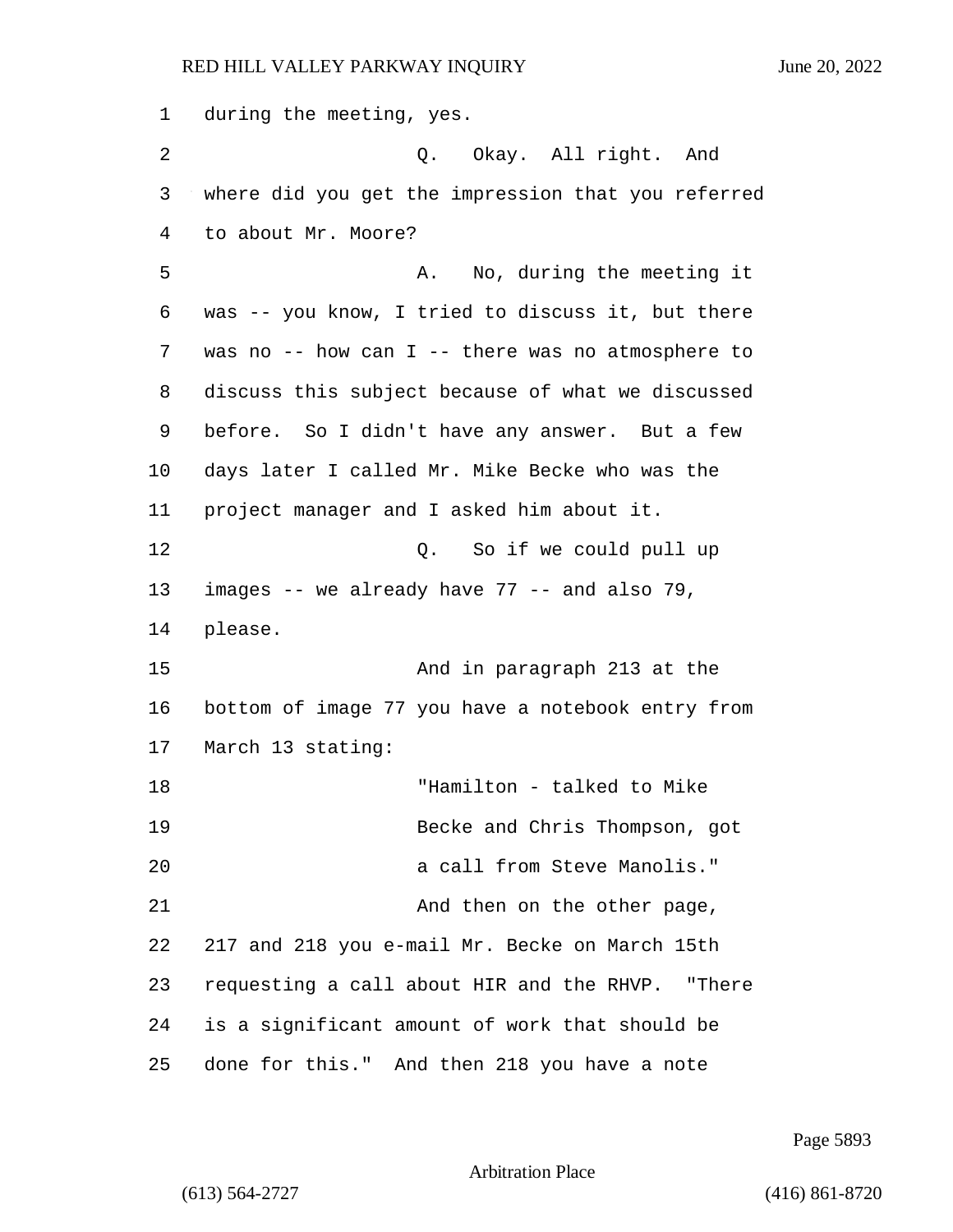| 1  | referring to "Hamilton - Mike Becke." It says      |
|----|----------------------------------------------------|
| 2  | "test results - leave them." "HIR." And then       |
| 3  | "CIREAM - polymer modified AC."                    |
| 4  | So first of all, why did you                       |
| 5  | call Mike Becke about -- I appreciate he's the     |
| 6  | project manager, but why did you contact him about |
| 7  | whether you should deliver a report?               |
| 8  | Because he was the<br>Α.                           |
| 9  | project manager and he was the engineer on this    |
| 10 | project so he was the person in charge. That's     |
| 11 | why I talked to him. That's why I called him.      |
| 12 | And then in your e-mail<br>Q.                      |
| 13 | to him stated that there is a significant amount   |
| 14 | of work that should be done for this. Was this     |
| 15 | with respect to the HIR, the hot in-place          |
| 16 | recycling?                                         |
| 17 | For hot in-place<br>Α.                             |
| 18 | recycling, yes.                                    |
| 19 | Okay. And what, in terms<br>Q.                     |
| 20 | of determining feasibility?                        |
| 21 | Yes, because, you know,<br>Α.                      |
| 22 | Mr. Pat Wiley said that they would consider but    |
| 23 | there would still be a feasibility study required. |
| 24 | You know, is it feasible, and if, how to do it.    |
| 25 | And so what $-$ you<br>Q.                          |

Page 5894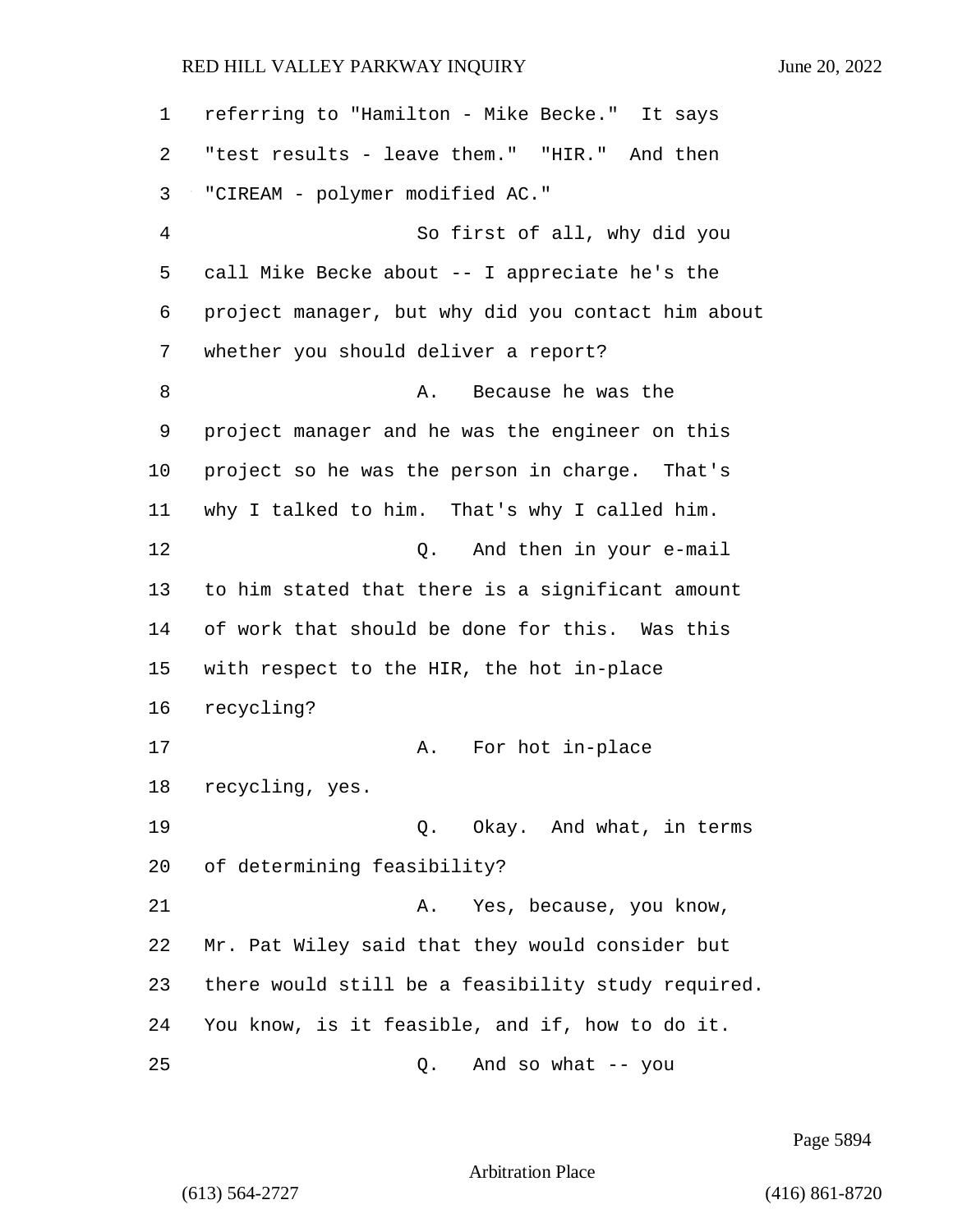contacted Mr. Becke. What did he tell you about the -- delivering a report and anything else that you discussed? 4 A. So, you know, I don't recall the detailed conversation, but my first question was test results, what should I do with the results. And my conclusion was to leave that. Don't -- they didn't -- there was no request to repeat the testing and I understood at that point of time they didn't want a report, or didn't need the report. 12 Q. Sorry, did Mr. Becke tell you that or -- is this what you took it from it? 14 A. I think that was my conclusion. 16 Q. And sorry, that was the conclusion to not do a report based on the testing. And what about the British pendulum test results? You had referred to them as being unreliable in the meeting and otherwise. What about that? Did you discuss those results and whether there should be any retesting done? 23 A. It is likely. I don't recall the detailed conversation. It was still March so it was still in winter. I think my

Page 5895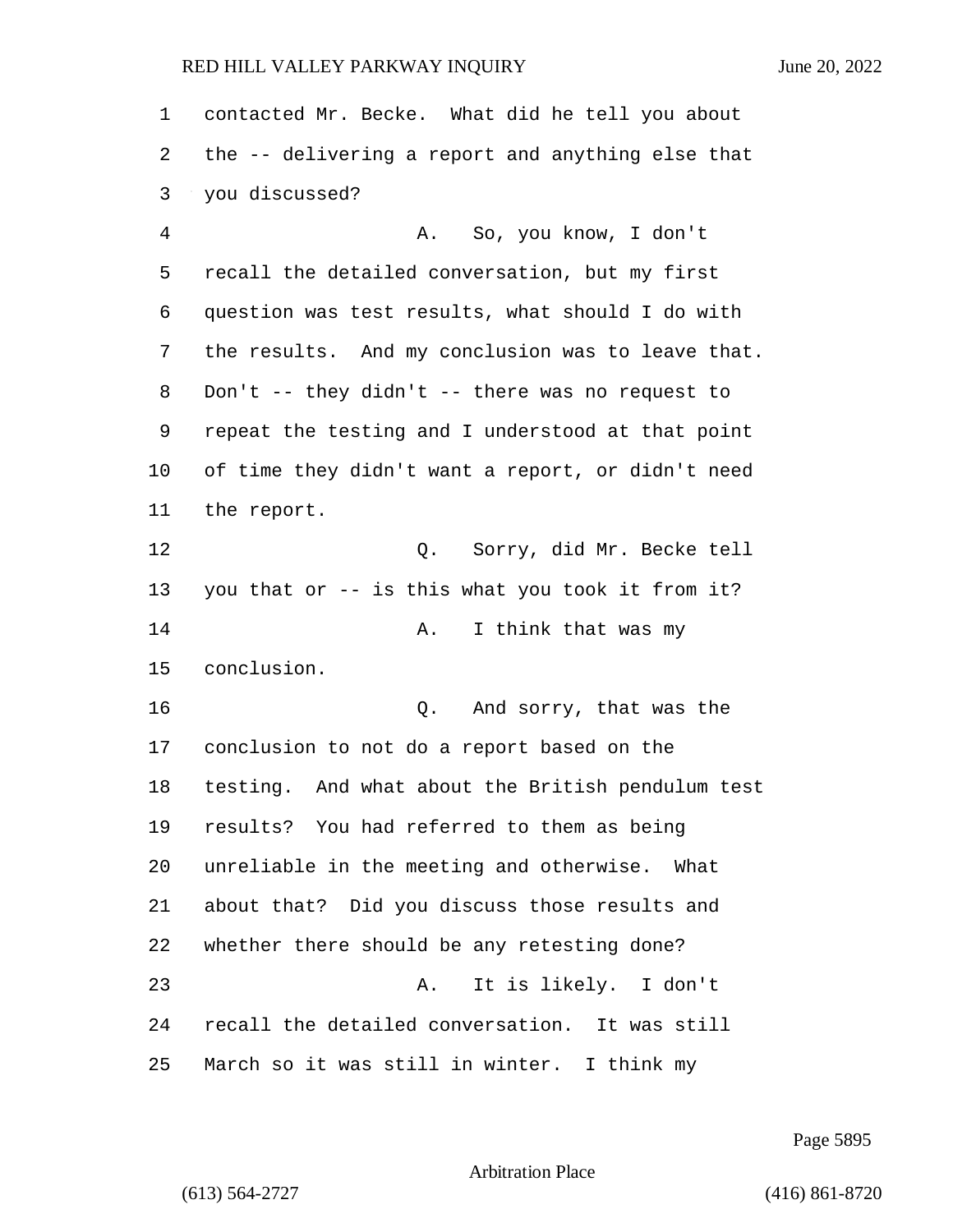intention was basically to say should I put them in the report and should I repeat, and my conclusion was just say leave it, don't do it. 4 Q. And as you said, there's going to be a lot of work done. There would be a feasibility study done to determine whether HIR could be done. Was that -- did you consider about the -- whether that would impact the schedule for repaving? 10 A. Most definitely. With a feasibility study and also the mixed design for hot in-place is a very complex so it would take time. 14 Q. Right, so I'm just wondering if, given concerns that you had expressed about friction on the Red Hill and your suggestion of taking interim measures, whether the length of time this was going to take is something that you considered and discussed with anyone? 20 A. Sorry, I don't understand the question. 22 Q. You've just identified that doing an HIR feasibility study is going to take quite a bit of time. 25 A. Oh, yes.

Page 5896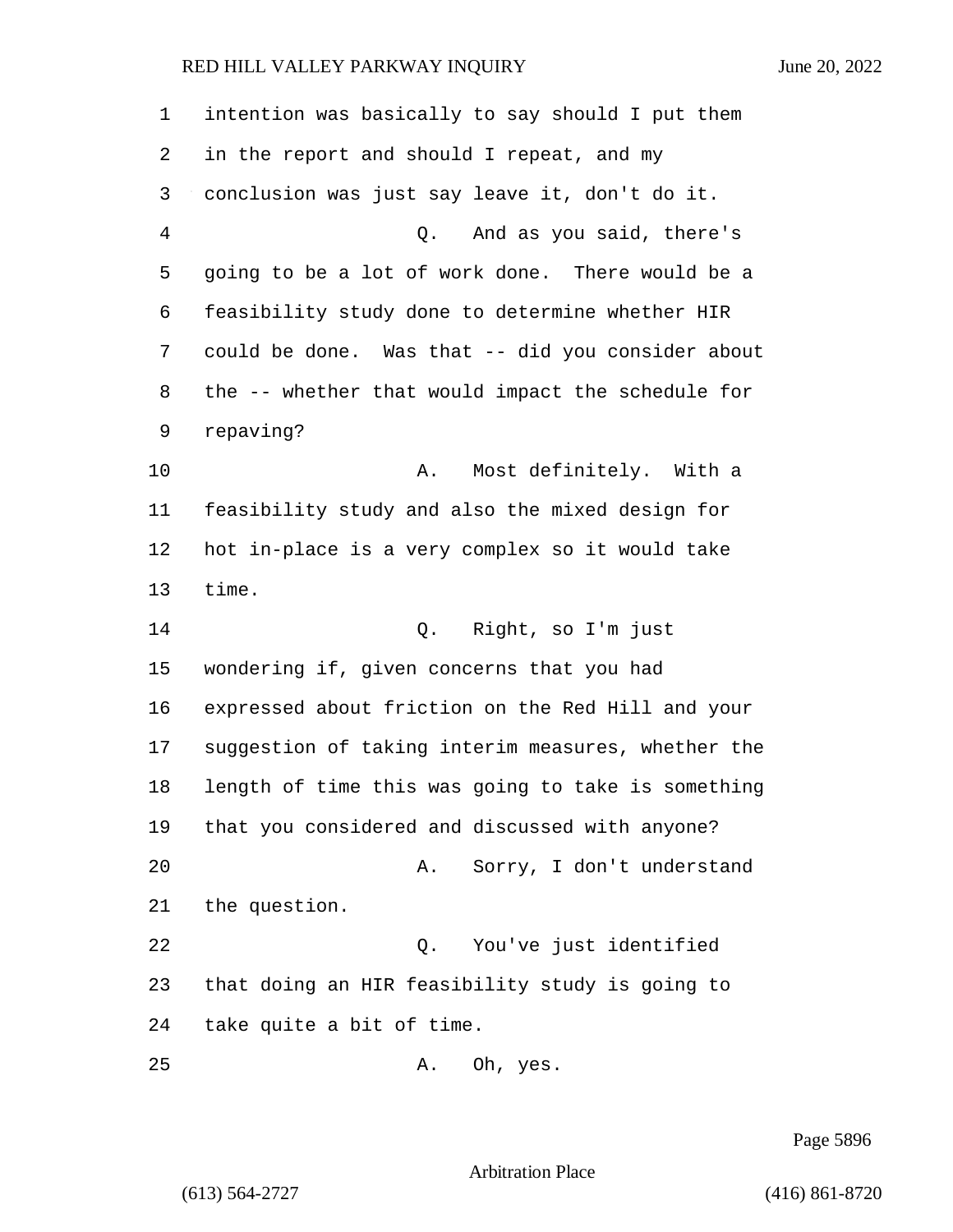| 1  | Right? And so if that<br>Q.                        |
|----|----------------------------------------------------|
| 2  | impacting the repaving, the timing of the          |
| 3  | repaving, I'm wondering if that's something that   |
| 4  | you further discussed at that time with respect to |
| 5  | interim measures regarding friction?               |
| 6  | Not during that call on<br>Α.                      |
| 7  | under item 218, but what was discussed at the end  |
| 8  | of the meeting on March 9th, that would be a very  |
| 9  | important step to take.                            |
| 10 | And Golder was engaged to<br>Q.                    |
| 11 | conduct the HIR suitability study. Do you recall   |
| 12 | who engaged you and Golder to do that? How did     |
| 13 | that come about?                                   |
| 14 | Oh, that hot in-place<br>Α.                        |
| 15 | feasibility study, so that was Mr. Becke, Mr. Mike |
| 16 | Becke. So he was my main point of contact on this  |
| 17 | assignment.                                        |
| 18 | Registrar, if you go to<br>Q.                      |
| 19 | overview document 9 starting on image 7 and 8.     |
| 20 | While he's pulling them up, am                     |
| 21 | I correct that Golder's project risk committee     |
| 22 | became involved in this project?                   |
| 23 | Yes, yes. We concluded<br>Α.                       |
| 24 | and discussed the thing with our management that   |
| 25 | involving project risk committee was necessary for |

Page 5897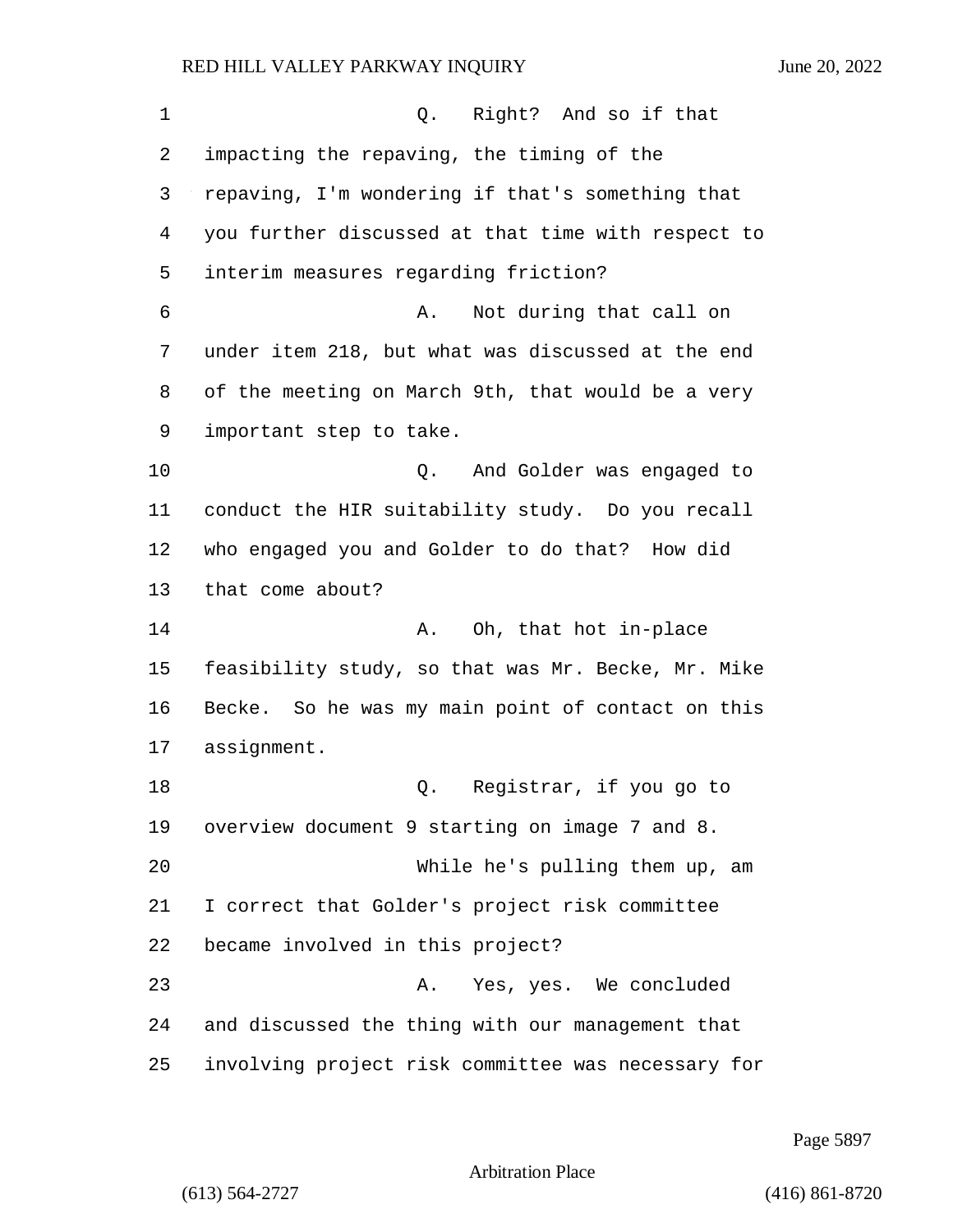this assignment. 2 a Q. Why is that? When does project risk committee get involved? 4 A. Because it was -- on one hand it was innovative project, but on the other hand, you know, the OPSS specifications, provincial and municipal, said clearly don't do it. So there was some (skipped audio) info. So that is the policy of Golder, that they wanted the risk committee to consider what is -- to go ahead and if what steps should be taken. 12 C. Okay. And that includes what contractual provision should be inserted into in any agreement with the City? 15 A. So from the contractual point of view, there was some other aspect of contractual. I think as -- when -- at that time when we want -- so there was some contractual aspect. Also if it was considered feasible and to move ahead with it, what should be some contractual aspect included in the agreement with the City that would cover this additional risk of this very significant innovation. 24 Q. All right. And you did determine -- Golder did determine to move forward,

Page 5898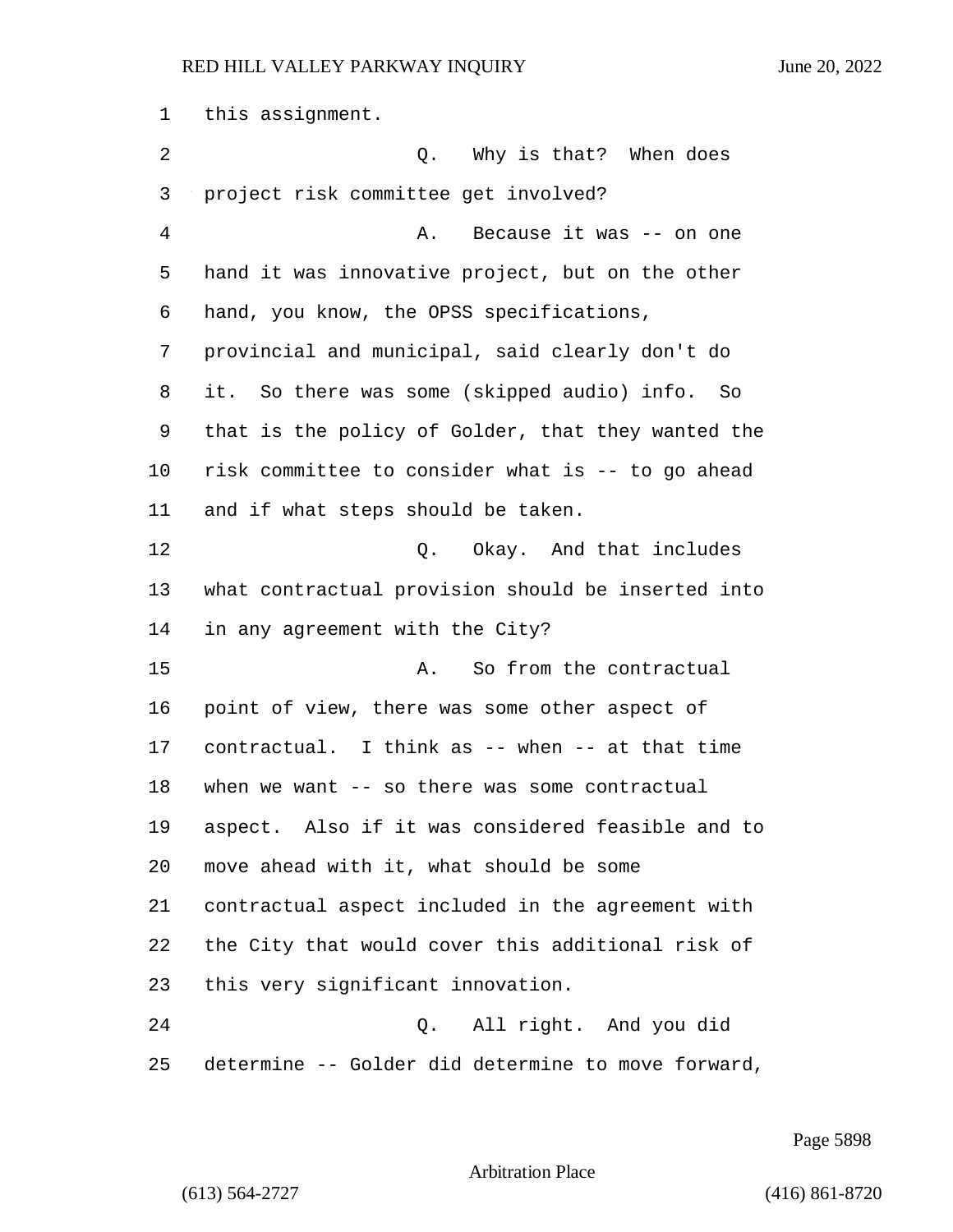correct, with the feasibility study? 2 A. Yes, the project risk committee gave the okay to move ahead with this. 4 Q. And if we could go to pages 10 and 11. I understand you attended a meeting with the City again on May 14, 2018; is that correct? 8 A. Yes, it is. 9 Q. We have your notes from that date, May 14, in paragraph 13 at the bottom of page 10 and the top of 11. Registrar, if you could expand those. Do you recall what the purpose of this meeting was? **A.** This meeting was about hot in-place recycling after Mr. Wiley said that they would consider using hot in-place recycling -- they would consider HIR of the SMA on the Red Hill Valley Parkway. 19 Q. Right. So it's about -- again about HIR? 21 A. Yes, it is. 22 Q. Okay. Do you recall who was at this meeting? There's a calendar invitation in the prior paragraph to Mr. Andoga, Mr. Perusin, Mr. Oddi, Mr. Renaud, and you. Do

Page 5899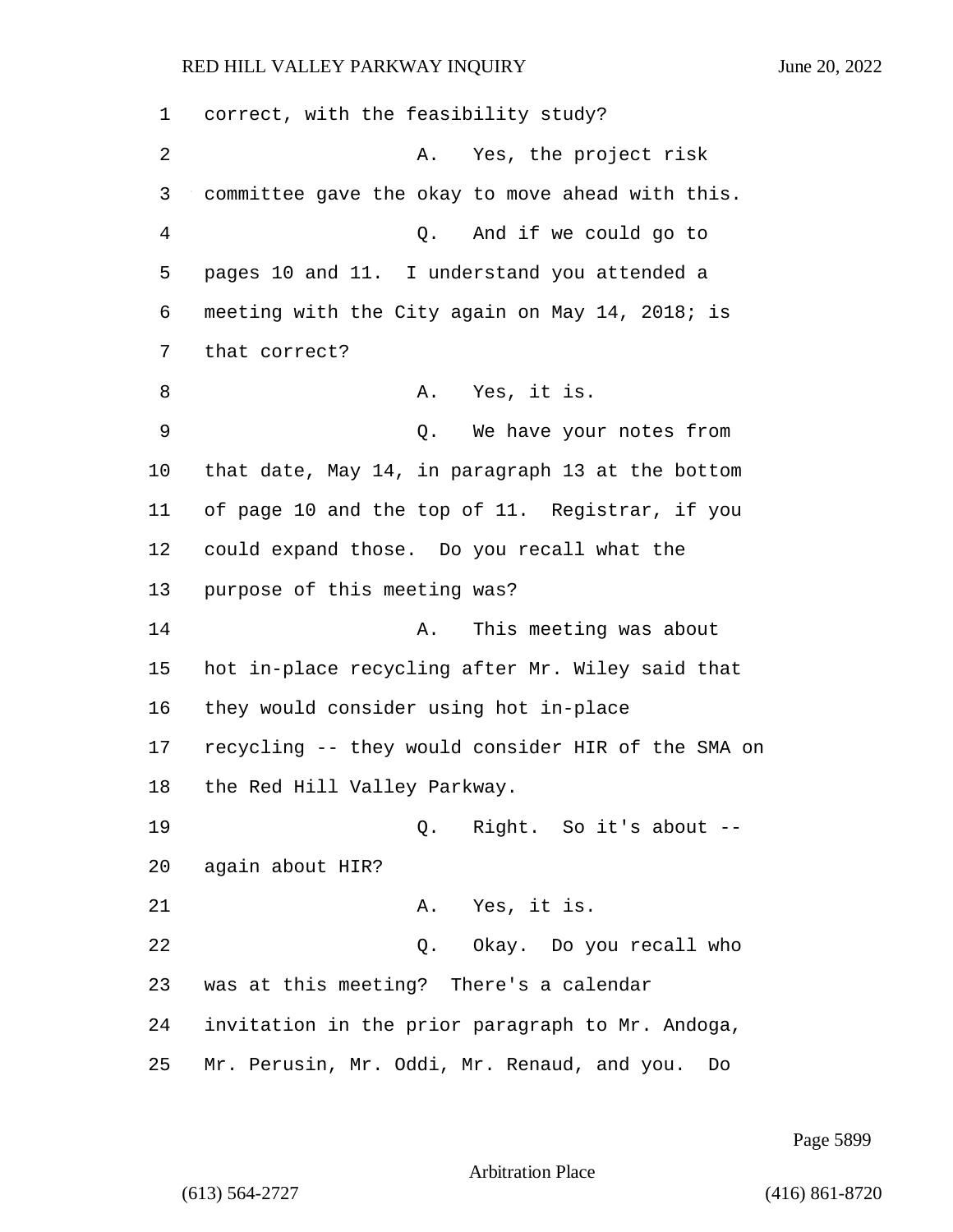1 you recall who was there? 2 A. I don't have detailed 3 recollection. I would anticipate probably the 4 similar people that attended the previous one, but 5 no, I don't have detailed recollection. 6 Q. Was Mr. Moore there? 7 A. Yes, he was. 8 O. Was Mr. Oddi? 9 A. Yes, he was. 10 Q. And Mr. Andoga? 11 A. I would have to check 12 on -- I know that he was on the previous one but 13 on this one sorry, I don't recollect. 14 Q. You don't specifically 15 recall. And Mr. Renaud? 16 A. I think he likely was. 17 C. And what about Mr. Becke? 18 A. Definitely was. I think 19 he was. I think he was. I think he arranged that 20 meeting. 21 C. He sent the invitation? 22 A. Yes. 23 MS. JENNIFER ROBERTS: It 24 might help the witness if we could go to the 25 calendar invite which has these names on it.

Page 5900

Arbitration Place

(613) 564-2727 (416) 861-8720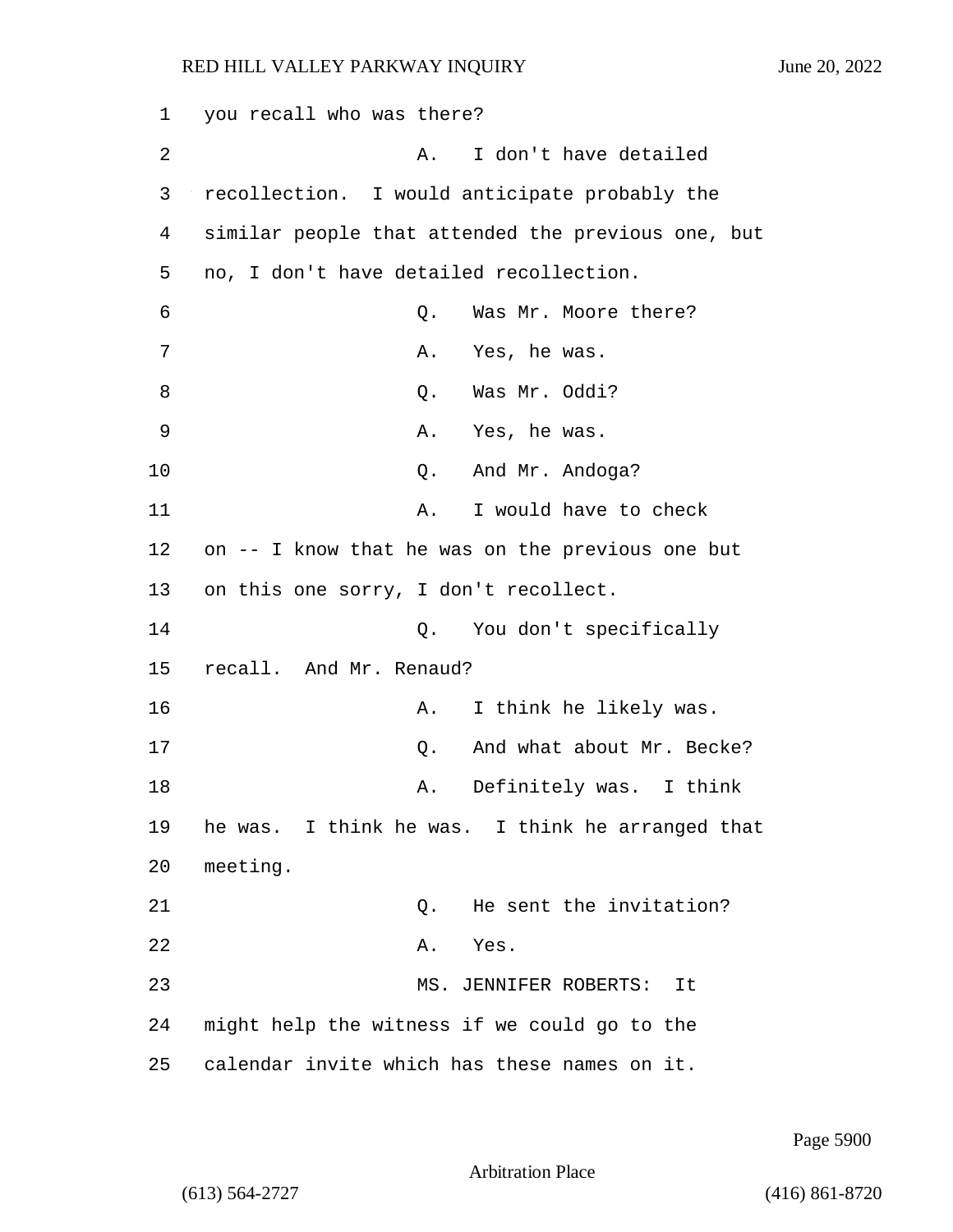1 MR. LEWIS: We could. I did 2 just read it to him, that these are the people on 3 the invitation, are the people I read to him. 4 MS. JENNIFER ROBERTS: You're 5 asking him for his memory and there is actually a 6 document on it so -- 7 JUSTICE WILTON-SIEGEL: Which 8 document are you suggesting be put to the witness? 9 MS. JENNIFER ROBERTS: 10 (Inaudible). 11 MR. LEWIS: It's Golder 2860. 12 MS. JENNIFER ROBERTS: Thank 13 you. 14 BY MR. LEWIS: 15 Q. Mr. Andoga, Mr. Perusin, 16 Mr. Oddi, Mr. Renaud and you, sent by Mr. Becke? 17 A. Yes. 18 Q. Does that assist your 19 memory as to who was actually there any further? 20 A. I think, yeah, the people 21 listed here, and definitely Mr. Gary Moore. 22 Q. You can take that down, 23 please. 24 And how would you compare the 25 tone of this meeting compared to the one on

Page 5901

```
Arbitration Place
```
(613) 564-2727 (416) 861-8720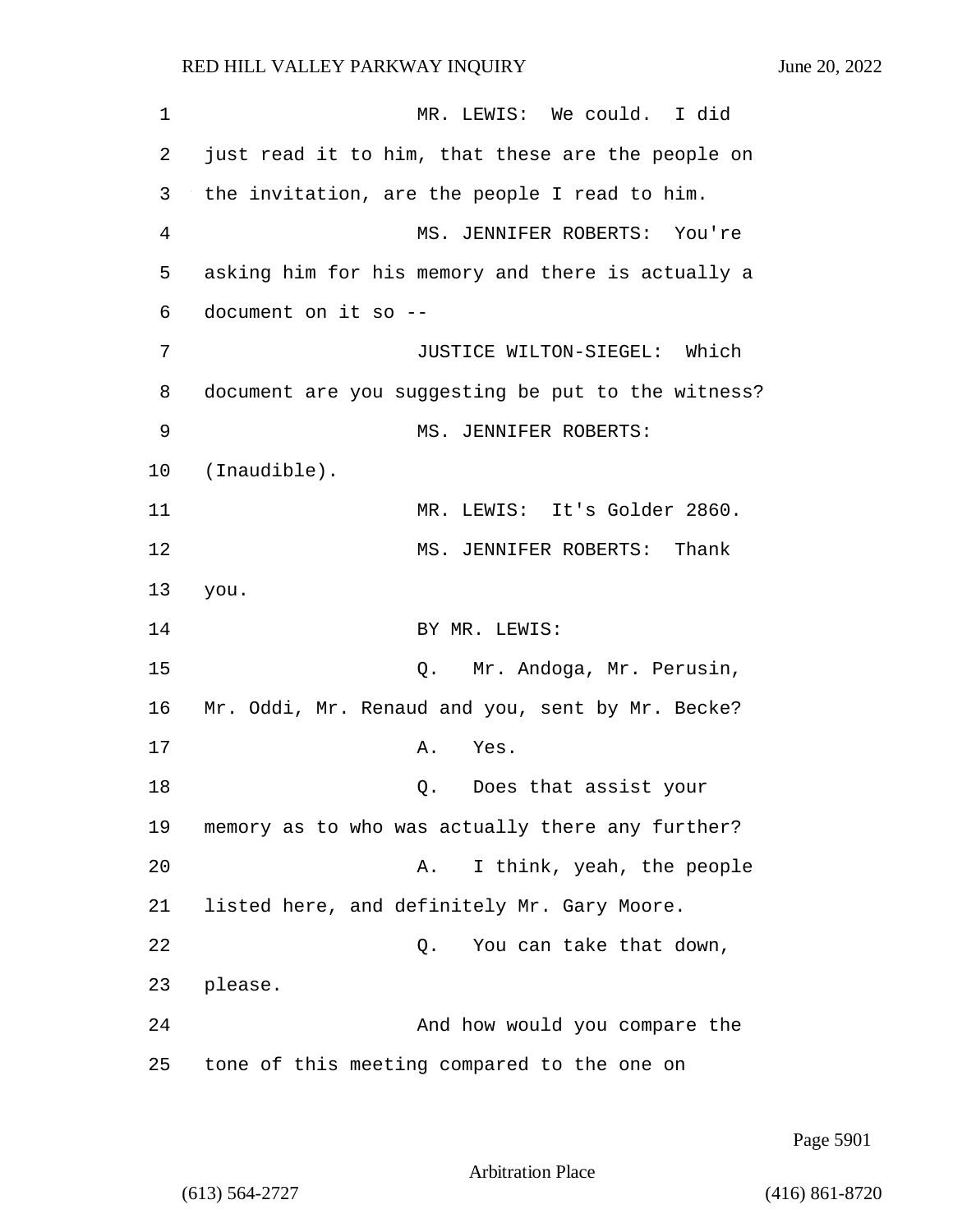| 1  | March 9th?                                         |
|----|----------------------------------------------------|
| 2  | Drastically different.<br>Α.                       |
| 3  | More normal?<br>Q.                                 |
| 4  | Α.<br>More normal, yes.                            |
| 5  | And what can you tell us<br>Q.                     |
| 6  | about what was discussed at this meeting?          |
| 7  | At this meeting, like,<br>Α.                       |
| 8  | the subject -- main subject was the feasibility of |
| 9  | hot in-place recycling. So EcoPave said they       |
| 10 | would consider, but now the question is okay, so   |
| 11 | what to do in order to determine if it's feasible. |
| 12 | So, you know, like more technical discussion,      |
| 13 | sampling, because it would require a lot of        |
| 14 | samples.                                           |
| 15 | At that point of time was not                      |
| 16 | only feasibility, but also if, then the mix        |
| 17 | design, so would require a lot of material. And    |
| 18 | Rick and -- so Mr. Andoga funding, and             |
| 19 | specifications and other aspects of this -- yes,   |
| 20 | at that point of time I think it was feasibility   |
| 21 | plus potential mix design.                         |
| 22 | And on the second page<br>Q.                       |
| 23 | there, 11, the last part of notes where it says    |
| 24 | "Mike is back on the 22nd," if you could just      |
| 25 | expand that, Registrar, the last block of notes.   |

Page 5902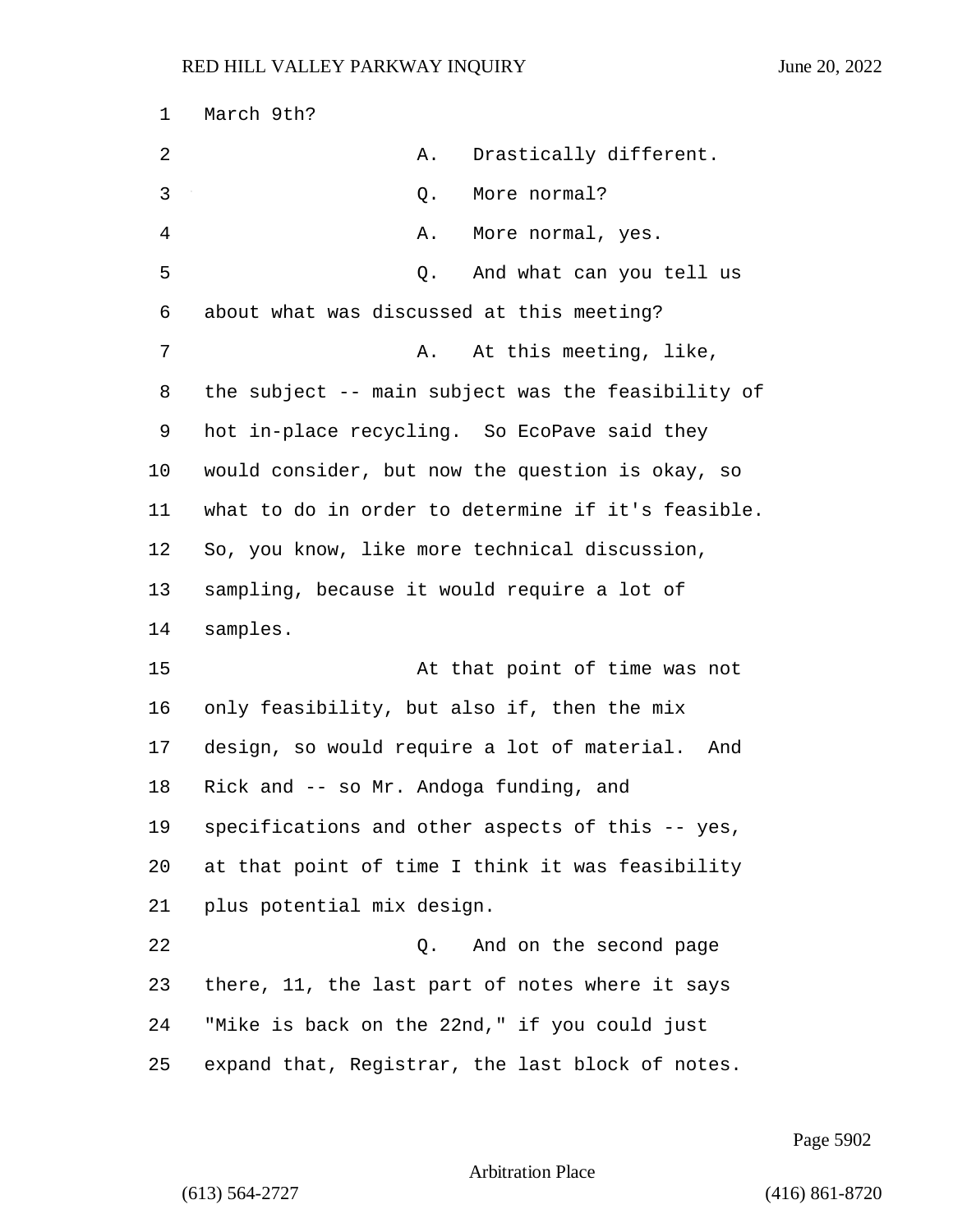1 It says "Mike is back on the 22nd," then set it 2 says "Gary - what is outstanding." Were these 3 notes taken before or during your -- 4 A. During -- I'm sorry. 5 During. 6 Q. All of the notes or just 7 this portion? We can go to the actual notes if we 8 need to. 9 A. They look to me like all 10 of them were taken during the meeting. 11 MS. JENNIFER ROBERTS: Could 12 we please go to the note so we can clarify what 13 is -- prepared in advance and what's prepared on 14 the day? I think that that might assist the 15 witness's memory. 16 MR. LEWIS: Yes. It's GOL3874 17 at image 2, I believe. 2, yeah. 18 BY MR. LEWIS: 19 Q. Can you tell what you 20 took before or during, or if it was a combination? 21 A. I think they look tidy, 22 but I think they were likely taken during, because 23 how would I know about Rick and funding. That 24 would be only -- that could come only during the 25 meeting. And Pamela and Heather Bell, that was

Page 5903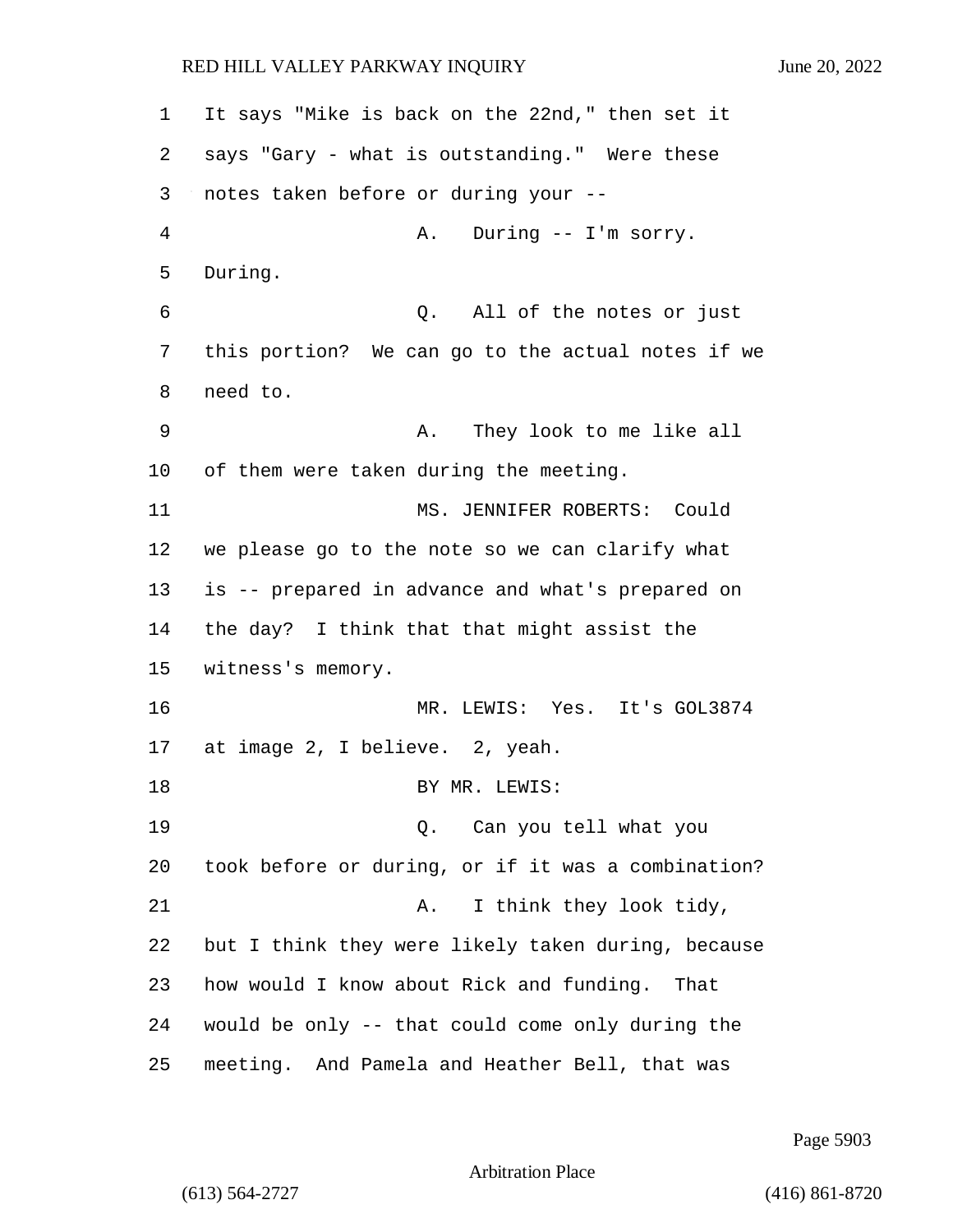from Mr. Becke. So in my opinion that was during the meeting. 3 Q. The reference to Pamela and Heather Bell, those are MTO people? 5 A. MTO people, yes. 6 Q. Mr. Becke related that to you. Did you ever meet or discuss with Pamela Marks or Heather Bell at the MTO regarding hot in-place recycling for the City of Hamilton? 10 A. No, not for the City of Hamilton, not SMA. 12 C. Okay. And then so at the bottom, the Gary part where it says "what is outstanding," what's that referring to, do you know? 16 A. Towards the end of the meeting Mr. Moore said what was outstanding. So break down for Mike, I think he must have repeated that the PSV report is inconclusive, mask (ph) a specific issue, hot in-place recycling. Pavement condition blasting, that was -- no, that was after he left. 23 Q. So I'll come back to that last point in a second. You're saying that you think Mr. Moore mentioned that the PSV results

Page 5904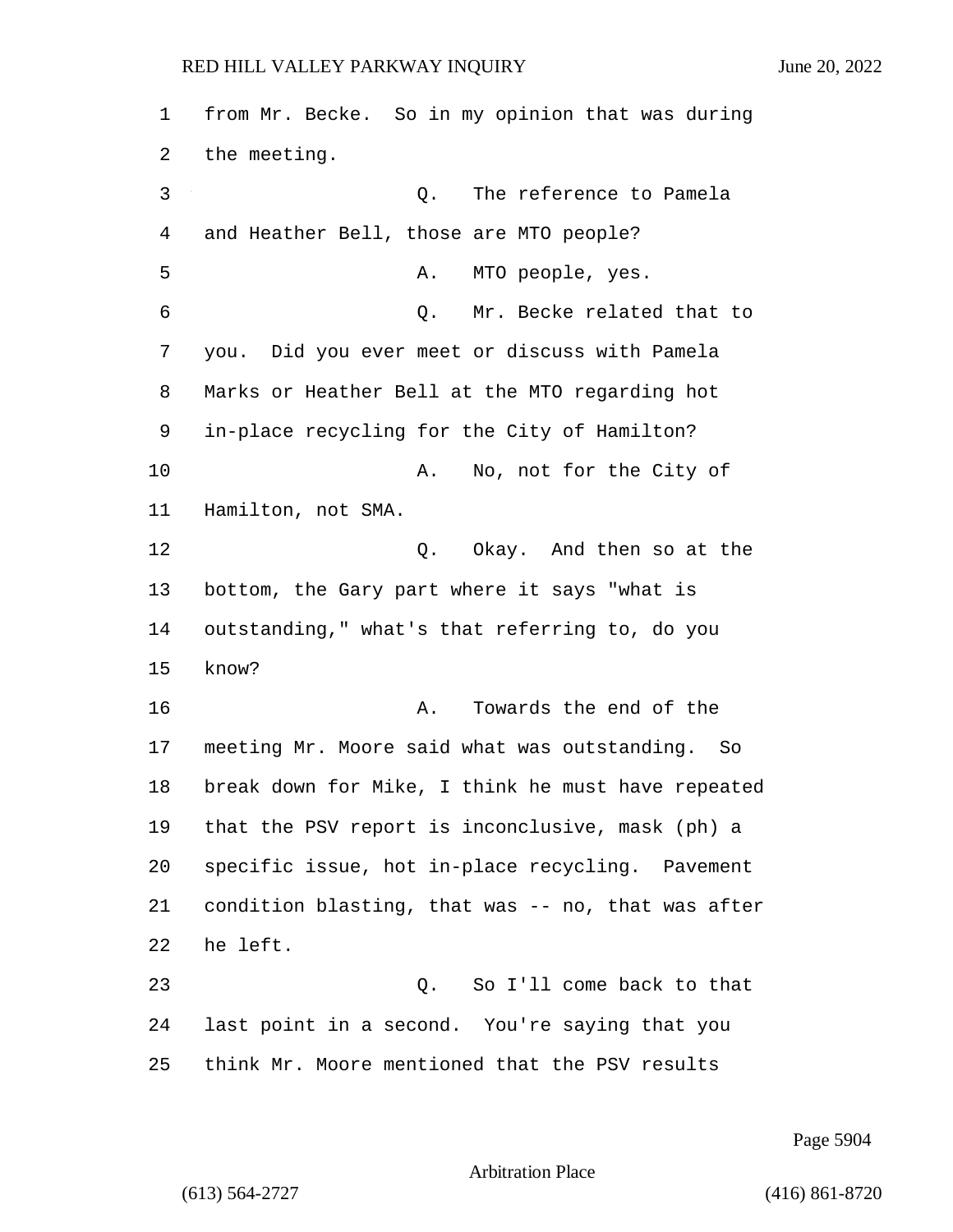1 were inconclusive again? 2 A. I think -- no, if it's in 3 the notes, so he -- yeah, he repeated that PSV 4 report were -- or the result was inconclusive. 5 Q. All right. Do you know 6 what you said about that to him? 7 A. I don't remember what I 8 said, but in my opinion there were pretty 9 conclusive. The results are what they are. 45 is 10 45. So it would be either inconclusive or 11 challenging what to do. But I didn't see anything 12 inconclusive. You know, they are what they are. 13 Q. But you don't recall if 14 you said that to him or not? 15 A. I know I don't recall. 16 Q. And then on the last 17 point about shot blasting or blasting, pavement 18 condition blasting notes, I think you said that 19 Mr. Moore had left the meeting by that point; is 20 that right? 21 A. That's correct. 22 Q. Okay. So who did you 23 raise this to, the people that were remaining? 24 A. Yes, correct. 25 Q. And who said no?

Page 5905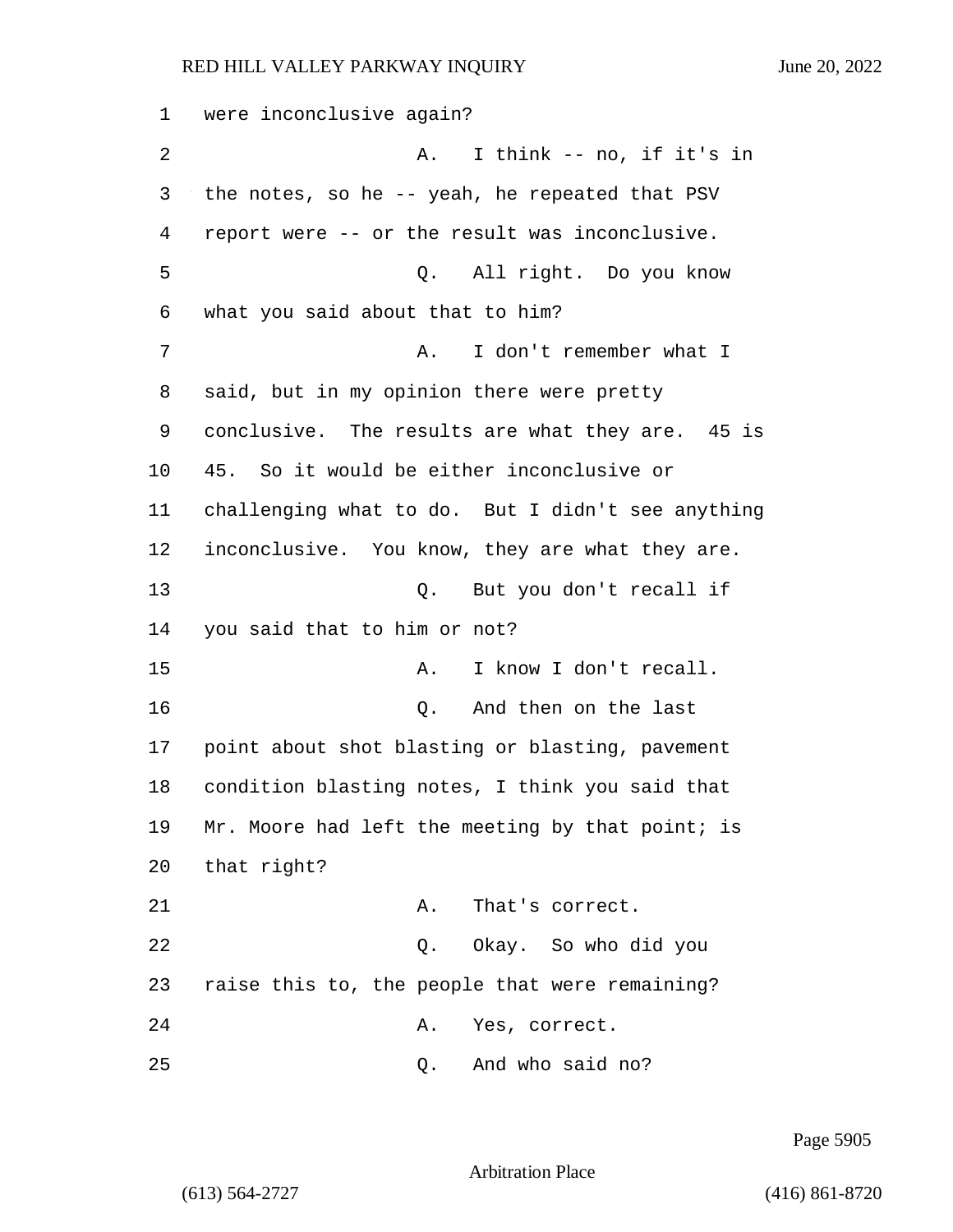| 1  | A. Again, that would have to                        |
|----|-----------------------------------------------------|
| 2  | be one of the two. I don't remember exactly who.    |
| 3  | Marco, Mr. Marco Oddi would be the first and Mike   |
| 4  | could confirm. But it's hard to for me because it   |
| 5  | was during the (indiscernible) meeting, it's hard   |
| 6  | to say who at what particular meeting. But it       |
| 7  | would have to be -- that would be Marco or Mike.    |
| 8  | Likely Marco, Marco Oddi.                           |
| 9  | Q. Okay. And was this again                         |
| 10 | about the interim time period if $-$ - prior to the |
| 11 | resurfacing?                                        |
| 12 | A. Yes, it was.                                     |
| 13 | MR. LEWIS: This would be a                          |
| 14 | good time for the break, Commissioner? It's         |
| 15 | 11:30.                                              |
| 16 | JUSTICE WILTON-SIEGEL: Okay.                        |
| 17 | It's right on 11:30. Let's take a break and         |
| 18 | return at quarter to 12:00.                         |
| 19 | --- Recess taken at 11:30 a.m.                      |
|    | 20 --- Upon resuming at 11:45 a.m.                  |
| 21 | BY MR. LEWIS:                                       |
| 22 | We're back, may I proceed<br>Q.                     |
| 23 | Commissioner?                                       |
| 24 | JUSTICE WILTON-SIEGEL: Yes,                         |
| 25 | please proceed.                                     |

Page 5906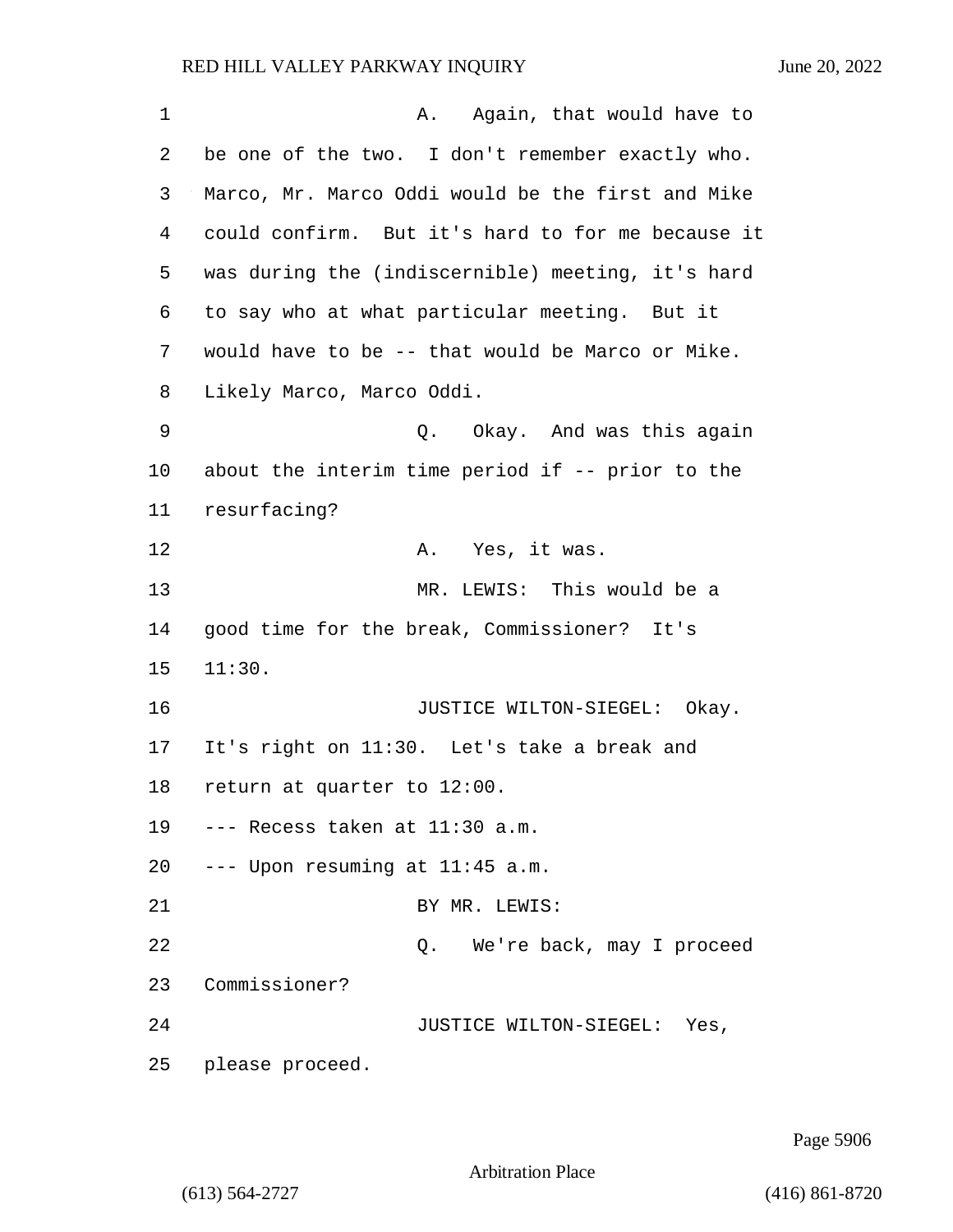| 1  | MR. LEWIS: Thank you.                             |
|----|---------------------------------------------------|
| 2  | BY MR. LEWIS:                                     |
| 3  | Now, Dr. Uzarowski, we<br>Q.                      |
| 4  | know that Mr. Moore's retirement internally was   |
| 5  | announced in April 2018 stating that it would be  |
| 6  | effective on May 25th, 2018. Were you aware at    |
| 7  | the time of the May 14 meeting that Mr. Moore was |
| 8  | retiring?                                         |
| 9  | No, I wasn't.<br>Α.                               |
| 10 | At some point after that<br>Q.                    |
| 11 | you became aware?                                 |
| 12 | At some point after that,<br>Α.                   |
| 13 | yes.                                              |
| 14 | Okay. And did Mr. Moore<br>Q.                     |
| 15 | either at the meeting on the 14th or at any time  |
| 16 | after, did he ask you to complete any outstanding |
| 17 | work?                                             |
| 18 | No, he didn't.<br>Α.                              |
| 19 | Q. All right. If we could                         |
| 20 | go to overview document 9, images 23 and 24.      |
| 21 | And in paragraphs 51 through                      |
| 22 | 56 there's references to the -- beginning on      |
| 23 | June 6, 2018 that you e-mailed Mr. Becke copying  |
| 24 | Vimy Henderson the proposal for the HIR study in  |
| 25 | two phases; Phase 1 being the preliminary         |

Page 5907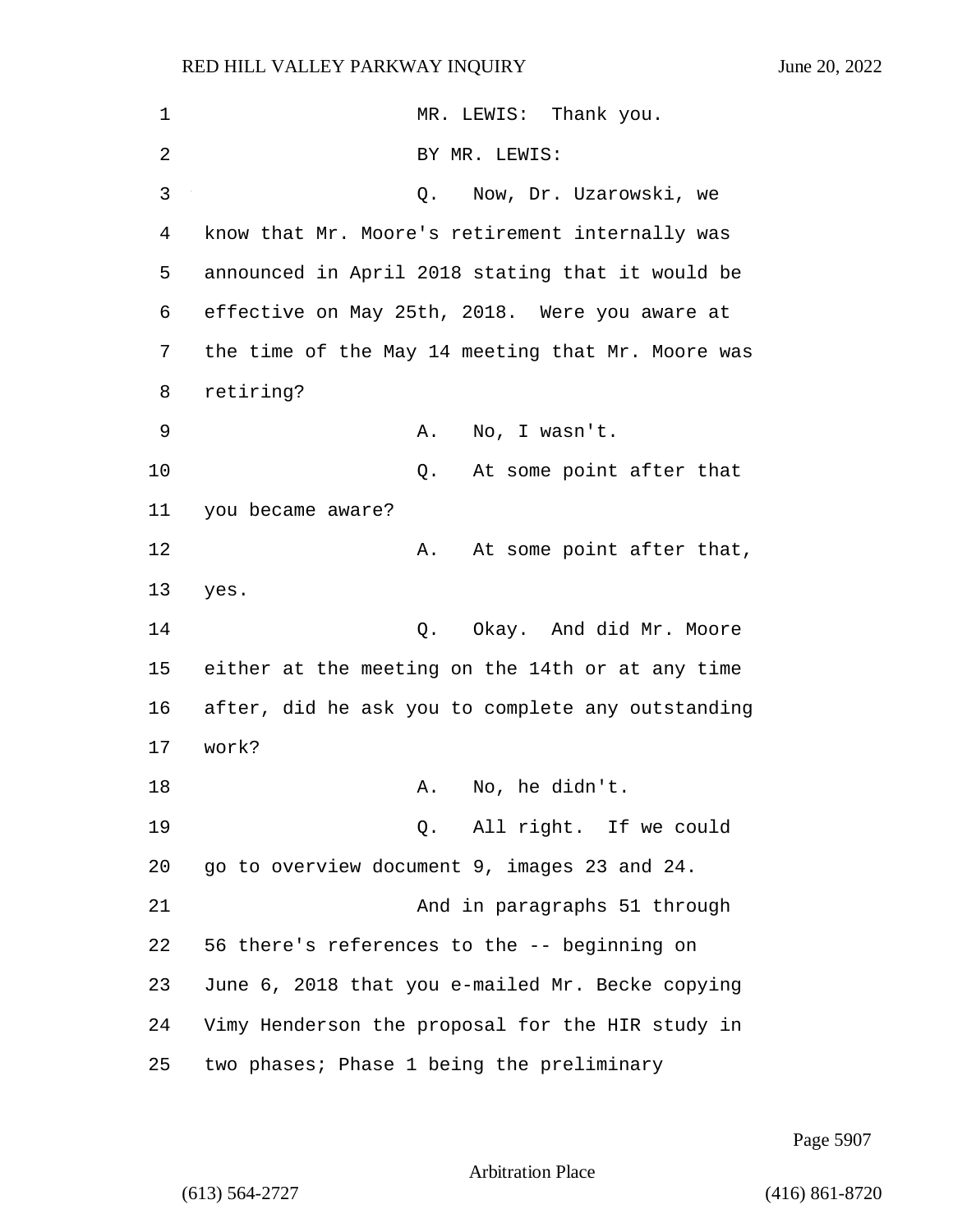investigation and specification development, and Phase 2 for construction consultations and QA field laboratory testing and acceptance. 4 And do you recall what the timing was, the expected timing was of the study? 6 A. Well, the timeline -- I understand they wanted to have -- initially wanted to have the sink (ph) area as soon as possible. I don't recall the detail timeline for this. 10 Q. Okay. And I guess it's called HIR suitability study. Is it the first phase that's the -- really determining the feasibility aspect of it, and then the second is implementation; is that right? 15 A. Yes. So the first one was to determine is it feasible and is the outcome of the Phase 1 was positive, then move to Phase 2 which was, you know, pretty complex, yes, particularly the design. 20 Q. Okay. If we could jump ahead now to images 53 and 54. 22 And in paragraph 126 at the bottom of 53 you see that on August 27, 2018 you e-mailed Mr. Becke copying Vimy Henderson with a copy of the Tradewind report. And you wrote the

Page 5908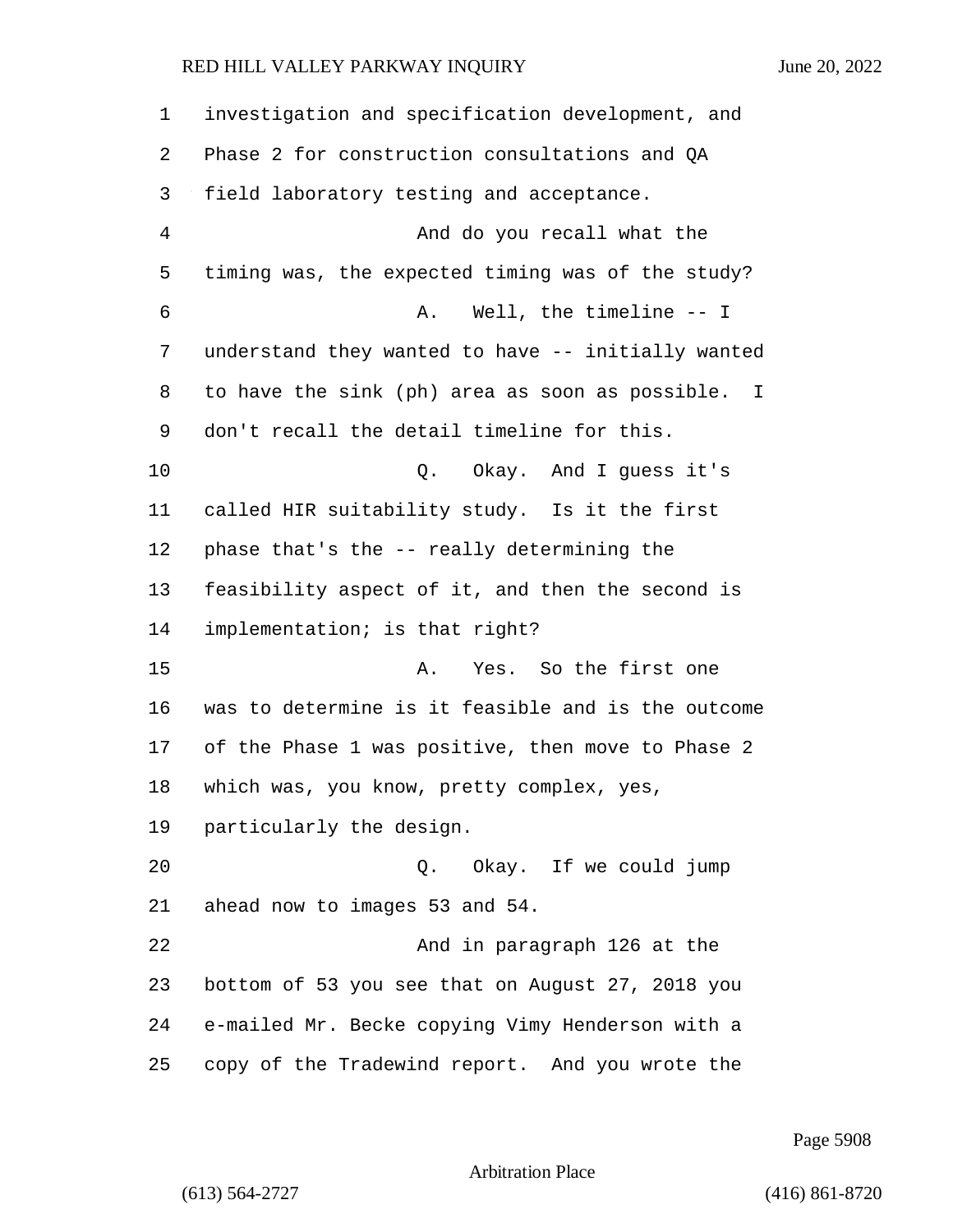1 top of 54: 2 "As requested, please find 3 attached the 2014 report on 4 friction on RHVP and the LINC 5 prepared by Tradewind 6 Scientific." 7 Now, it says "as requested." 8 Do you have any recollection about how it came 9 about that you came to send the Tradewind report 10 to Mr. Becke? 11 A. No, I don't know. I 12 don't recall. I don't recall whether he ask me or 13 he asked Vimy. I don't recall. 14 Q. All right. So Vimy was 15 also involved in the HIR feasibility study? 16 A. Yes, she was. 17 Q. Okay. Do you recall 18 why -- do you know why he requested it at that 19 time? 20 A. No, no, I don't. 21 Q. You have no recollection 22 of any discussion preceding you sending this to 23 him either with him or with Ms. Henderson; is that 24 right? 25 A. That's right.

Page 5909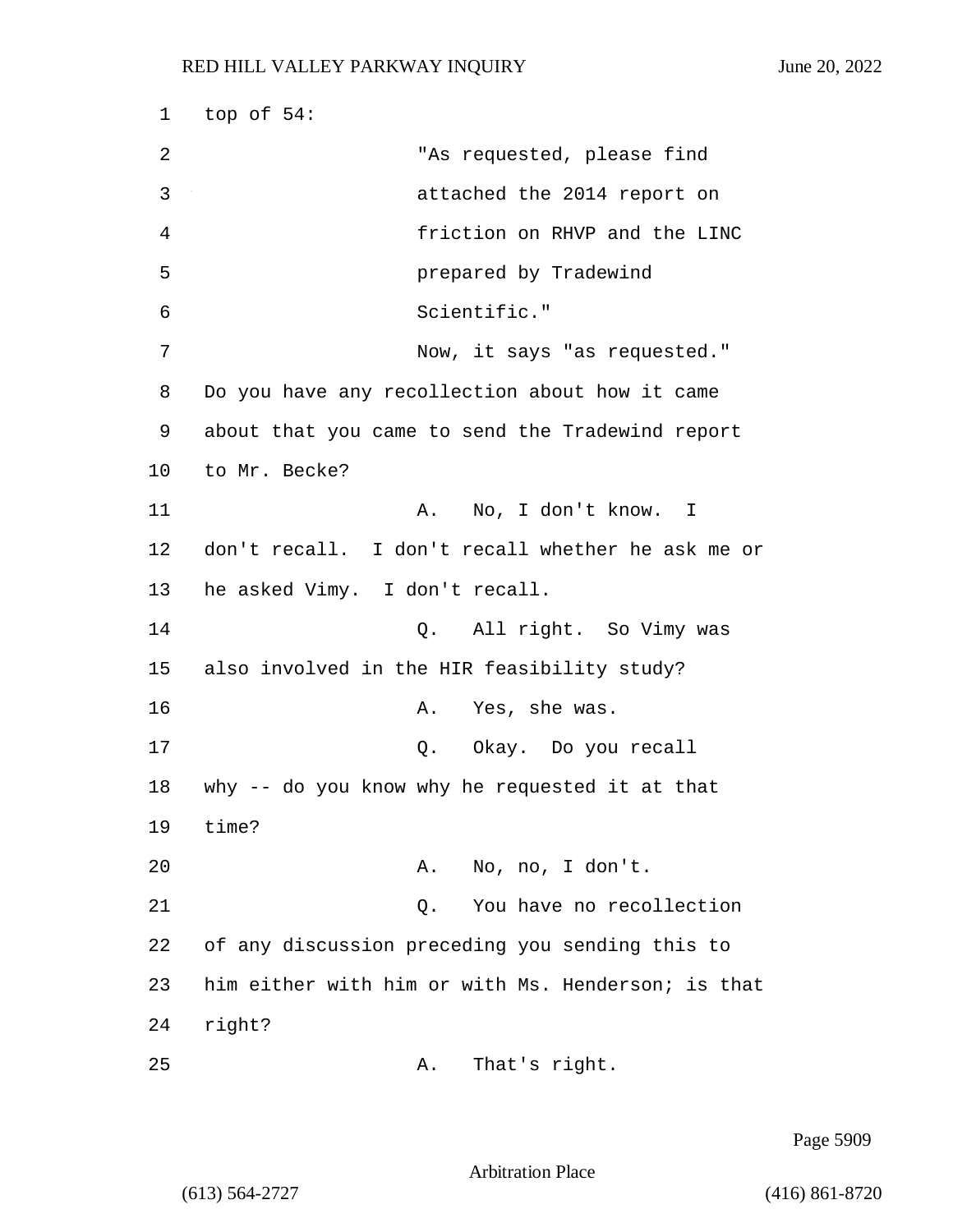1 MR. LEWIS: And as indicated 2 in paragraph 127, Commissioner, the inquiry has 3 not received any documents preceding this that 4 would shed any light on this issue. 5 BY MR. LEWIS: 6 Q. And do you recall if you 7 had any discussions about the Tradewind report 8 with Mr. Becke following your sending it to him? 9 A. No, I don't recall any 10 discussion. 11 Q. Go to images 97 and 98. 12 97. I guess it's at 97. 13 Paragraphs 241 and 242 14 indicate that Mr. Becke sent a calendar invitation 15 to you for a meeting on October 18th. And 16 Mr. Becke writes: 17 THE TERRIFT TO OUT discussion, 18 18 18 this meeting is to discuss the 19 HIP sampling for the RHVP. If 20 you are available at 1 21 o'clock, we also have a room 22 for presentation from 23 EnviroTech regarding their HIP 24 process. If you can come to 25 our office shortly before

Page 5910

Arbitration Place

(613) 564-2727 (416) 861-8720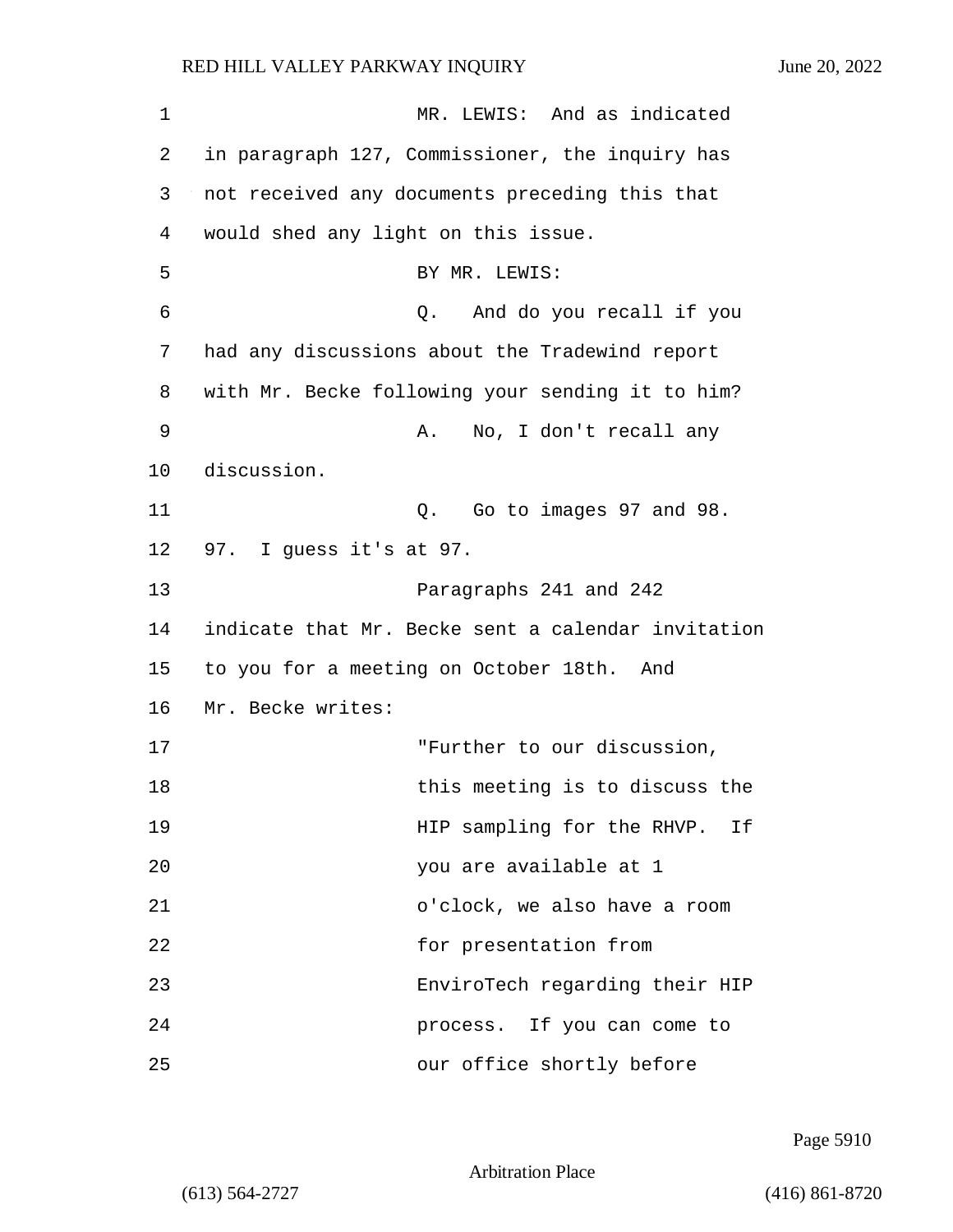1 1:00, I can bring you to the 2 presentation." (As read) 3 And then there is a follow-up 4 e-mail at paragraph 242 on October 16 from 5 Mr. Becke to you, again, regarding the meeting. 6 Do you recall the meeting on October 18th with the 7 City? 8 A. Yes, I do. 9 Q. And we do have some notes 10 of yours. If we can go, Registrar, to RHV933, and 11 it's images 857 and 858. I guess it's just -8. 12 Maybe it is 858 and 859. There we go. Okay. 13 So can you tell us what this 14 meeting was about and why you were there. 15 A. So this meeting was -- I 16 was informed by Mr. Mike Becke that EnviroTech 17 will give a presentation on hot in-place 18 recycling. EnviroTech is another hot in-place 19 recycling company that's like former branch of 20 Crupi. 21 So only -- I invited myself, 22 or I ask Mr. Becke if he could invite me to that 23 meeting with EnviroTech because I was very 24 interested in the subject. So Mr. Becke agreed 25 but at the same time -- was it October the -- I

Page 5911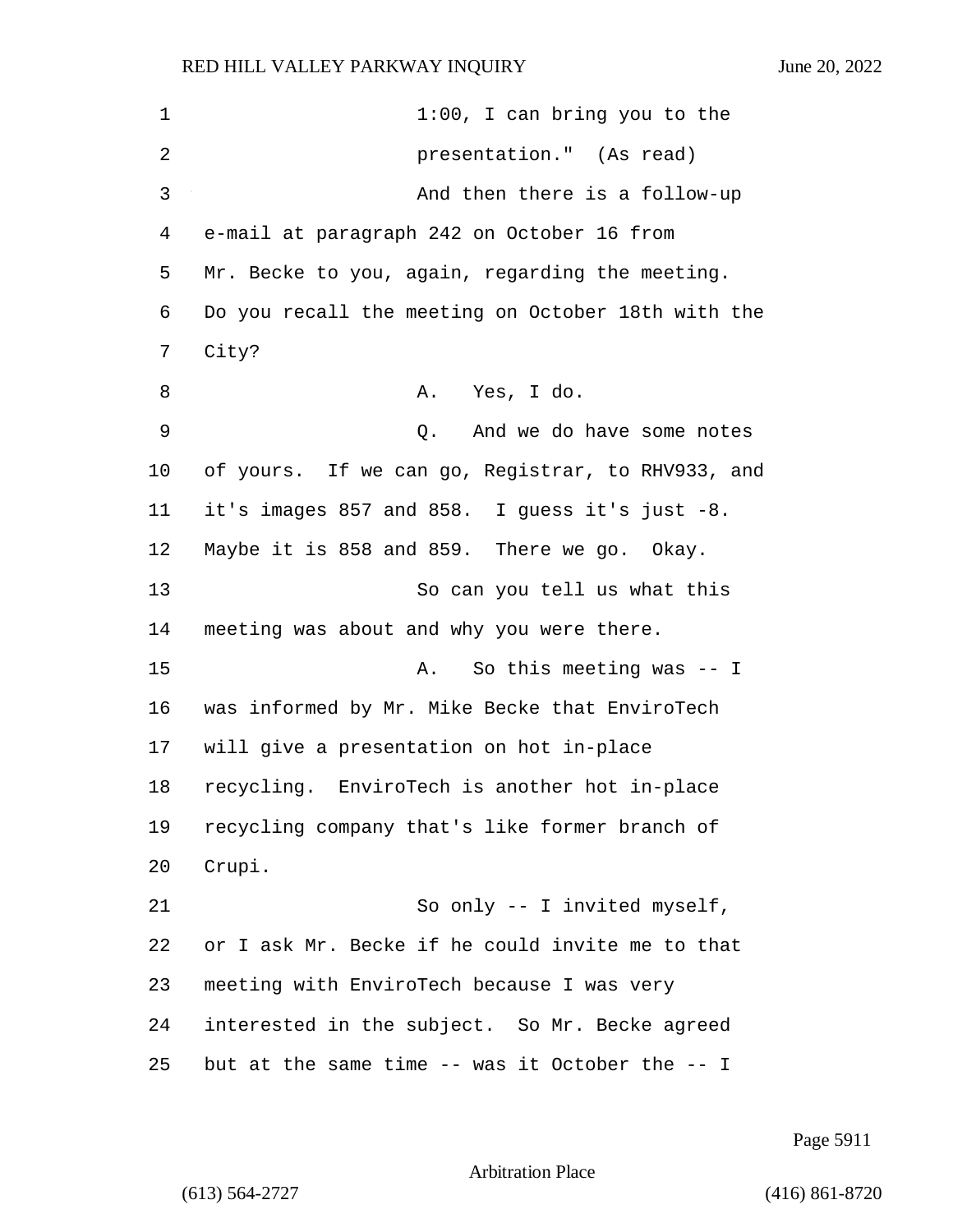| 1  | was working my very preliminary observation of     |
|----|----------------------------------------------------|
| 2  | feasibility -- suitability of application hot      |
| 3  | in-place recycling on the Red Hill Valley Parkway. |
| 4  | So the first time would be                         |
| 5  | that EnviroTech meeting, and then my -- the        |
| 6  | presentation what I heard, but I know I was late.  |
| 7  | I was late for this EnviroTech, but, you know, I   |
| 8  | only, you know, took a note from what I -- the     |
| 9  | part that I attended.                              |
| 10 | Q. Right. And sorry, you                           |
| 11 | mentioned EnviroTech in relation to Crupi. You     |
| 12 | said that they were related somehow?               |
| 13 | I think EnviroTech is a<br>Α.                      |
| 14 | branch Crupi, the branch that took care of hot     |
| 15 | in-place recycling.                                |
| 16 | Q. Okay. And do you recall                         |
| 17 | who was at this meeting?                           |
| 18 | A. Definitely Mr. Crupi, I                         |
| 19 | don't remember his first name, and Robert          |
| 20 | Bowerman, he was the -- from EnviroTech. So I      |
| 21 | think Rob was delivering the presentation. He was  |
| 22 | the, you know, technical person or stage manager   |
| 23 | for Crupi or for EnviroTech. So this was the       |
| 24 | EnviroTech side, and there were a few people from  |
| 25 | the City of Hamilton. I definitely know that       |

Page 5912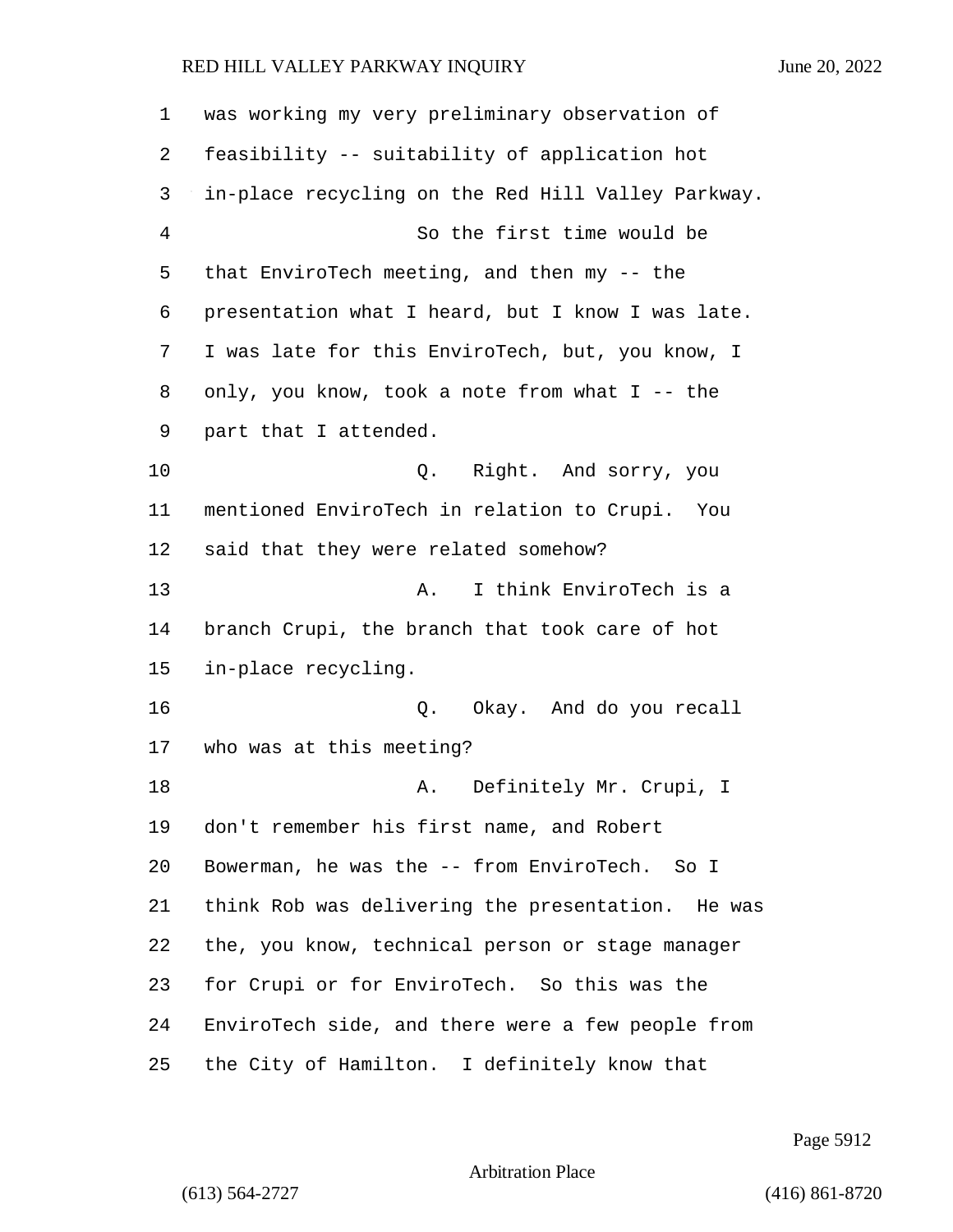Mr. Becke was there because he was the one who invited me. Who else? I think there was a group of people, but I don't remember exactly who was there. 5 Q. Okay. Do you recall if Gordon McGuire was there? 7 A. No, he wasn't. He came later, after the meeting with EnviroTech. 9 Q. I see, on the same day. Okay. So you had the meeting with EnviroTech and Crupi, and so what was the second meeting, then? 12 A. It was -- maybe a meeting is a big word for this. After, you know, this team left, like, EnviroTech and people from the City who attended, Mr. Mike Becke left, and I -- by that time I had this very preliminary analysis, including the plot of what would be required to convert SMA to continuously graded mix that, you know -- we initially called hybrid mix, but I didn't like the word hybrid. I wanted this to be FC2 mix. So my initial -- at that point of time we're only gradation analysis what would be required. 24 Q. Okay. So sorry, did you -- so you had this meeting. Mr. Becke was

Page 5913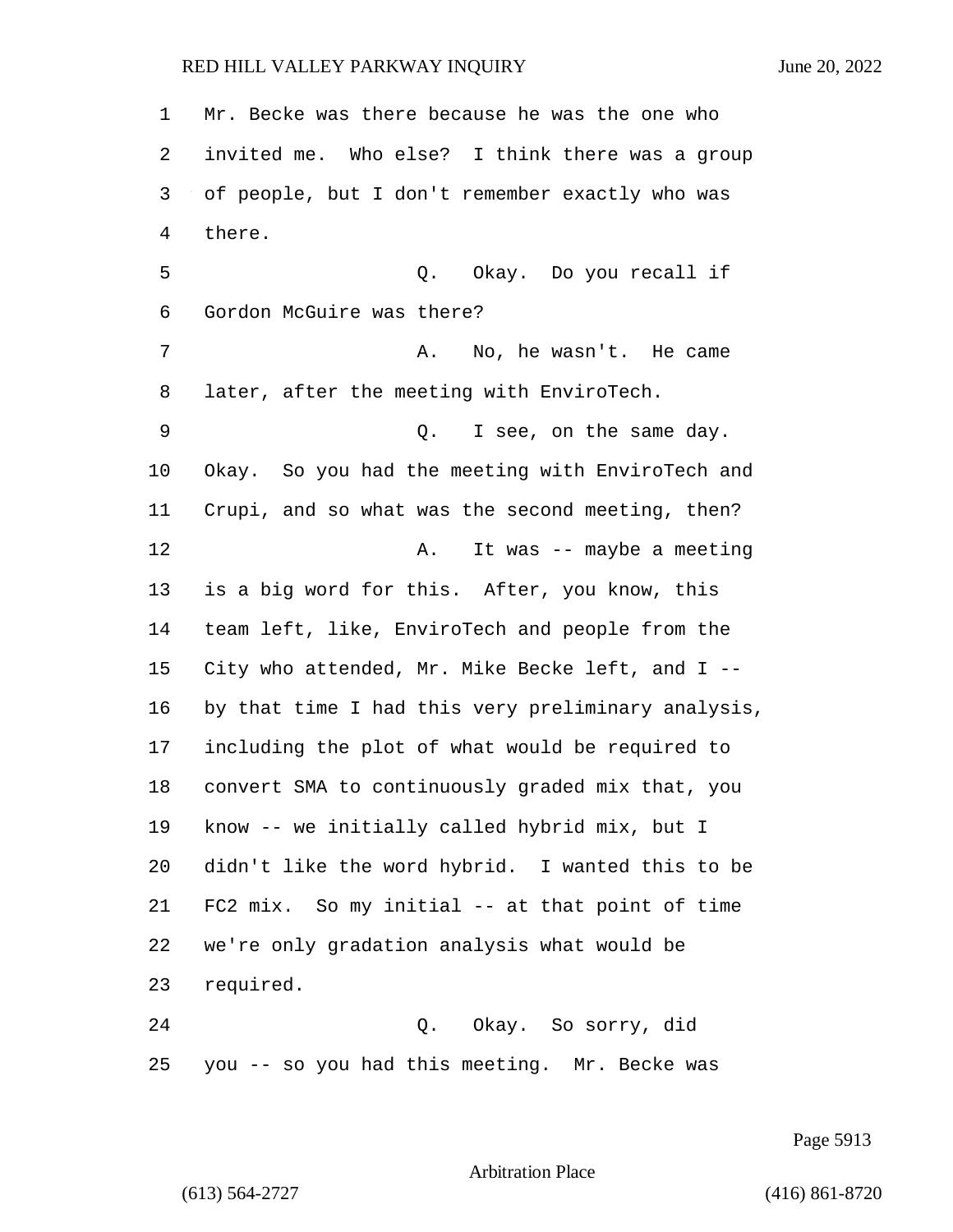| 1  | there. Who else was there? You had also            |
|----|----------------------------------------------------|
| 2  | mentioned -- I asked you about Mr. McGuire and you |
| 3  | said he was at a second meeting. Was he --         |
| 4  | So -- sorry, I<br>Α.                               |
| 5  | interrupted.                                       |
| 6  | Was he there too?<br>Q.                            |
| 7  | It was -- no, my meeting<br>Α.                     |
| 8  | was with Mr. Mike Becke, but then Mr. Gord McGuire |
| 9  | came, and then he -- I think Mike introduce him to |
| 10 | me, and I introduced myself, and, you know, we     |
| 11 | started talking about hot in-place recycling on    |
| 12 | this.                                              |
| 13 | Q. Okay. And so what did                           |
| 14 | Mr. Becke and you discuss at the meeting?          |
| 15 | $My$ -- I brought the plot<br>Α.                   |
| 16 | of gradation, so my initial opinion at that point  |
| 17 | of time that it would be extremely difficult to do |
| 18 | hot in-place recycling of SMA and to change the    |
| 19 | gradation from upgraded SMA to dense graded FC2    |
| 20 | Superpave 12.5 FC2 mix. It would be extremely      |
| 21 | difficult and expensive. It would require          |
| 22 | customized aggregates.                             |
| 23 | And what did Mr. Becke<br>Q.                       |
| 24 | tell you?                                          |
| 25 | That after -- you know,<br>Α.                      |

Page 5914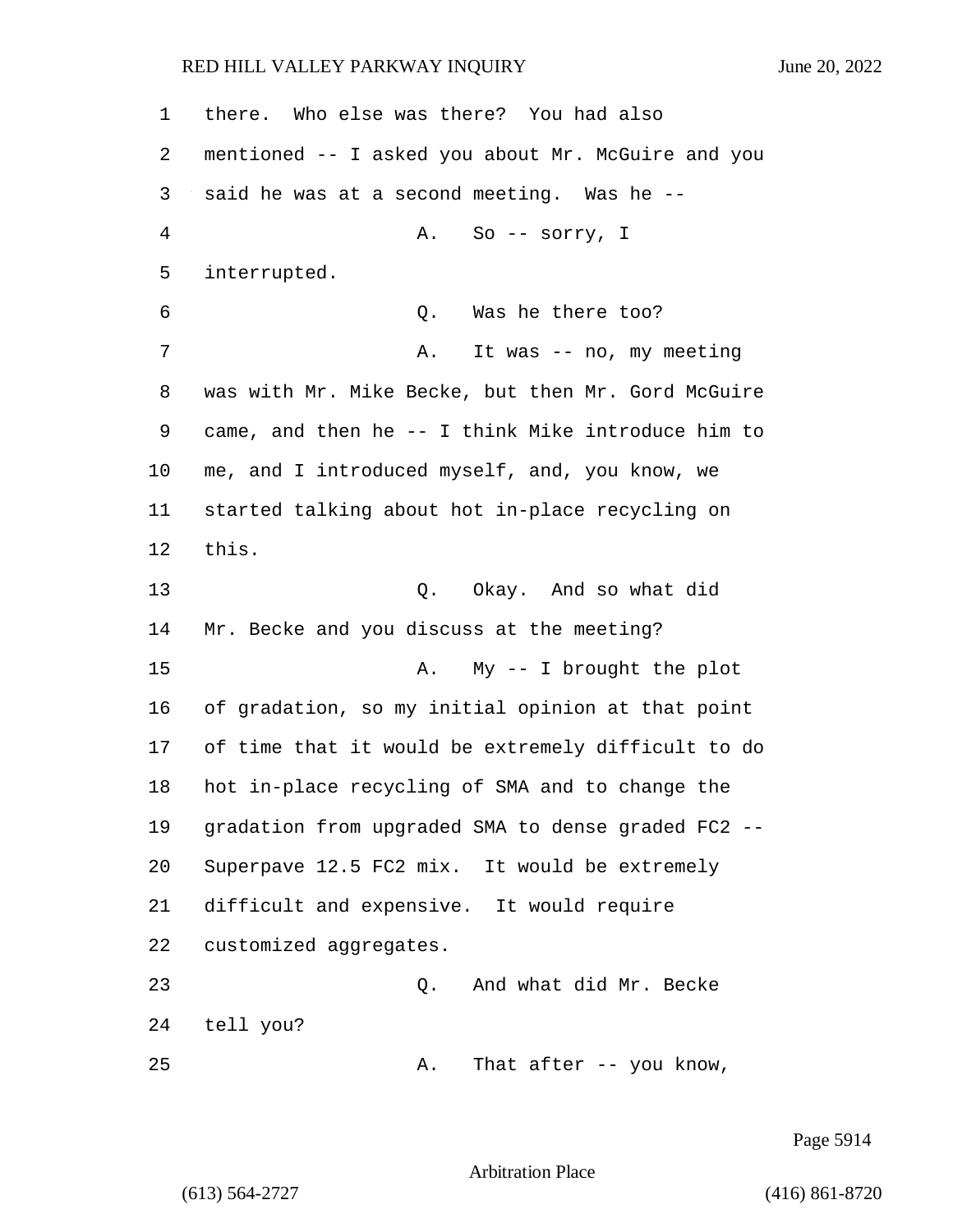| 1  | after I presented the results, I brought this. I   |
|----|----------------------------------------------------|
| 2  | don't know, like maybe, you know, two copies, one  |
| 3  | for him, one for me. I gave it to him, and then    |
| 4  | he was interested in my observation, but then he   |
| 5  | told me that the City decided to instead of using  |
| 6  | hot in-place recycling to use shave and pave on    |
| 7  | the Red Hill Valley Parkway.                       |
| 8  | Okay. And so was<br>Q.                             |
| 9  | Mr. Becke, was his -- when he informed you of      |
| 10 | that, was he referring to a decision that he had   |
| 11 | just made following your presentation to him, if I |
| 12 | could call it that, or is this a decision that had |
| 13 | already made, as he conveyed it to you?            |
| 14 | It's been already made.<br>Α.                      |
| 15 | So he just conveyed the message to me, but at the  |
| 16 | same time he asked me to continue with my          |
| 17 | evaluation.                                        |
| 18 | And did he tell you why<br>Q.                      |
| 19 | the City had decided not to use hot in-place       |
| 20 | recycling, instead do the shave and pave?          |
| 21 | No, he didn't. He just<br>Α.                       |
| 22 | let me know that they decided to go move with --   |
| 23 | to go ahead with shave and pave.                   |
| 24 | And did he explain to you<br>Q.                    |
| 25 | why he wanted you to continue with the suitability |

Page 5915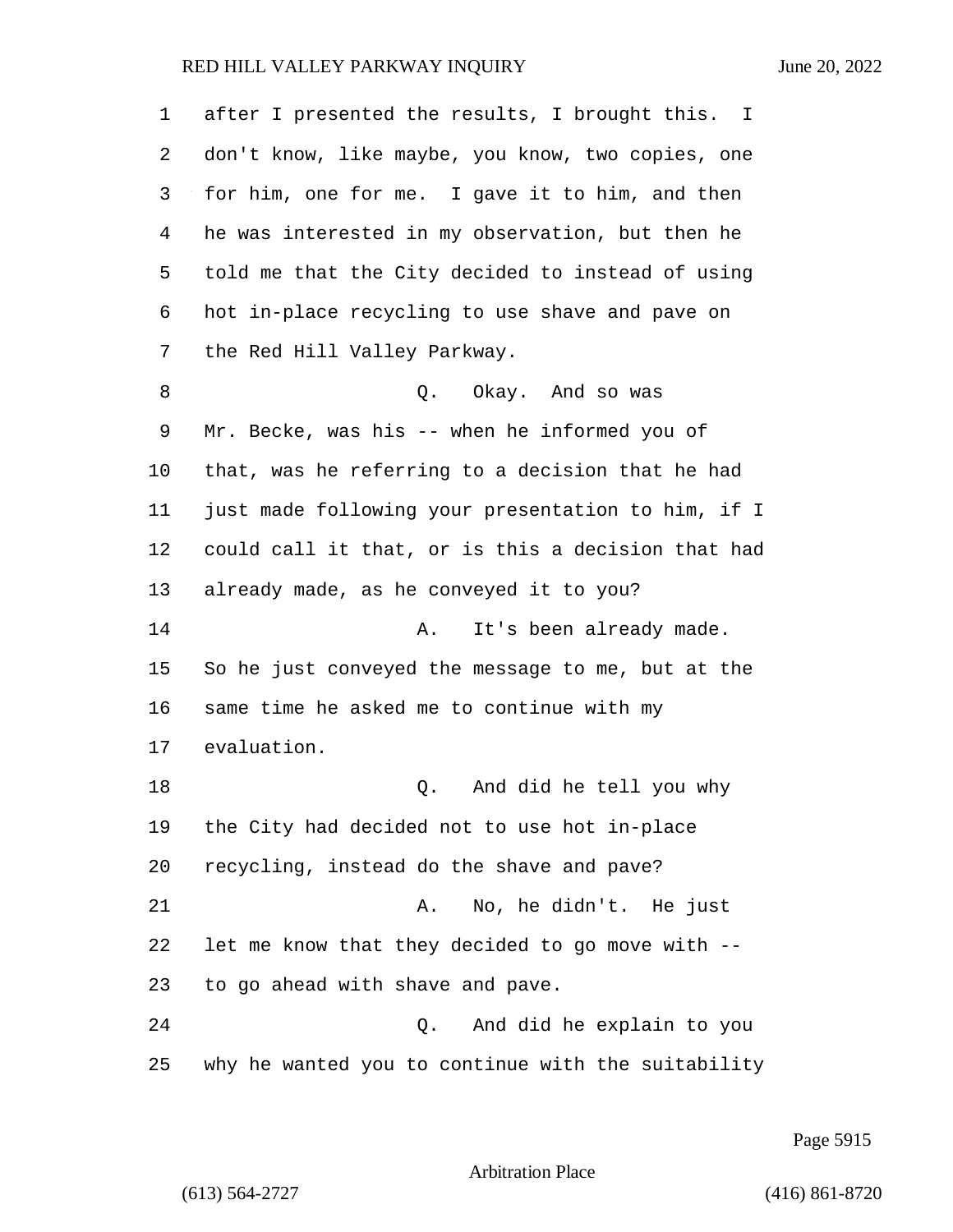| 1  | study in the report given that decision?           |
|----|----------------------------------------------------|
| 2  | He didn't $--$ I think he<br>Α.                    |
| 3  | said something like we're interested in this, so   |
| 4  | please continue, don't stop, continue, move ahead, |
| 5  | we are interested. But why, no. I can only, you    |
| 6  | know -- I can only speculate. No, he didn't.       |
| 7  | He didn't tell you?<br>Q.                          |
| 8  | No.<br>Α.                                          |
| 9  | Q. Okay. And sorry, was                            |
| 10 | Mr. McGuire in the meeting during that part of the |
| 11 | discussion, or did he come in after that? Do you   |
| 12 | recall when he came in?                            |
| 13 | He came in during my<br>Α.                         |
| 14 | conversation with Mr. Becke.                       |
| 15 | Okay. And if we could go<br>Q.                     |
| 16 | to GOL7415. Actually this might need to be a       |
| 17 | native document, if we have it.                    |
| 18 | I believe these are the                            |
| 19 | results that you were speaking of.                 |
| 20 | Do we have the native file for                     |
| 21 | that, Registrar, Golder 7415? There we go.         |
| 22 | Are these the gradation                            |
| 23 | results that you were talking about, that you      |
| 24 | brought to the meeting?                            |
|    |                                                    |

25 A. Yes --

Page 5916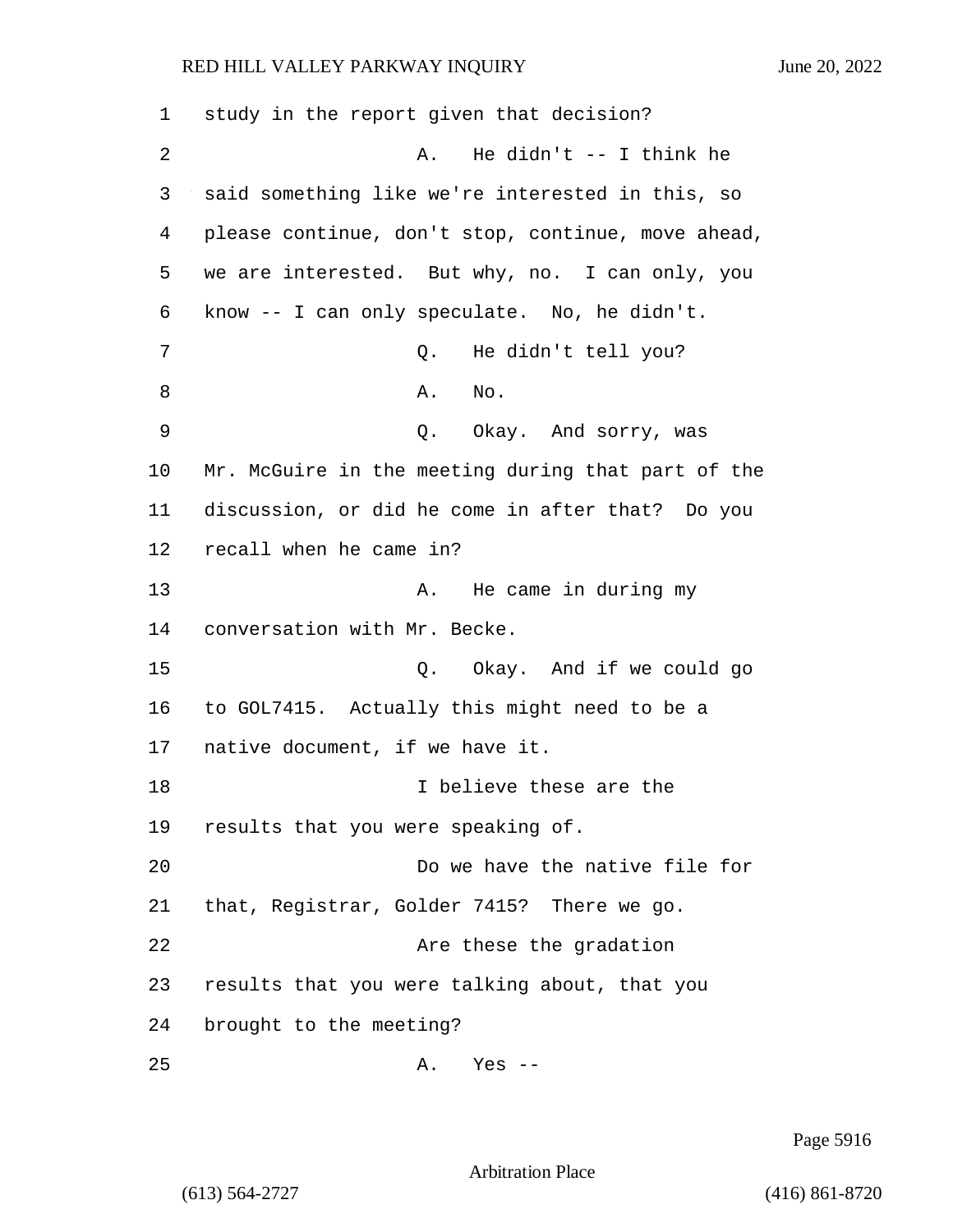1 Q. Okay. 2 A. -- this is. 3 Q. Right. And you gave 4 Mr. Becke as copy I think you said; is that right? 5 A. Yes, I gave him a copy of 6 this. 7 O. Okay. 8 MR. LEWIS: And if we could 9 make that an exhibit, Commissioner. I believe 10 it's 84. 11 **JUSTICE WILTON-SIEGEL:** Sure. 12 EXHIBIT NO. 84: Test results 13 (4 pages), GOL7415. 14 THE WITNESS: I think a copy 15 of the plot itself. I'm not sure about the tables 16 but the plot. 17 BY MR. LEWIS: 18 and 18 Q. The plot being the 19 graphing? 20 A. The graphing, yes. 21 Q. Okay. You can take that 22 down, Registrar, thank you. And if we could go to 23 overview document 9, images 149 and 150. 24 And in paragraph 356 you see 25 that Mr. Gord McGuire forwarded an e-mail to you

Page 5917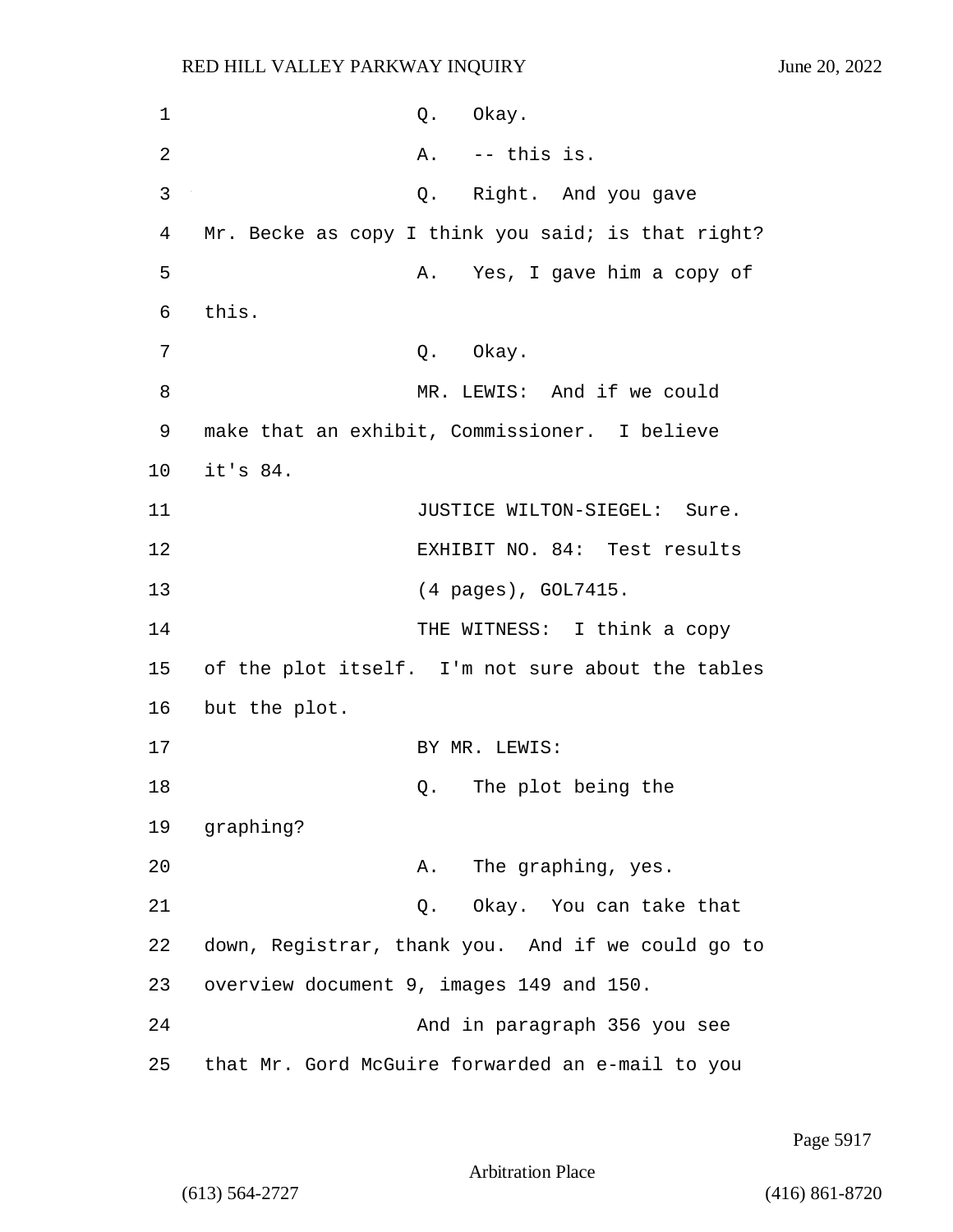| 1  |                            | from Ms. Jacob -- it was to Mike Becke on         |
|----|----------------------------|---------------------------------------------------|
| 2  |                            | November 28th, 2018. Oh, sorry, he forwarded --   |
| 3  |                            | sorry, I misread that. They had an exchange.      |
| 4  |                            | Mr. McGuire forwarded Ms. Jacob's to Mr. Becke on |
| 5  |                            | November 28th. And there's a discussion there     |
| 6  | where Mr. McGuire says:    |                                                   |
| 7  |                            | "I talked to Ludomir last                         |
| 8  |                            | night and he is bringing that                     |
| 9  |                            | TSV report along today as he                      |
| 10 |                            | is meeting with you                               |
| 11 |                            | apparently. Please bring it                       |
| 12 |                            | to me and I will review."                         |
| 13 |                            | Mike Becke says."                                 |
| 14 |                            | "I did not know he was coming                     |
| 15 |                            | in. I will bring you the                          |
| 16 |                            | report once I get it."                            |
| 17 |                            | Mr. McGuire says:                                 |
| 18 |                            | "Okay. He told me that last                       |
| 19 |                            | night. Let me know if he                          |
| 20 |                            | comes by. Thanks."                                |
| 21 |                            | And then in 357 at the top of                     |
| 22 |                            | the page Mr. Becke e-mails you to confirm that    |
| 23 | you'll attending and that: |                                                   |
| 24 |                            | "I will leave the office soon.                    |
| 25 |                            | I will bring boxes with the                       |

Page 5918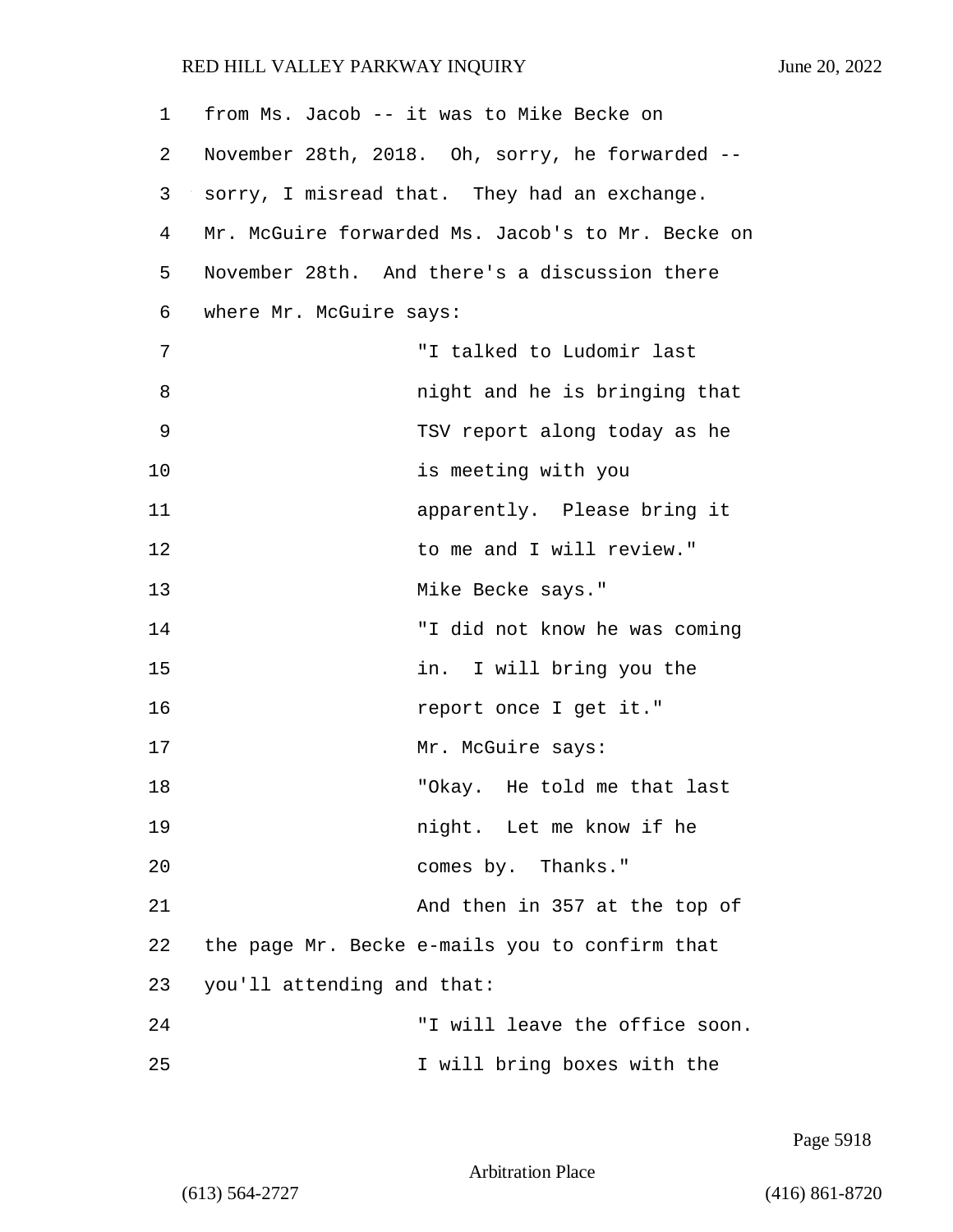1 results." 2 And then the same day you 3 e-mail Mr. McGuire attaching the mean texture 4 depth and polished stone results from the testing 5 that had been done on the Golder pavement 6 evaluation. 7 And so do you recall the 8 conversation with Mr. McGuire that gave rise to 9 this exchange? 10 A. No, I don't. 11 Q. Okay. Do you recall what 12 prompted Mr. McGuire to request the results, the 13 mean texture depth and PSV results? 14 A. You know, he knew about 15 the work that we did, so he wanted to see these 16 results. He was definitely interested in, but I 17 don't recall. 18 and 18 Q. He wanted them, but you 19 don't recall the specifics behind it? 20 A. No, I don't. 21 Q. All right. So if we 22 could expand at paragraph 358, Dr. Uzarowski's 23 e-mail. 24 You have some comments about 25 it. You talk about the coring and testing and

Page 5919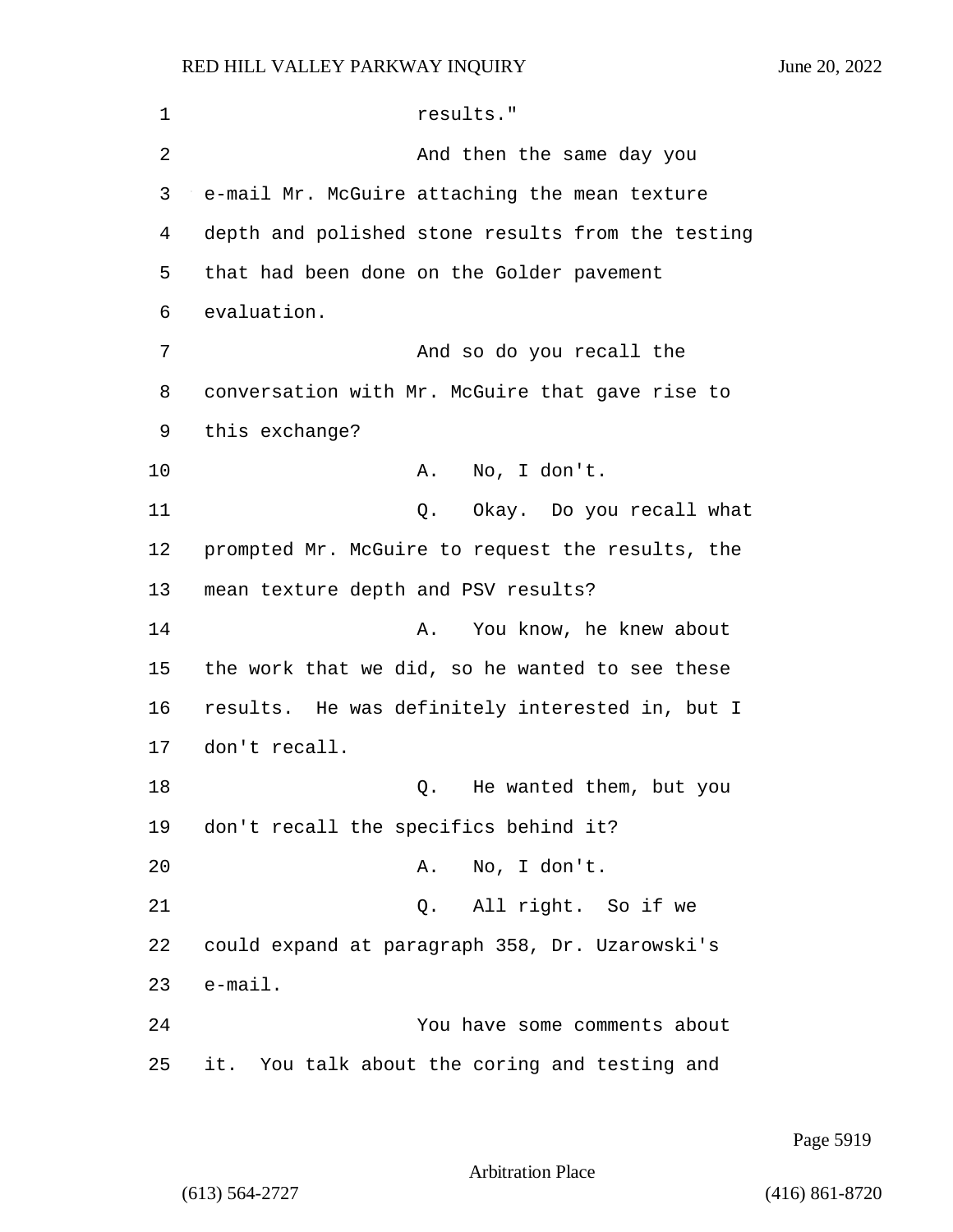| 1  | that there was -- carried on the night of          |
|----|----------------------------------------------------|
| 2  | December 6th and 7th, 2017. Then there was light   |
| 3  | snow and negative temperatures during the testing. |
| 4  | And then in number 2 you refer to the PSV testing  |
| 5  | and refer to the results as 45 as average or       |
| 6  | medium for trap rock aggregates.                   |
| 7  | And is that the same                               |
| 8  | reference -- you referred a couple times back to a |
| 9  | paper by John Emery. Is that the same --           |
| 10 | When I talk about a PSV<br>Α.                      |
| 11 | of 45, yes, that was in the paper, yes.            |
| 12 | Q. Okay. And in the last                           |
| 13 | number there, you say:                             |
| 14 | "Please note we attempted to                       |
| 15 | run the British pendulum test.                     |
| 16 | However, due to light snow and                     |
| 17 | negative temperatures the test                     |
| 18 | was considered meaningless."                       |
| 19 | So we'll come back to that.                        |
| 20 | But if we could then,                              |
| 21 | Registrar, go to Golder GOL7431.                   |
| 22 | And is this the paper that                         |
| 23 | you're talking about? It's by B.S. Heaton and      |
| 24 | J.J. Emery and N.A. Kamel, 1978.                   |
| 25 | Yes, it is.<br>Α.                                  |

Page 5920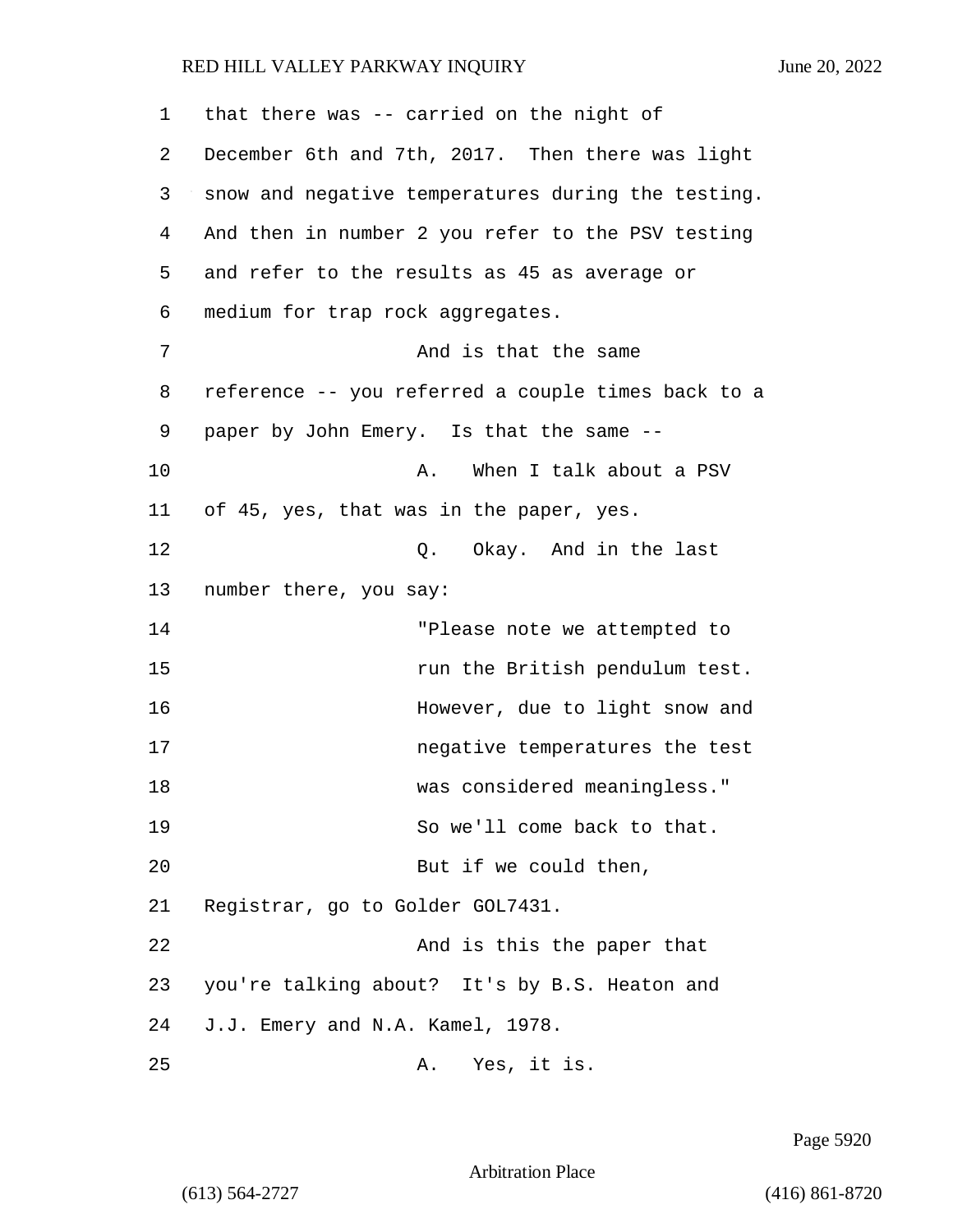1 C. Okay. As I said, this is 2 referenced in the -- when you ultimately deliver 3 the pavement evaluation report in February 2019, 4 it's referenced -- this paper is referenced in 5 there, right? 6 A. Yes, it is. 7 Q. All right. And it's in 8 1978 paper, and I want to go to paragraph 32 which 9 is at image 9. 10 THE REGISTRAR: Sorry, 11 Counsel, what was the page number? 12 MR. LEWIS: 9, image 9. 13 THE REGISTRAR: Thank you. 14 BY MR. LEWIS: 15 Q. Maybe it's image 8. One 16 more prior. Sorry, could you go back. And go 17 back one more. Oh, image 6. Must've written it 18 upside-down. Typed it upside-down. There we go. 19 Paragraph 32, it's the last 20 paragraph in the body of the paper. There's also 21 a figure earlier on, but this refers to -- in the 22 second sentence: 23 "The cases cover two of the 24 more widely used aggregates in 25 Ontario, limestone and trap

Page 5921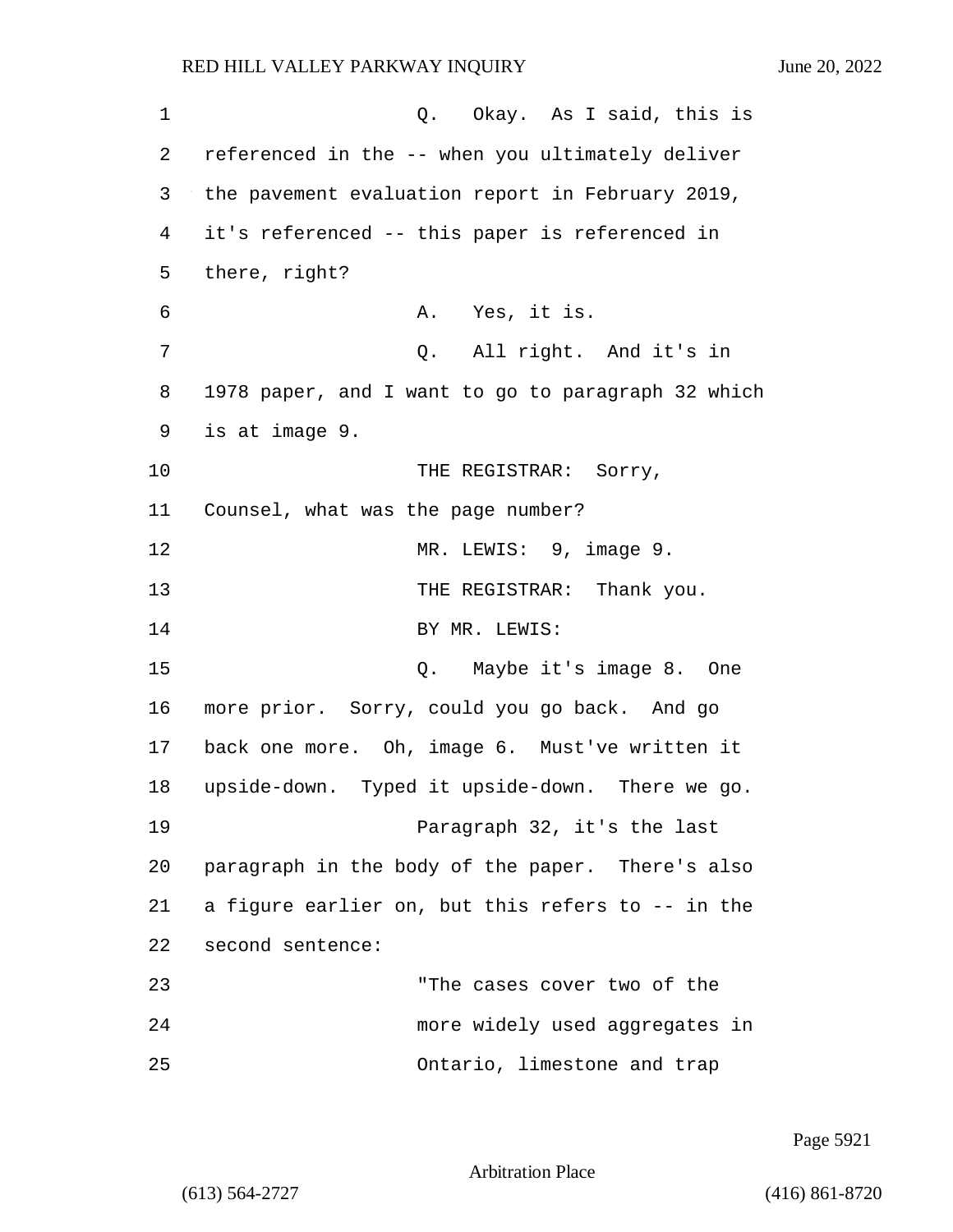1 rock, with low and medium PSV, 2 41 and 45 respectively and two 3 aggregates of high PSV, blast 4 furnace slag 54 and steel slag 5 59." 6 Is that the reference to which 7 you were referring? 8 A. Yes, it is. 9 Q. Okay. If you could take 10 that down. 11 MR. LEWIS: If we can make 12 this an exhibit as well, please, Registrar, 13 Commissioner, would be 85. 14 THE REGISTRAR: All right, 15 counsel, thank you. 16 EXHIBIT NO. 85: Document 17 titled "Prediction of Pavement 18 Skid Resistance Performance", 19 GOL7431. 20 BY MR. LEWIS: 21 Q. Take that down and go 22 back to overview document 9, image 150. 23 And it was what I was 24 referring to in point 4 when you said the British 25 pendulum test results were considered meaningless,

Page 5922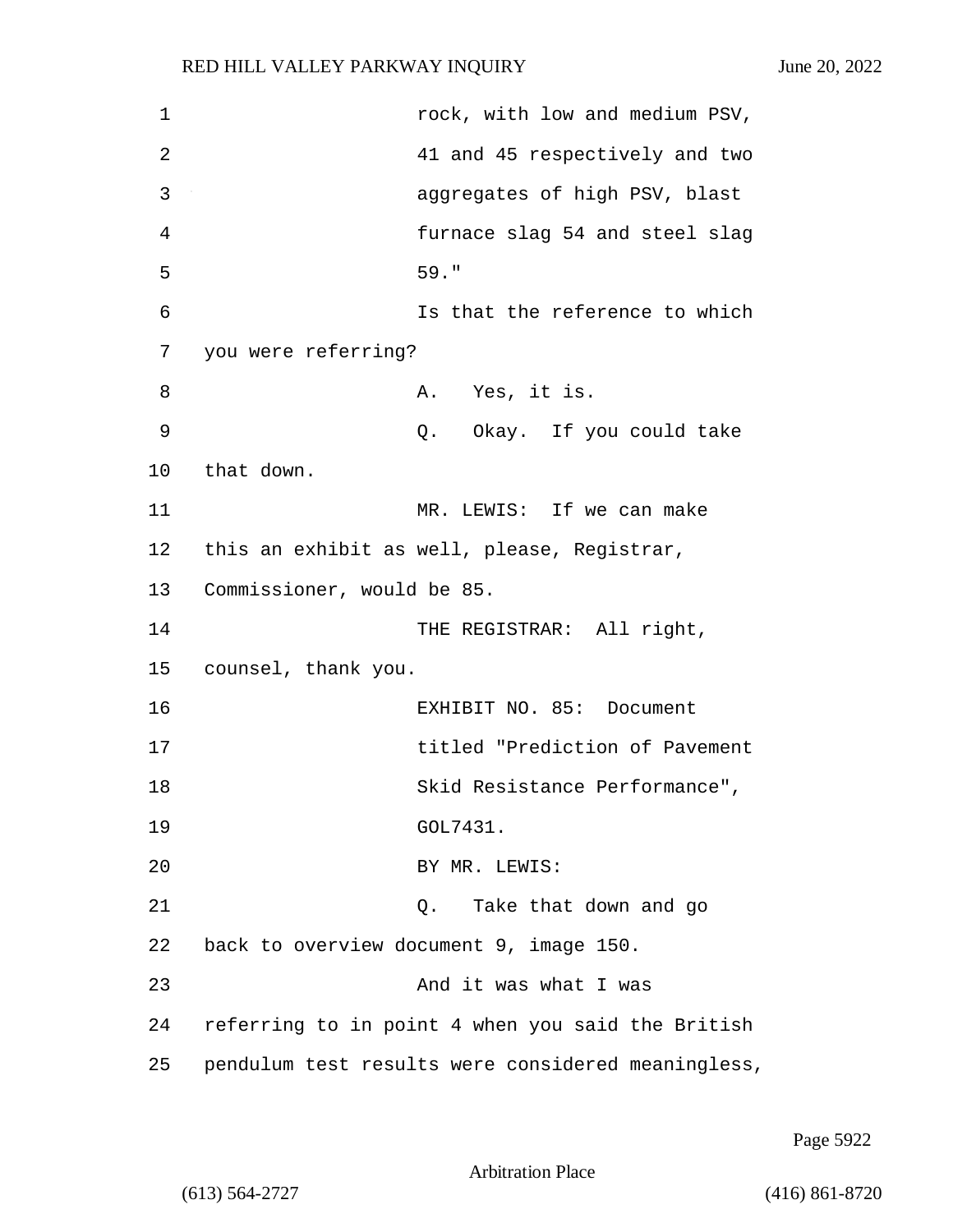which seems to be stronger language than you used previously when you referred to it as unreliable. Did you intend to convey any different meaning or -- 5 A. You know, no. You know, it was the same meaning, the same meaning. They were not reliable. 8 Q. Okay. 9 A. I know I plotted them, and I look at the trend, did it make sense. So I -- but, you know, roughly many case is the same. Well, it's for me was the same, meaningless or unreliable. 14 Q. Okay. Did you at this point -- notwithstanding the views about the unreliability of the British pendulum test results, had your views changed at all at this point in time about the Red Hill Valley Parkway friction and having relatively low friction? 20 A. No, they were still the same. 22 Q. Okay. And if we could go to next image, 151. Paragraph 363 on November 29, Mr. McGuire e-mailed you. 25 And if you could just expand

Page 5923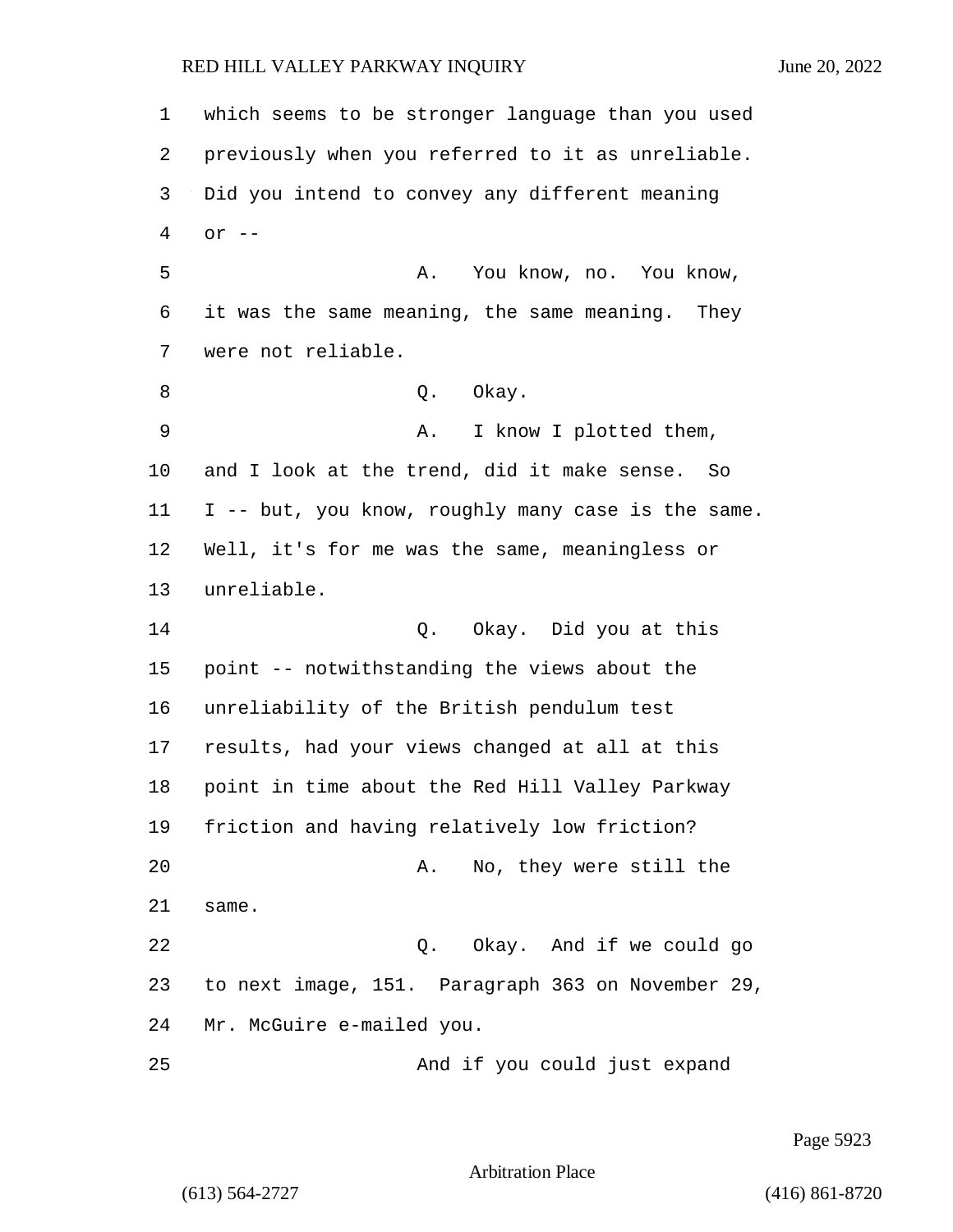| 1  | that e-mail at 363, please. Thank you.            |
|----|---------------------------------------------------|
| 2  | The files on the project, I                       |
| 3  | have a copy of the original proposal, and then he |
| 4  | says:                                             |
| 5  | "That proposal suggests you                       |
| 6  | will provide recommendations                      |
| 7  | after the testing. Can you                        |
| 8  | supply the final report on                        |
| 9  | this testing when you can.                        |
| 10 | I'm meeting with our legal                        |
| 11 | team early next week because                      |
| 12 | they are looking for all our                      |
| 13 | files on this project." (As                       |
| 14 | read)                                             |
| 15 | Is this first time you've been                    |
| 16 | asked to prepare the pavement evaluation report?  |
| 17 | For the $-$ yes, it is.<br>Α.                     |
| 18 | Okay. So you can take<br>Q.                       |
| 19 | that down, and if we could go to images 183 and   |
| 20 | 184, please. In paragraph 436, which spans the    |
| 21 | two pages, and could you just expand that e-mail, |
| 22 | 436.                                              |
| 23 | And this is Mr. Becke writing                     |
| 24 | to you on December 6, 2018. And it's about the    |
| 25 | HIR, hot in-place recycling, suitability study,   |

Page 5924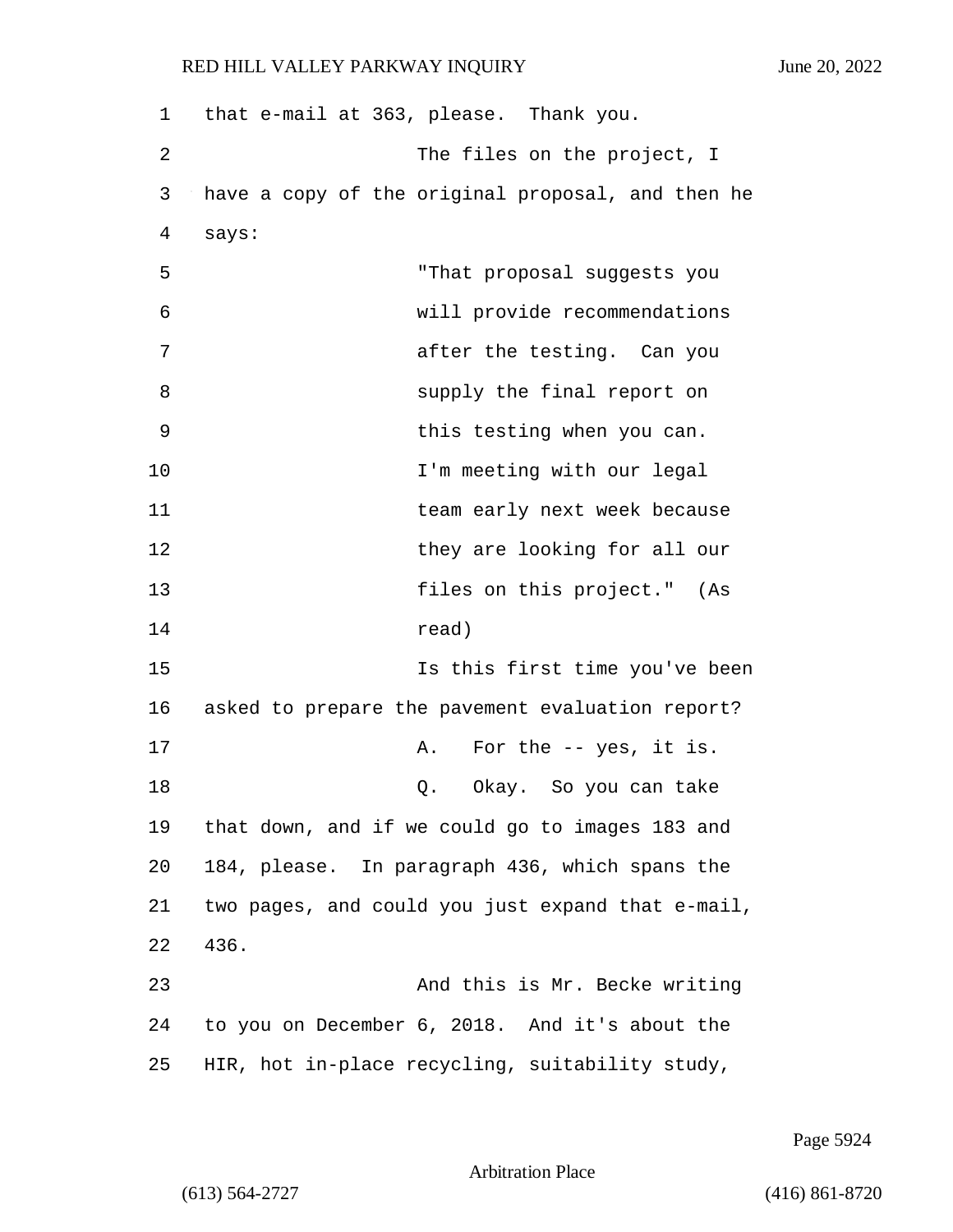| 1  | and he's following up on that, and he's requesting |
|----|----------------------------------------------------|
| 2  | the report you from you. He's indicating:          |
| 3  | "As per our conversation I am                      |
| 4  | writing to let you know we                         |
| 5  | will need the report before                        |
| 6  | the Christmas shutdown. The                        |
| 7  | report can be in draft format,                     |
| 8  | but I will need the                                |
| 9  | information soon to move                           |
| 10 | forward with questions." (As                       |
| 11 | read)                                              |
| 12 | And he's referring to this                         |
| 13 | resurfacing being a priority with council at this  |
| 14 | point. And then:                                   |
| 15 | "In the interim, I have a                          |
| 16 | meeting coming up next week                        |
| 17 | that some of the preliminary                       |
| 18 | information would be useful to                     |
| 19 | have for that meeting. Is it                       |
| 20 | possible to get a PDF copy of                      |
| 21 | the graphs you showed me in                        |
| 22 | our HIP meeting back in                            |
| 23 | October? It will show that we                      |
| 24 | are working on the asphalt mix                     |
| 25 | and I can explain the current                      |

Page 5925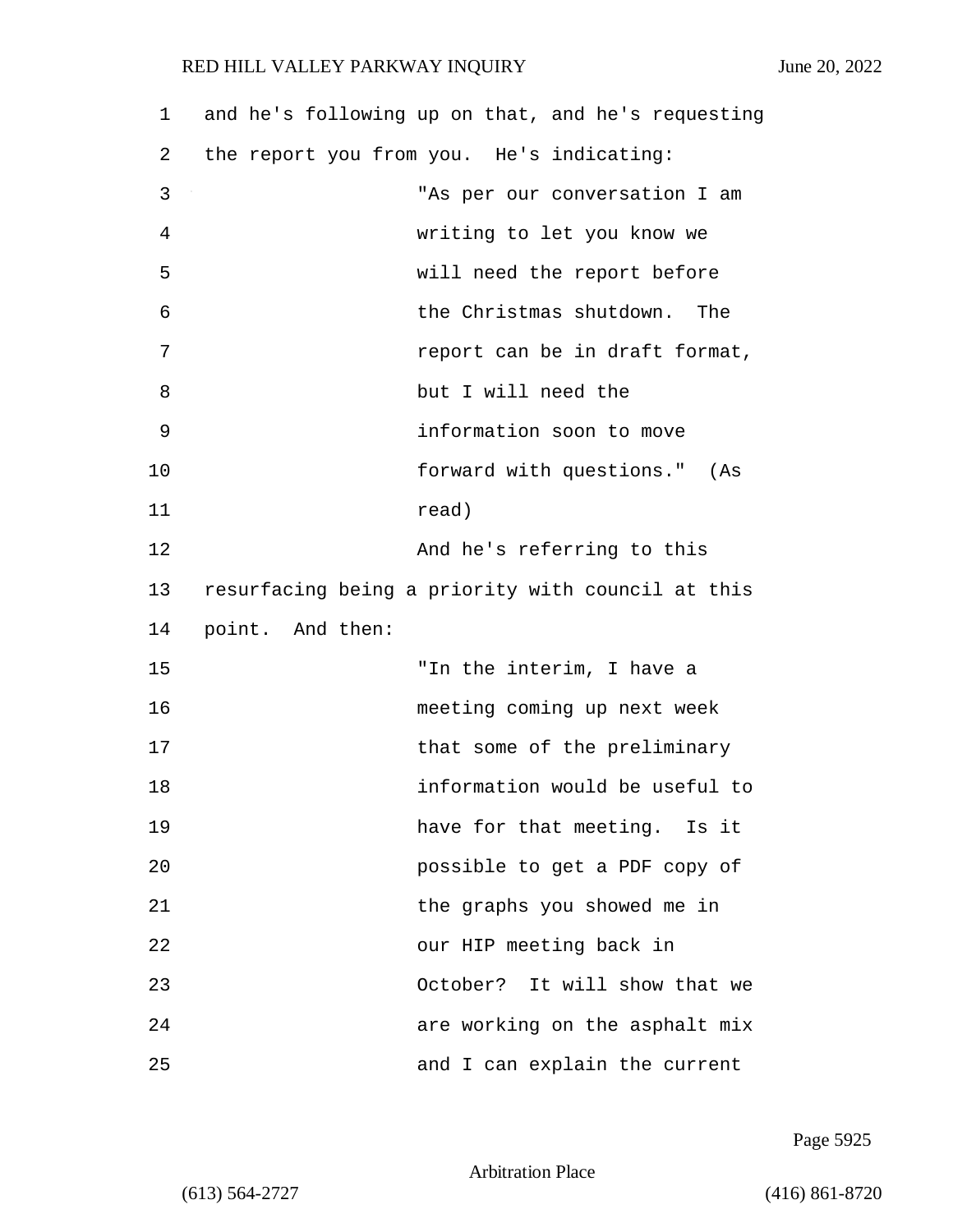1 status of the gradations and 2 what we would get with a 3 proposed change via HIP." 4 Now, am I correct from what 5 you've said previously that on October 18th 6 Mr. Becke had informed you that the City had 7 decide not to use hot in-place recycling? 8 A. Yes, correct. 9 Q. Okay. And did you have 10 any discussions with him -- he says, "further to 11 our conversation next week." Did that remain the 12 case, that they were not going to be proceeding 13 with HIR to your knowledge? 14 A. To me it was clear, right 15 from that meeting that hot in-place recycling was 16 only at the evaluation or investigation stage, not 17 implementation. 18 Q. Did that knowledge affect 19 your approach to finalizing it or timing to 20 finalizing the suitability study? 21 A. No, no, I, you know -- I 22 still had to deliver this thing as soon as 23 possible about, but also I needed a lot of 24 laboratory testing results from our lab in Whitby. 25 Q. Okay. All right. If we

Page 5926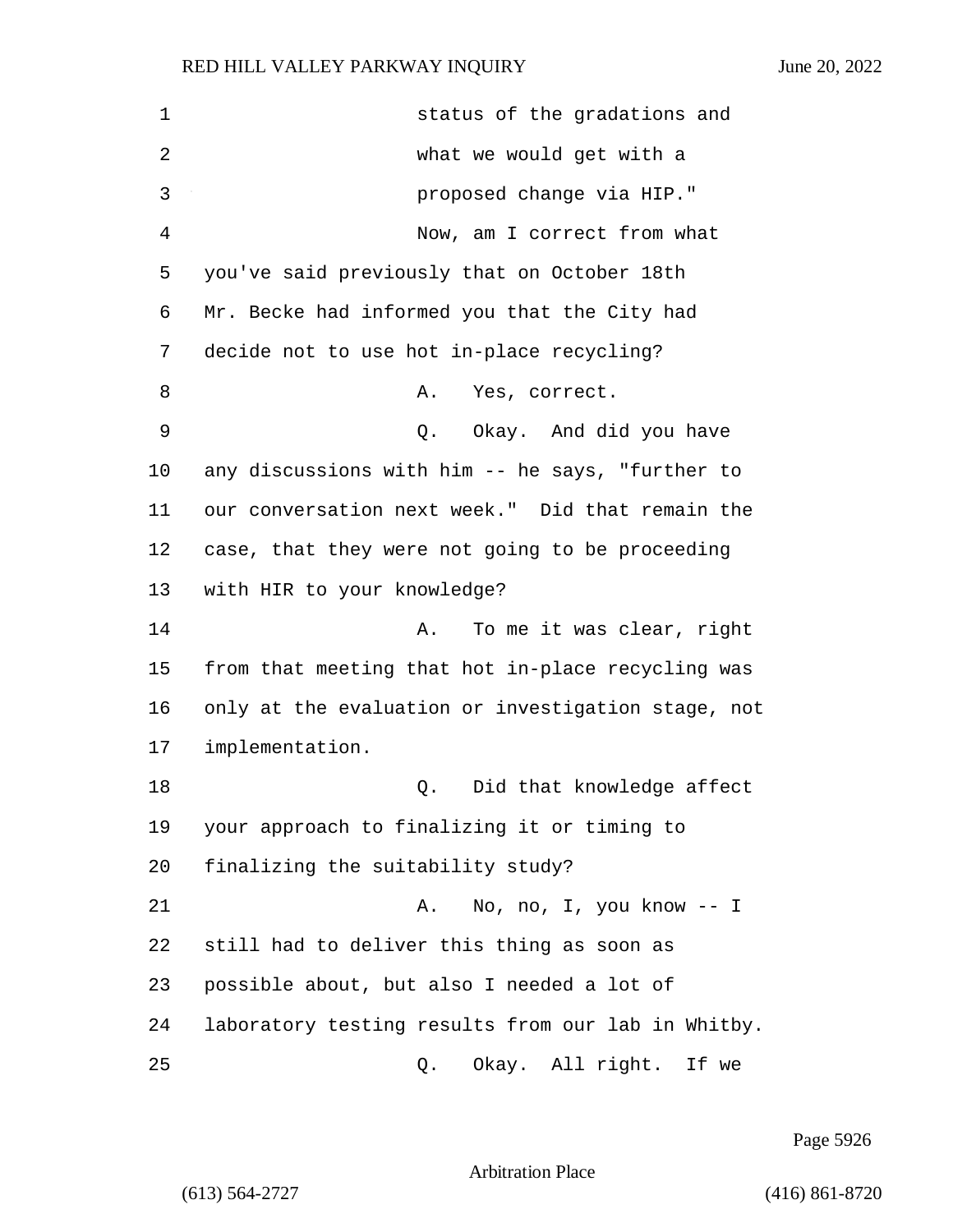| 1  | could go to -- take that down, please.             |
|----|----------------------------------------------------|
| 2  | And just before that at 434                        |
| 3  | and 435, right before the e-mail we were just      |
| 4  | looking at, these refer to December 6th e-mails    |
| 5  | about arranging a meeting between you and Mr. Gord |
| 6  | McGuire on December 18th, so Mr. McGuire e-mailed  |
| 7  | Ms. Cameron requesting that she set up a meeting   |
| 8  | the following week with you, and she contacted     |
| 9  | you, and ultimately it was scheduled for           |
| 10 | December 18th. Do you recall who requested this    |
| 11 | meeting in the first place?                        |
| 12 | I thought that I did,<br>Α.                        |
| 13 | but, you know, the records show something          |
| 14 | different, so it must've come from Mr. McGuire.    |
| 15 | Okay. Well, I mean, it<br>Q.                       |
| 16 | simply indicates there that he's asking            |
| 17 | Ms. Cameron to arrange the meeting. Apart from     |
| 18 | that do you have a recollection of asking for the  |
| 19 | meeting in the first place or no?                  |
| 20 | I don't have a particular<br>Α.                    |
| 21 | recollection of asking for the meeting, but I      |
| 22 | remember that I wanted to meet with him.           |
| 23 | Okay. And why did you<br>Q.                        |
| 24 | want to meet with him?                             |
| 25 | Why I wanted to meet with<br>Α.                    |

Page 5927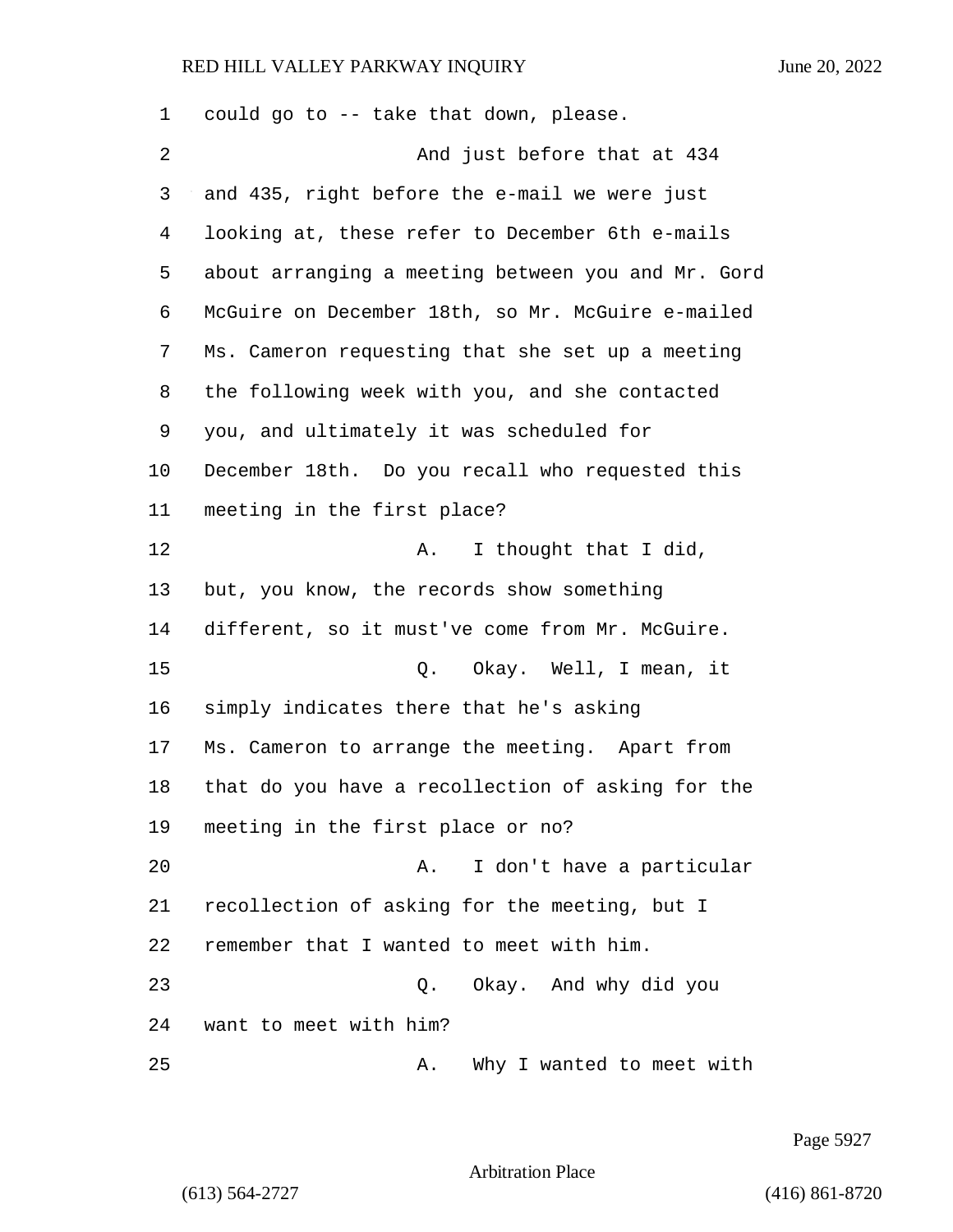| 1  | him. Because I -- you have this thing in your      |
|----|----------------------------------------------------|
| 2  | records, but I talk to my mentor, Dr. Michael      |
| 3  | Maher, and I talked to (indiscernible) Hamilton so |
| 4  | we had a discussion about this, and then he        |
| 5  | advised me, meet with the City with Mr. McGuire    |
| 6  | and tell him everything that you know and the      |
| 7  | history of the pavement on the Red Hill Valley     |
| 8  | Parkway.                                           |
| 9  | Q. Okay. Then, but -- fine,                        |
| 10 | but what prompted to wanting to do that? That's    |
| 11 | the -- that's, then, the purpose of the meeting,   |
| 12 | but what was the reason for wanting to have the    |
| 13 | meeting at this point in time?                     |
| 14 | They were concerned with,<br>Α.                    |
| 15 | you know -- of course I talked to him about the    |
| 16 | death article, about fatalities, about concern     |
| 17 | with frictional characteristics of the pavement    |
| 18 | there and also about particular -- about what I    |
| 19 | heard that the City didn't -- decided not to do    |
| 20 | anything, to avoid the blame we discuss. So I      |
| 21 | talked to Michael, and this is what he advised me. |
| 22 | Sorry, you said that --<br>Q.                      |
| 23 | not to doing -- to avoid the blame that we         |
| 24 | discussed. Do you mean to avoid being blamed for   |
| 25 | something?                                         |

Page 5928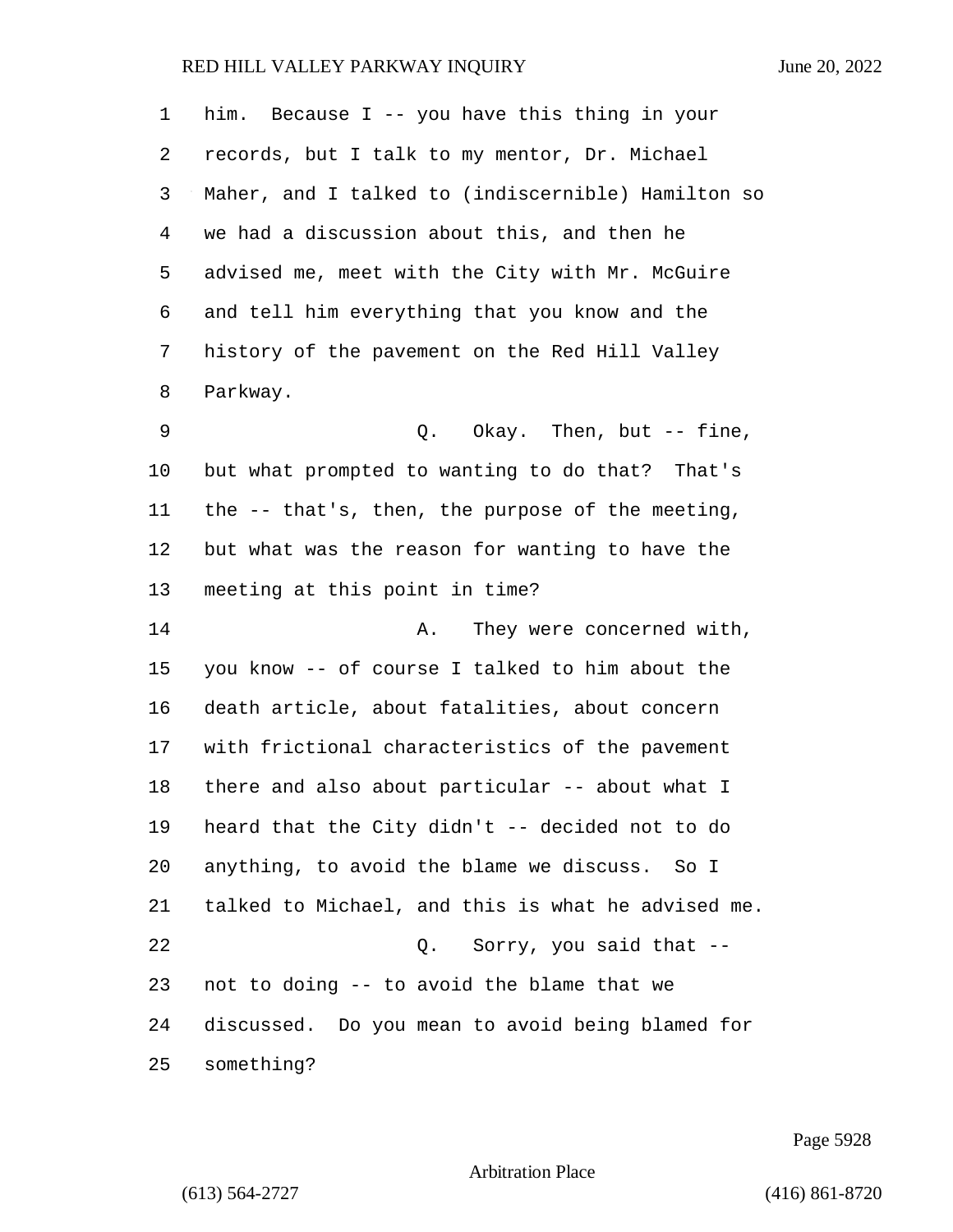| 1       | You know, it is like --<br>A.                      |
|---------|----------------------------------------------------|
| 2       | to us, one, this is what I was told by the City;   |
| 3       | that they decided not to do anything, not to admit |
| 4       | the guilt and not to be blamed for this. So this   |
| 5       | is the City. And at the same time, you know, I     |
| 6       | was concerned that the City may try to blame       |
| 7       | Golder for what we advised and they decided not to |
| 8       | follow, not to do.                                 |
| 9       | Q. Okay. And did any of                            |
| $10 \,$ | that have to do with the reference in the e-mail   |
| 11      | that we talked about before on November 29th when  |
| 12      | Mr. McGuire referred to the legal team's           |
| 13      | involvement?                                       |
| 14      | Oh, definitely, you know,<br>Α.                    |
| 15      | I think it is because I talk -- I know I talked to |
| 16      | our senior management. I talked to our legal       |
| 17      | counsel, so that was discussed and that was a      |
| 18      | significant point.                                 |
| 19      | 0. And I'll just -- we're                          |
| 20      | not asking you at any point to tell you (sic) what |
| 21      | the discussions were with legal counsel. If        |
| 22      | you -- just so you know, I'm not asking you        |
| 23      | specifically for those communications.             |
| 24      | Sorry, there was some<br>Α.                        |
| 25      | misconnection for the -- you know, this last       |

Page 5929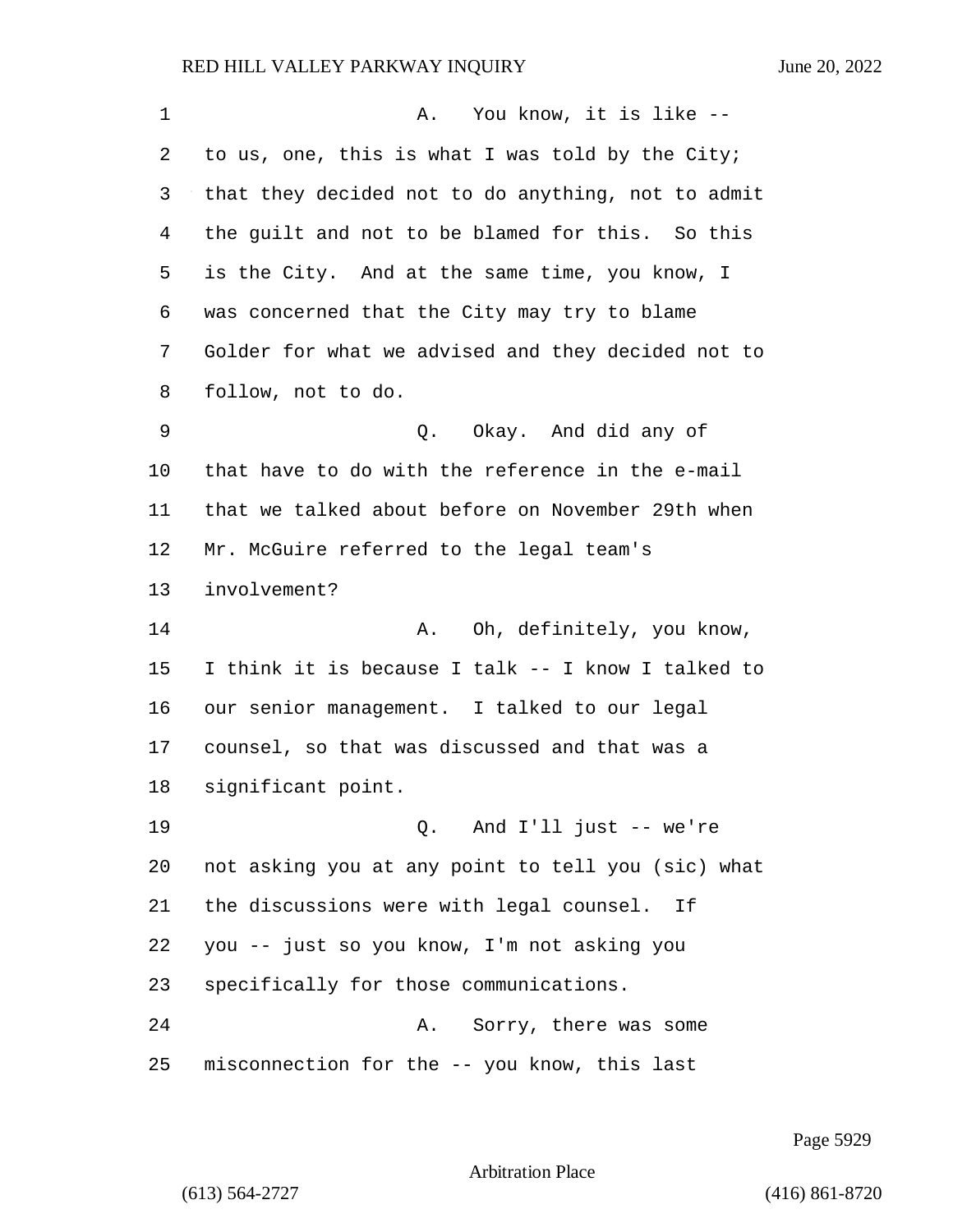| 1       | sentence, I didn't hear what you said.             |
|---------|----------------------------------------------------|
| 2       | Q. Oh, I just $--$ I'm not                         |
| 3       | asking you specifically for communications that    |
| 4       | you had with legal counsel at Golder. As I expect  |
| 5       | Ms. Roberts will take the position that those      |
| 6       | communications are privileged, so I'm just         |
| 7       | anticipating her jumping in.                       |
| 8       | Okay. And did you and                              |
| 9       | Mr. McGuire have a discussion and understanding    |
| $10 \,$ | about this meeting in advance, any ground rules    |
| 11      | for the meeting?                                   |
| 12      | I don't know, you know,<br>Α.                      |
| 13      | at what particular time, but, you know, we         |
| 14      | discuss, you know, how this meeting would look     |
| 15      | like, and we agreed that it would be face to face. |
| 16      | So it would be Mr. McGuire with myself because we  |
| 17      | talk about -- like, if the City wants to have a    |
| 18      | lawyer to be present, then I would bring our       |
| 19      | lawyer with me. But the final agreement was no,    |
| 20      | just face to face, a friendly exchange of          |
| 21      | information.                                       |
| 22      | Q. Okay. And were you aware                        |
| 23      | at the time this meeting was scheduled that the    |
| 24      | Tradewind report or the Golder report had been     |
| 25      | located within the City? Is that something that    |

Page 5930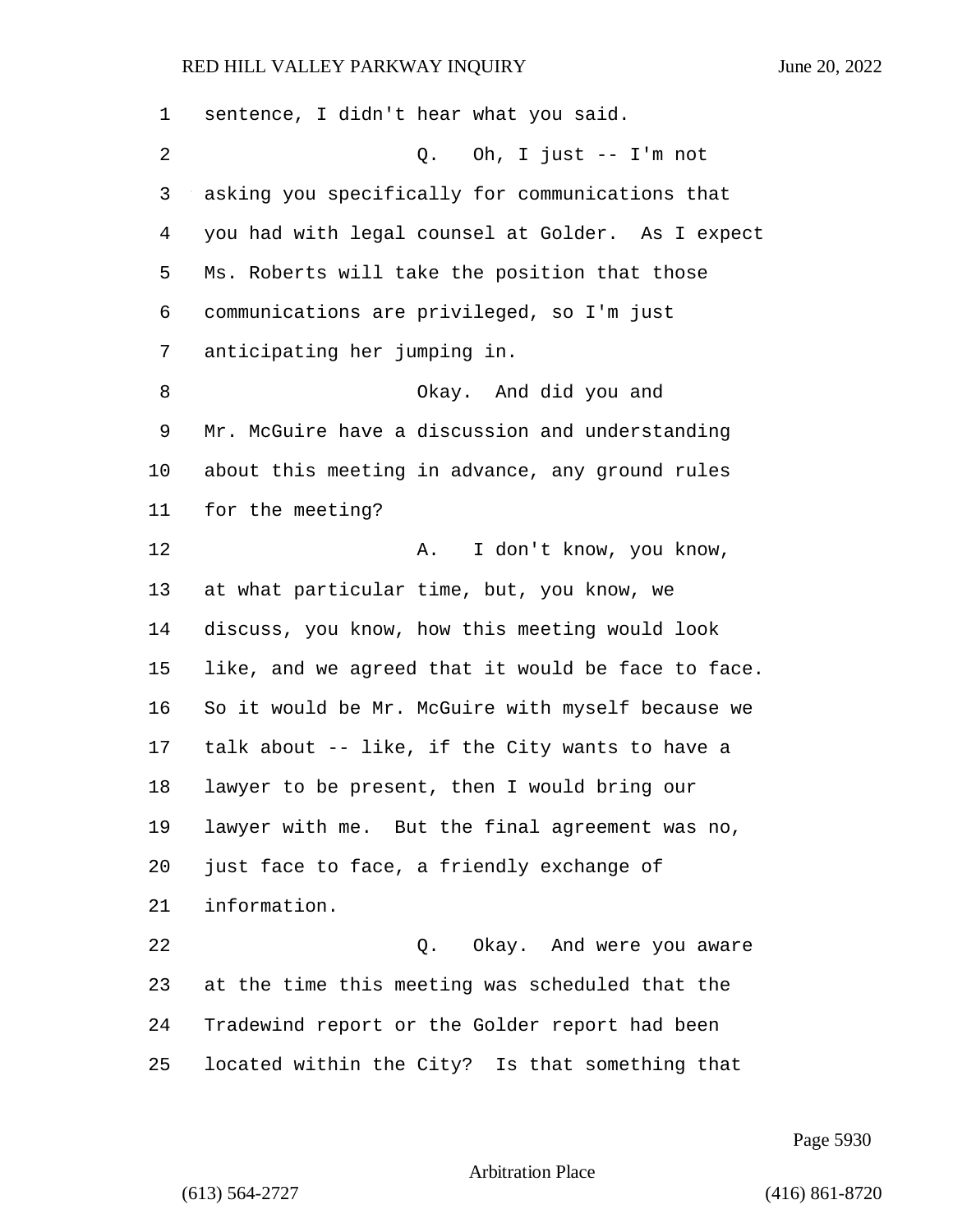you had become aware of? 2 A. No. I think Mr. McGuire told me during the meeting. 4 Q. Okay. So we'll get to that. There's -- if we could go, Registrar, to RHV933. So your transcription of your typewritten notes at image 866. And these are notes from December 10 and December 12, 2018. So it's after the meeting is being scheduled for the 18th of December but before the meeting itself. 11 Do these -- what are these notes referring to? Do you recall? 13 A. So the first one, the first one was my face-to-face meeting with Dr. Maher, and, you know, I presented the case and our conversation. 17 Q. Sorry, that's Michael Maher at Golder who you referred to previously? 19 A. Yes. He was my mentor, and he was a principal and senior engineer, and this is our discussion notes from our discussion on December the 10th. 23 Q. I see. Okay. And December the 12th, it also refers to Mr. Maher at the top.

Page 5931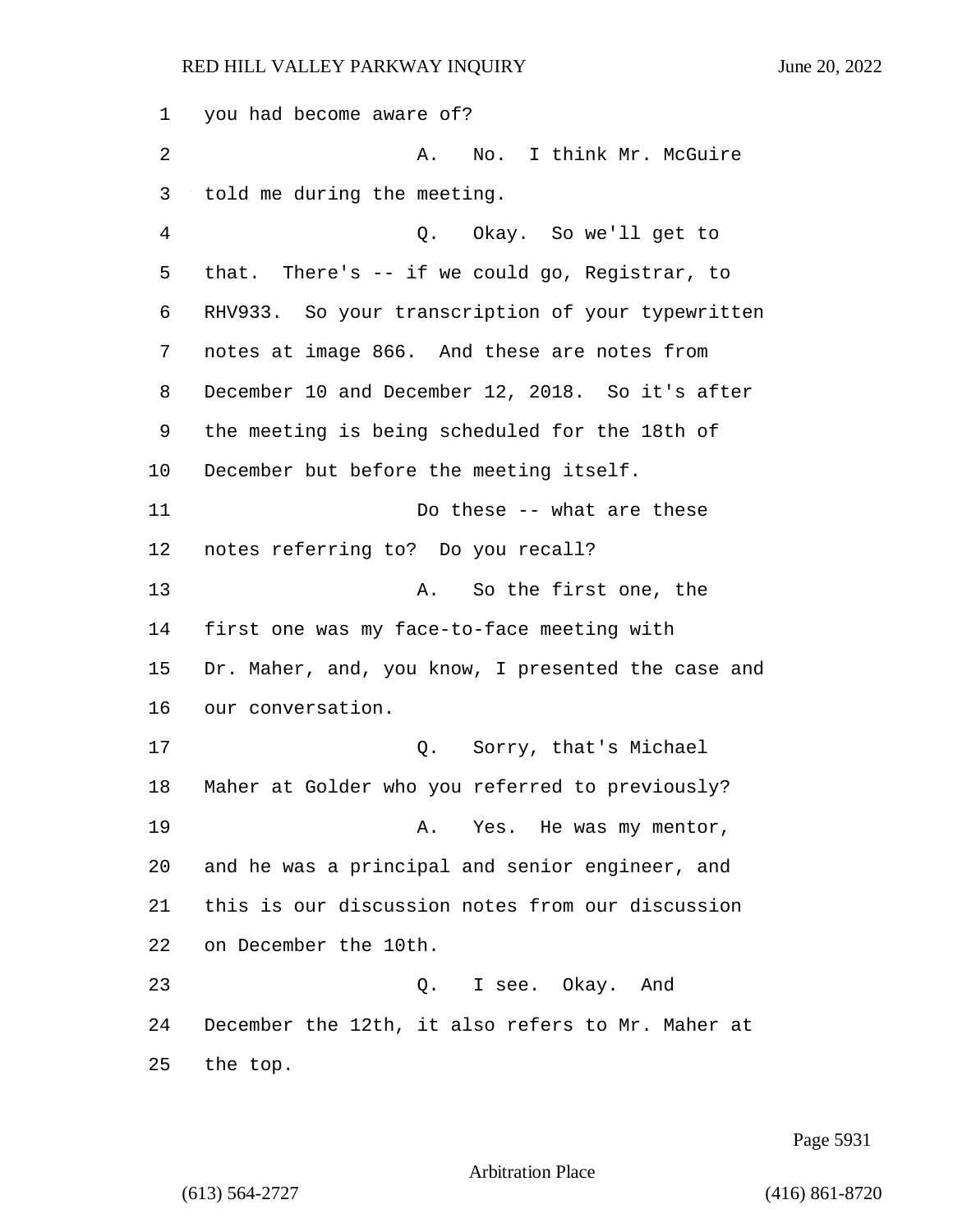1 A. Yeah. I don't remember 2 exactly what -- Hamilton rock tunnel was, you 3 know, this nuclear waste material, so it was not 4 related to Hamilton. 5 Q. Okay. All right. It 6 says on the December 10 note, the fourth one under 7 number one. It says, "should send the report." 8 What report is that referring to? 9 A. Let me see where it is. 10 Q. It's the fourth bullet 11 under number 1, "should I send the report." 12 A. Yes, should I -- what to 13 say, "should I send the report." 14 JUSTICE WILTON-SIEGEL: Could 15 I suggest that you put this note up in its 16 original form. 17 MR. LEWIS: It is. Golder 18 GOL7497. 19 MS. JENNIFER ROBERTS: At 20 image 72 I think. 21 MR. LEWIS: At image 72. If 22 you could blow that up, please. Thank you. 23 THE WITNESS: So your question 24 about the -- 25 BY MR. LEWIS:

Page 5932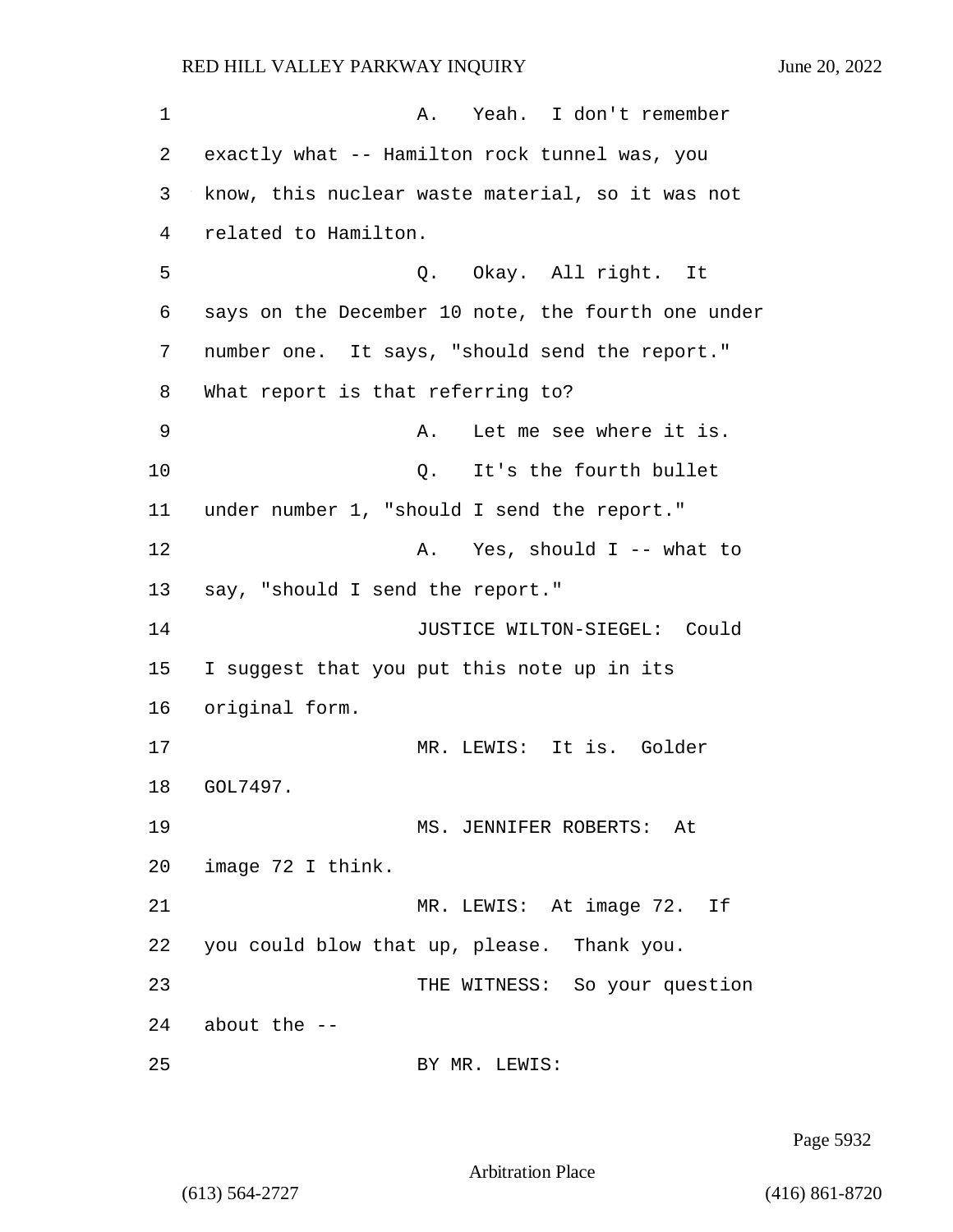1 Q. Yeah, "should I send the 2 report," what is that referring to, what report? 3 A. Should I send. I think 4 it was about the Golder report 2014. 5 Q. Oh, okay. And do you 6 recall what you decided? 7 A. I don't recall whether I 8 brought this report with me, but I know that 9 Mr. McGuire showed me a copy of that report -- of 10 the Golder report. 11 Q. In the meeting on the 12 18th? 13 A. During the meeting, yes. 14 Q. Okay. All right. But 15 you think it does refer to the Golder in any 16 event? 17 A. I think it -- this is the 18 Golder report. 19 Q. Okay. It says: 20 "Tradewind, some concerns but 21 not drastic and skid 22 resistance a contributory 23 factor." (As read) 24 Are these things that you were 25 telling Mr. Maher?

Page 5933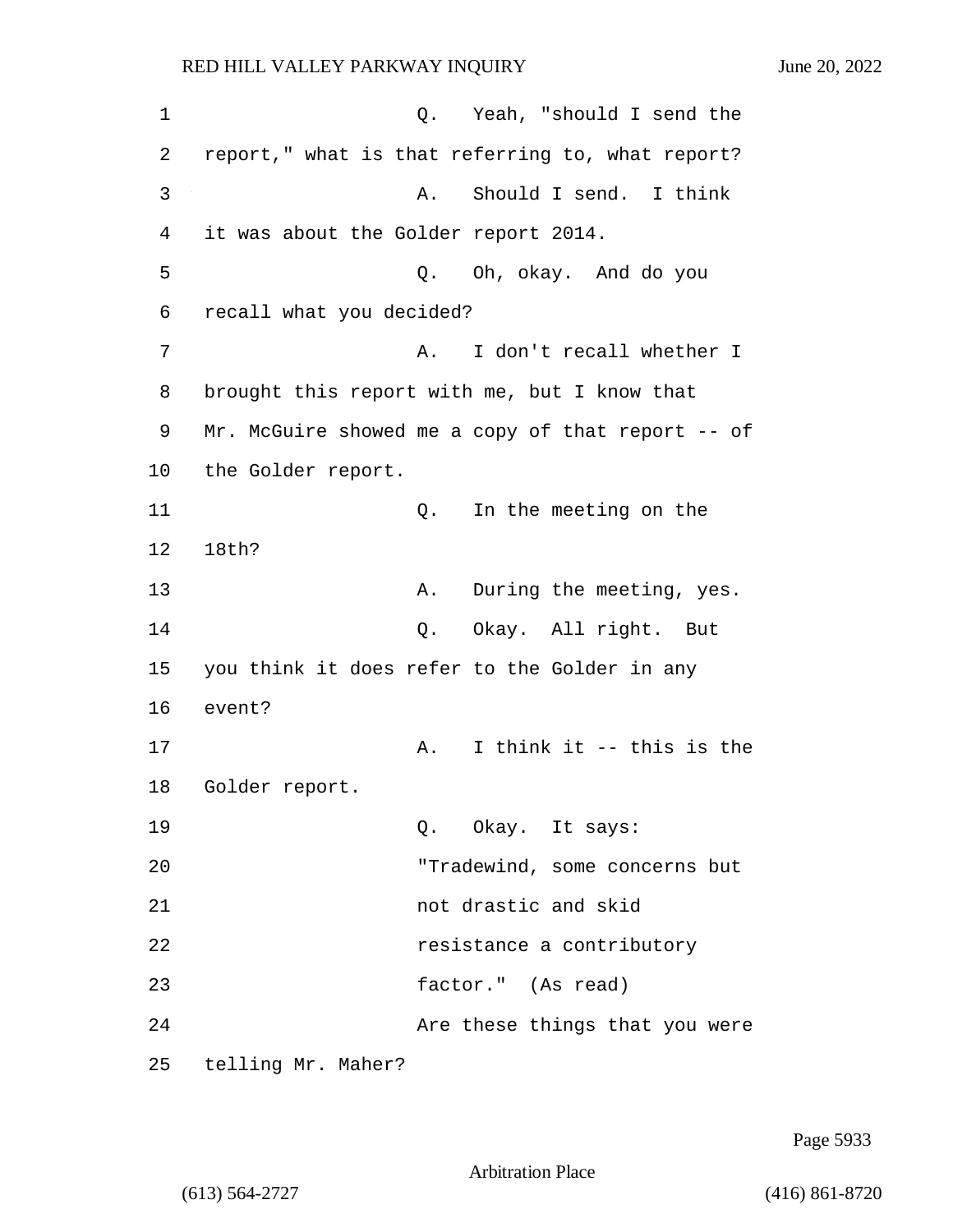1 A. Yes, this is what I discussed with Michael. 3 Q. Okay. And skid resistance a contributing factor to what? 5 A. You know, skid resistance or skid resistance number are only one factor in frictional characteristics of the pavement. So this is only one factor. There are a number factors that impact the frictional characteristics, so this is, like, just to refresh my mind on this point. 12 O. Okay. So it's contribute -- that skid resistance is a contributing factor to friction? 15 A. To friction or skid resistance is, like, you know -- it was -- the meaning was skid resistance numbers. So, you know, when we measure there were only numbers. So this is only one of the factor of what we call frictional characteristics of the pavement. There are large number of factors, but this is -- that's the only one that impacts -- 23 Q. So you're talking also about macrotexture? 25 A. Oh, macrotexture, and

Page 5934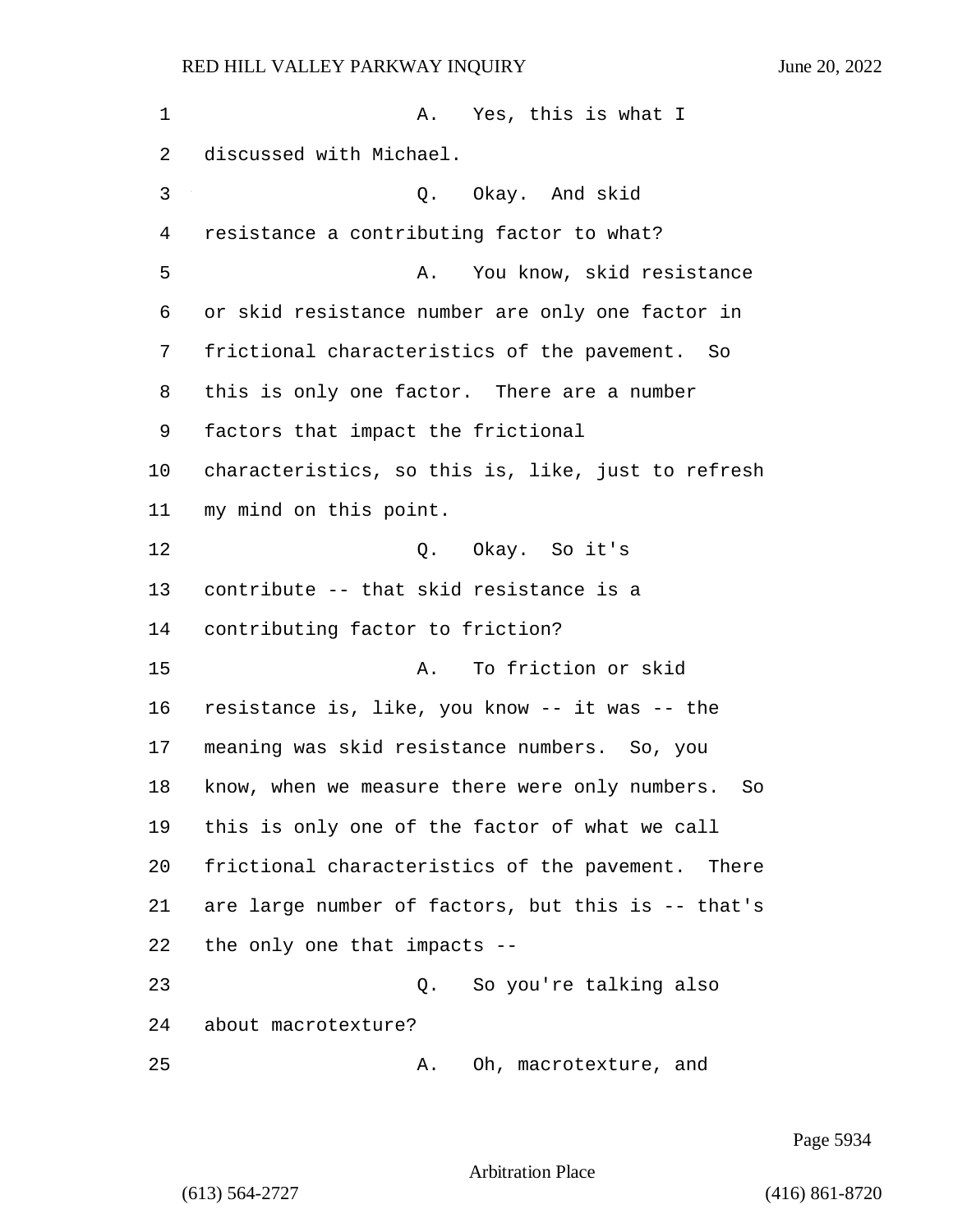| 1       | then, you know, other items like, you know,        |
|---------|----------------------------------------------------|
| 2       | everything, speed and, you know, factors related   |
| 3       | to roadway, driveway, so it's like roadway --      |
| 4       | Q. Okay.                                           |
| 5       | A. -- driveway, yeah and,                          |
| 6       | you know, this -- a large number of items.         |
| 7       | Q. Right. But -- so is                             |
| 8       | what -- your meaning there, then, and I'm just     |
| 9       | going the suggest is that your meaning, it's one   |
| $10 \,$ | of the contributing factors; skid resistance is    |
| 11      | one of the contributing factors to collisions.     |
| 12      | It's one of them. There's a number of              |
| 13      | contributing factors as you describe, but it's a   |
| 14      | contributing factors to collisions?                |
| 15      | Well, I think what John<br>Α.                      |
| 16      | Emery called a safe aspect. You know, we call      |
| 17      | it -- typically we call it frictional              |
| 18      | characteristics, yes. Yeah.                        |
| 19      | Q. Sorry, I get the                                |
| 20      | frictional characteristics.                        |
| 21      | Yeah.<br>Α.                                        |
| 22      | I understand that, but I<br>Q.                     |
| 23      | just want to get to the end point. You're saying   |
| 24      | here that skid resistance is a contributing -- one |
| 25      | of the contributing factors to collisions in this  |

Page 5935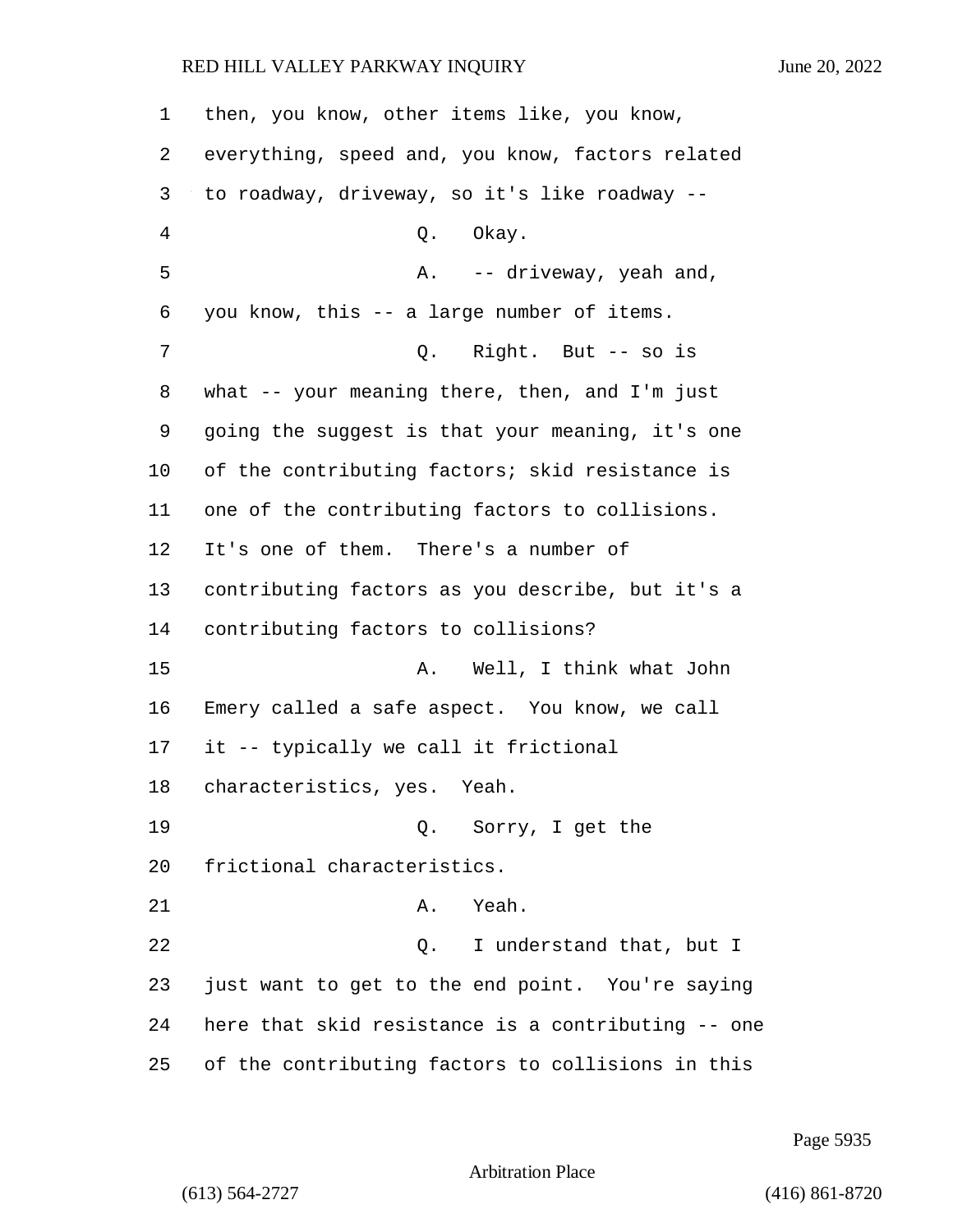instance? Was that your -- 2 MS. JENNIFER ROBERTS: That's not the word he's using. 4 MR. LEWIS: Well, I don't -- I don't know. He's a -- 6 JUSTICE WILTON-SIEGEL: He can put the -- 8 MR. LEWIS: -- a number of words. 10 JUSTICE WILTON-SIEGEL: Ms. Roberts, he can put the question. 12 MS. JENNIFER ROBERTS: Fair enough. He's just trying to push language that the witness has never used. And I'm -- I guess, fair enough to do the cross-examination, but I'm conscious of -- you're trying to get to an end here, or it seems the question he's trying to get to an end, and I'm not sure is supported in any of the evidence that was given. 20 MR. LEWIS: All I'm, Commissioner, asking is because he talked about a number of -- he said that there's a number things which include -- into skid resistance and then referred to a number things. And I said it's like macrotexture, and he went on to talk about other

Page 5936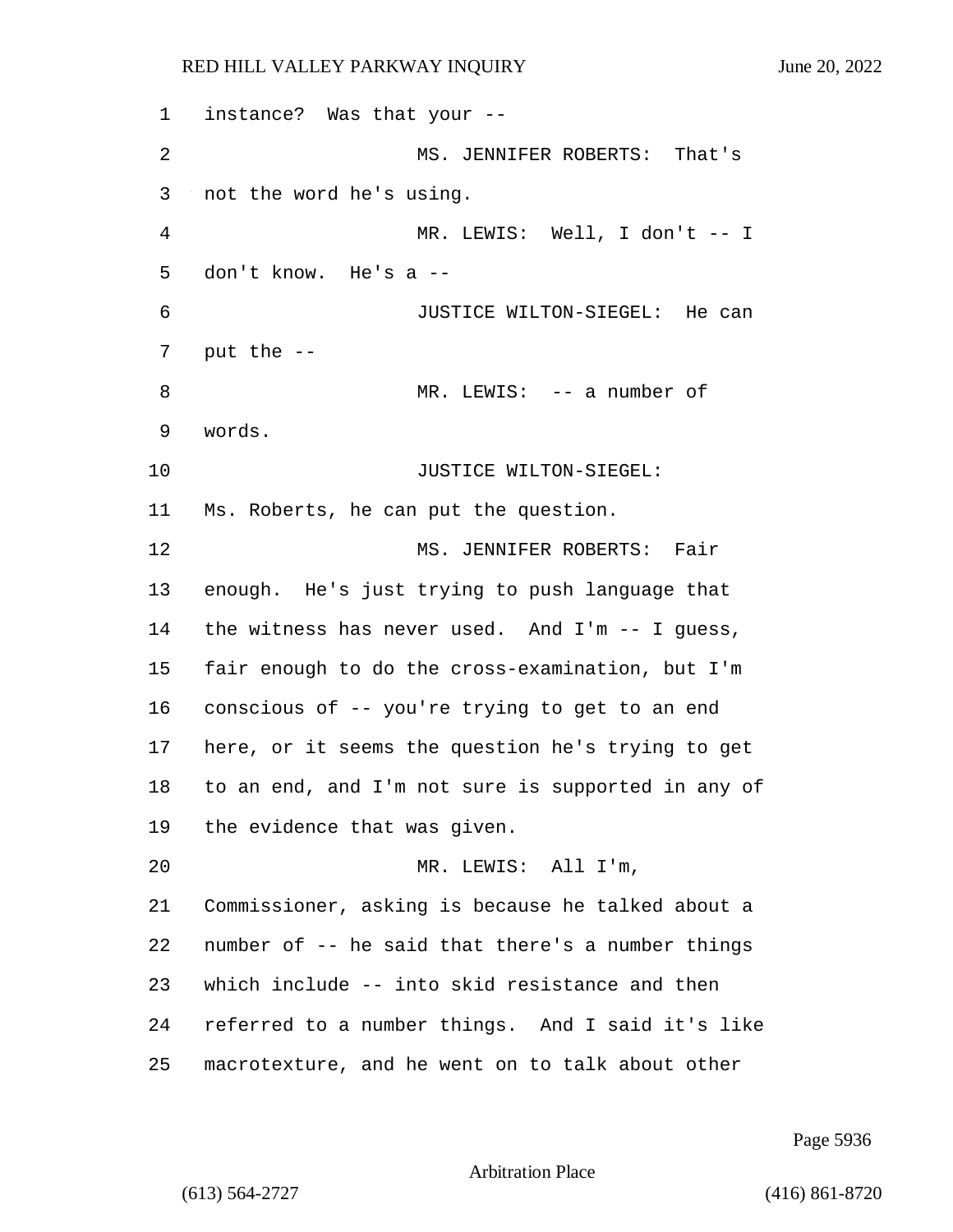things as well, which I take as meaning, and we can agree or not, are things which are contributory as a whole to -- potentially to collisions. 5 JUSTICE WILTON-SIEGEL: Right. I think you can put the question and Dr. Uzarowski can answer whether he agrees with your characterization or not. 9 THE WITNESS: I would, you know -- do you want me to answer right now? 11 BY MR. LEWIS: 12 O. Yes, please. 13 A. So I think collisions are a much, much higher step, I think. Because for collisions there are a large number of factors. So I think, you know, at this point of time I'm talking only about the skid resistance numbers. So those numbers that we measure. So this is only this one piece, one line in what was John Emery shows as number factors that impact the safety 21 of  $-$ - on the pavement. So it's  $-$ - yeah, at this point I was thinking one factor contributing to frictional characteristics of the pavement. This I remember John always emphasized. 25 Q. You're talking about in

Page 5937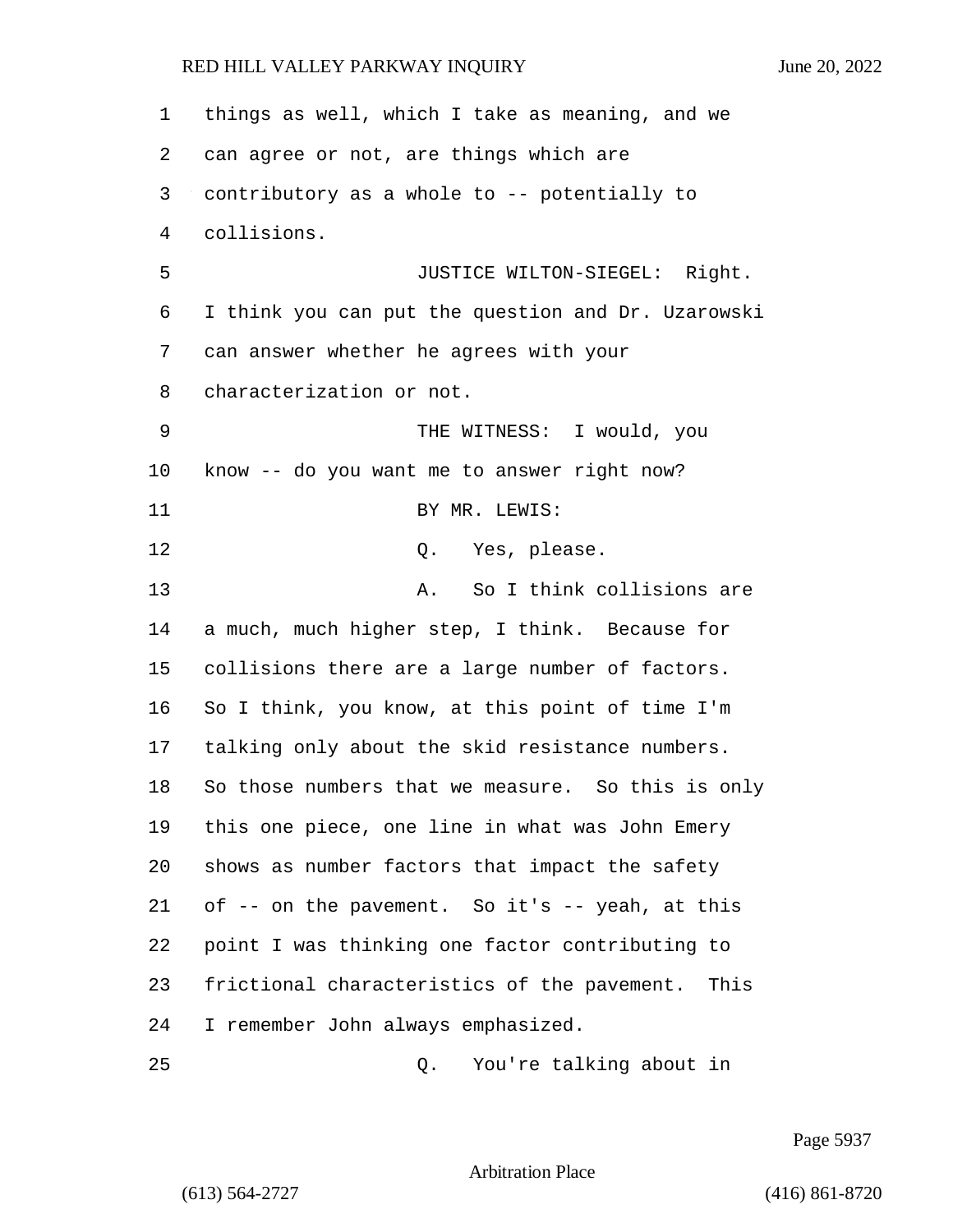the "Get a Grip" presentation -- 2 A. Yes. 3 Q. -- that you referred to a number times? 5 A. Yes, yes. 6 Q. Okay. And it's just -- again, you use -- you said, impacting on the safety of the pavement. So, again, that's the end point. That's the -- it's one of the many contributing factors to safety; is that right? 11 A. Yes. This is what John shows in his presentation, so that's one line. This is this one line. This is like, you know, the piece of pavement that is -- contributes to -- I would say -- contributes -- there are such large number of factors, it's like -- I think this is the factor contributing to frictional characteristics from the pavement; that's the numbers. 20 Q. Thank you. And then the December 12th note, the last one number 11 refers to a report for Gord Hamilton. Do you know what that refers to? 24 A. Yes. That was the draft report on the 2017 investigation.

Page 5938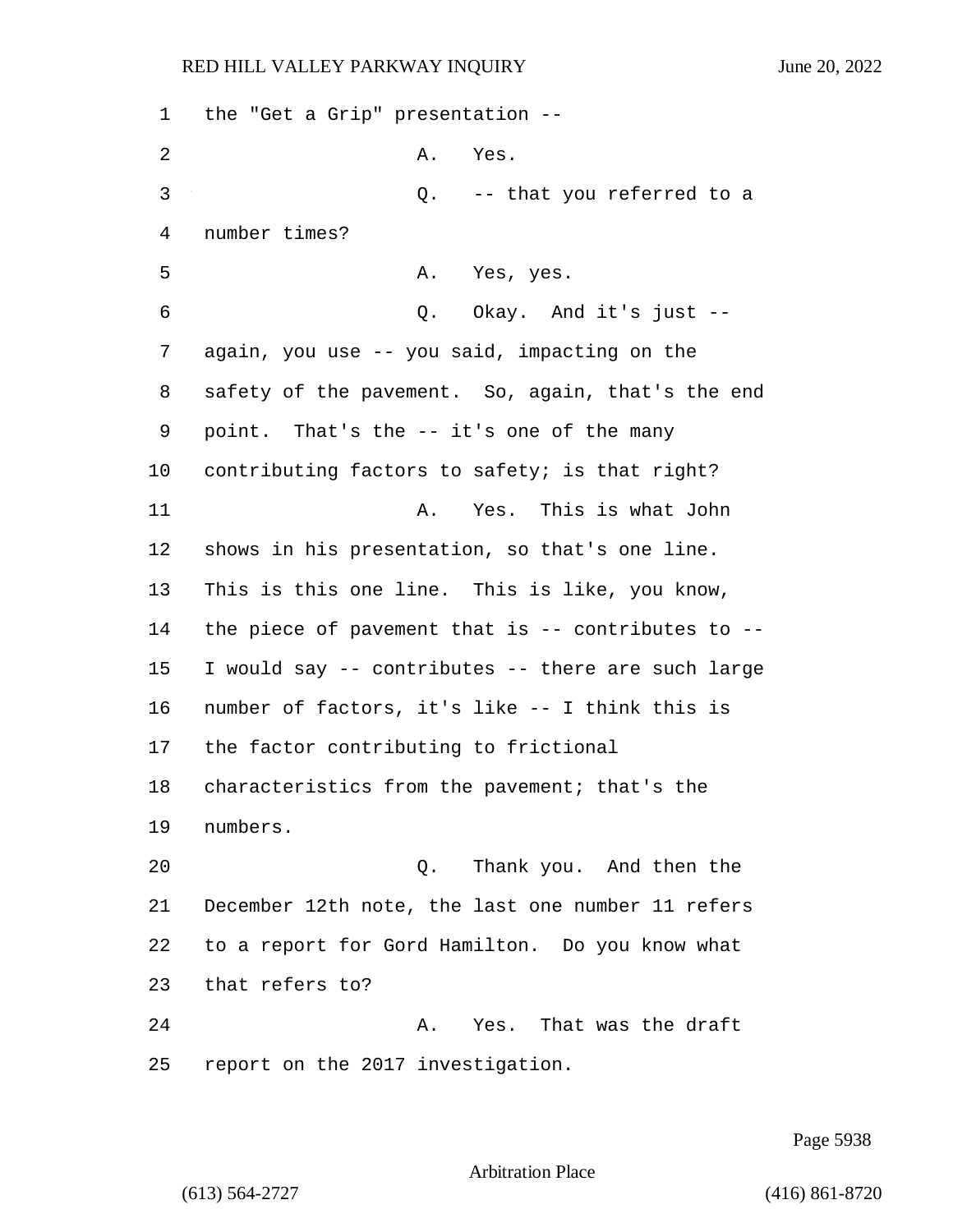| 1  | Q. Right. Okay. And so                            |
|----|---------------------------------------------------|
| 2  | then if we could take those down, and if we could |
| 3  | go to images 214 and 215 of overview document --  |
| 4  | sorry, of overview document 9. Apologize.         |
| 5  | Overview document 9, 214 and 215.                 |
| 6  | And it's -- paragraph 526 sets                    |
| 7  | out your notebook entries. It continues on to the |
| 8  | next page from December 18th, and do you recall   |
| 9  | meeting with Mr. McGuire on December 18th, 2018?  |
| 10 | Yes, I do.<br>Α.                                  |
| 11 | And where was that?<br>Q.                         |
| 12 | In Hamilton in his<br>Α.                          |
| 13 | office.                                           |
| 14 | Okay. And it indicates<br>Q.                      |
| 15 | from -- it says, from about 10 to 11. Now, can    |
| 16 | you tell us what your -- when you took these      |
| 17 | notes. Of course we can always go to the          |
| 18 | originals if we need to. But did you take these   |
| 19 | before, during or both?                           |
| 20 | Generally these were my<br>Α.                     |
| 21 | preparation notes, but during the meeting I       |
| 22 | also -- I added some additional comments, and at  |
| 23 | the end I also wrote and CIMA.                    |
| 24 | MS. JENNIFER ROBERTS:                             |
| 25 | Commissioner, can we please go to the original    |

Page 5939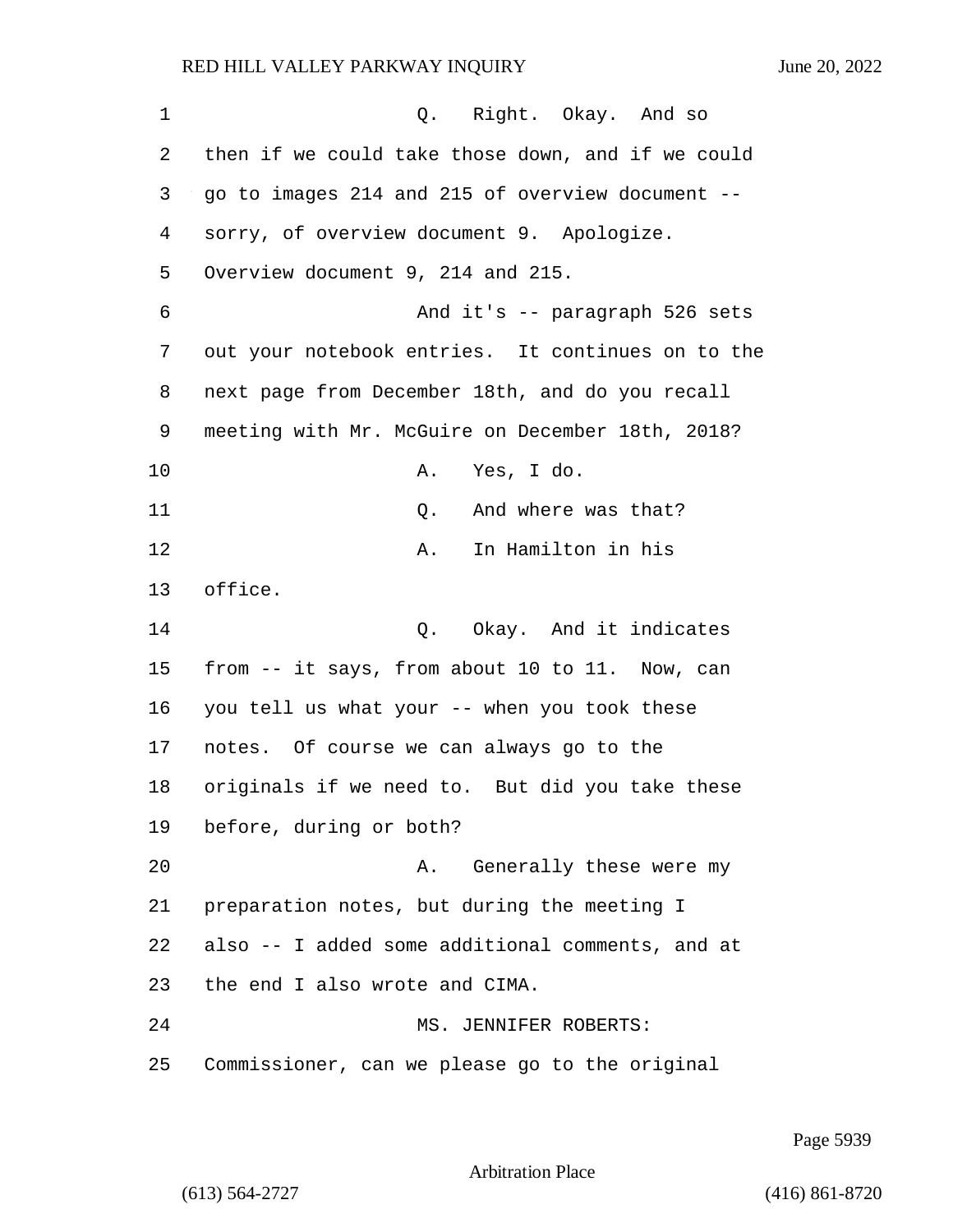1 notes, so Golder 7404, image 40? 2 JUSTICE WILTON-SIEGEL: I 3 think we should. 4 MR. LEWIS: Golder 7404? 5 MS. JENNIFER ROBERTS: That's 6 what I've got. 7 MR. LEWIS: Sorry, I'm just 8 trying at the same time to find the typewritten 9 notes for my own benefit. Although, these are 10 quite neatly written. 11 BY MR. LEWIS: 12 O. So from this can you --13 there's also I think another page. If you could 14 go to the next image for a moment. You referred 15 to this part about CIMA which I think is that last 16 part there. Is that the additional part you were 17 talking about? 18 A. Yes. That was during the 19 meeting or right after. I think this was during 20 the meeting. 21 Q. Okay. 22 A. At the end of the 23 meeting. 24 Q. Okay. And then going 25 back to the previous image, please, Registrar.

Page 5940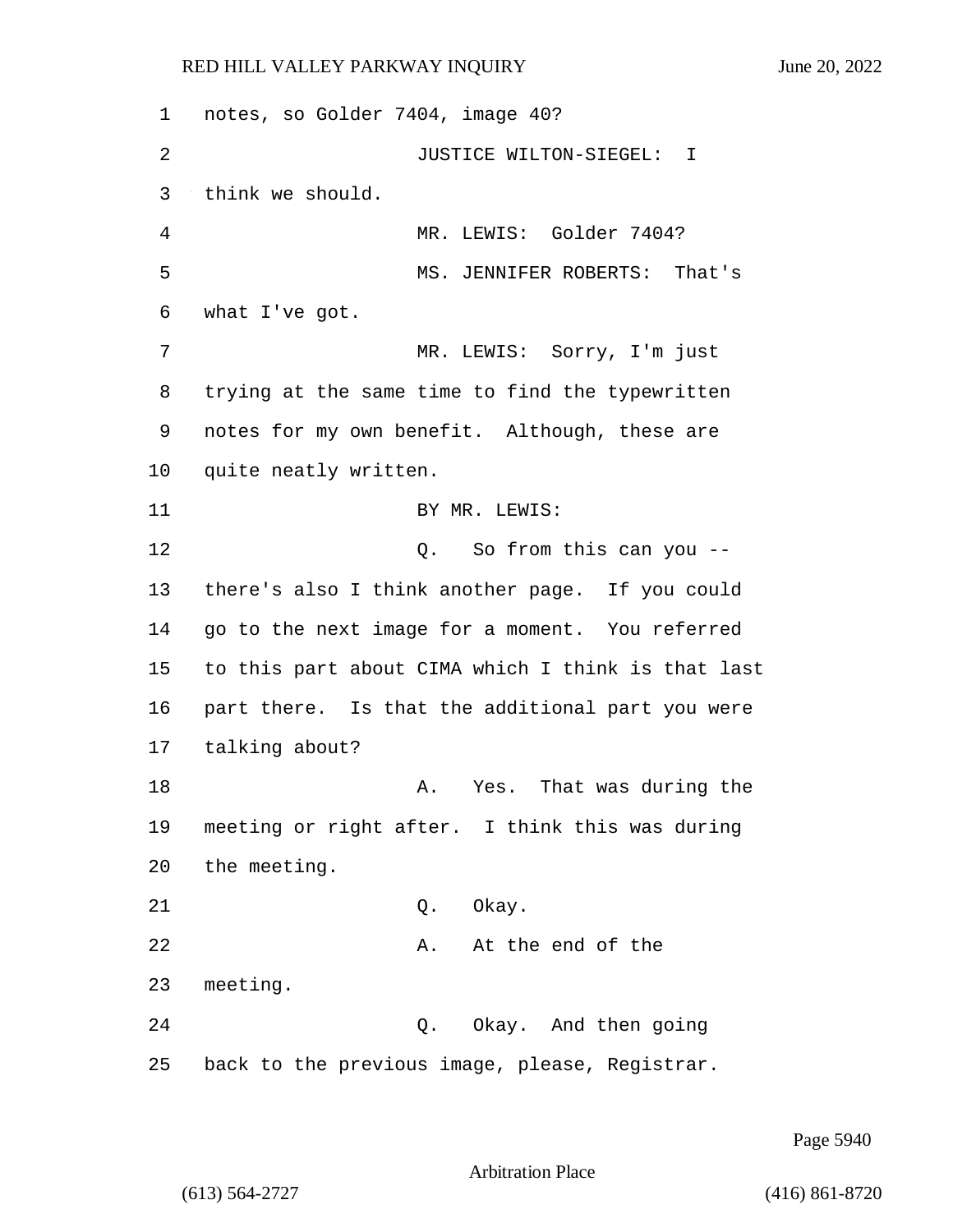| 1  | And what about these? Were                        |
|----|---------------------------------------------------|
| 2  | these all taken before the meeting or in          |
| 3  | something -- any of them taken during?            |
| 4  | Generally, you know,<br>Α.                        |
| 5  | these were my preparation meeting for the --      |
| 6  | preparation notes for the meeting, but I -- it's  |
| 7  | likely that I added some comments during the      |
| 8  | meeting.                                          |
| 9  | Q. Okay. All right. As we                         |
| 10 | go along perhaps you could let us know if there's |
| 11 | something pertinent that pops out in that regard? |
| 12 | At A it says, "hand out the                       |
| 13 | draft report." Is that the Golder pavement        |
| 14 | evaluation report that you just referred to?      |
| 15 | Yes, it is, 2017 report.<br>Α.                    |
| 16 | Okay. So if we could<br>Q.                        |
| 17 | keep these notes up are, Registrar, but also pull |
| 18 | up HAM54182.                                      |
| 19 | And is it dated December 17,                      |
| 20 | 2018? Is this report you're talking about?        |
| 21 | Yes, it is.<br>Α.                                 |
| 22 | Q. All right. And this is                         |
| 23 | an unsigned copy of that report.                  |
| 24 | Maybe if we can keep both of                      |
| 25 | those up. I just hear some drilling which I       |

Page 5941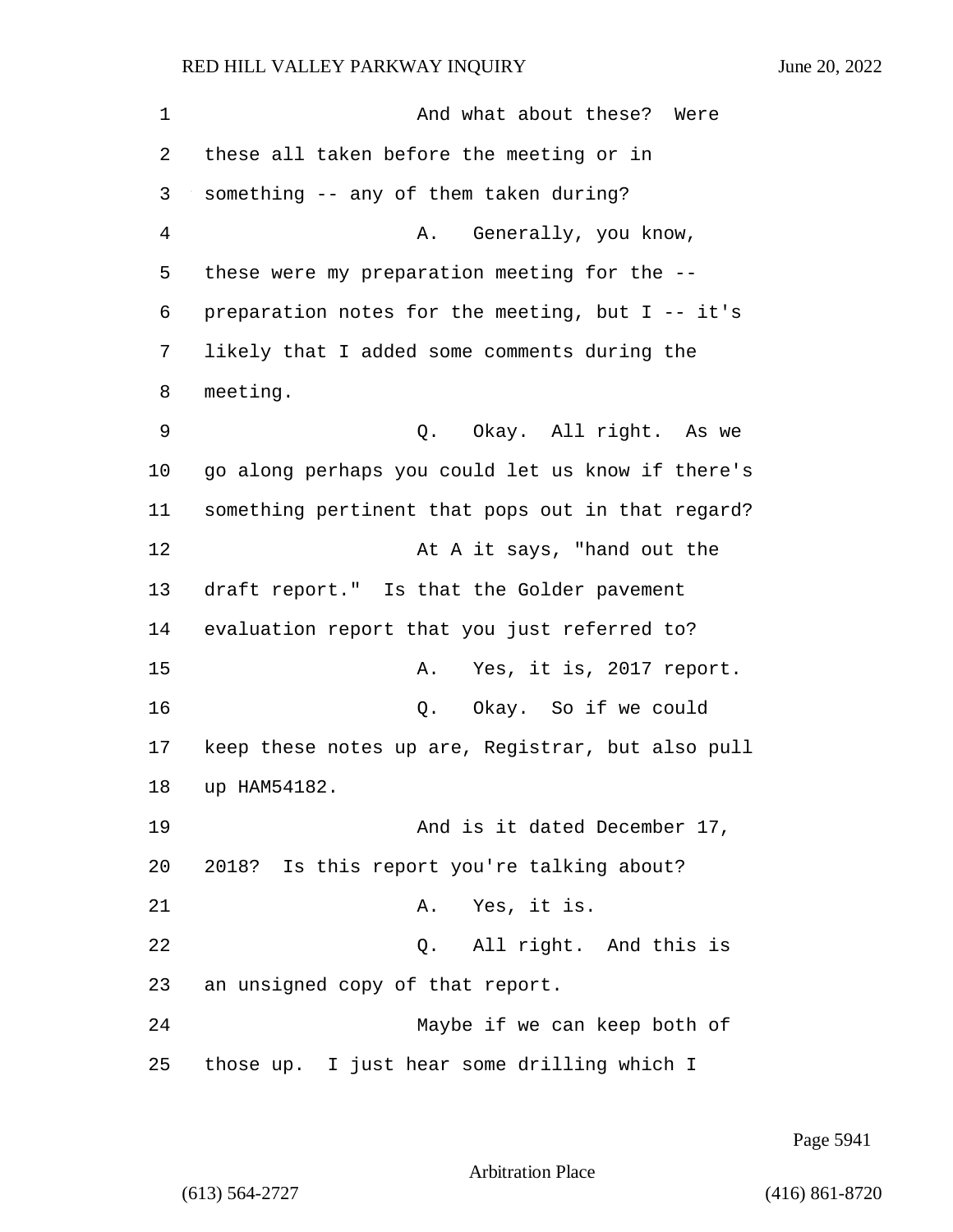1 believe is coming from above us, so hopefully that 2 won't continue. 3 So did you actually give 4 Mr. McGuire a copy of this report? 5 A. Yes, I did. I think it 6 was still a draft, I think, stamp on this thing. 7 This is the one, yes. 8 and 2. It's certainly unsigned 9 in any event. 10 A. No, it's not. 11 Q. Sorry, it's not signed? 12 A. It's not signed. 13 Q. Right. Okay. And so 14 hand out the draft report. You did give him a 15 copy, and then maybe you could tell us how the 16 meeting proceeded. 17 a. If we can make little bit 18 because I -- a little bit bigger. 19 Q. Maybe expand the 20 left-hand page of the notes. 21 A. Thank you very much. 22 Q. Yeah. Well, maybe I'll 23 start with the -- with D just to begin with. You 24 wrote beforehand, I take it, "Present the history 25 of SMA on RHVP. Do not use names, just say the

Page 5942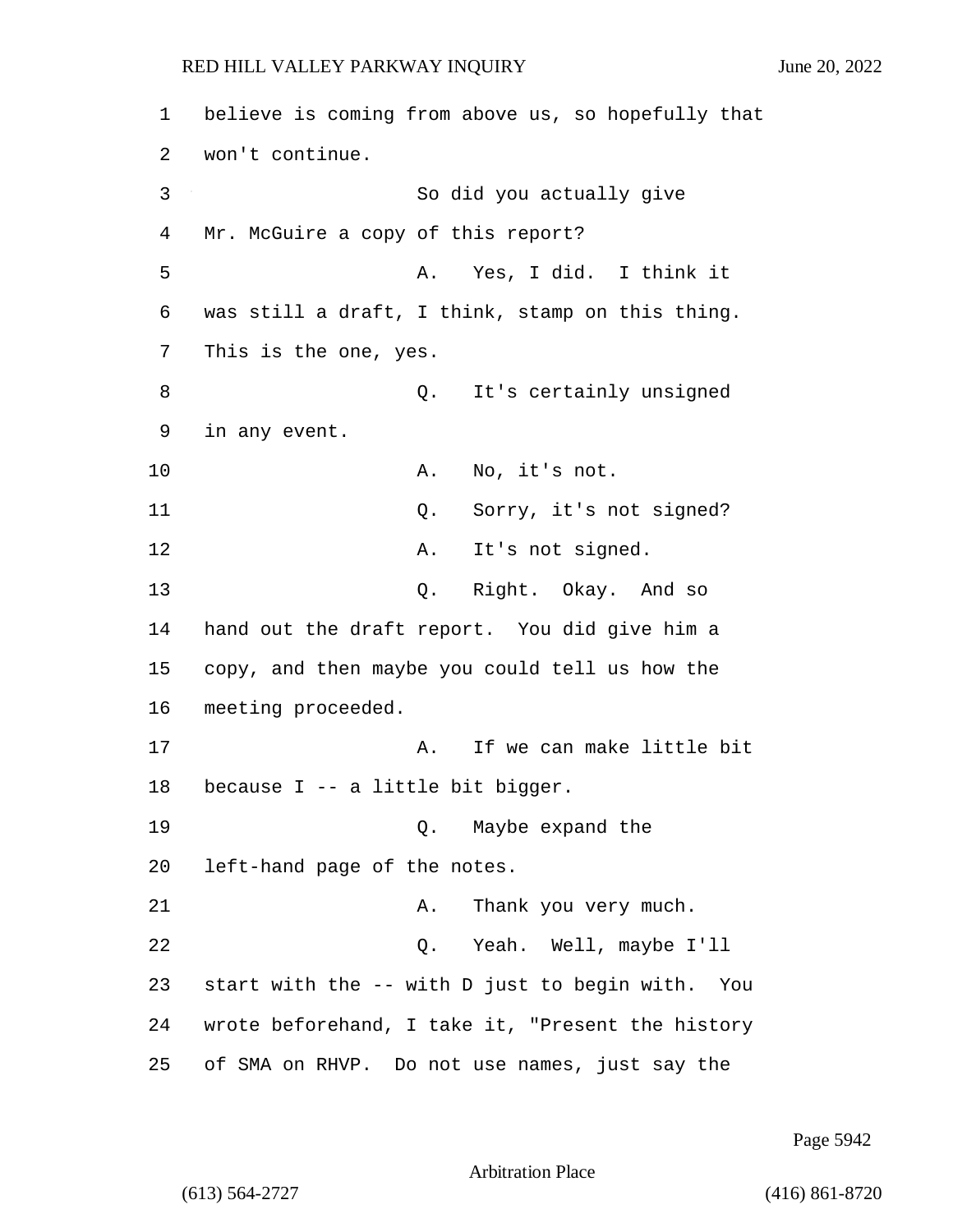1 City." (As read) 2 What does that mean about not 3 using names? Do you mean not using individual's 4 names? 5 A. Sorry, I missed, you 6 know -- the picture was frozen for the last -- 7 0. Okay. 8 A. -- sentence or two 9 sentences. 10 Q. So the fourth line under 11 1B says, "Present the history of SMA on RHVP. Do 12 not use names, just say the City." (As read) 13 What that's referring to? 14 Does it mean not mentioning the names of 15 individuals? 16 I think Dr. Uzarowski might 17 have frozen. 18 MS. JENNIFER ROBERTS: Yeah. 19 MR. LEWIS: Okay. 20 MR. JENNIFER ROBERTS: 21 Dr. Uzarowski is frozen again I think. 22 (DISCUSSION OFF THE RECORD) 23 MR. LEWIS: Okay. It may 24 be -- I'm going to suggest that we try to proceed 25 right now, but if it continues to be a problem,

Page 5943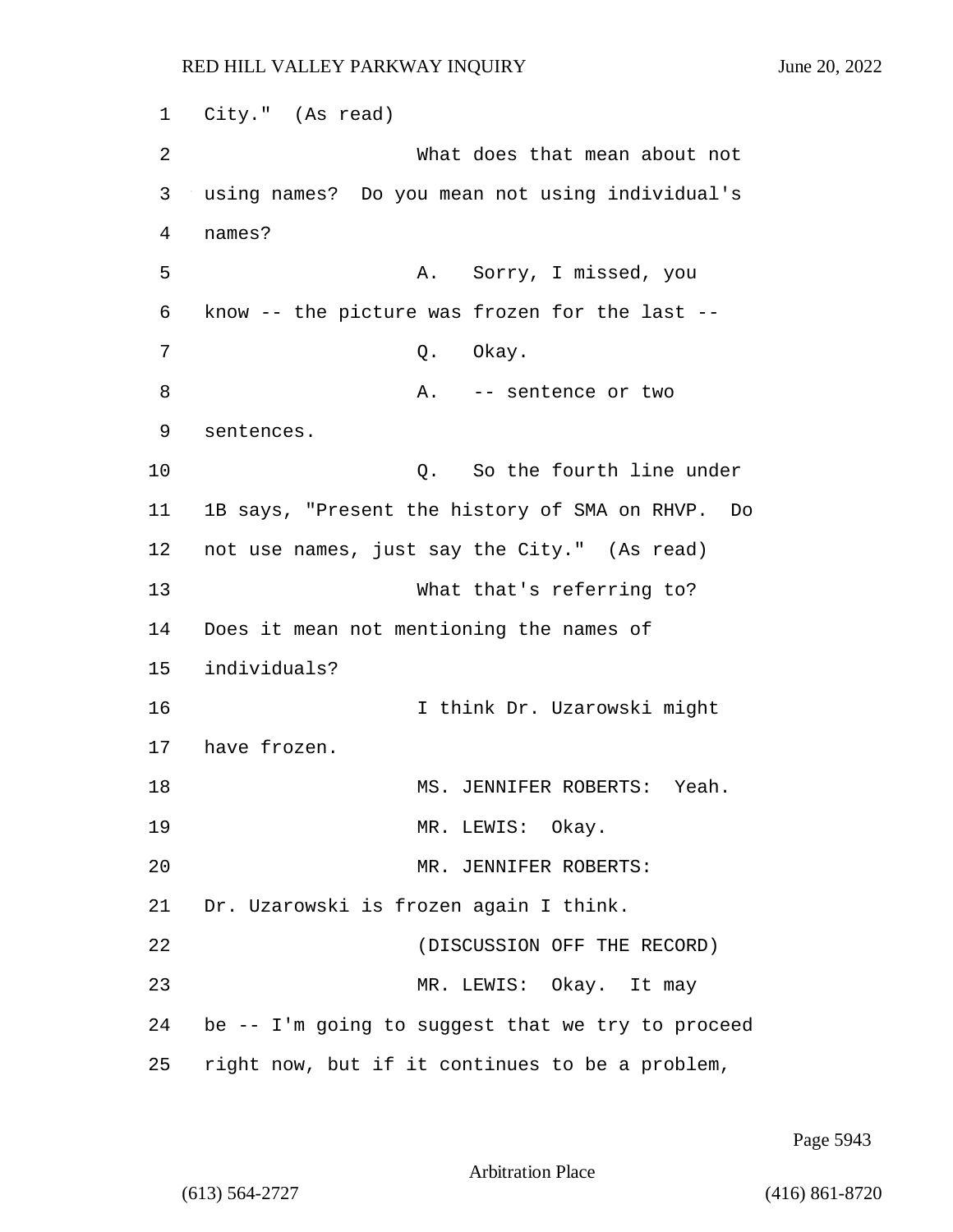| 1           | that maybe we should take an earlier lunch to make |
|-------------|----------------------------------------------------|
| 2           | sure that we can resolve the issue and don't lose  |
| 3           | time as a result of it. That would be my           |
| 4           | suggestion. If that makes sense, Commissioner.     |
| 5           | JUSTICE WILTON-SIEGEL: I                           |
| 6           | think that a good suggestion. Let's proceed and    |
| 7           | see how we do.                                     |
| 8           | MR. LEWIS: Okay.                                   |
| $\mathsf 9$ | BY MR. LEWIS:                                      |
| 10          | Q. So if we could pull these                       |
| 11          | back up, Registrar, the notes.                     |
| 12          | Is Dr. Uzarowski frozen again?                     |
| 13          | I believe he is. And is everyone having that       |
| 14          | issue with him? I'm not seeing a problem with      |
| 15          | anyone else. I just want to make sure that it's    |
| 16          | not at our end. I don't think it is.               |
| 17          | MS. CONTRACTOR: We're having                       |
| 18          | the same issue.                                    |
| 19          | UNIDENTIFIED VOICE: We are as                      |
| 20          | well.                                              |
| 21          | MR. BUCK: Dufferin is too.                         |
| 22          | THE WITNESS: I can see it                          |
| 23          | now.                                               |
| 24          | MR. LEWIS: Okay. I'm going                         |
| 25          | to try, but if it freezes again, Commission, I     |

Page 5944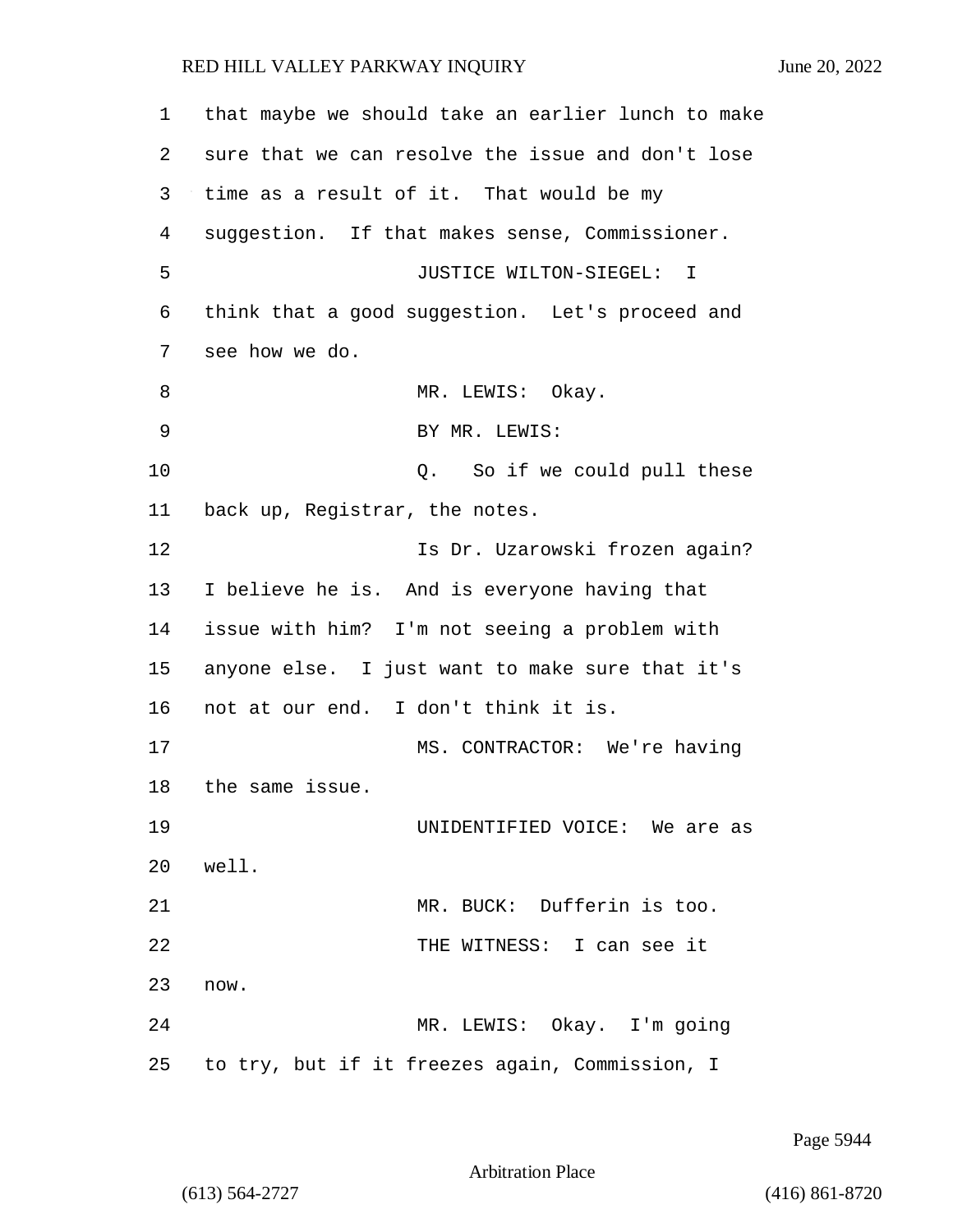| 1  | think should just give him that --                 |
|----|----------------------------------------------------|
| 2  | JUSTICE WILTON-SIEGEL: If it                       |
| 3  | freezes one more time, we'll take our lunch break. |
| 4  | BY MR. LEWIS:                                      |
| 5  | Q. Okay. So, Dr. Uzarowski,                        |
| 6  | in your notes at 1(b) it says, "Present the        |
| 7  | history of SMA on RHVP. Do not use names, just     |
| 8  | say the City." (As read)                           |
| 9  | What's that referring to?                          |
| 10 | Yeah. Well, I presented<br>Α.                      |
| 11 | the -- you know, the brief history of placing and, |
| 12 | you know -- of using SMA on the Red Hill Valley    |
| 13 | Parkway, and, you know, the -- I didn't use        |
| 14 | name -- I just -- names of particular people       |
| 15 | involved. I just say, the City.                    |
| 16 | Q. Okay. And why is that?                          |
| 17 | Why did you write that note, that reminder to      |
| 18 | yourself?                                          |
| 19 | A. Because it was -- you                           |
| 20 | know, I think that what I discuss with Dr. Maher,  |
| 21 | that, you know, it was just a friendly exchange of |
| 22 | information just to let them know the history of   |
| 23 | this, so I didn't want to use -- to blame any      |
| 24 | particular person. If Mr. McGuire wanted to ask    |
| 25 | me, he could ask me. I had no problems with this.  |

Page 5945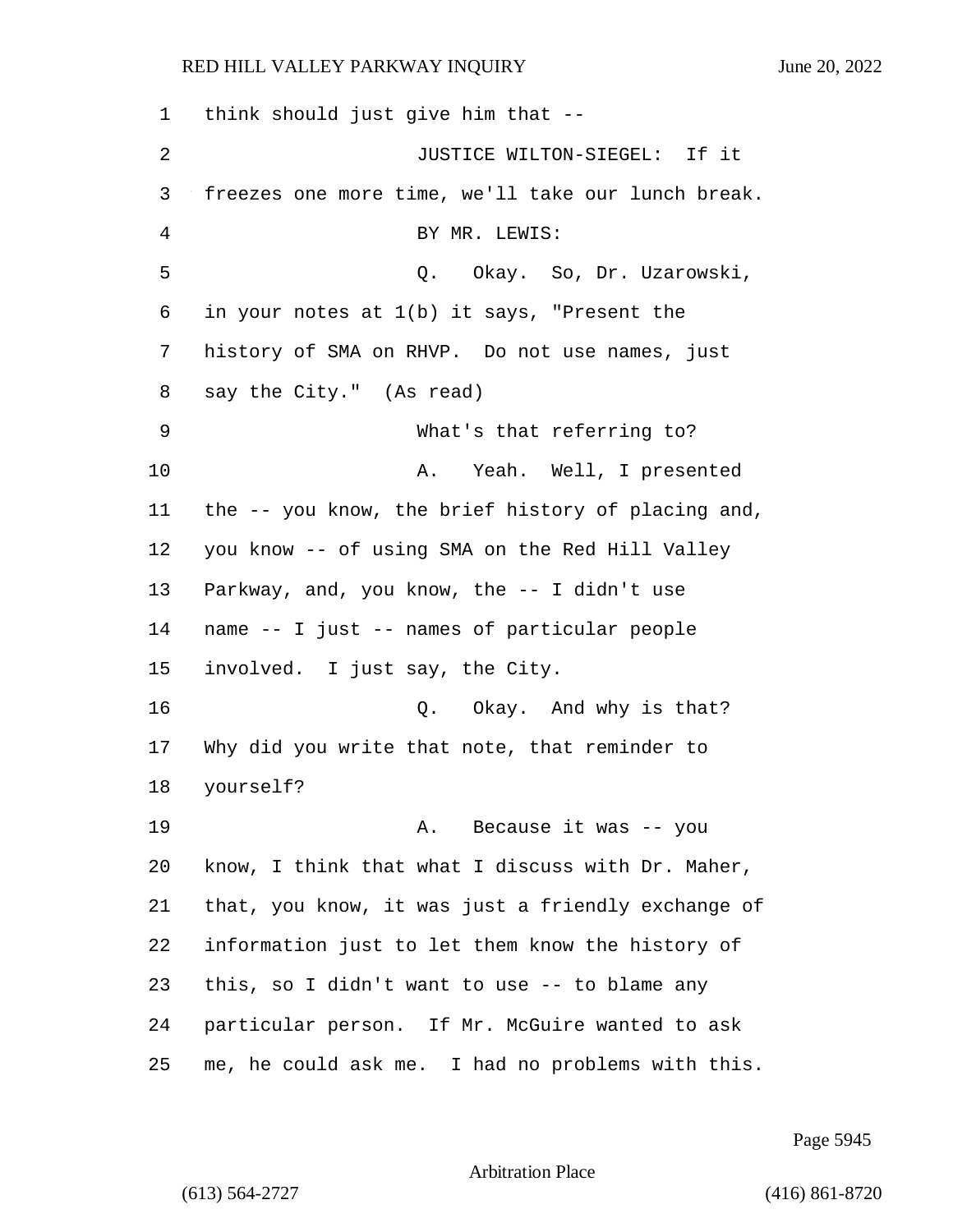| 1  | But at this point of time there was just friendly    |
|----|------------------------------------------------------|
| 2  | exchange of information.                             |
| 3  | Q. Right, but isn't a $-1$                           |
| 4  | mean, a friendly exchange of information, would      |
| 5  | that not include indicating who the individuals      |
| 6  | were involved at various time periods so             |
| 7  | Mr. McGuire would have an appreciation of that and   |
| 8  | could ask questions accordingly?                     |
| 9  | If he could -- you know,<br>Α.                       |
| 10 | if he was interested, he could ask me. I have no     |
| 11 | problem. But there was so many people involved       |
| 12 | like Mr. Moore, Mr. Oddi, Mr. Becke and, you know,   |
| 13 | other people. So at this point of time I think       |
| 14 | discuss -- we said, okay, we will just say the       |
| 15 | City.                                                |
| 16 | Okay. And do you recall<br>Q.                        |
| 17 | in the conversation did you hold to that, only       |
| 18 | using the City and not using individual names?<br>Do |
| 19 | you recall?                                          |
| 20 | I believe Dr. Uzarowski has                          |
| 21 | frozen again $so$                                    |
| 22 | Commissioner, can I suggest we                       |
| 23 | then take a break and see if --                      |
| 24 | JUSTICE WILTON-SIEGEL: Let's                         |
| 25 | take our lunch break now. We'll return at            |

Page 5946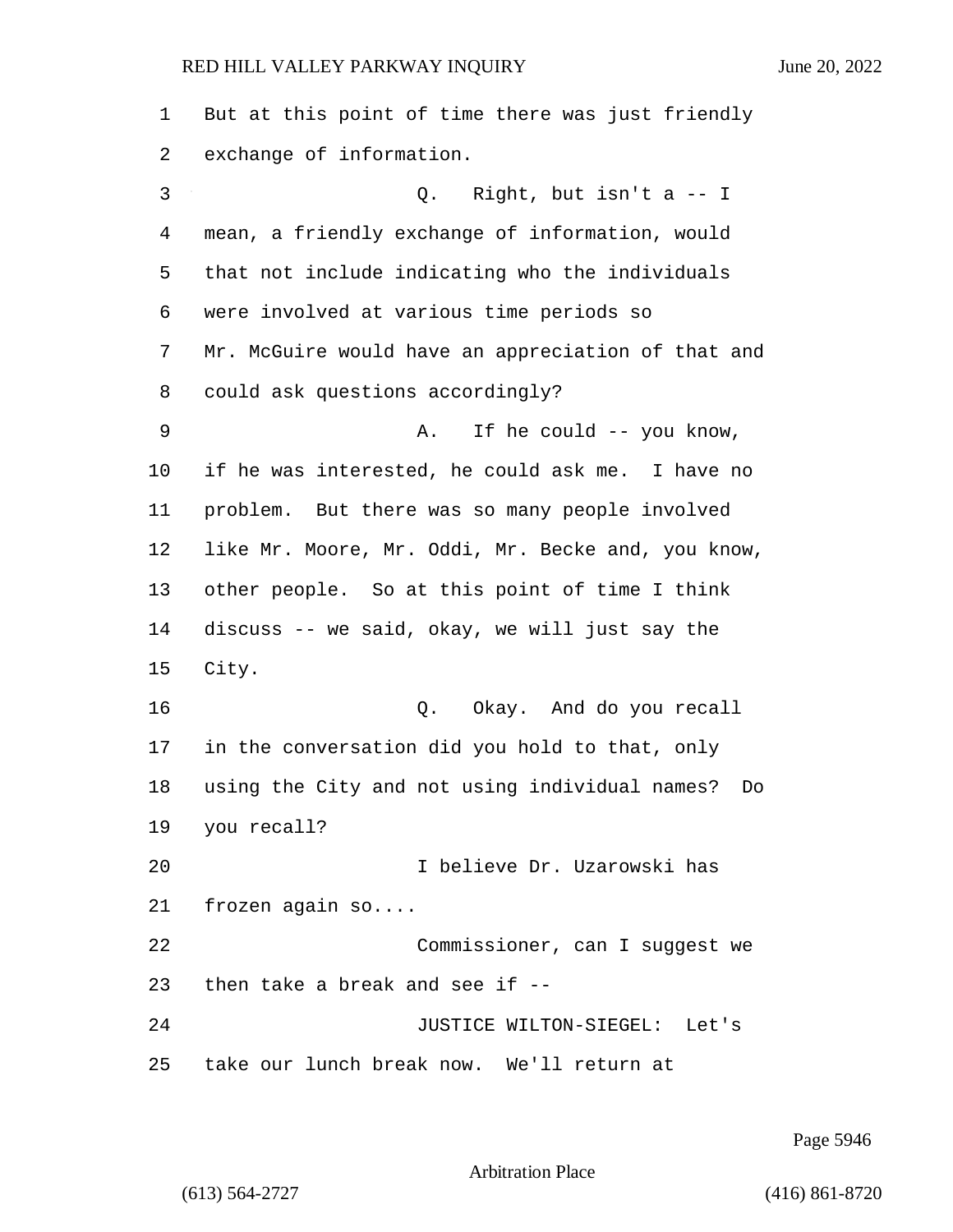| 1  | 2 o'clock. And Ms. Roberts, if you and your        |
|----|----------------------------------------------------|
| 2  | office can communicate with Dr. Uzarowski's office |
| 3  | that would be appreciated. Hopefully --            |
| 4  | MS. JENNIFER ROBERTS: Of                           |
| 5  | course.                                            |
| 6  | JUSTICE WILTON-SIEGEL: --                          |
| 7  | this can all be resolved by 2 o'clock. Thank you.  |
| 8  | Stand adjourned until that time. Thank you.        |
| 9  | --- Recess taken at 12:44 p.m.                     |
| 10 | --- Upon resuming at 2:00 p.m.                     |
| 11 | MR. LEWIS: Good afternoon,                         |
| 12 | Commissioner. I understand we have a better        |
| 13 | connection with Dr. Uzarowski. May I proceed?      |
| 14 | JUSTICE WILTON-SIEGEL: Yes,                        |
| 15 | please proceed.                                    |
| 16 | MR. LEWIS: Thank you.                              |
| 17 | BY MR. LEWIS:                                      |
| 18 | Dr. Uzarowski, when we<br>Q.                       |
| 19 | left off, it had got a little jagged at the end    |
| 20 | there. I was asking you about your note.           |
| 21 | And if the Registrar could                         |
| 22 | pull up the last -- the December 18, 2018          |
| 23 | handwritten note. Yeah, both pages. That's         |
| 24 | great. Thank you.                                  |
| 25 | And the part about -- under                        |

Page 5947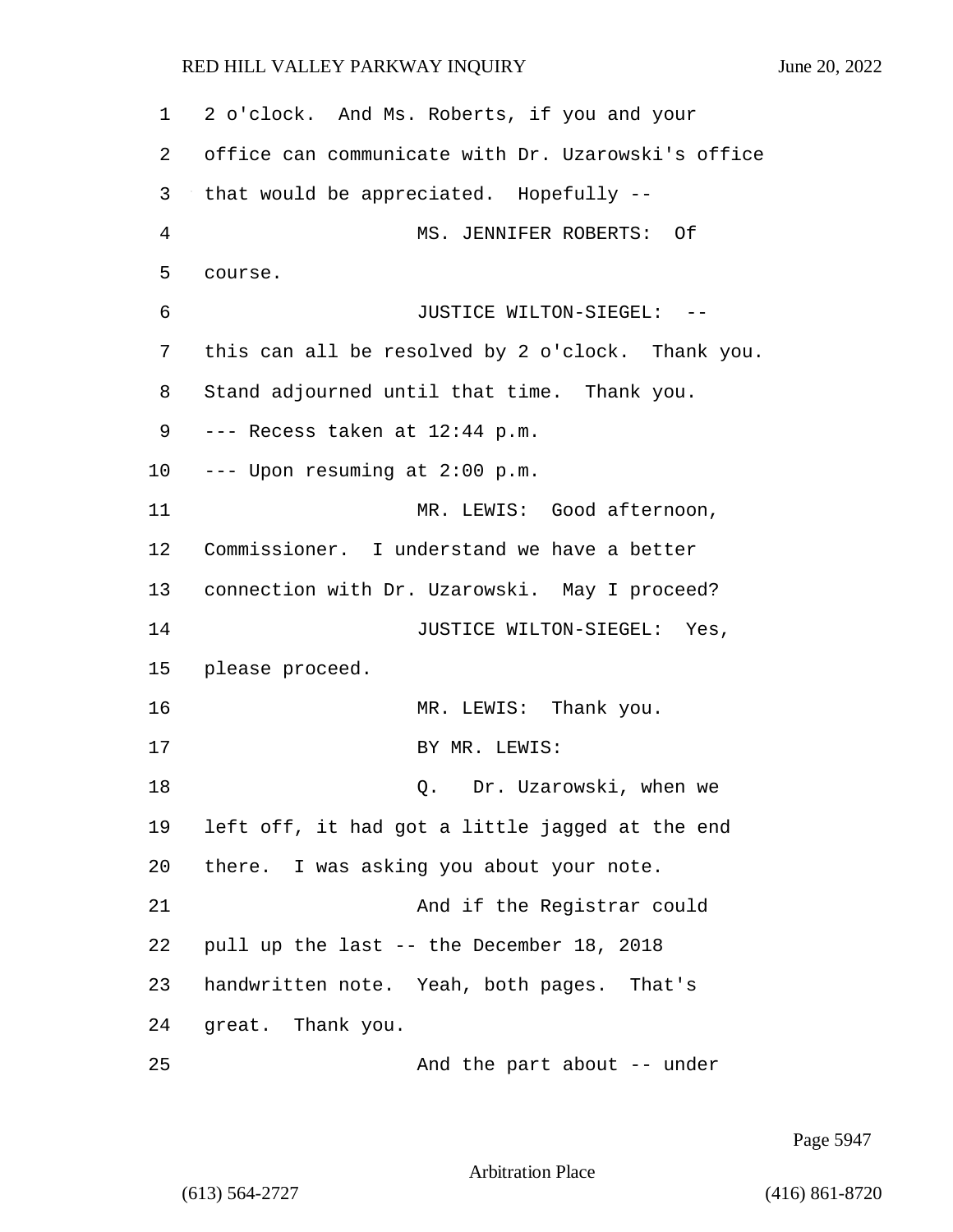1(b), do not name names, just say the City, and I asked you about that. Did you in fact keep individual names out of it during the meeting with Mr. McGuire? 5 A. I think later on I -- I think in one of the statements I talk about Mr. Gary Moore. 8 and  $Q.$  Okay. And do you recall in relation to what -- 10 A. It was -- sorry, for interrupting you. Sorry. I'm sorry. 12 C. In relation to what issues? 14 A. I think it was when I delivered the hard copy on February -- I think February the 7th, 2014, then, he wasn't particularly happy with me in mailing him the report a few days before. So I think that was the only part that I recall that I mentioned some names. 21 Q. Okay. And so I see in (f), item (f) near the bottom of the left-hand side there, it says, "2017, hired Tradewind Scientific for skid testing report early 2014." (As read)

Page 5948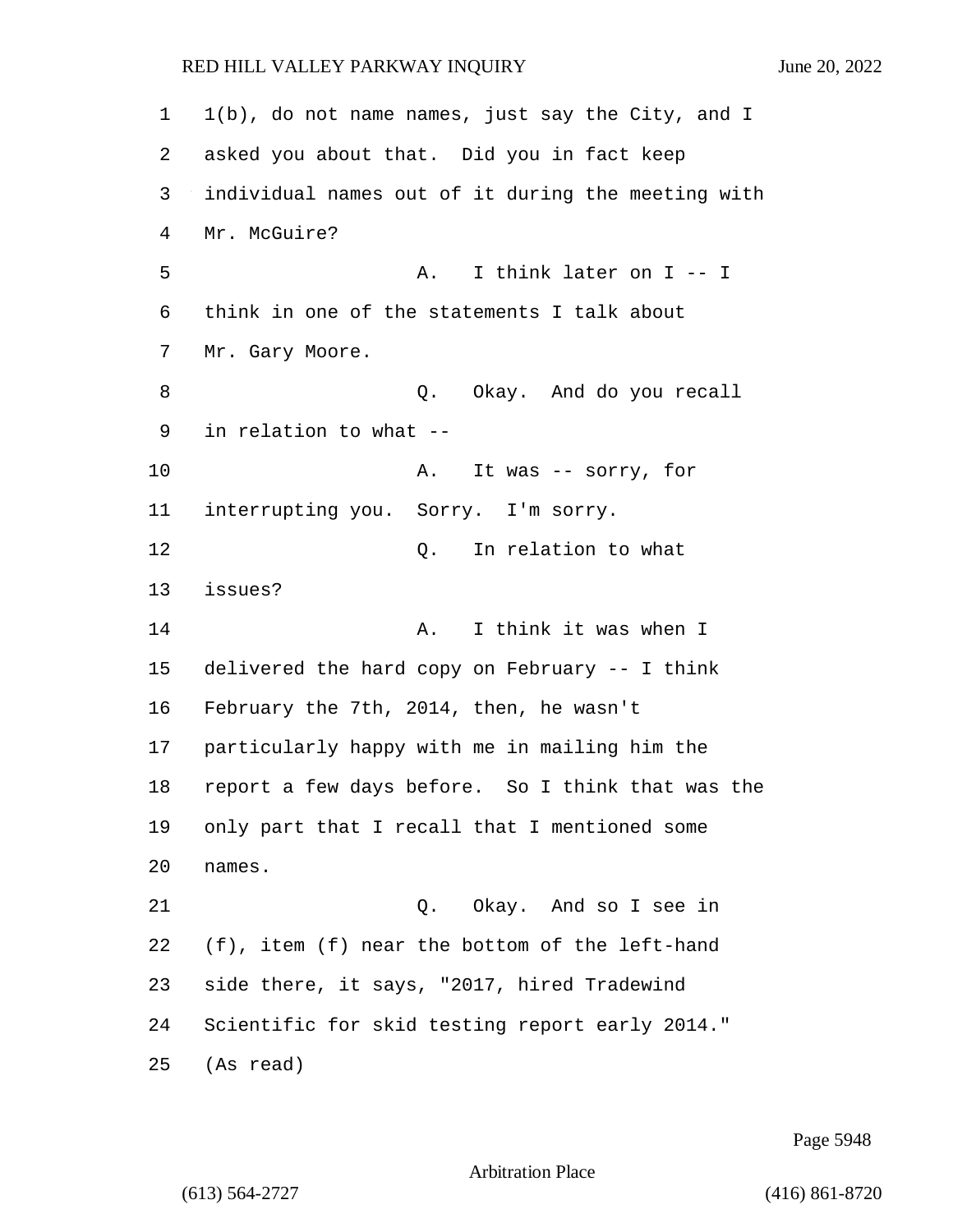| 1  | And then the first bullet is                       |
|----|----------------------------------------------------|
| 2  | "No e-mail with report requested by the City."     |
| 3  | (As read). And then second bullet "hard copy       |
| 4  | delivered, discussed."                             |
| 5  | So you did send an e-mail with                     |
| 6  | the report of course -- with the Golder report and |
| 7  | the Tradewind report to Mr. Moore. I think it was  |
| 8  | January 31st, 2014. So can you tell us what this   |
| 9  | note is reflecting?                                |
| 10 | This particular note, so,<br>Α.                    |
| 11 | you know, I just let Mr. McGuire know that in 2013 |
| 12 | we hired Tradewind Scientific to do skid testing,  |
| 13 | and the report was delivered early 2014, and, you  |
| 14 | know, that -- no e-mail with report requested by   |
| 15 | the -- so this is like, you know, what I mentioned |
| 16 | before, that Mr. Moore was not happy that I        |
| 17 | e-mailed him the report, and then hard copy was    |
| 18 | delivered at the beginning, so it was February     |
| 19 | the 7th, 2014 and discuss.                         |
| 20 | Sorry, are you saying<br>Q.                        |
| 21 | that note, though, about no e-mail with report     |
| 22 | requested by the City, is that a reference you're  |
| 23 | saying to the fact that Mr. Moore was not happy    |
| 24 | with it being e-mailed, or are you saying there    |
| 25 | that it was not sent by an e-mail?                 |

Page 5949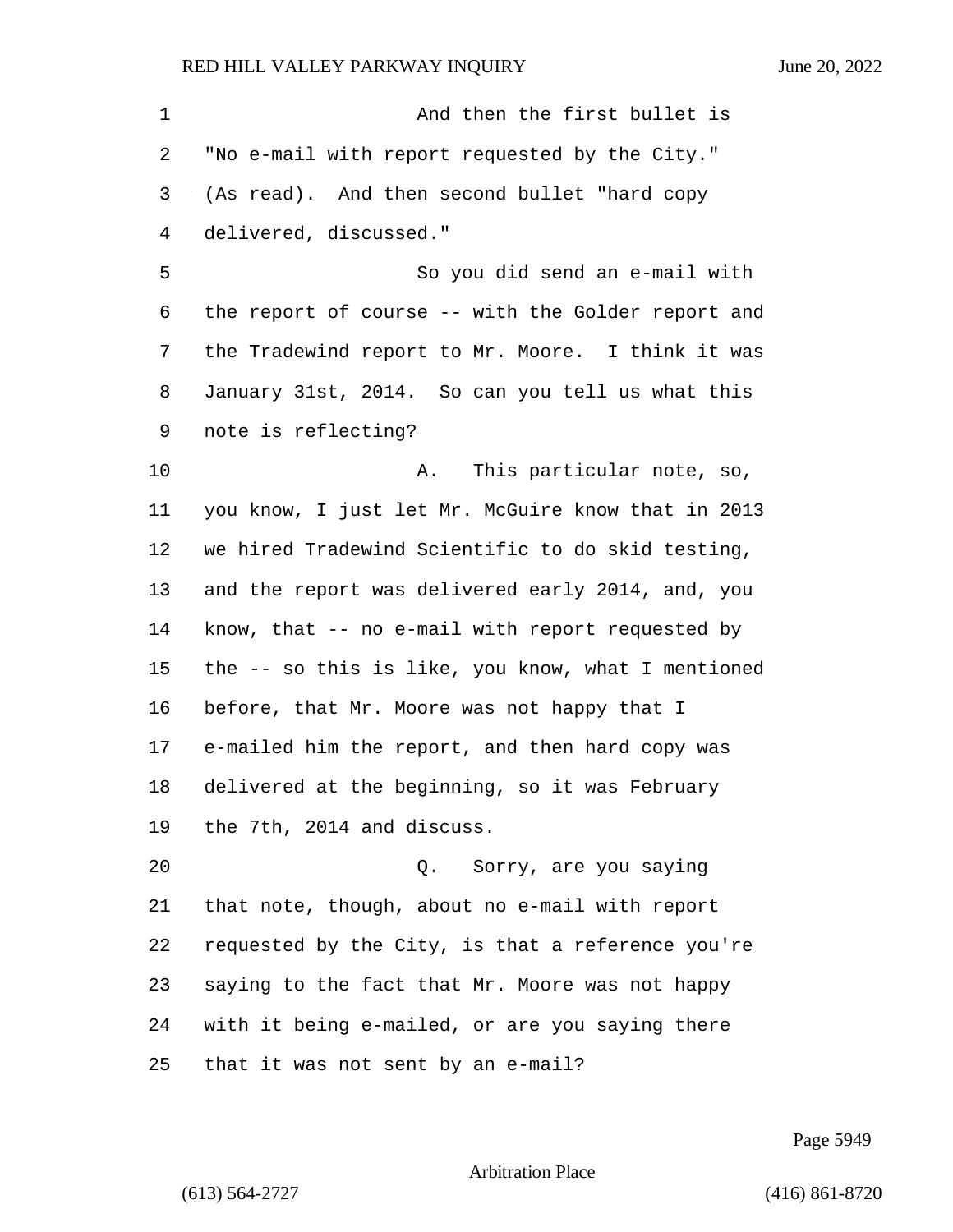1 A. No, your first statement 2  $that$   $-$ 3 Q. Okay. 4 A. -- he was not 5 particularly happy with me e-mailing the report to 6 him. 7 C. Okay. And so this is a 8 note that you made before the meeting; is that 9 correct? 10 A. Yes, it is. Yes. 11 C. Okay. And so why were 12 you writing that in advance? What did you think 13 of relevance of that point would be? 14 **A.** Because I wanted to make 15 sure that I would not miss anything. It was, 16 like, in my opinion that was significant that 17 Mr. McGuire should know about this. 18 Q. Had a question been 19 raised with you about there not being a record of 20 it having been sent? 21 A. I recall that -- I think 22 early -- during that meeting he showed me a copy 23 of my report. So it wasn't only Tradewind, but a 24 copy of Golder -- this bulky, 200 pages of 25 something report with Tradewind Scientific

Page 5950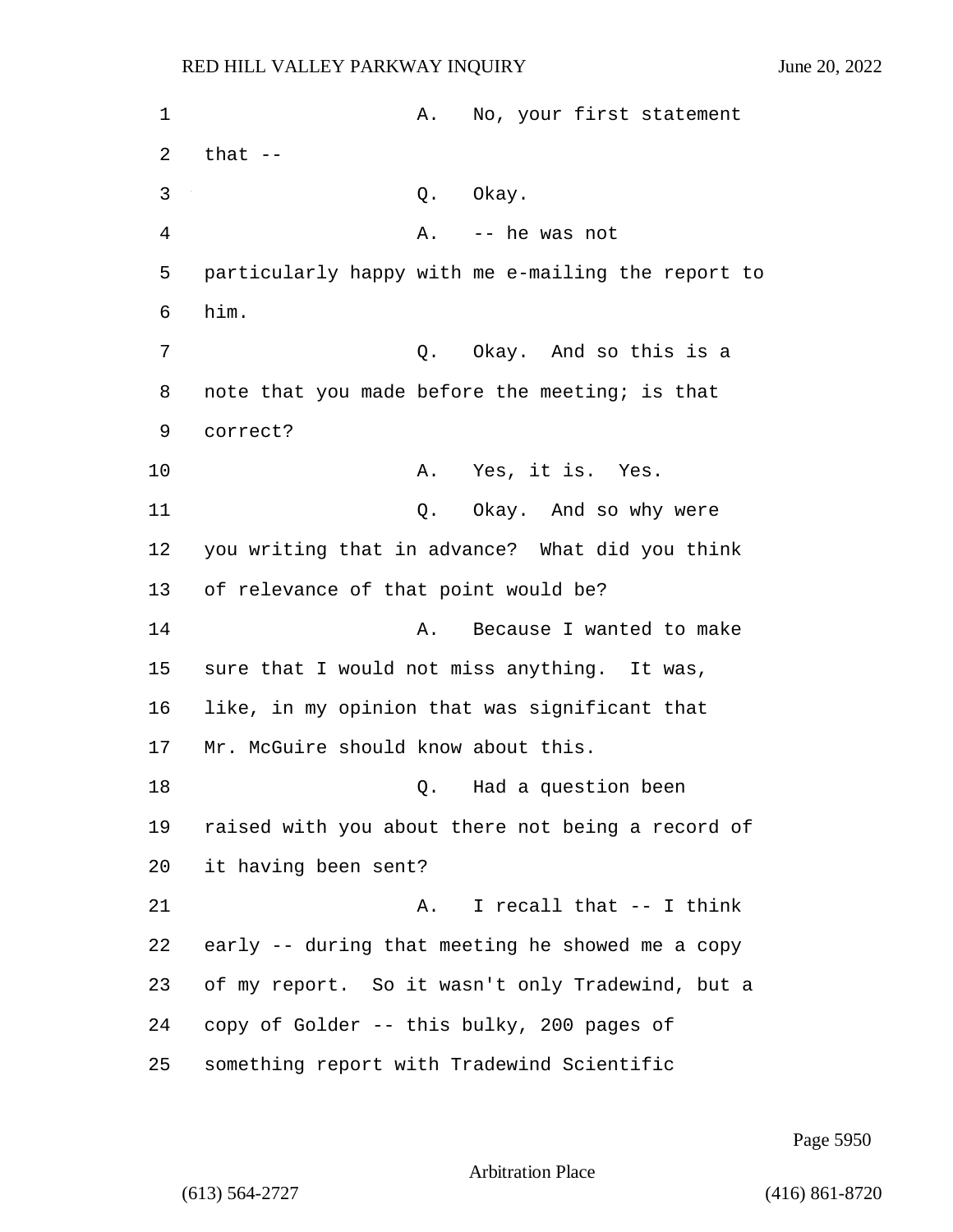attached, but the hard copy of our report. 2 Q. Right. But you wrote this note, as I understood it, prior to the meeting? 5 A. Yes. 6 Q. And so I'm asking if prior to the meeting it had been raised with you, or you were aware that there was no record of the report having been e-mailed to Mr. Moore? 10 A. No, I don't recall prior to. I think I was -- I was, you know, pretty pleased that he showed -- Mr. McGuire showed him my report, and no, I don't think that I knew it prior to the meeting. 15 Q. Okay. Why were you pleased that he showed your report? Did you have some suspicion that it had not been shared? 18 A. No, because it was always, you know, Tradewind, Tradewind, Tradewind, but in my opinion Tradewind was only a part of that assignment. You know, the important thing was the entire report where we provide our recommendations for the treatment -- addressing the issue on the Red Hill Valley Parkway. 25 Q. Right. I'm just coming

Page 5951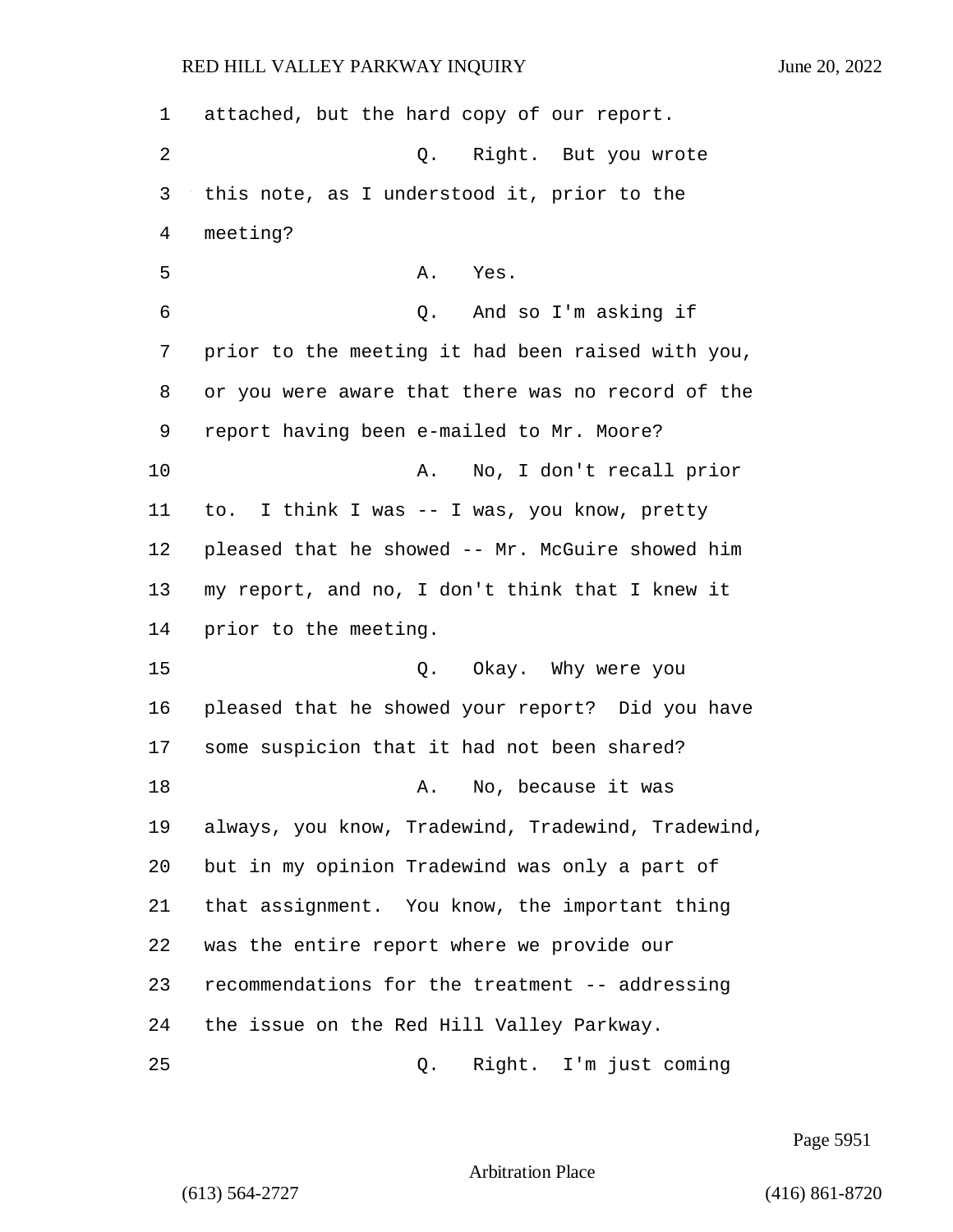| 1  | back to the note from your discussion with         |
|----|----------------------------------------------------|
| 2  | Mr. Maher from I think it was December 10th that   |
| 3  | we discussed before lunch, where one of your notes |
| 4  | was a question about whether or not you should     |
| 5  | share the report, and you indicated that you       |
| 6  | thought that referred to the Golder report itself. |
| 7  | So, again, I'm wondering if                        |
| 8  | you had a concern or if you had been -- if anyone  |
| 9  | had told you that it had not been -- that the      |
| 10 | Golder report had not previously been shared       |
| 11 | within the City.                                   |
| 12 | I think it wasn't a<br>Α.                          |
| 13 | concern about sharing because I think I didn't     |
| 14 | know at that time. But it was -- you know, the     |
| 15 | intention was just to show Mr. McGuire what we did |
| 16 | and what we recommended.                           |
| 17 | Q. Okay. Item D in your                            |
| 18 | note refers to "use technologies for skid          |
| 19 | improve" -- I assume that means improvement -- and |
| 20 | then it goes on to list microsurfacing, shot       |
| 21 | blasting, skidabrading, blasting, Blastracing and  |
| 22 | then other very expensive                          |
| 23 | What is -- what are these                          |
| 24 | referring to? Are these about the methods of the   |
| 25 | friction improvement that you had suggested?       |

Page 5952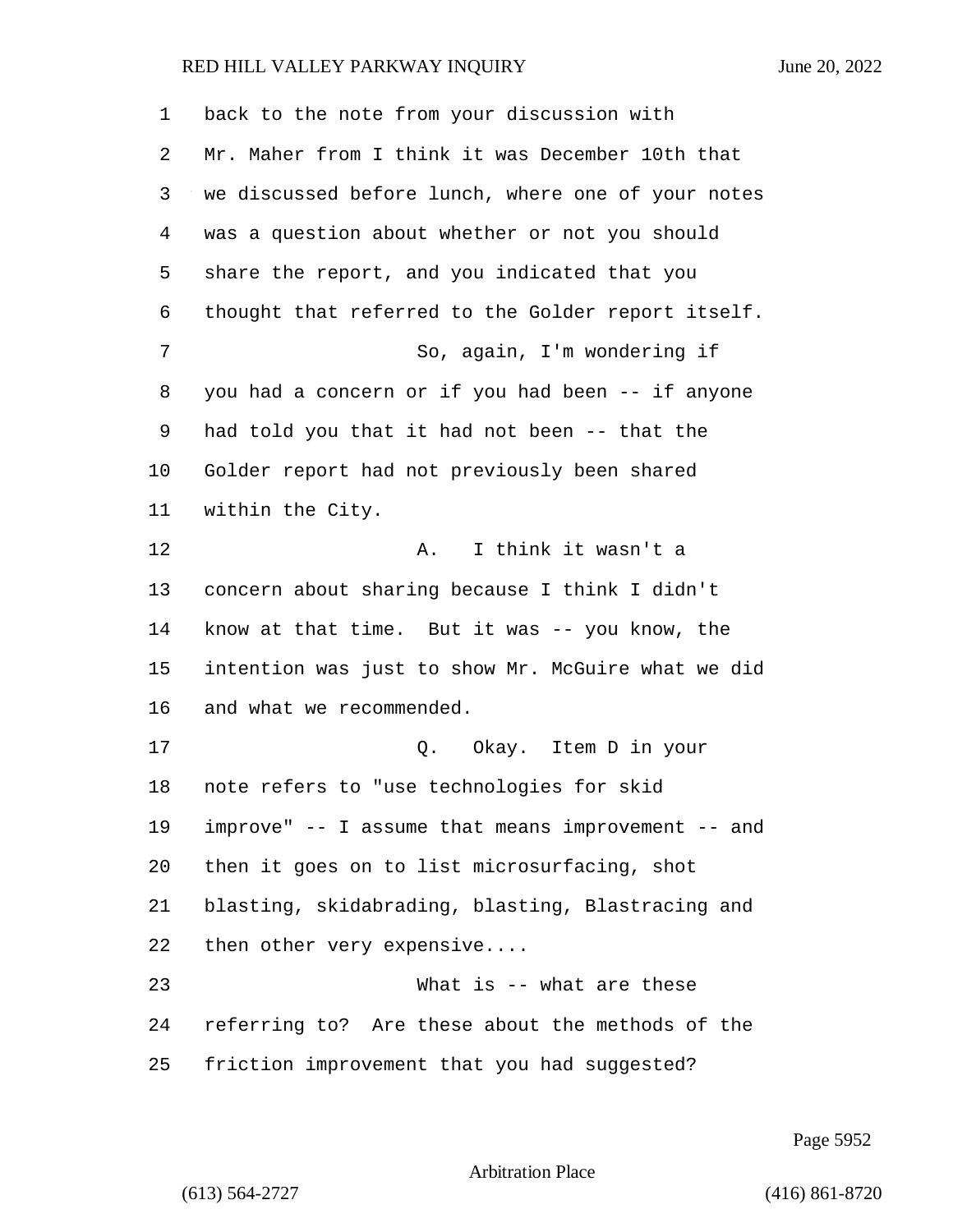| 1       | Α.<br>Yes, they are.                               |
|---------|----------------------------------------------------|
| 2       | Q. Okay. Because it said                           |
| 3       | "use technologies." I'm just wondering if there    |
| 4       | was a different context?                           |
| 5       | No, this was -- use<br>Α.                          |
| 6       | technologies that we recommended that might -- in  |
| 7       | the report there was only microsurfacing, but      |
| 8       | later on we recommended also other treatments.     |
| 9       | Okay. And then at the<br>Q.                        |
| $10 \,$ | bottom of the left-hand note and with an arrow to  |
| 11      | the right it says, "the skid hazard is still       |
| 12      | there" with an exclamation mark, and then the      |
| 13      | arrow goes over to what as appears to be the       |
| 14      | paragraph on the right-hand page. Is this          |
| 15      | something that you discussed -- or you told        |
| 16      | Mr. McGuire?                                       |
| 17      | Yes, it is.<br>Α.                                  |
| 18      | Okay. And does the arrow<br>Q.                     |
| 19      | by "the skid hazard is still there," is that       |
| 20      | intended to reference that paragraph J?            |
| 21      | Yes. So basically I --<br>Α.                       |
| 22      | you know, I wanted to squeeze everything into two  |
| 23      | pages, and there was no room at the bottom, so I   |
| 24      | put it on the previous page, but I put an arrow to |
| 25      | talk about this after item J.                      |

Page 5953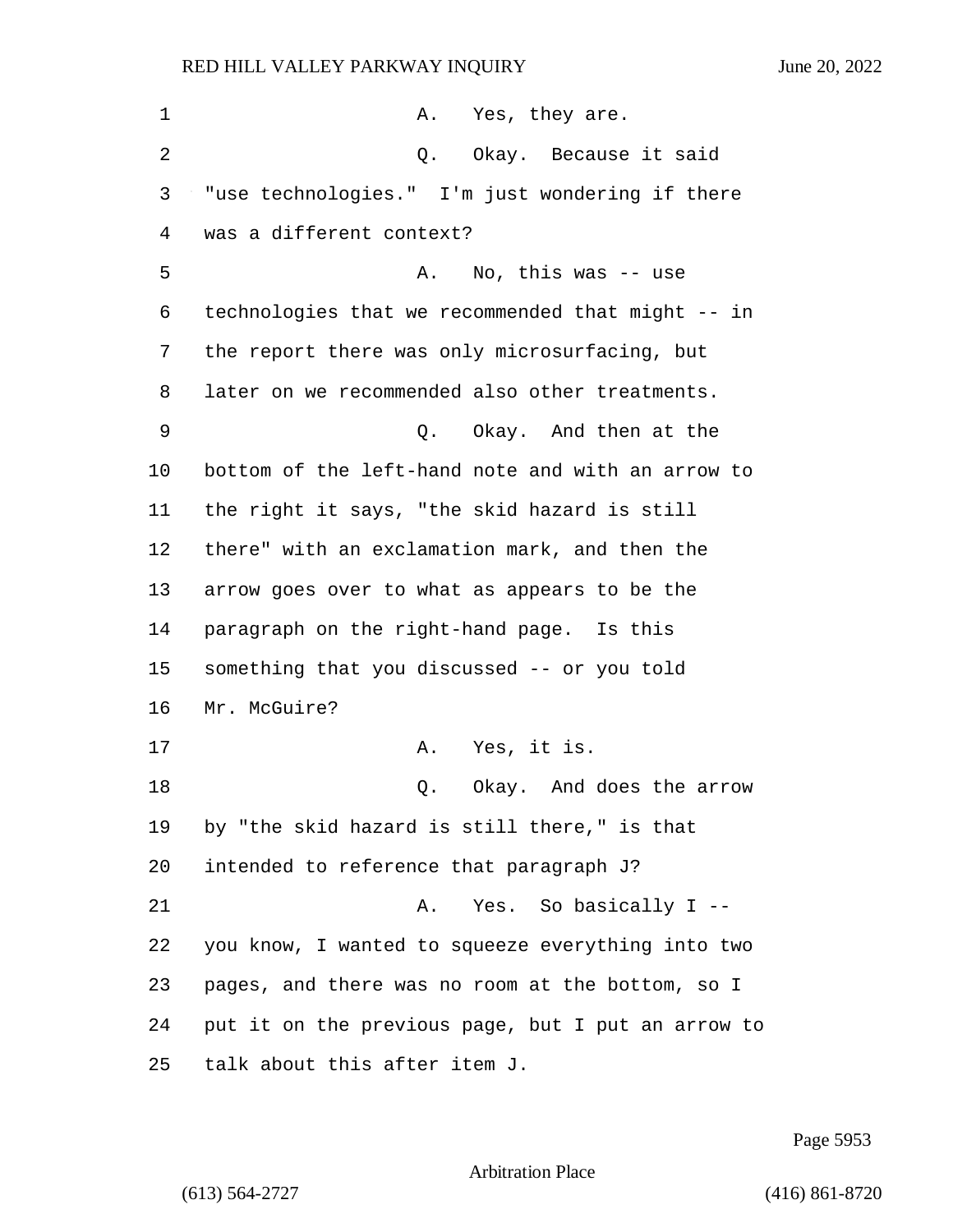| 1  | Q. All right. And does                            |
|----|---------------------------------------------------|
| 2  | the $-$ item J, does that indicate what you told  |
| 3  | him?                                              |
| 4  | Yes, yes. Yes, it is.<br>Α.                       |
| 5  | Okay. Now if we could<br>Q.                       |
| 6  | pull up -- if we could keep that up or at least   |
| 7  | the left hand of the image perhaps or the whole   |
| 8  | thing is fine, and then pull up HAM54182 which is |
| 9  | the draft report that you brought to the meeting  |
| 10 | with you that we briefly talked about. And then   |
| 11 | if you go to the second image. At the very bottom |
| 12 | where it says "as discussed with the City," the   |
| 13 | very bottom paragraph there. It says:             |
| 14 | "As discussed with the City,                      |
| 15 | if there is a concern with                        |
| 16 | frictional characteristics of                     |
| 17 | the SMA surface course on the                     |
| 18 | RHVP an immediate effective                       |
| 19 | solution would be to carry out                    |
| 20 | blasting/skidabrading of areas                    |
| 21 | of concern."                                      |
| 22 | On -- and then if you could go                    |
| 23 | to the next page, Registrar -- on the existing    |
| 24 | pavement surface. "The treatment is quick and     |
| 25 | relatively low cost." (As read)                   |

Page 5954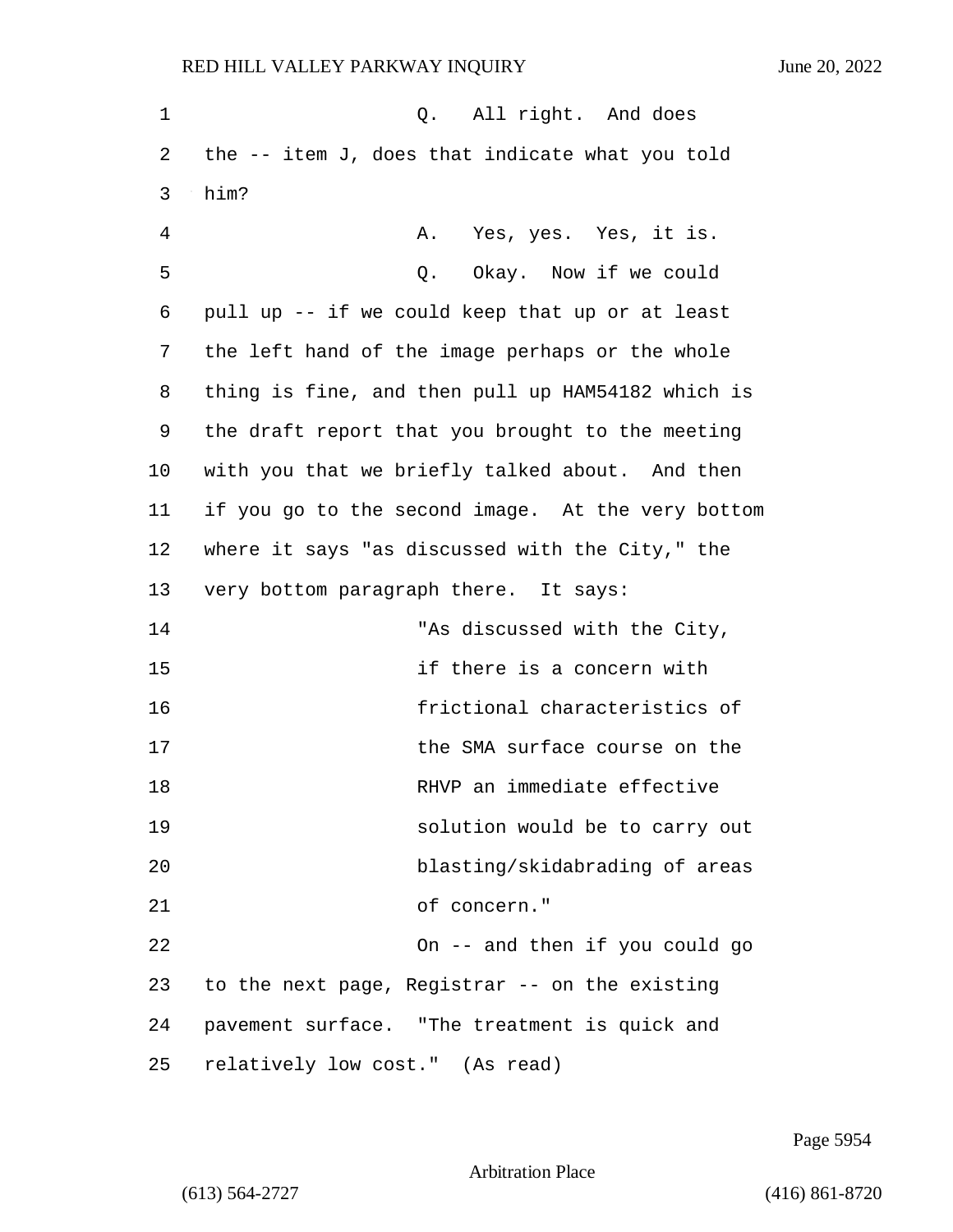| 1  | I'm wondering about the                           |
|----|---------------------------------------------------|
| 2  | language when you say "if there is" --            |
| 3  | "As discussed with the City,                      |
| 4  | if there is a concern with the                    |
| 5  | frictional characteristics of                     |
| 6  | the SMA surface course."<br>(As                   |
| 7  | read)                                             |
| 8  | Why that language, the if?                        |
| 9  | You did have a concern, did you not?              |
| 10 | I think it was maybe not<br>Α.                    |
| 11 | very fortunate language, but, you know, SMA (ph)  |
| 12 | not a safety consultant, and it would require     |
| 13 | safety evaluation to say what the impact of       |
| 14 | particular factors is, and I didn't know about -- |
| 15 | when I was preparing this report, I didn't know   |
| 16 | about CIMA. So that was my concern that time.     |
| 17 | Okay. In the meeting,<br>Q.                       |
| 18 | though, you referred to -- as per your notes --   |
| 19 | skid hazard, and yet, in -- and in here it says,  |
| 20 | "if there is a concern." That just seems to be a  |
| 21 | rather different emphasis. Would you agree?       |
| 22 | A. Yes. I think it was a                          |
| 23 | fortunate statement. Obviously I was -- I had     |
| 24 | some concerns about the skid numbers. I           |
| 25 | recommended treatment, particularly this interim  |

Page 5955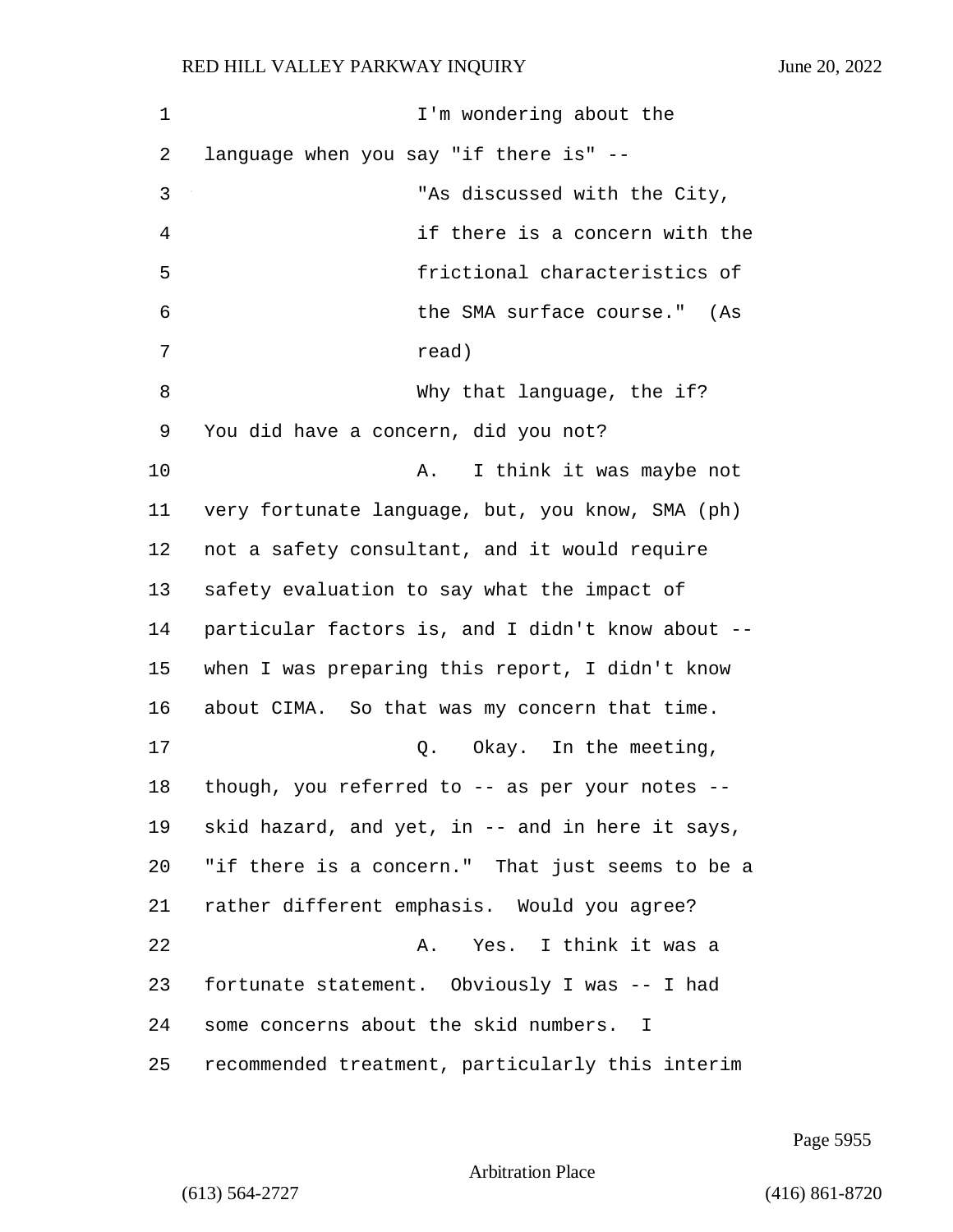| 1  | that they could do right away. So obviously it        |
|----|-------------------------------------------------------|
| 2  | was my concern, and also at the same time it's        |
| 3  | like -- something like you can improve one factor     |
| 4  | quickly and at low cost. And so it was -- the         |
| 5  | intention was just do this simple -- apply this       |
| 6  | simple low-cost treatment to address one factor.      |
| 7  | And then in the note at<br>Q.                         |
| 8  | the top of the second page of the note $-$ - yeah, if |
| 9  | we can expand it, it says, "micro, blasting no        |
| 10 | PSV." Do you know what that refers to?                |
| 11 | So basically that would<br>Α.                         |
| 12 | be like, you know, extremely brief summary of my      |
| 13 | discussion with Mr. Gary Moore. Apply                 |
| 14 | microsurfacing or if -- you know, if cost is an       |
| 15 | issue, et cetera, so use blasting or skidabrading,    |
| 16 | and, you know, I also say that no PSV, it means       |
| 17 | that the decision was not to do -- not to repeat      |
| 18 | PSV testing in 2014.                                  |
| 19 | Oh. So you're referring<br>Q.                         |
| 20 | back to 2014 that you did not have PSV results at     |
| 21 | that time?                                            |
| 22 | No, no. So it was like<br>Α.                          |
| 23 | when we met with Mr. Moore on March the 7th, 2014,    |
| 24 | so we talk about my --                                |
| 25 | I think -- let me just be<br>Q.                       |

Page 5956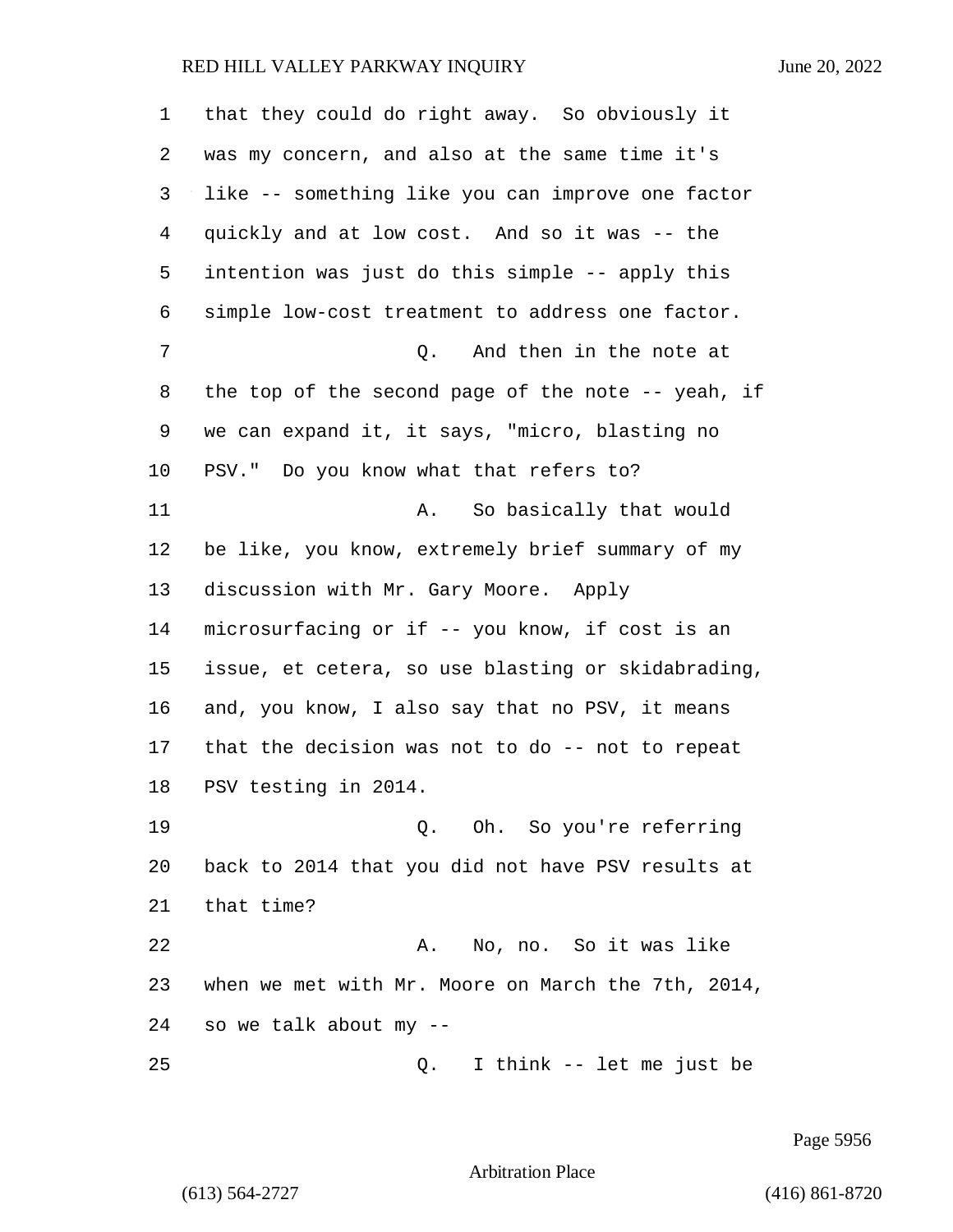clear, is it February 7th? I think it was February 7th. 3 A. Sorry, I thought -- yeah, it was February. Sorry, if I made an error, I apologize. It was on February the 7th, 2014 I met with Mr. Gary Moore, and we talk about microsurfacing, blasting, and I ask him if he wanted us to do PSV, and the decision was, no, don't do the PSV; it was already on the DSM. 10 Q. Okay. Thank you. And then in point (g), if you can take that down, Registrar. Well, actually I guess it was already up there. I apologize. Yeah, thank you. 14 Refers to "LU contacting contractors, final decision - no." (As read) 16 What's that referring to? 17 A. So at the end of 2015 and 2016 we talk about bump -- dips and bumps, and skid improvement recommendations, and that I contacted Skidabrader and Blastrac -- so these contractors -- and, you know, presented this to Mr. Moore, but his final decision was no. He was not interested in using this technology. 24 Q. Okay. 25 A. And this report on dips,

Page 5957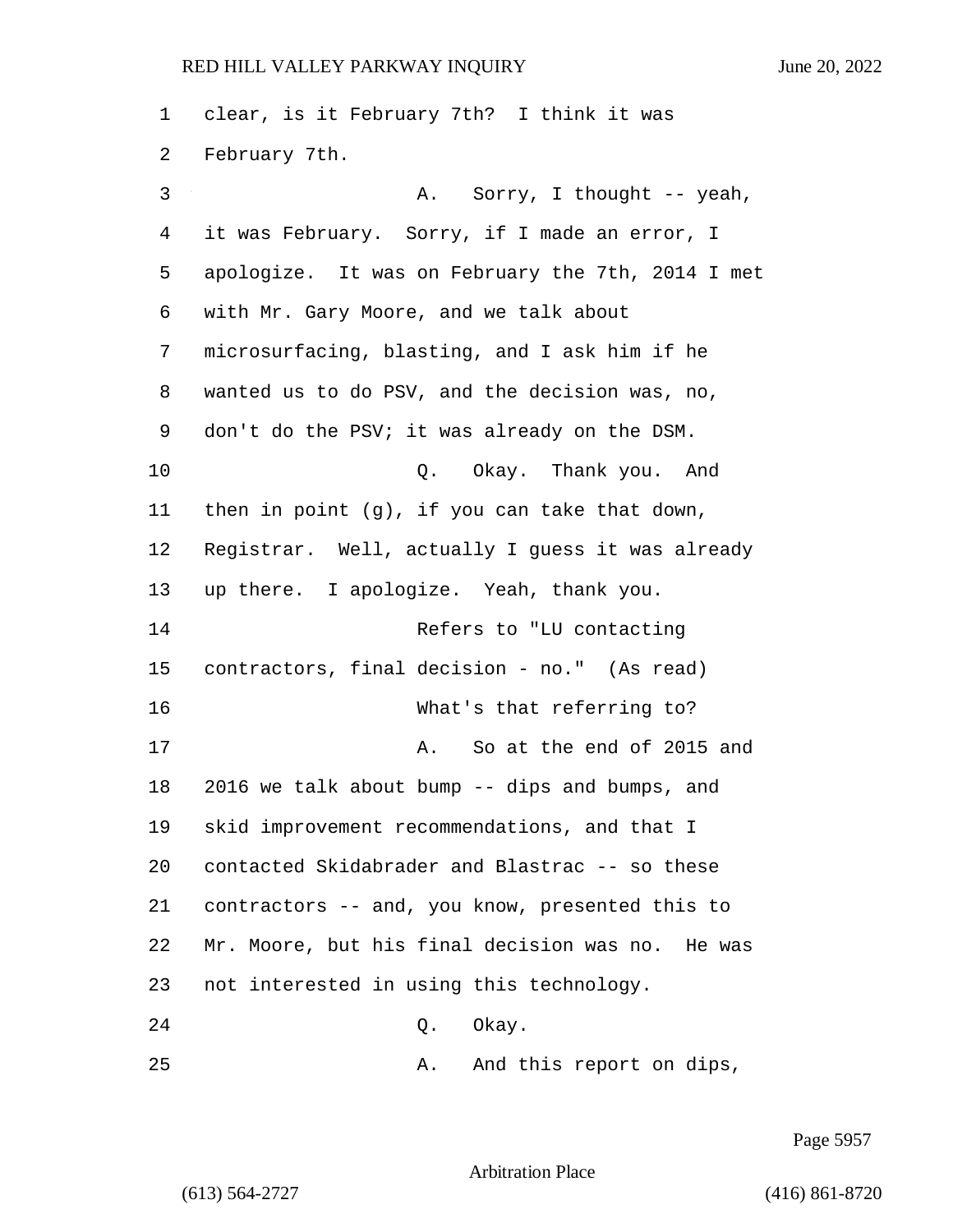| 1              | that was added during the meeting, report on dips. |
|----------------|----------------------------------------------------|
| 2              | And so the last part of item (g), it was added     |
| 3              | during the meeting that Mr. McGuire requested.     |
| $\overline{4}$ | Q. Oh, the -- right. A                             |
| 5              | report on that, which there had not been a report? |
| 6              | No, no. Initially he<br>Α.                         |
| 7              | thought it was report, but we had only this        |
| 8              | e-mail. No, we had only Excel spreadsheet and the  |
| 9              | map, so he requested this thing to be sent to him. |
| 10             | Q. Okay. And then there's                          |
| 11             | a -- under (i) there's a reference to PSV texture, |
| 12             | British pendulum number and so forth and then the  |
| 13             | meeting on March 9th. And then:                    |
| 14             | "Discussed HIR, results                            |
| 15             | presented considered                               |
| 16             | inconclusive, no report.                           |
| 17             | Explained by the City people                       |
| 18             | that they cannot do is shot                        |
| 19             | blasting because this would                        |
| 20             | show the public that there is                      |
| 21             | a problem with RHV-admitting                       |
| 22             | guilt and getting the blame."                      |
| 23             | (As read)                                          |
| 24             | Α.<br>Yes.                                         |
| 25             | Okay. So what's that<br>Q.                         |

Page 5958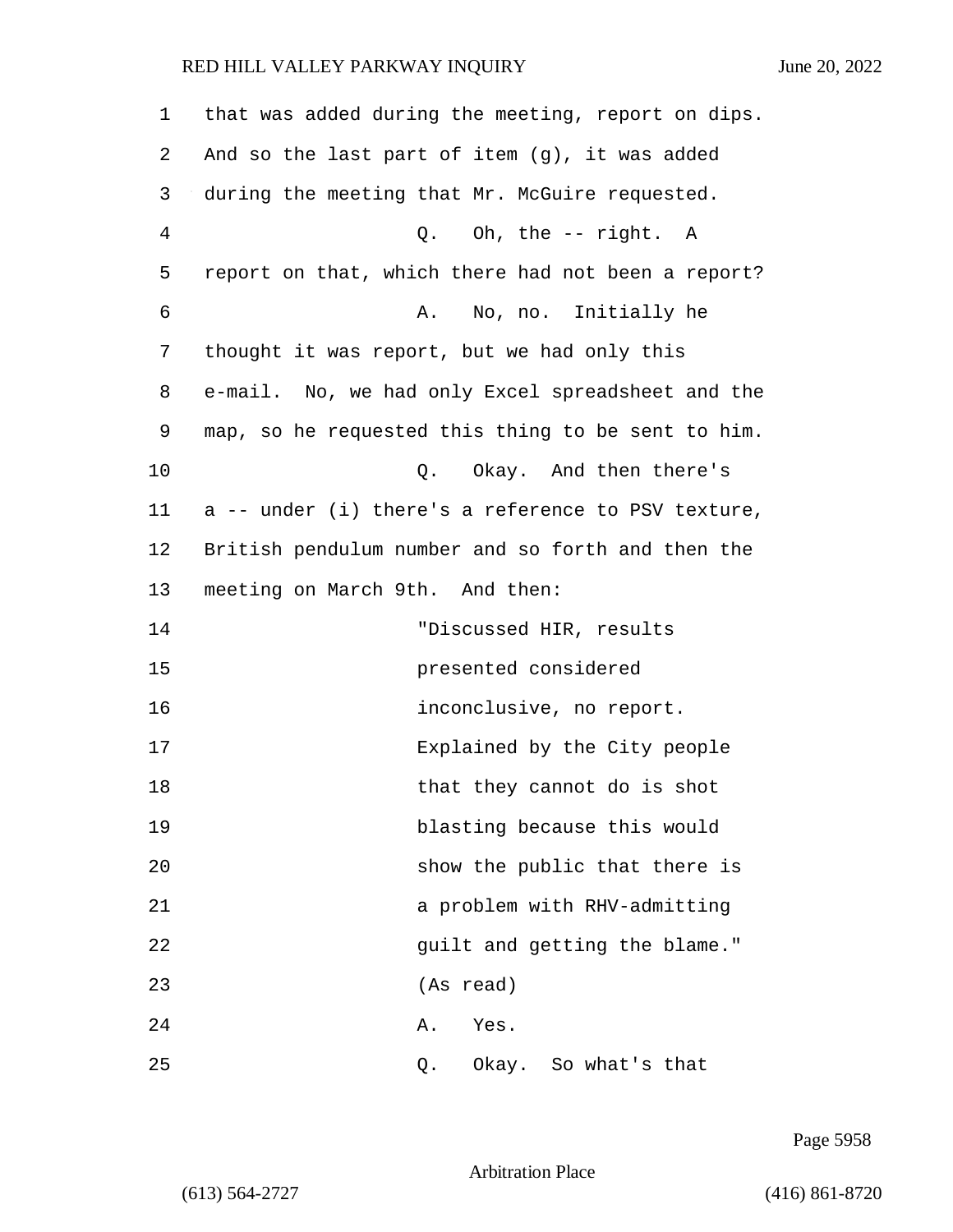referring to? Is that what you've described previously about -- in the meetings in -- earlier 3 in 2018? 4 A. Yes, that was -- I think it was March the 9th, 2018 meeting, and that was the part of after Mr. Moore and Susan Jacob, and that was our discussion. This is what I was -- the message that was conveyed to me. 9 Q. And then on the next page of your note you refer to it. If we go to that, Registrar. And I think this says: 12 "I was informed that the City **is working with CIMA, safety aspects on RHVP, including** 15 speed, geometry, loading." 16 (As read) 17 I don't know if friction is included. I think you indicated that that note was written during the meeting; is that right? 20 A. It was during or just right after, but that was -- you know, I think it was probably during the meeting. 23 Q. Okay. And there's a reference to CIMA. And you've said previously that it was at this meeting with Mr. McGuire that

Page 5959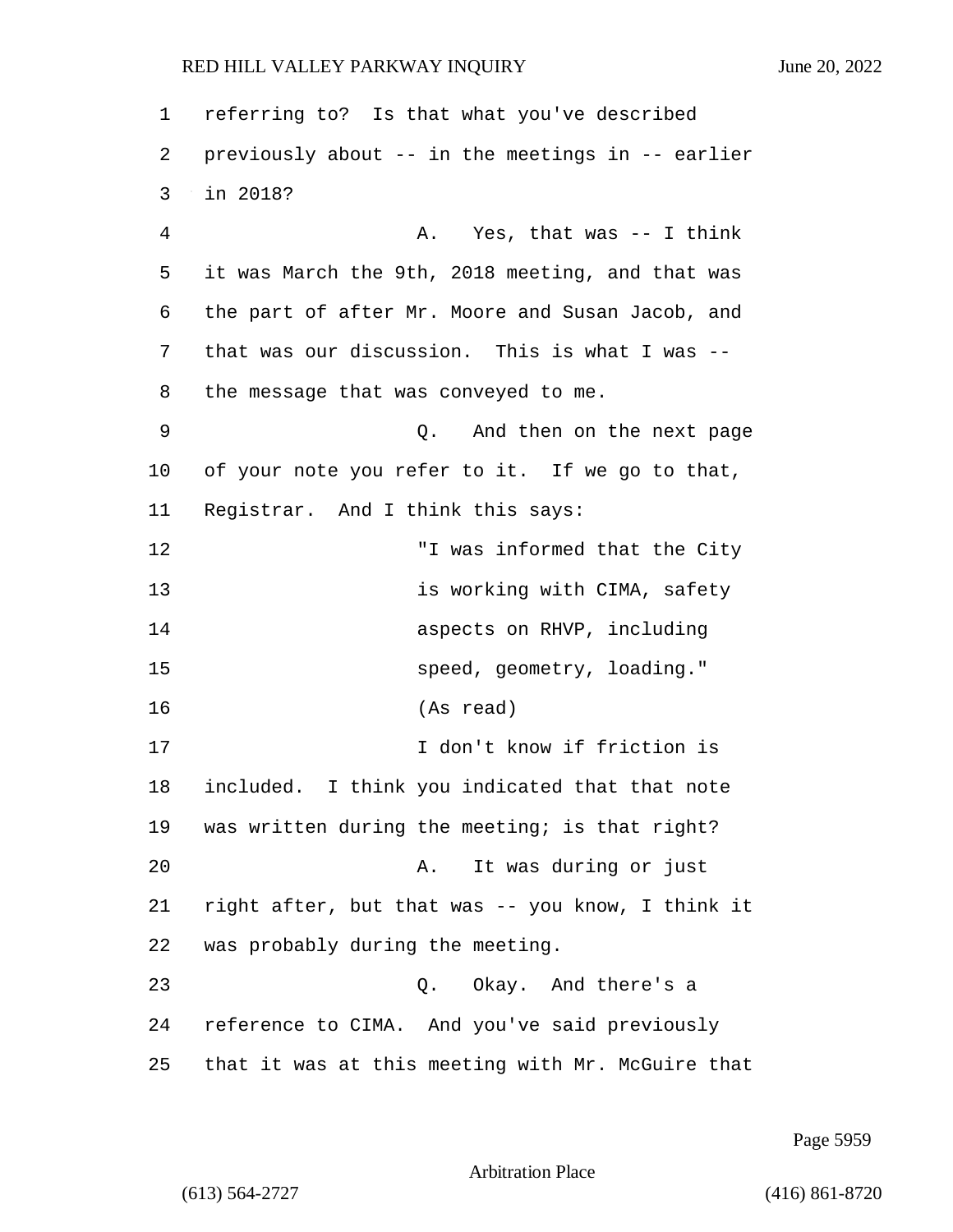| 1  | it was the first you were aware of it. Is that     |
|----|----------------------------------------------------|
| 2  | the case, this is the first you became aware of    |
| 3  | CIMA's involvement with respect to the Red Hill?   |
| 4  | Yes, it is.<br>Α.                                  |
| 5  | Okay. And what was<br>Q.                           |
| 6  | Mr. McGuire's reaction to your -- you had your     |
| 7  | agenda. You told him what you were going to tell   |
| 8  | him. Was he on receive for all this, or did he     |
| 9  | have -- what you've already referred to, for       |
| 10 | example, requesting the report and then            |
| 11 | spreadsheets from the dips and bumps testing and   |
| 12 | so forth? Did he have anything to say in response  |
| 13 | at this point?                                     |
| 14 | So I think he appreciated<br>Α.                    |
| 15 | the meeting and the information that I shared with |
| 16 | him. He wasn't particularly happy that I talk      |
| 17 | about speed and volume. So at the end he just      |
| 18 | almost, you know, just made a clear impression to  |
| 19 | me that, you know, speed and volume was none of my |
| 20 | business, that there was other consultant taking   |
| 21 | care of this, and then, you know, safety           |
| 22 | consultant who would take -- who would look at     |
| 23 | safety aspects on the Red Hill Valley Parkway.     |
| 24 | And he -- you know, so he told -- he told me about |
| 25 | CIMA, but I don't think he showed me any report.   |

Page 5960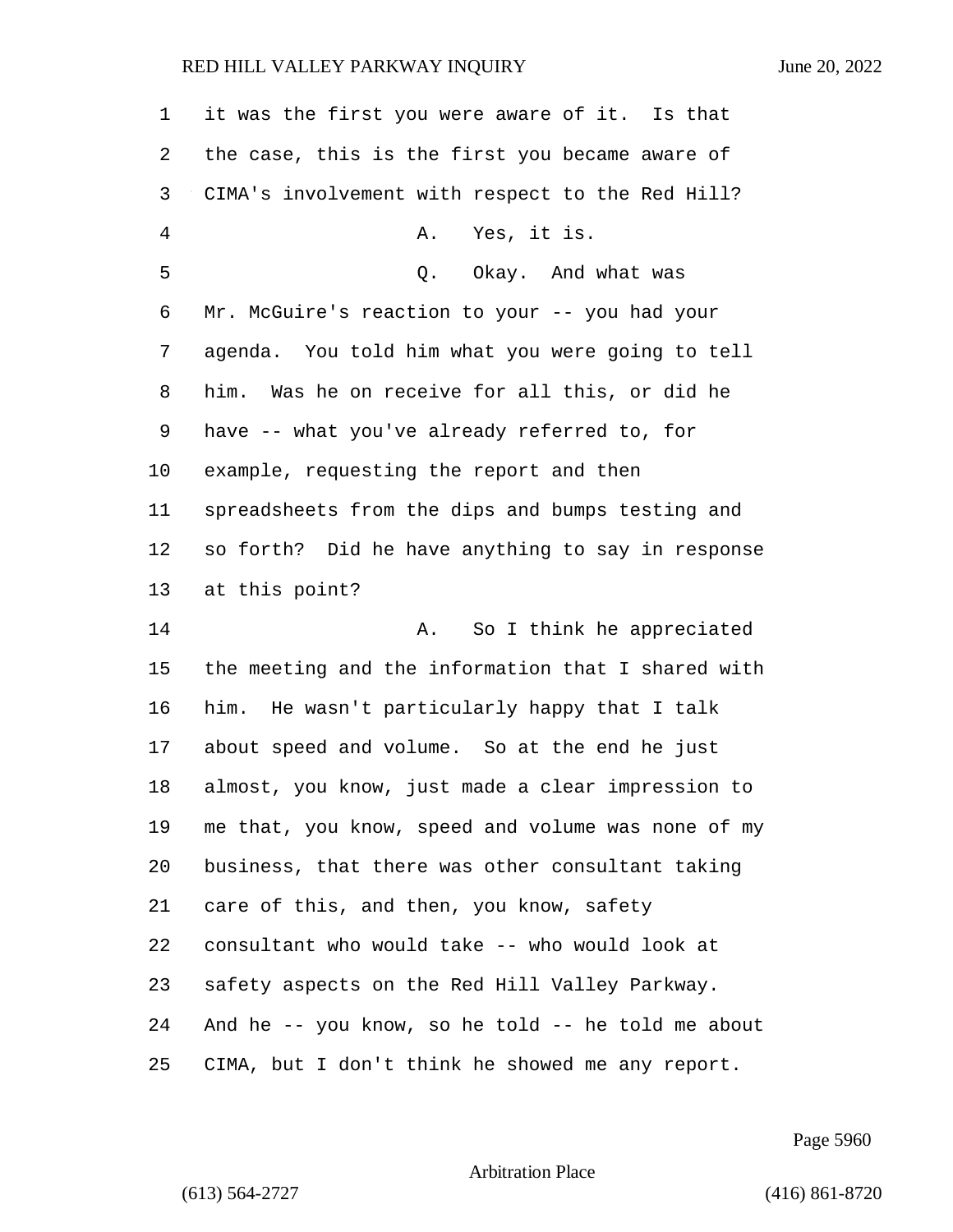| $\mathbf 1$ | It was just he told me that CIMA was taking care   |
|-------------|----------------------------------------------------|
| 2           | of safety aspect and collisions, including         |
| 3           | speed -- so he didn't want me to talk of anything  |
| 4           | about speed or volume or this aspect.              |
| 5           | Q. Okay. And is that --                            |
| 6           | there is a reference in the draft report to that.  |
| 7           | Was it -- was there discussion about that at that  |
| 8           | time?                                              |
| 9           | Yes. Initially I<br>Α.                             |
| 10          | included our concern with speed and volume of      |
| 11          | traffic. I don't know if any other aspects, but    |
| 12          | then we discussed this thing with our legal        |
| 13          | counsel, and we concluded that the decision        |
| 14          | was since it was included in the CIMA report, that |
| 15          | I couldn't move it from the final version of the   |
| 16          | report.                                            |
| 17          | Okay. And taking out any<br>Q.                     |
| 18          | discussions with legal, was that at Mr. McGuire's  |
| 19          | request? There is some correspondence              |
| 20          | subsequently where he asked you to remove it.      |
| 21          | No, it was after his<br>A.                         |
| 22          | request to remove it, but -- so he requested       |
| 23          | removal of this aspect. I discussed with our       |
| 24          | legal counsel, and since CIMA was doing this       |
| 25          | thing, that decision -- well, okay, CIMA was       |

Page 5961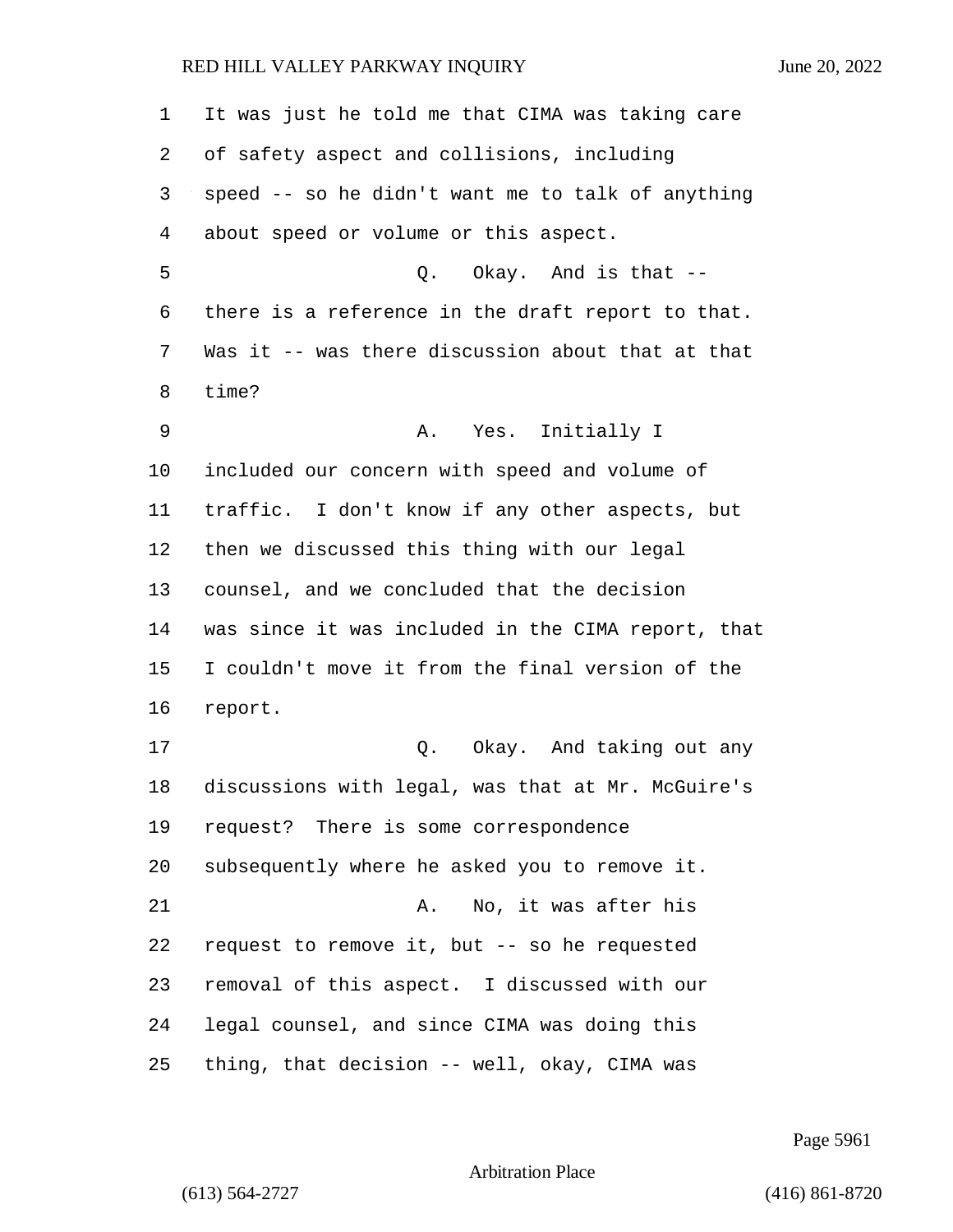covering this aspect; we can remove it from our final report. 3 Q. Okay. And is there anything else pertinent -- that occurred during the call that we haven't discussed? 6 A. Well, there are certain aspect that I raised before. I don't know whether this is what you mean. But in the middle -- like towards the end of the conversation there was a -- some sort of interruption. This is what you want me to talk about? 12 Q. Well, just -- I want you to say anything pertinent, but that's one thing, sure. 15 A. Yeah. Because it was supposed to be face-to-face meeting, and towards the end of the meeting there was some interruption on the phone. I think -- my impression was that somebody stepped in someone room and say, like, you know, some noise, like, you know, what's up or something like this, and Mr. McGuire was I think -- I don't know not embarrassed but, you know, stressed, so he started to reduce the volume in the phone. So I -- I don't know. Like my personal impression that somebody listened to our

Page 5962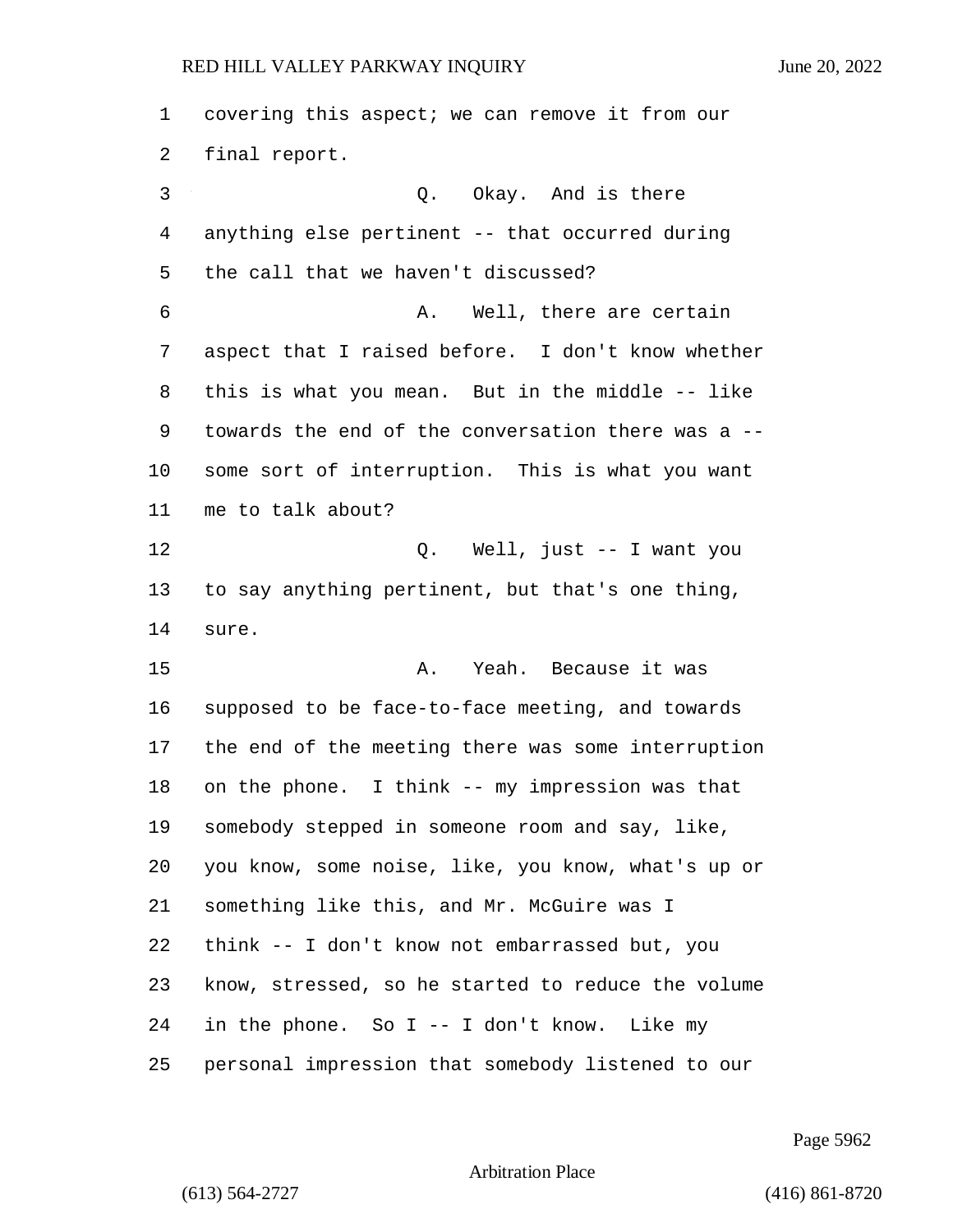| 1  | conversation.                                      |
|----|----------------------------------------------------|
| 2  | Q. Okay. So if we could go                         |
| 3  | to overview document $9$ -- take that down,        |
| 4  | Registrar -- images 220 and 221.                   |
| 5  | Paragraph 534 to 36, you                           |
| 6  | e-mailed Mr. McGuire about the meeting and thanked |
| 7  | him for the meeting and then raised the concern    |
| 8  | that:                                              |
| 9  | "Towards the end of the                            |
| 10 | conversation you reduced the                       |
| 11 | volume on the stationary                           |
| 12 | phone. This surprised me as I                      |
| 13 | thought we were the only                           |
| 14 | people participating in the                        |
| 15 | meeting. Could you please                          |
| 16 | clarify if our conversation                        |
| 17 | was recorded or if others were                     |
| 18 | listening through the speaker                      |
| 19 | phone." (As read)                                  |
| 20 | Is that what you were                              |
| 21 | referring to?                                      |
| 22 | A. Yes, it is.                                     |
| 23 | Q. Okay. And you can take                          |
| 24 | that down, Registrar, actually. I guess it's just  |
| 25 | 535 Mr. McGuire's response the same day. It says:  |

Page 5963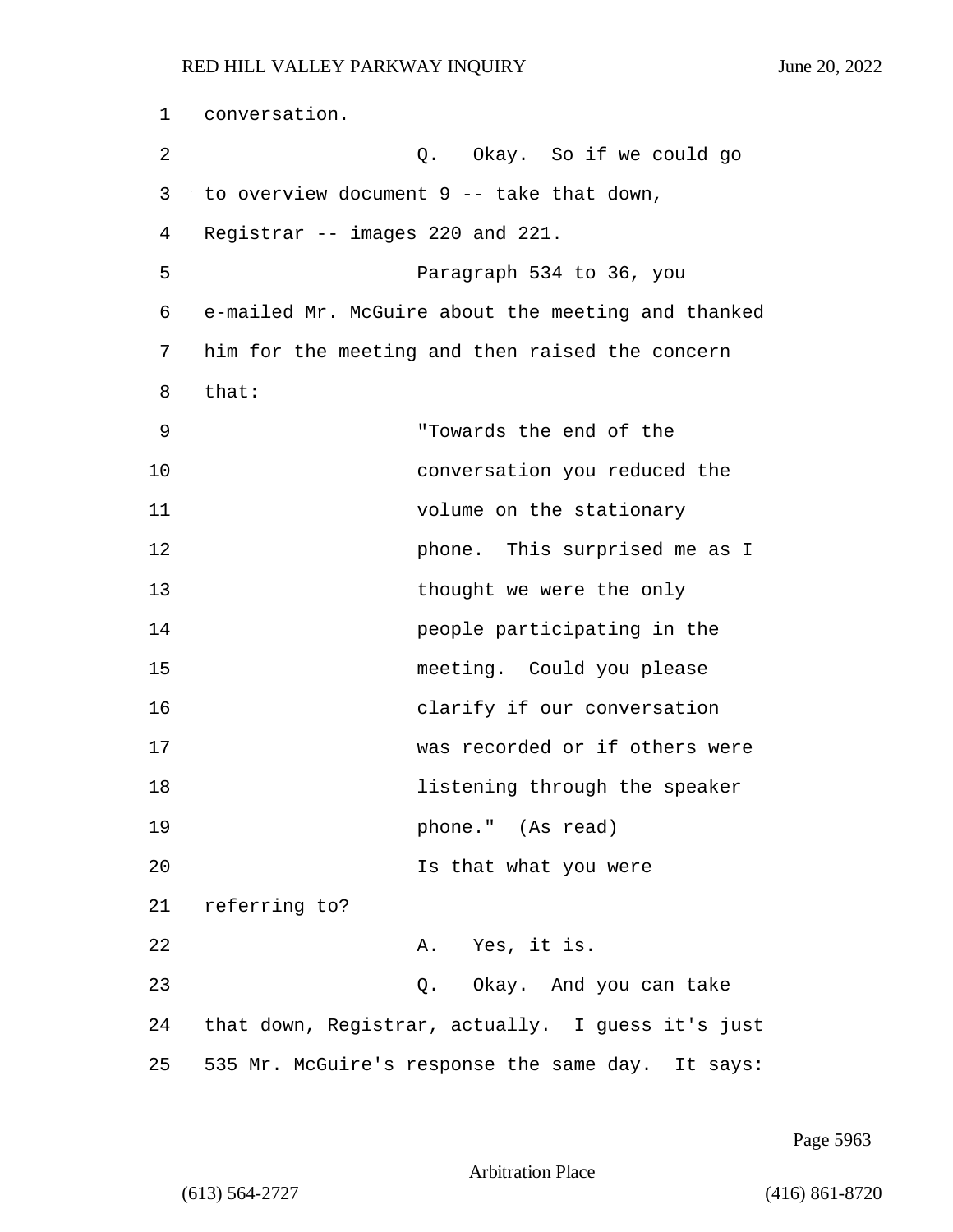| $\mathbf 1$ | There was no recording<br>"No.                      |
|-------------|-----------------------------------------------------|
| 2           | or anyone else listening                            |
| 3           | during the meeting. There was                       |
| 4           | a call in, and I reached over                       |
| 5           | to reduce the ringer volume.                        |
| 6           | My office is secure and there                       |
| 7           | was no intent to capture                            |
| 8           | anything but the overall                            |
| 9           | discussion via notes." (As                          |
| 10          | read)                                               |
| 11          | And so was your impression                          |
| 12          | about this -- this was just based on what happened  |
| 13          | during the meeting; is that right?                  |
| 14          | Yes, this is what<br>Α.                             |
| 15          | happened during the meeting and also my impression  |
| 16          | after the meeting.                                  |
| 17          | What happened after the<br>Q.                       |
| 18          | meeting that caused you to think that someone had   |
| 19          | been listening in?                                  |
| 20          | Mr. McGuire walk me to<br>Α.                        |
| 21          | the door, and it was, you know, a friendly          |
| 22          | atmosphere, and there was a person passing, and     |
| 23          | Mr. McGuire got very aggravated at him, unusual.    |
| 24          | And also I saw Mr. Moore walking from roughly       |
| 25          | where we met in other direction, so $I$ -- that was |

Page 5964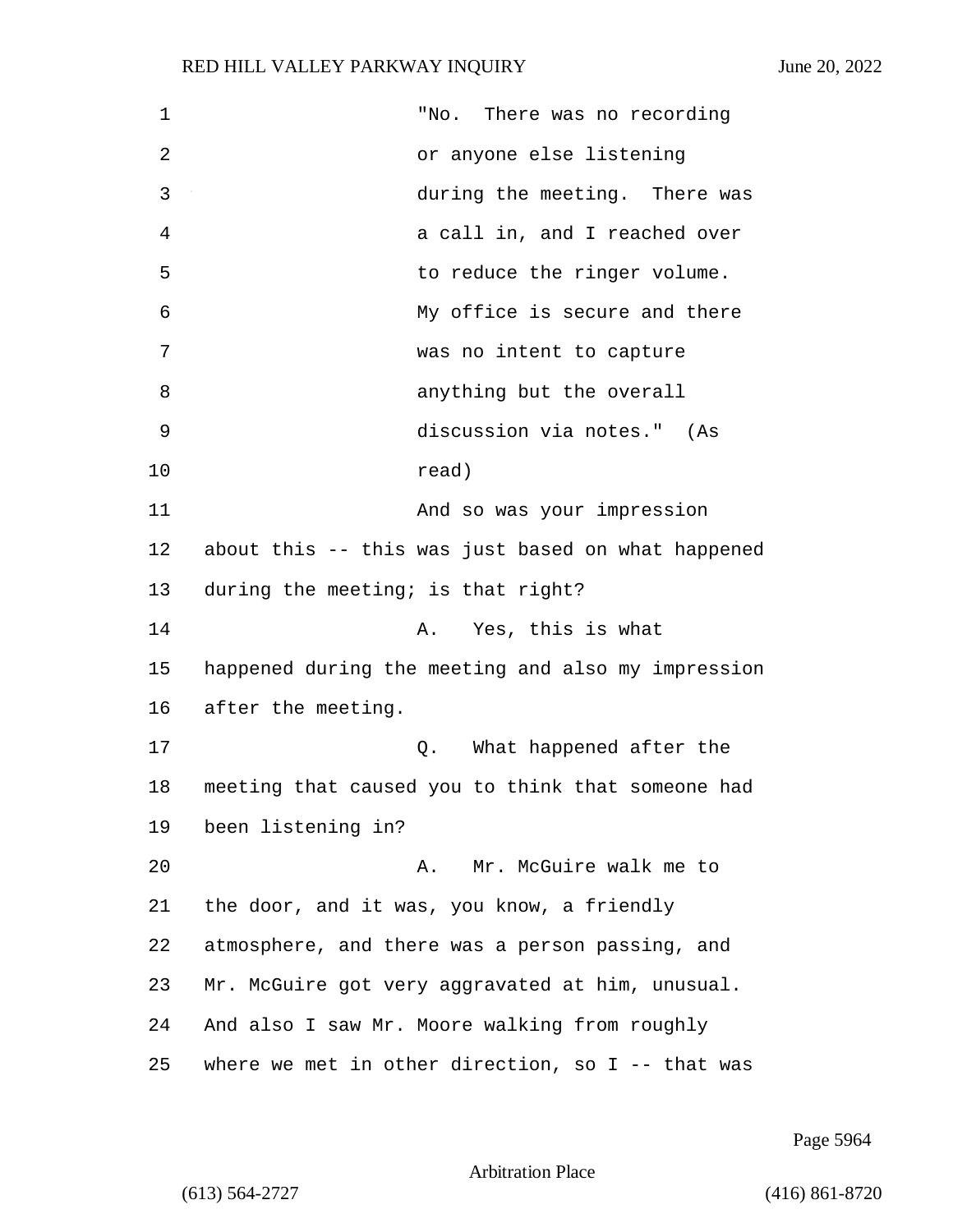1 my concern that somebody listened to our 2 conversation. 3 Q. Sorry. Did you recognize 4 the person that you perceived Mr. McGuire being 5 angry at that was passing by? 6 A. No, I didn't know that 7 person. 8 a.u. C. Okay. And then you also 9 saw Mr. Moore, Gary Moore, walking nearby? 10 A. Yes. He was walking from 11 the location where roughly the meeting was to 12 other location in the office. 13 Q. All right. And just so I 14 understand. It was because Mr. McGuire reduced 15 the volume on the phone because that's what it 16 appeared to you that he was doing? 17 A. I think -- you know, I 18 didn't know exactly what he was doing, but for me 19 it wasn't a ring; it was somebody stepped in, and 20 that noise was not a ring. 21 Q. Okay. It was like you 22 heard someone on the other end, is that what you 23 mean? 24 A. Yes. Like somebody 25 entered the room and said something, so I heard

Page 5965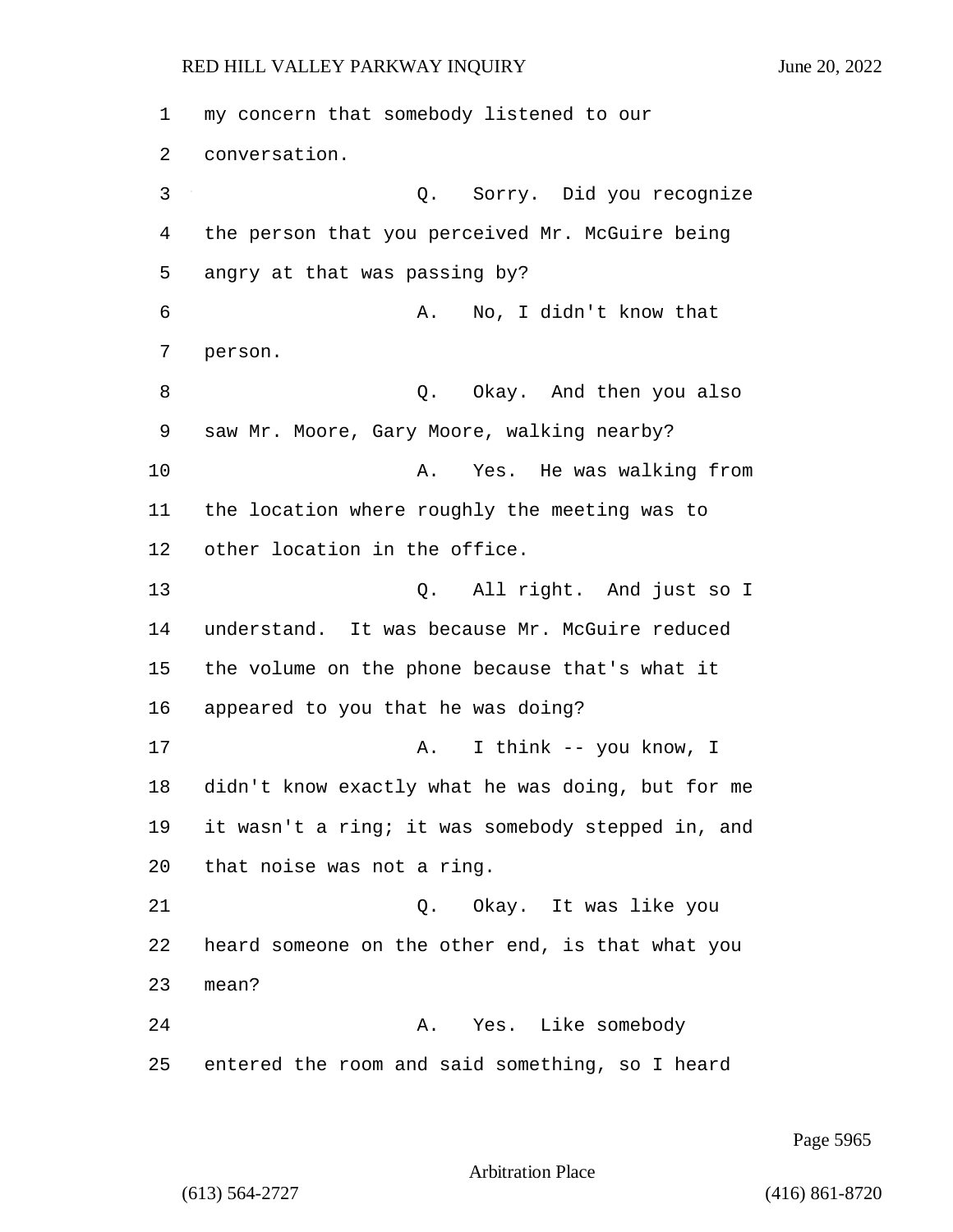1 somebody on the other end. 2 Q. Okay. And did anyone 3 tell you at any point that the meeting was 4 recorded or someone was listening in? 5 A. No, nobody told me. 6 Q. Okay. And were you aware 7 of any practice among staff in your experience of 8 recording meetings or listening in on them 9 surreptitiously? 10 A. No, I didn't. I think 11 our agreement was clear. 12 Q. Right. And did you 13 accept Mr. McGuire's explanation? 14 A. I didn't respond, but --15 I didn't agree with it. 16 Q. But you still believe 17 that someone was listening in; is that right? 18 A. That's correct. 19 Q. Okay. You can take those 20 down, Registrar, and go to images 250 and 251. 21 And -- this is at paragraph 609. 22 It's a long e-mail from you to 23 Ms. Rizvi which you ask her to review, and which 24 you indicate you intend to send to Dr. Skinner, 25 Mr. Linardi and Dr. Mahar for their records. And

Page 5966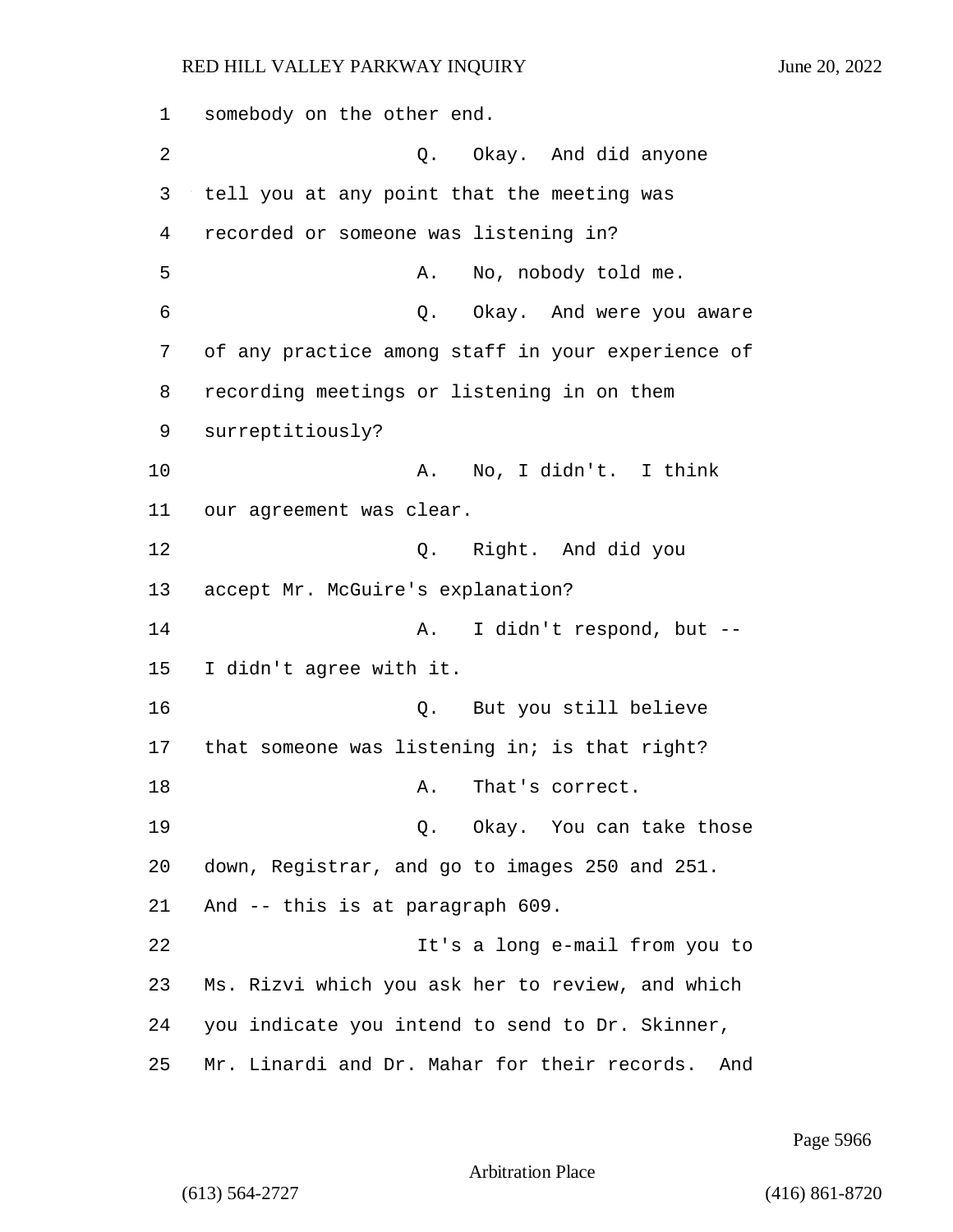can you describe what the purpose was of writing this. 3 A. The purpose was because they knew, Dr. Skinner, Mr. Linardi and Dr. Maher, they knew about the meeting that I was supposed to have with Mr. McGuire, so I summarized the conversation and I wanted to send it to them just for the records. 9 Q. Okay. So a recounting of the meeting the prior month on December 18th? 11 A. Yes, it is. 12 O. Okay. I think that one thing that does not appear in there is what we were just discussing, which is the issue about someone potentially listening in. I don't see any reference to that in this e-mail. Do you know why that is absent? 18 A. Well, I didn't put this thing in writing, but I discuss this thing with Mr. Linardi. 21 Q. Well, I don't want to know what -- if we're talking about a privileged conversation with legal counsel, I'm not asking you for that, but -- and we know that you addressed it directly to Mr. McGuire. But aside

Page 5967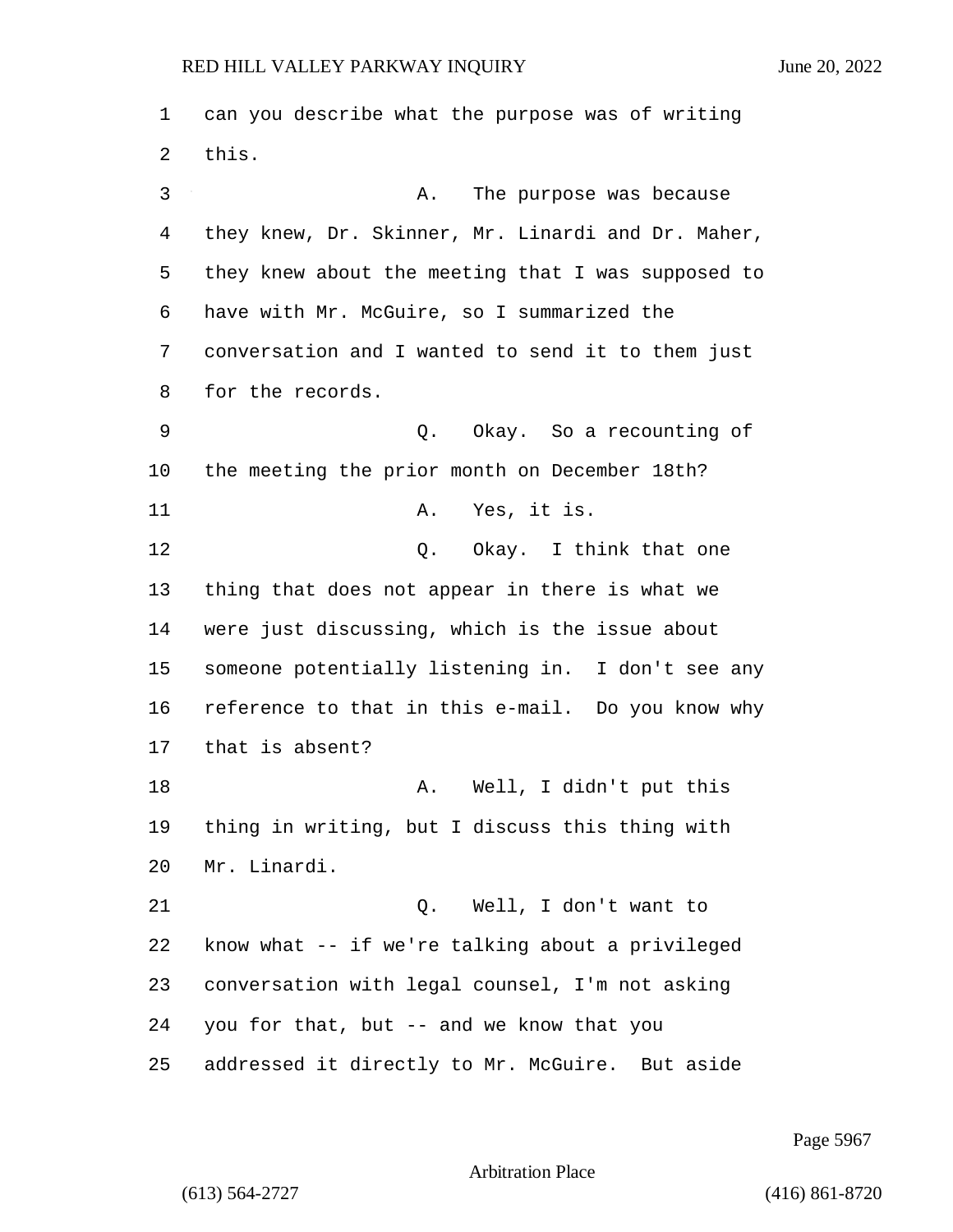| $\mathbf 1$    | from discussions that you had with Mr. Linardi, is |
|----------------|----------------------------------------------------|
| 2              | there a particular reason why you did not include  |
| 3              | that in here?                                      |
| $\overline{4}$ | No, no. No, it's not.<br>Α.                        |
| 5              | It was just like a summary of facts; what was      |
| 6              | discussed during the meeting. So no, this is --    |
| 7              | this is just -- I didn't think it was necessary to |
| 8              | include this thing in this.                        |
| 9              | Q. All right. If we could                          |
| 10             | go to images 215 and 216.                          |
| 11             | And paragraph 527 is --                            |
| 12             | reproduces Mr. McGuire's notes relating to the     |
| 13             | meeting. And there's one thing I wanted to ask     |
| 14             | you about which is on image 216 on the right.      |
| 15             | Registrar, if you could --                         |
| 16             | yeah, that's fine. Thank you.                      |
| 17             | The sixth line from the bottom                     |
| 18             | indicates:                                         |
| 19             | "Forced to say this; was told                      |
| 20             | the City wouldn't want to                          |
| 21             | admit there is an issue to                         |
| 22             | address." (As read)                                |
| 23             | Do you know what that refers                       |
| 24             | to, and does that ring a bell as to what you       |
| 25             | described to Mr. McGuire?                          |

Page 5968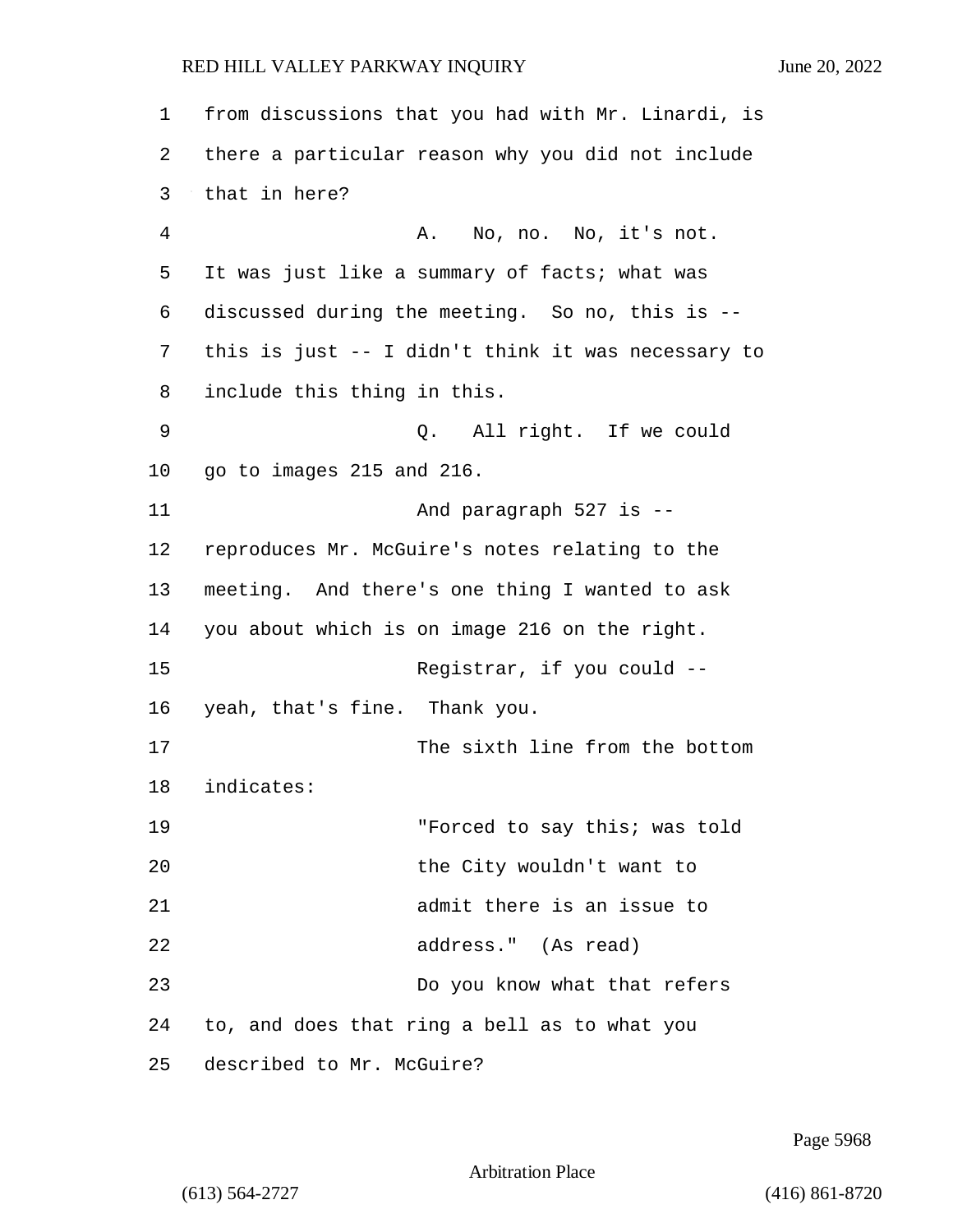| 1  | Yes. It was like -- the<br>Α.                         |
|----|-------------------------------------------------------|
| 2  | City of Hamilton was my client, so it was not nice    |
| 3  | to me to say this, but I was -- maybe not $-$ - I was |
| 4  | forced to say what I was told. So I respected the     |
| 5  | client. It was a very good client, but I had to       |
| 6  | say what I was told.                                  |
| 7  | Q. Okay. And what you were                            |
| 8  | told was what? I mean, it says, "wouldn't want to     |
| 9  | admit there is an issue to address." (As read)        |
| 10 | Does that go back, again, to                          |
| 11 | the issue that you were discussing about -- that      |
| 12 | it would be admitting a problem if there was some     |
| 13 | friction improvement methods undertaken?              |
| 14 | Yes. The City told me<br>Α.                           |
| 15 | that they couldn't do anything because that would     |
| 16 | admit that there was a problem, they would get the    |
| 17 | blame, and they would get the blame for this.         |
| 18 | Q. You can take that down,                            |
| 19 | Registrar.                                            |
| 20 | And there are a lot of                                |
| 21 | communications between you and Mr. McGuire            |
| 22 | following the meeting -- we already looked as a       |
| 23 | couple of them -- following the meeting on            |
| 24 | December 18th. We're not going to look at all of      |
| 25 | But in general could you describe your<br>them.       |

Page 5969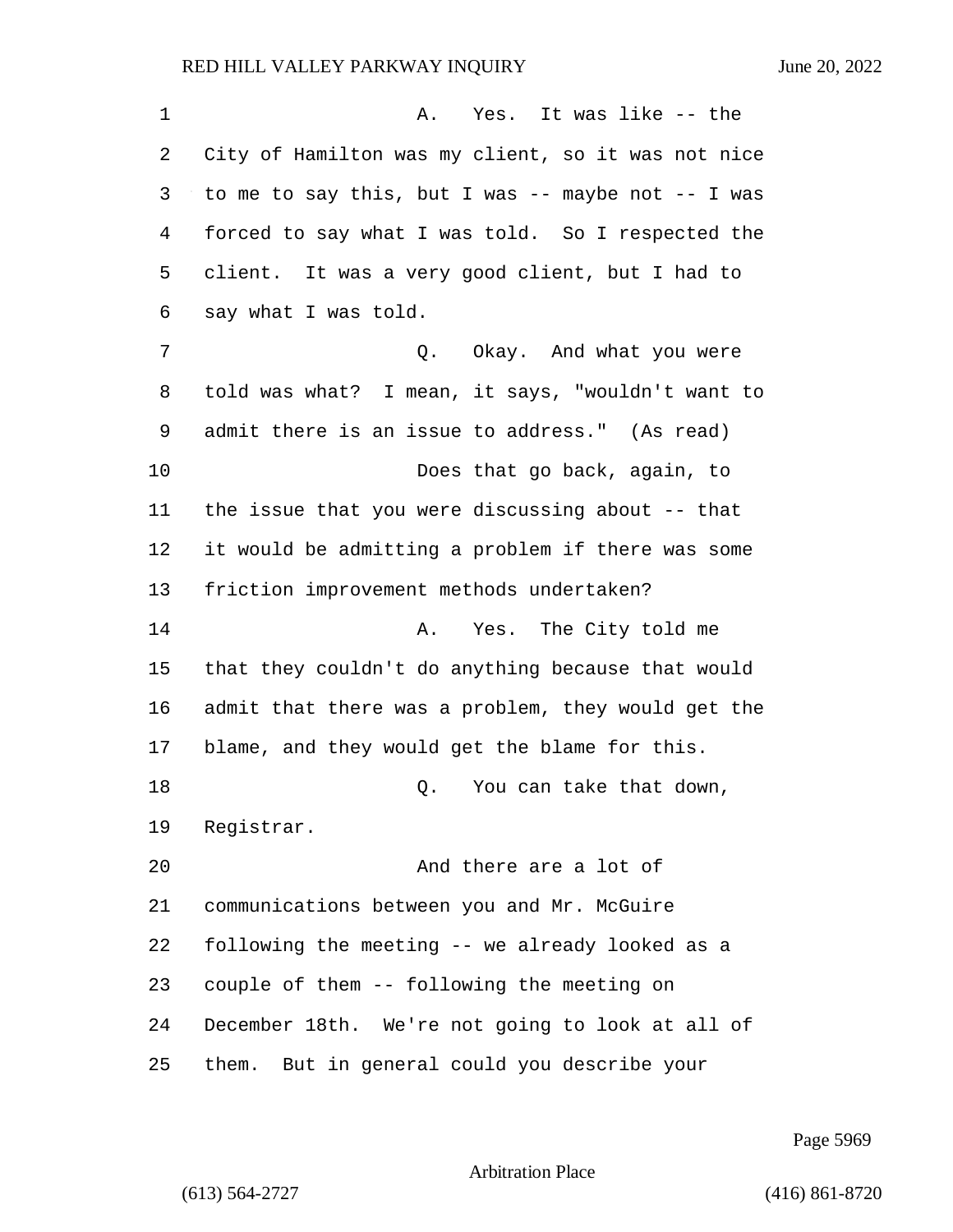| 1  | impressions of the tone and approach as those      |
|----|----------------------------------------------------|
| 2  | communications progressed.                         |
| 3  | I think the tone has<br>Α.                         |
| 4  | changed. It was more, I would say, maybe not the   |
| 5  | best word like aggressive -- so the tone has       |
| 6  | changed from what it was initially. Yeah. So       |
| 7  | that -- yeah, it has changed significant.          |
| 8  | Okay. Now if we could go<br>Q.                     |
| 9  | to images 221 and 222.                             |
| 10 | And so there's an $-$ so this                      |
| 11 | is showing an e-mail from you on December 21st,    |
| 12 | 2018 responding to Mr. McGuire's e-mail on         |
| 13 | December 18th which is earlier. But your response  |
| 14 | includes, in red, a sort of imbedded response each |
| 15 | of his questions. And without reading through      |
| 16 | it -- but essentially as I understand it you're    |
| 17 | answering his question saying there is no standard |
| 18 | for skid number requirements in Ontario; that the  |
| 19 | British pendulum numbers from December 2017 aren't |
| 20 | reliable, and you give him contact information for |
| 21 | three companies for shot blasting or skidabrading  |
| 22 | to improve friction, just as a summary; is that    |
| 23 | fair?                                              |
| 24 | Yeah, it's fair. Also<br>Α.                        |
| 25 | there was some, like, you know $--$ I think $--$   |

Page 5970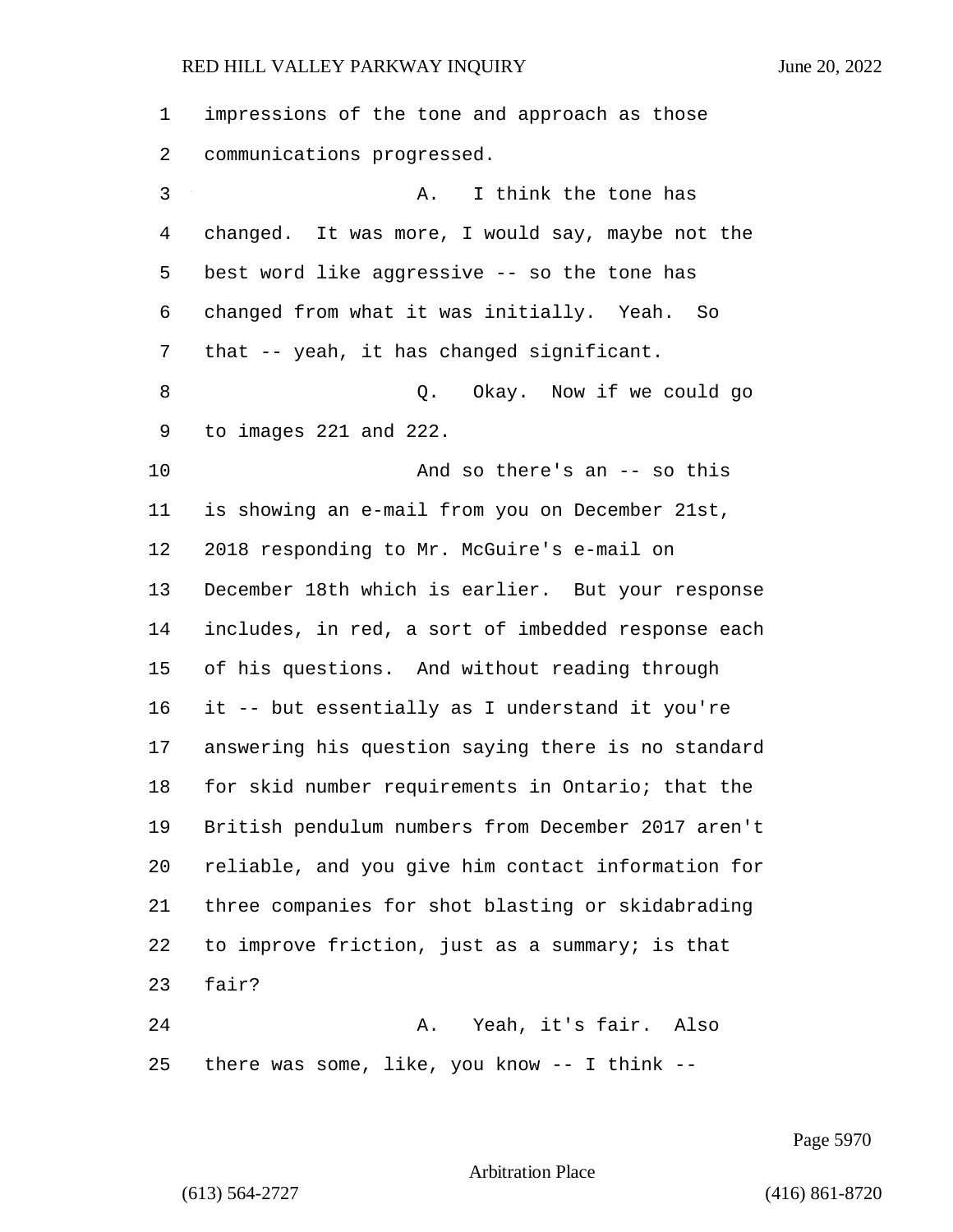| 1  | because I know even this particular e-mail         |
|----|----------------------------------------------------|
| 2  | Mr. McGuire -- so in the previous -- previously    |
| 3  | you said that PSV was okay or sufficient. I say,   |
| 4  | no, we didn't say sufficient; we say medium.<br>So |
| 5  | there was like this sort of -- but overall, yes,   |
| 6  | this is correct, your summary is correct.          |
| 7  | So I think that's a<br>Q.                          |
| 8  | subsequent e-mail where you have that discussion   |
| 9  | about that, and we'll come -- about the PSV?       |
| 10 | Oh, yes.<br>Α.                                     |
| 11 | That's in the subsequent<br>Q.                     |
| 12 | e-mail, so we'll come to that. Let's not jump      |
| 13 | ahead.                                             |
| 14 | Oh, sorry.<br>Α.                                   |
| 15 | But it's the third point<br>Q.                     |
| 16 | I want to discuss at the top of 222, and you       |
| 17 | indicate at the very top --                        |
| 18 | Maybe if you could expand the                      |
| 19 | top paragraph there on 222. Thank you. That's      |
| 20 | fine.                                              |
| 21 | Thank you. Thank you.<br>Α.                        |
| 22 | Q. And this is when -- you                         |
| 23 | know, this is in response to his request for       |
| 24 | references for the use of the shot blasting        |
| 25 | method. And you indicate:                          |

Page 5971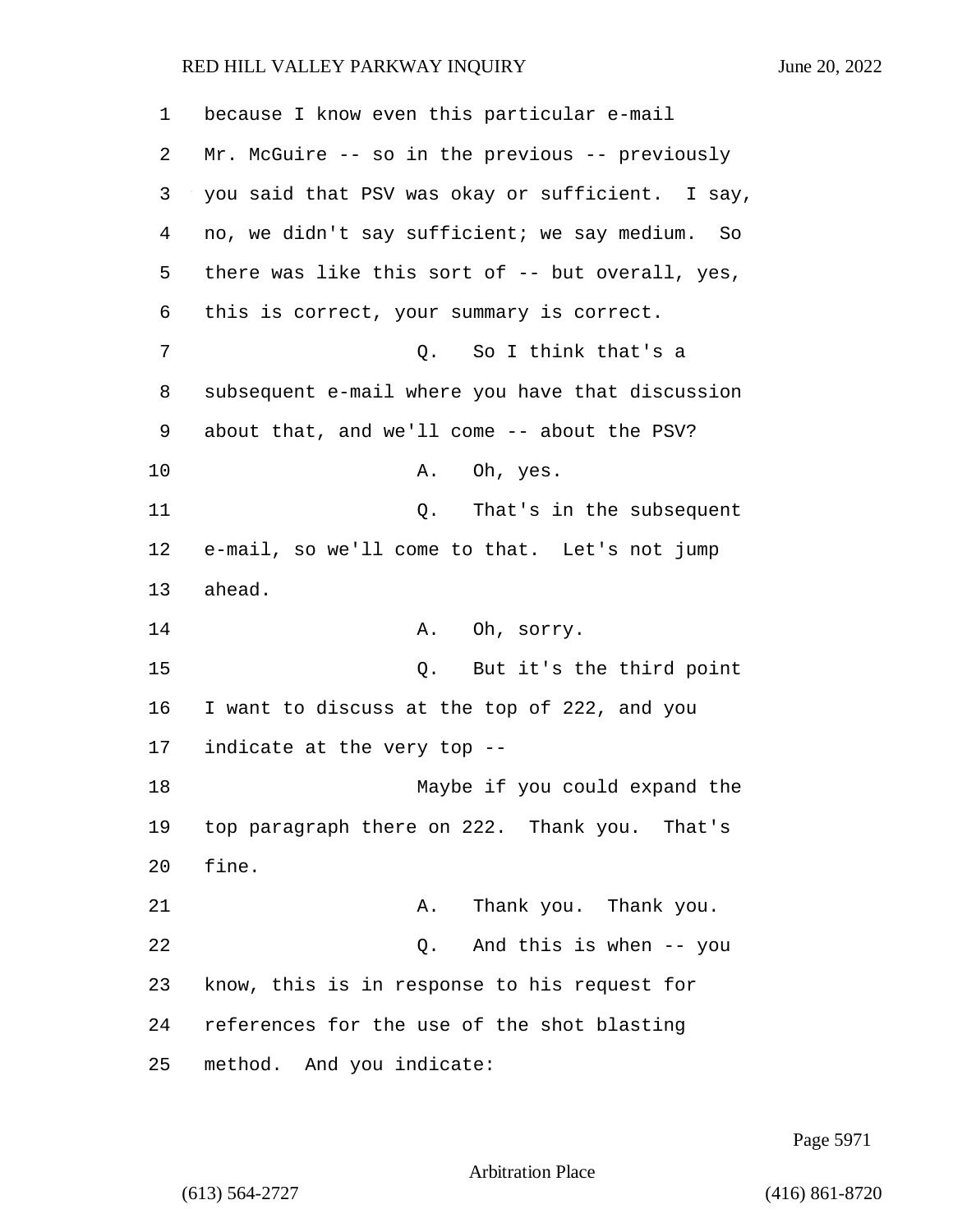| 1  | "As discussed during our                           |
|----|----------------------------------------------------|
| 2  | meeting on Tuesday and                             |
| 3  | previously within the City the                     |
| 4  | concern and skid potential on                      |
| 5  | the RHVP is still valid and                        |
| 6  | the City should consider how                       |
| 7  | to address this."                                  |
| 8  | And I'm wondering about the                        |
| 9  | use of the word "should consider." Is that a --    |
| 10 | does that term "should consider" have a particular |
| 11 | meaning in engineering consulting?                 |
| 12 | Yeah. That was my<br>Α.                            |
| 13 | recommendation that -- this is like, you know,     |
| 14 | going back to previous recommendation of applying  |
| 15 | these interim treatments. So in my opinion it      |
| 16 | should be considered.                              |
| 17 | It should be considered.<br>Q.                     |
| 18 | Does that mean it's a recommendation that should   |
| 19 | be done? I mean, should consider, the way you've   |
| 20 | just described, means that you should think about  |
| 21 | it, I think. Or does it mean that it's something   |
| 22 | that is a recommendation that should be done?      |
| 23 | It's -- for me it's a<br>Α.                        |
| 24 | delicate -- but I would say should consider -- in  |
| 25 | the meaning for me was as a recommendation, should |

Page 5972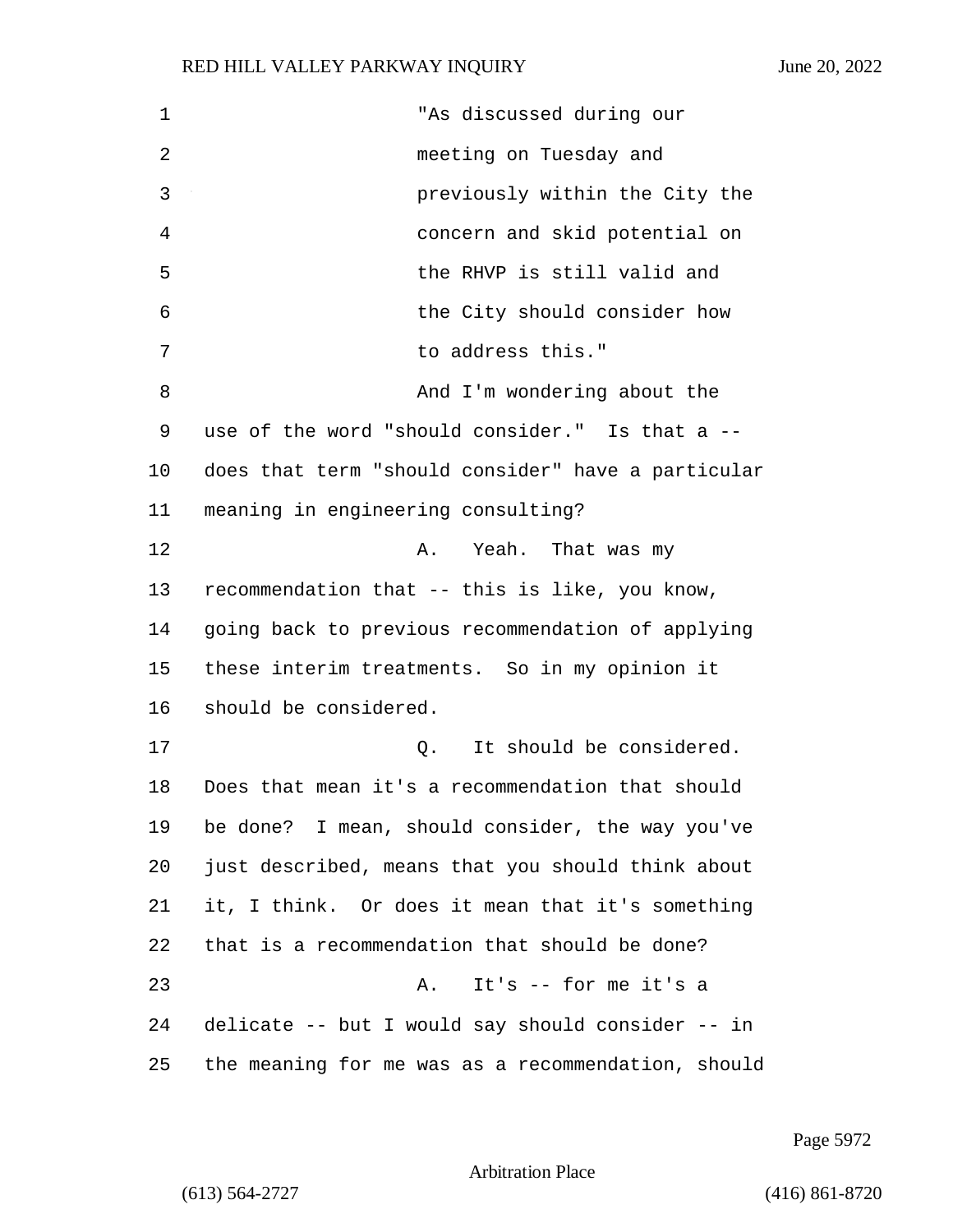1 be done. 2 Q. Okay. Thank you. 3 And if you could go to 4 overview document, same overview document, 244 and 5 245, those images. 6 And I think this might be the 7 one that you were referring to before about TSB, 8 but this is in paragraph 590. January 13, 2019 he 9 responded to your December 21st, 2018 e-mail, and 10 there's a number of items. How did you interpret 11 the overall approach of his e-mail? And we can 12 expand it if you like. 13 You can do that, Registrar. 14 The e-mail at 590 at the bottom and the top of the 15 next page. At the top he says: 16 "Thanks for the updates on the 17 file and I have a few more 18 questions and updates for 19 you." 20 That's a bit cut off I think. 21 A. You know, my opinion it 22 was that -- it was becoming more aggressive. 23 Q. A little bit more 24 positional? 25 A. More positional, yes, and

Page 5973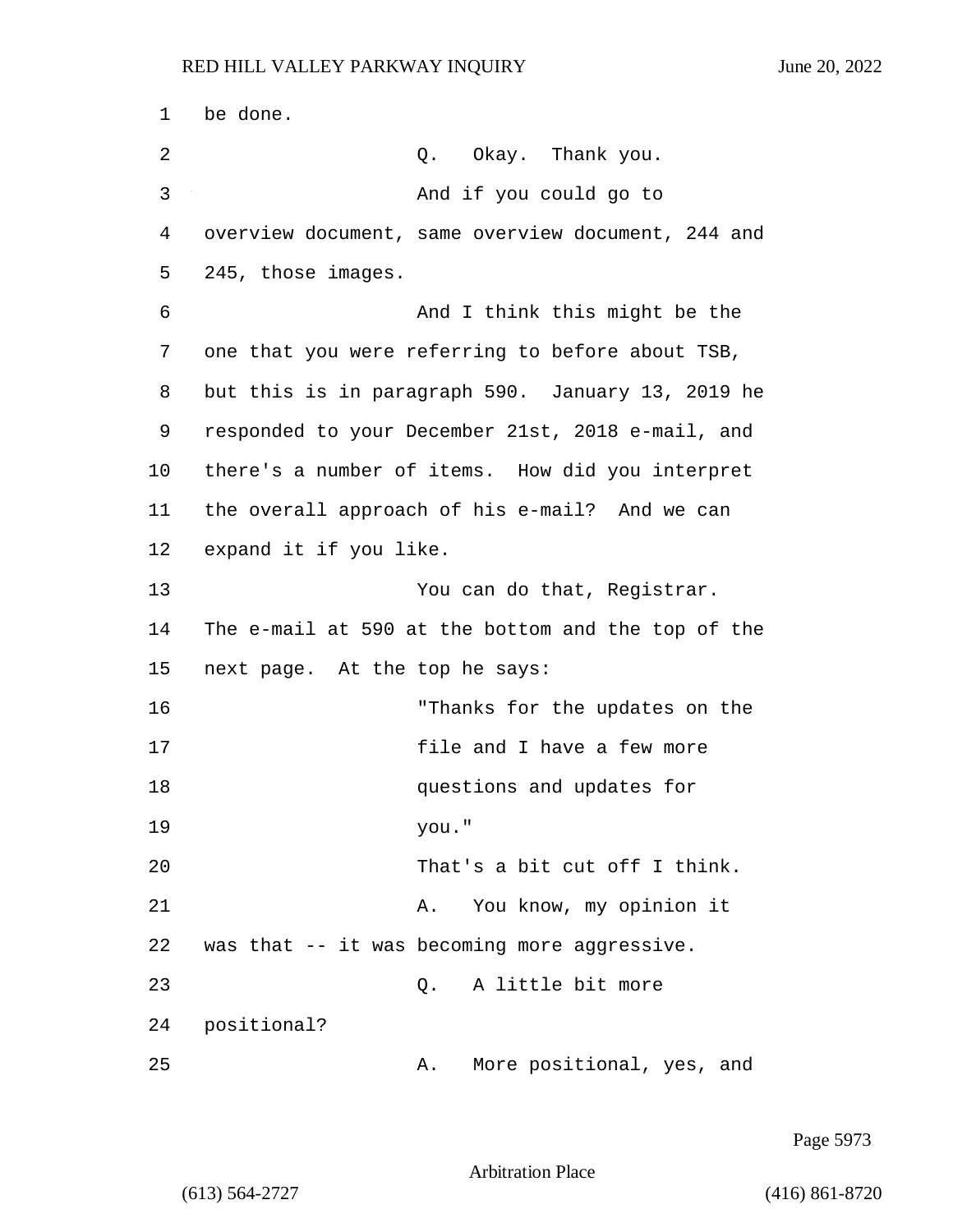| 1  | also something -- you know, like I mentioned this  |
|----|----------------------------------------------------|
| 2  | PSV -- maybe not here, but, like, twisting what we |
| 3  | said because -- yeah, that was my general          |
| 4  | impression.                                        |
| 5  | Q. Okay. We'll come to the                         |
| 6  | PSV thing in a second. In the middle paragraph     |
| 7  | Mr. McGuire -- well, no, it's the one with the red |
| 8  | text. In your response below in point 3, you       |
| 9  | indicate that:                                     |
| 10 | "The concern about skid                            |
| 11 | potential on the RHVP is still                     |
| 12 | valid and the City should                          |
| 13 | consider how to address this."                     |
| 14 | However, in the draft report                       |
| 15 | on the bottom of page 2 you wrote that:            |
| 16 | "As discussed with the City if                     |
| 17 | there is a concern about the                       |
| 18 | frictional characteristics of                      |
| 19 | the SMA surface course on the                      |
| 20 | RHVP, can you please provide                       |
| 21 | clarity on these statements."                      |
| 22 | (As read)                                          |
| 23 | So he's talking about that                         |
| 24 | same thing that I asked you about, about if there  |
| 25 | is a concern. And did you later change the         |

Page 5974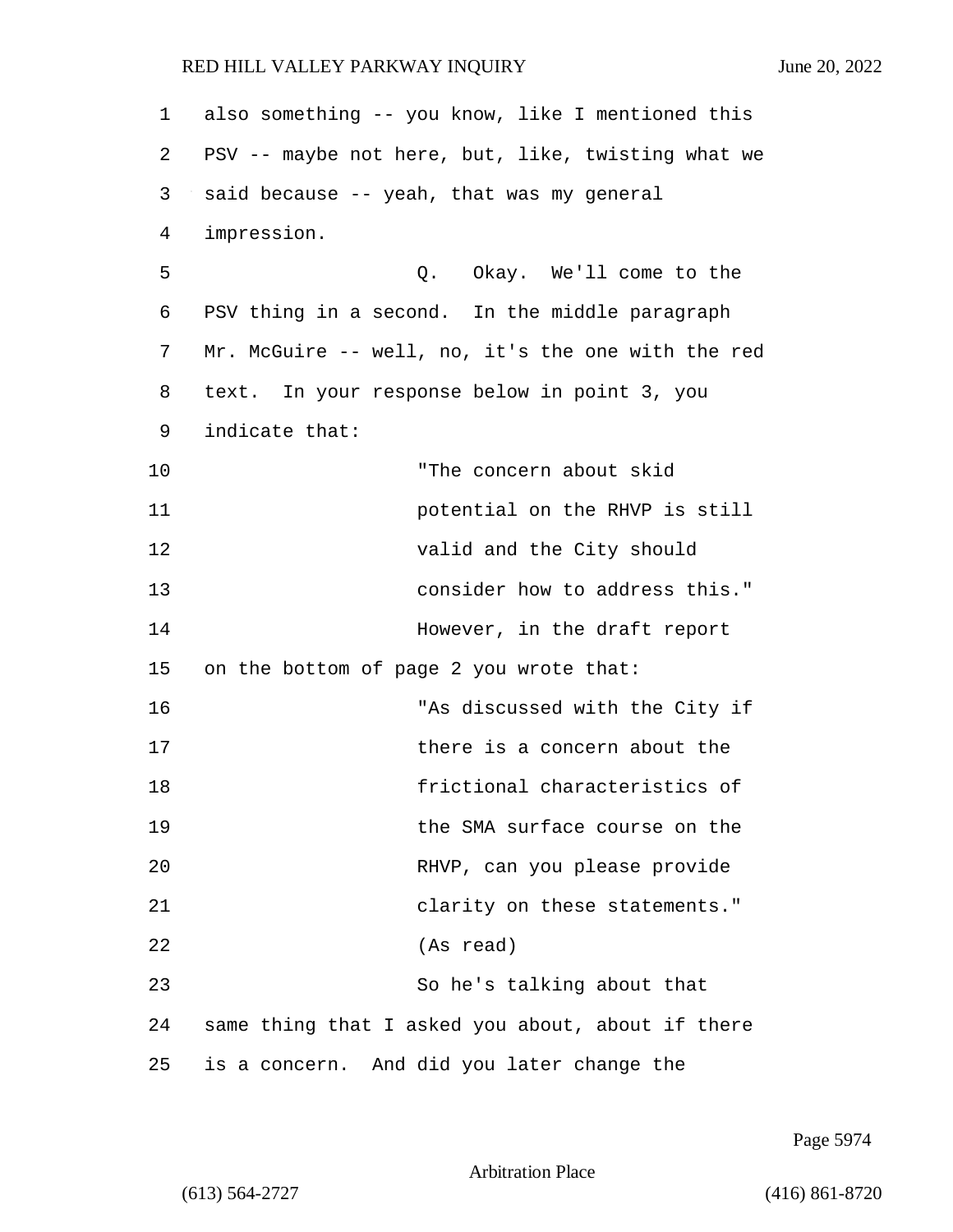1 language in the final draft on that point? 2 A. Yes. In the final 3 version of the report, I -- we removed that 4 sentence. 5 Q. Okay. And in the second 6 paragraph it says: 7 "Both of the MTD and PSV 8 elements are identified as 9 adequate and the City will 10 require a framework to measure 11 them against. Public works is 12 submitting a report to the PW 13 committee early in February 14 and will require this 15 information." (As read) 16 Is that what you were talking 17 about before about the use of the term adequate 18 for PSV? 19 A. Yes. Because I don't 20 know if this -- on the next e-mail I corrected 21 that. I didn't say it was adequate because for -- 22 hot in-place recycling, I considered this thing 23 not adequate. 24 Q. Right. Give me one 25 moment. Just bear with me for one moment if you

Page 5975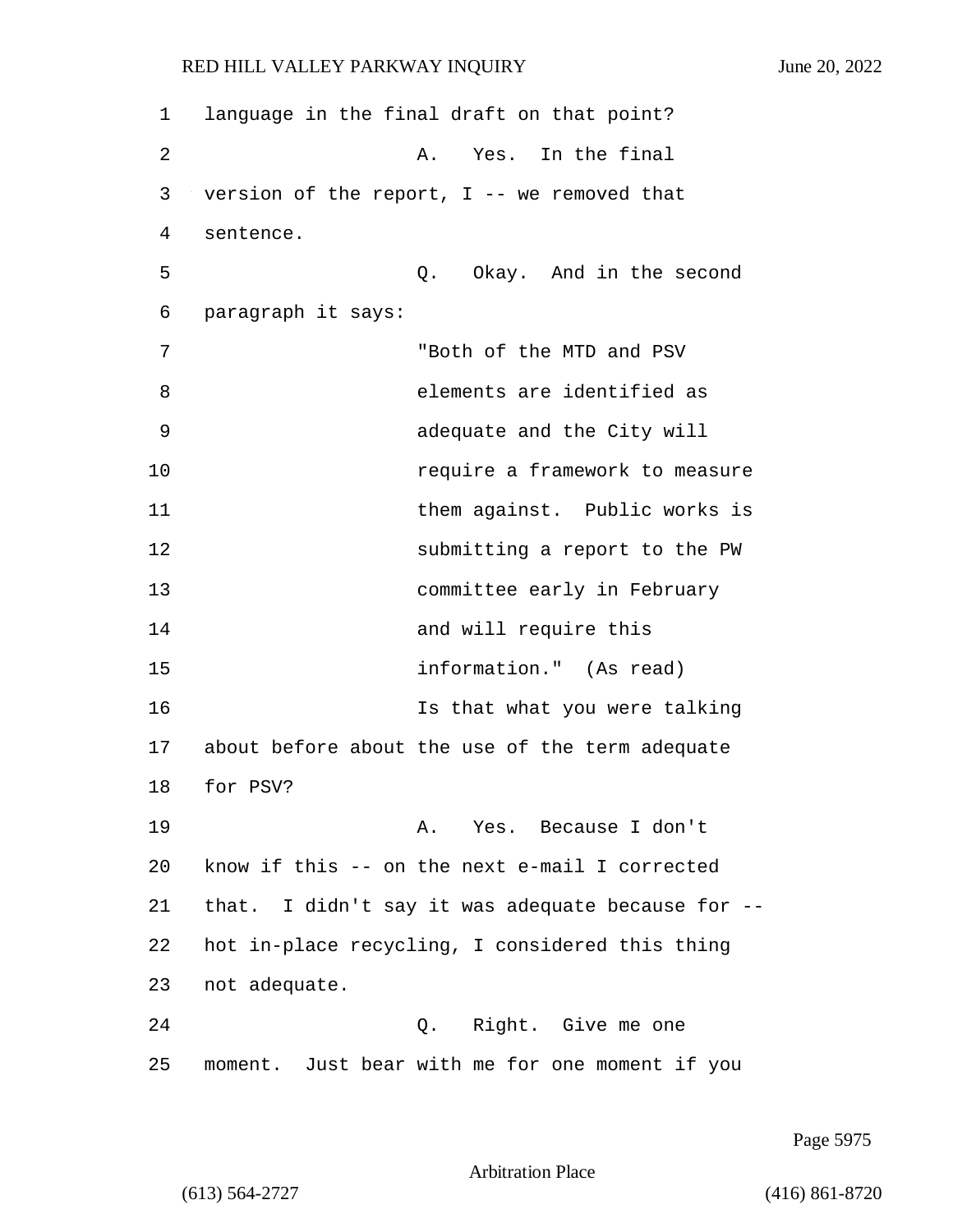| 1  | would, please. And in the red line there I'm just |
|----|---------------------------------------------------|
| 2  | noticing this. He said:                           |
| 3  | "In your response below in                        |
| 4  | point 3 you indicate that 'the                    |
| 5  | concern about skid potential                      |
| 6  | on the RHVP is still valid and                    |
| 7  | the City should consider -- no                    |
| 8  | that's right -- how to address                    |
| 9  | this." (As read)                                  |
| 10 | Okay. No, I apologize. I                          |
| 11 | thought it said something else. Move on.          |
| 12 | Okay. If we could go to                           |
| 13 | images 267 and 268.                               |
| 14 | So this is a response to                          |
| 15 | Mr. McGuire's e-mail from you on January 18th     |
| 16 | responding to his January 13th e-mail. And just   |
| 17 | to cover off what you were just speaking of.      |
| 18 | The first paragraph, if you                       |
| 19 | could expand that, Registrar. This is about the   |
| 20 | PSV and the use of the term adequate. Is this     |
| 21 | what you were referring to?                       |
| 22 | A. Yes, it is.                                    |
| 23 | Q. Okay. And you indicate:                        |
| 24 | "We do not state the PSV was                      |
| 25 | identified as adequate, which                     |

Page 5976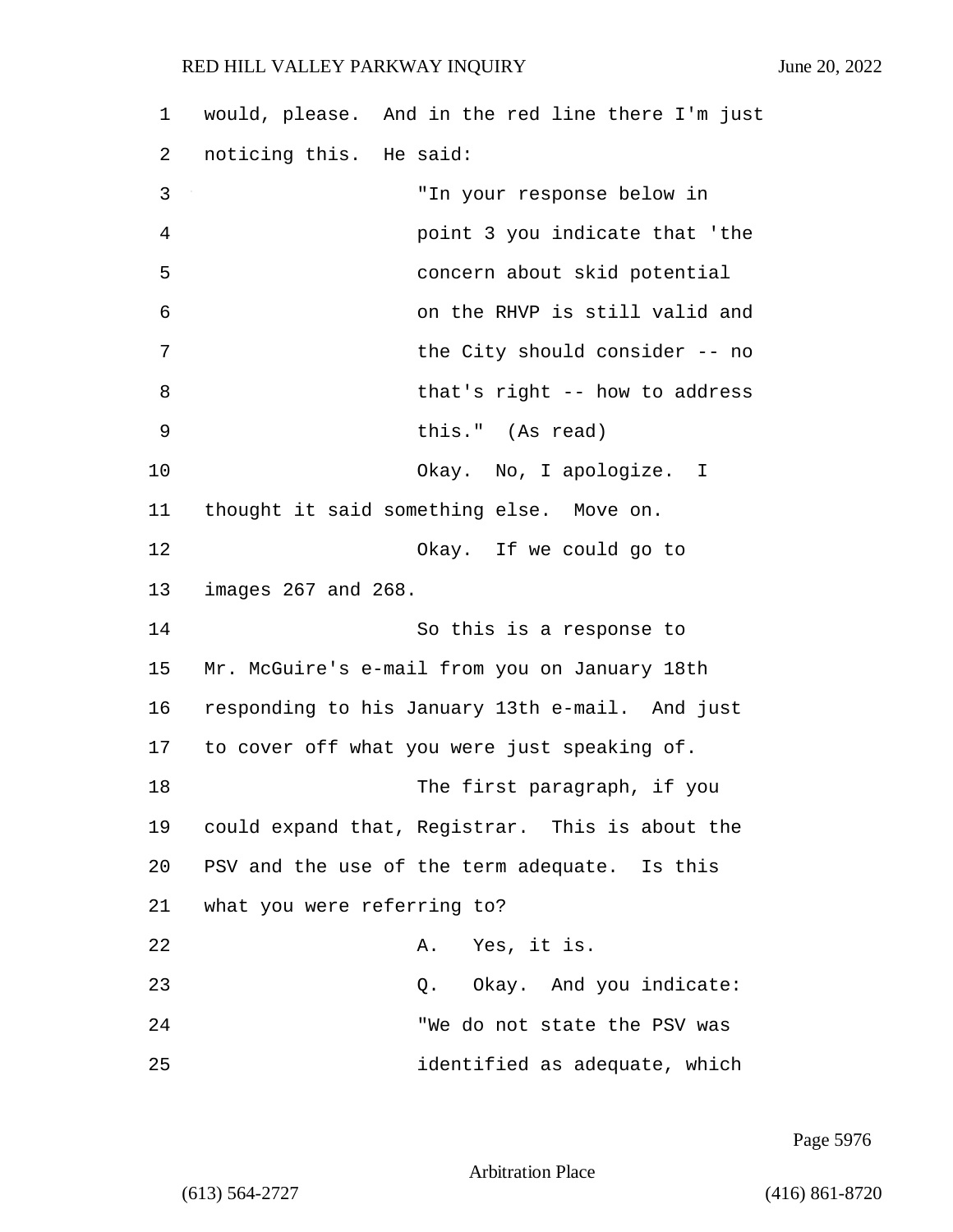| $\mathbf 1$    | you state below. We stated                         |
|----------------|----------------------------------------------------|
| $\overline{2}$ | that: 'The corrected PSV of                        |
| 3              | the tested aggregates was 45.                      |
| 4              | This value is considered to be                     |
| 5              | average/medium. As discussed                       |
| 6              | during the meeting there is a                      |
| 7              | concern that an aggregate with                     |
| 8              | a PSV of 45 will not provide                       |
| 9              | sufficient long-term                               |
| 10             | frictional characteristics if                      |
| 11             | the surface course asphalt mix                     |
| 12             | is subjected to hot in-place                       |
| 13             | recycling.'" (As read)                             |
| 14             | Now, you indicated that it                         |
| 15             | was -- Mr. McGuire was becoming more aggressive,   |
| 16             | and I suggested the word "positional", which you   |
| 17             | agreed with. Is it fair to say that this e-mail    |
| 18             | is more forceful and positional than your previous |
| 19             | e-mails?                                           |
| 20             | A. Yes. Because this                               |
| 21             | statement that would -- you know, our              |
| 22             | recommendation upside-down, we said, no, it's not  |
| 23             | suitable, and now if I said adequate, I would say, |
| 24             | no problem. So it was -- as you read this is the   |
| 25             | position of being positional.                      |

Page 5977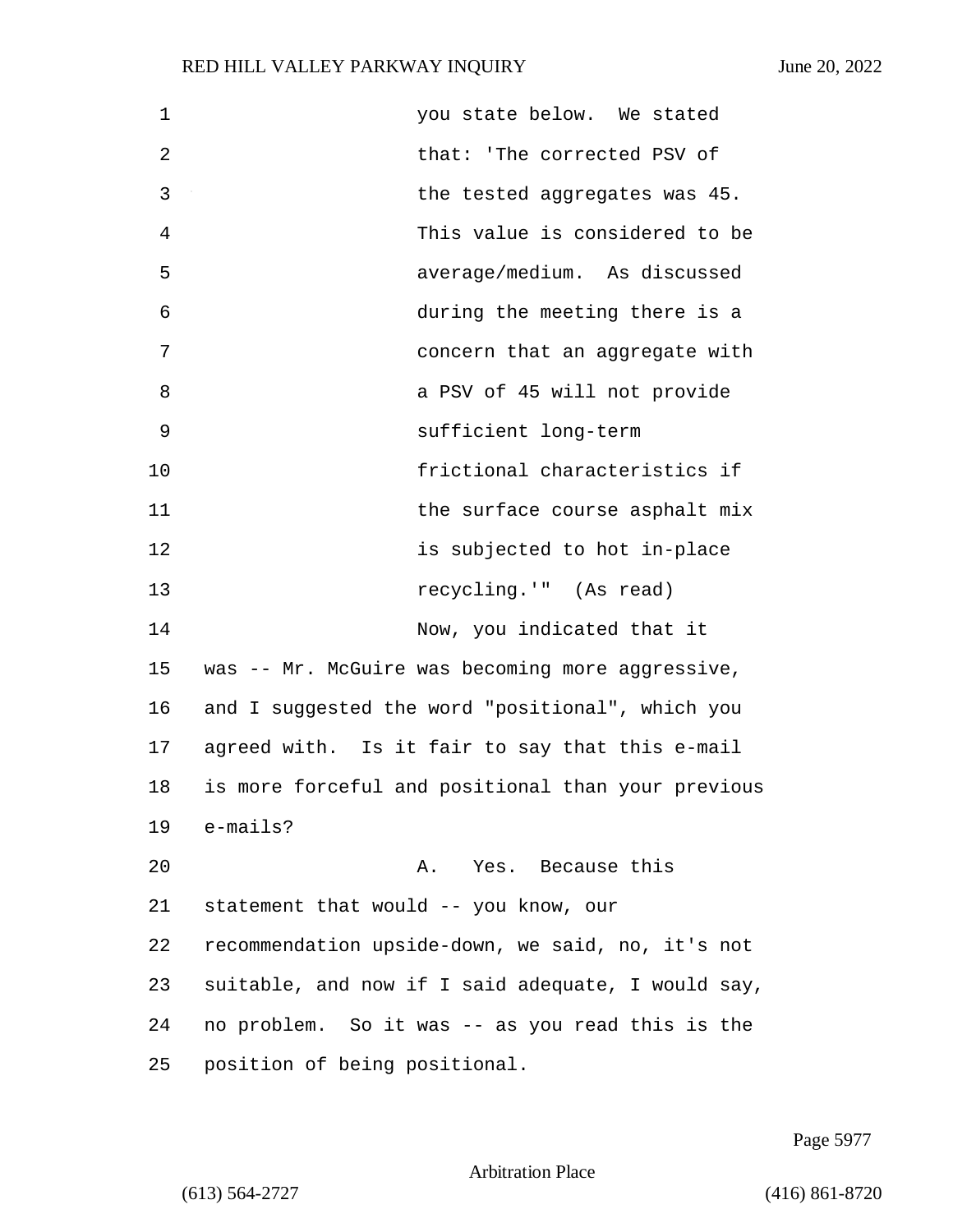| 1       | I'm not being critical.<br>Q.                      |
|---------|----------------------------------------------------|
| 2       | I'm just being observational.                      |
| 3       | Yeah, yeah. This is,<br>Α.                         |
| 4       | like, you know, that was my conclusion.            |
| 5       | Okay. If you could take<br>Q.                      |
| 6       | that down, Registrar, just so we can see the whole |
| 7       | part.                                              |
| 8       | And on that you deal with a                        |
| 9       | number of issues in there, but in the first        |
| $10 \,$ | paragraph when you say that the PSV of 45 is       |
| 11      | insufficient to maintain long-term frictional      |
| 12      | characteristics if HIR is used in referring to     |
| 13      | recycling the aggregates, would that not also      |
| 14      | apply to the existing surface?                     |
| 15      | This is like I -- you<br>Α.                        |
| 16      | know, we recommended interim improvement --        |
| 17      | Right.<br>Q.                                       |
| 18      | -- so this is we -- you<br>А.                      |
| 19      | know, we $-$ - I know it is just this one element, |
| 20      | one factor, one item, but, you know, for me it was |
| 21      | very obvious. It cheap, quick, do it and improve   |
| 22      | it. Will you solve everything, no, but you will    |
| 23      | improve this one particular thing.                 |
| 24      | Right. But my question<br>Q.                       |
| 25      | isn't really about why you didn't mention it here. |

Page 5978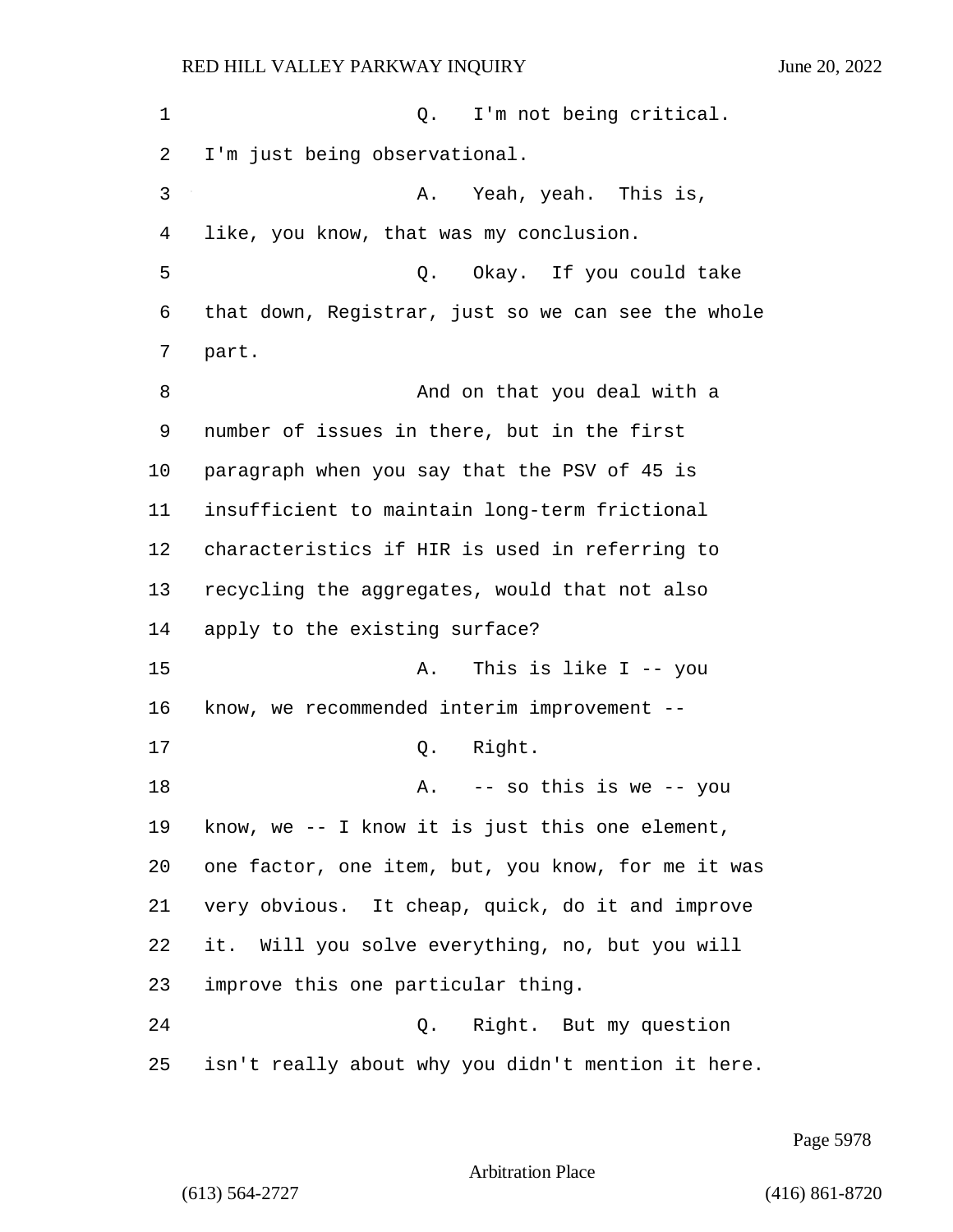| 1  | That isn't what I mean. I just $-$ - just asking   |
|----|----------------------------------------------------|
| 2  | substantively is the same concern -- exist (ph) if |
| 3  | it's going to -- if there's a concern about        |
| 4  | whether you can maintain adequate frictional       |
| 5  | characteristics with a PSV of 45 in a recycled     |
| 6  | pavement? Am I correct that the same would a       |
| 7  | apply to the non-recycled pavement; is that fair?  |
| 8  | In my opinion recycled<br>Α.                       |
| 9  | pavement would be long term. So, let's say if I    |
| 10 | had 45 now and, you know, as I stated before that  |
| 11 | that was relatively low, but if I use the same     |
| 12 | aggregate, it's 45 today; it would not get better. |
| 13 | It would go -- only go down, so it could only get  |
| 14 | worse. There are no miracles that it would         |
| 15 | suddenly come up, so it would be -- it's not       |
| 16 | today. We will be looking at 10, 15 or something   |
| 17 | years. It can only get worse.                      |
| 18 | But you're not going to<br>Q.                      |
| 19 | get an improvement from it?                        |
| 20 | No. Unless you do<br>Α.                            |
| 21 | something like shot blasting or something in the   |
| 22 | future, but without anything, no, it will not go   |
| 23 | up. It will not improve.                           |
| 24 | Q.<br>Okay. Can we go to 271,                      |
| 25 | 272.                                               |

Page 5979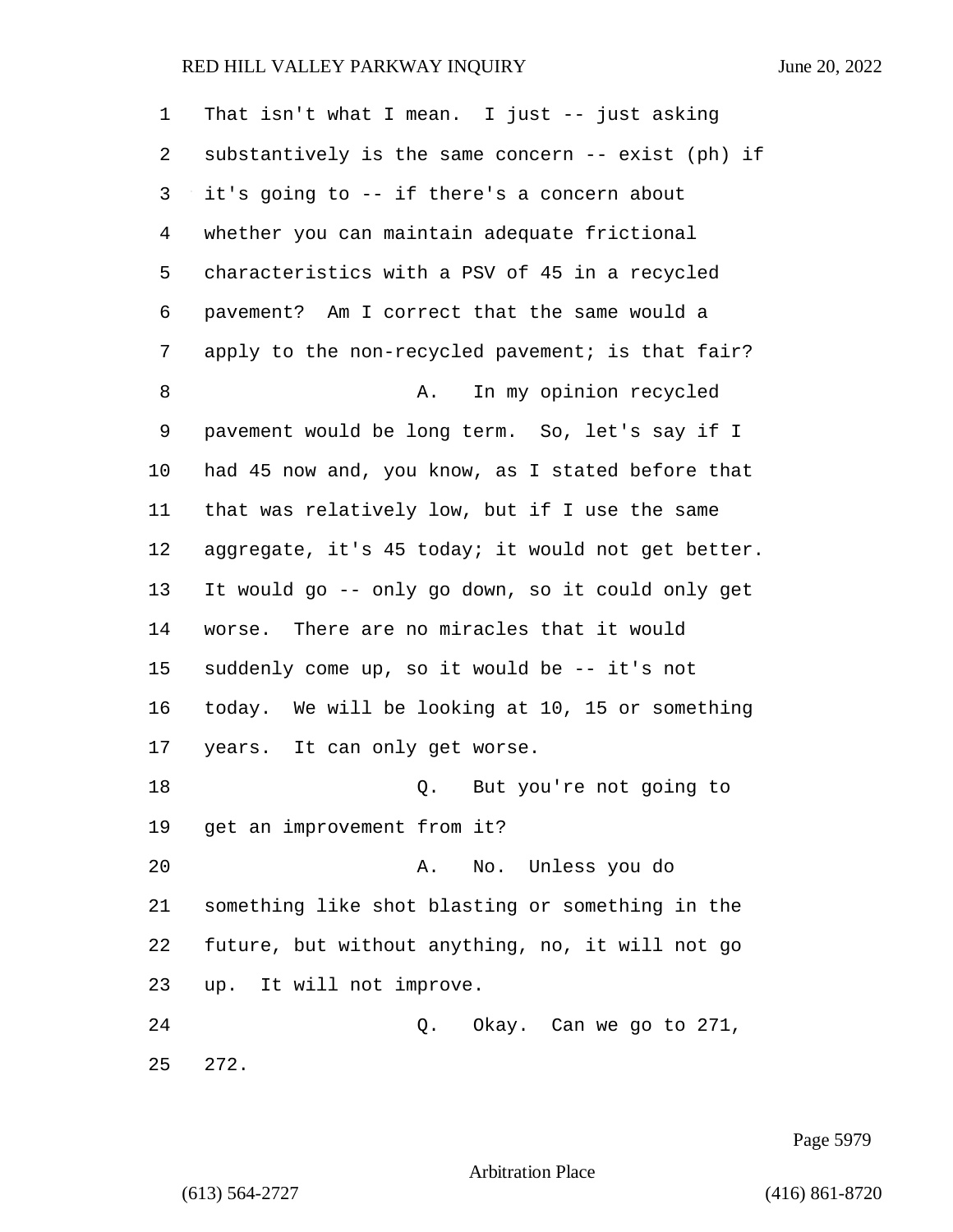| 1  | This is another long e-mail                        |
|----|----------------------------------------------------|
| 2  | from Mr. McGuire on January 20th responding to     |
| 3  | yours that we just looked at from the 18th of      |
| 4  | January, and it runs onto the next page.           |
| 5  | In the first paragraph he                          |
| 6  | refers to our conversation last week that preceded |
| 7  | your e-mail of the 18th to him. Do you recall      |
| 8  | what that conversation was about or what you       |
| 9  | discussed? He just says -- but he says:            |
| 10 | "In that conversation we                           |
| 11 | agreed that providing a                            |
| 12 | reference framework to your                        |
| 13 | draft report was required to                       |
| 14 | provide context to your                            |
| 15 | findings."                                         |
| 16 | Do you recall that discussion?                     |
| 17 | If he says, we must have<br>Α.                     |
| 18 | had probably telephone conversation, but I don't   |
| 19 | recall details of this.                            |
| 20 | And then in<br>Q.                                  |
| 21 | paragraph 4 -- and if maybe you could call up 4    |
| 22 | and 5, Registrar. Yeah. And here he indicates      |
| 23 | that:                                              |
| 24 | "What Golders has provided in                      |
| 25 | this assignment is a series of                     |

Page 5980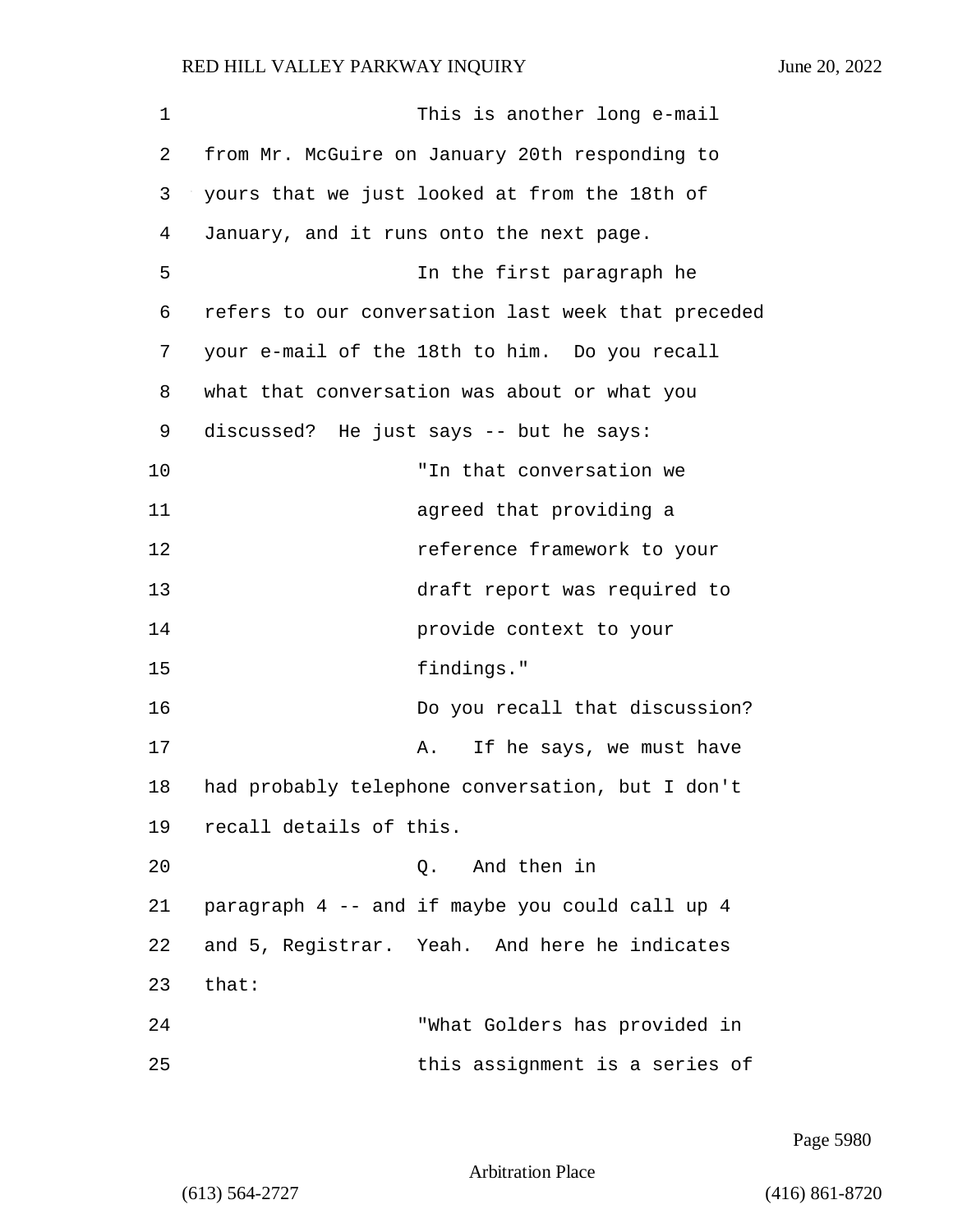| 1  | measurements, and your review                      |
|----|----------------------------------------------------|
| 2  | of those results, with                             |
| 3  | recommendations based upon                         |
| 4  | unknown standards. As the                          |
| 5  | client this does not meet our                      |
| 6  | requirements of the                                |
| 7  | assignment."                                       |
| 8  | And then he goes on to talk                        |
| 9  | about the speed and traffic volumes being outdated |
| 10 | and doesn't refer to the most current studies done |
| 11 | by another consultant, which I think you had       |
| 12 | indicated before you understood to be CIMA at that |
| 13 | point.                                             |
| 14 | With respect to the first                          |
| 15 | paragraph there, what was your reaction to that    |
| 16 | statement?                                         |
| 17 | My reaction was that<br>Α.                         |
| 18 | probably Mr. McGuire anticipated that there was a  |
| 19 | clear standard for friction testing and friction   |
| 20 | requirements in Ontario, like OPSS or other        |
| 21 | standards, but -- so I think this is what he       |
| 22 | understood, but this thing doesn't exist in        |
| 23 | Ontario, so I wasn't able to reference something   |
| 24 | that didn't exist.                                 |
| 25 | Okay. And in the next<br>Q.                        |

Page 5981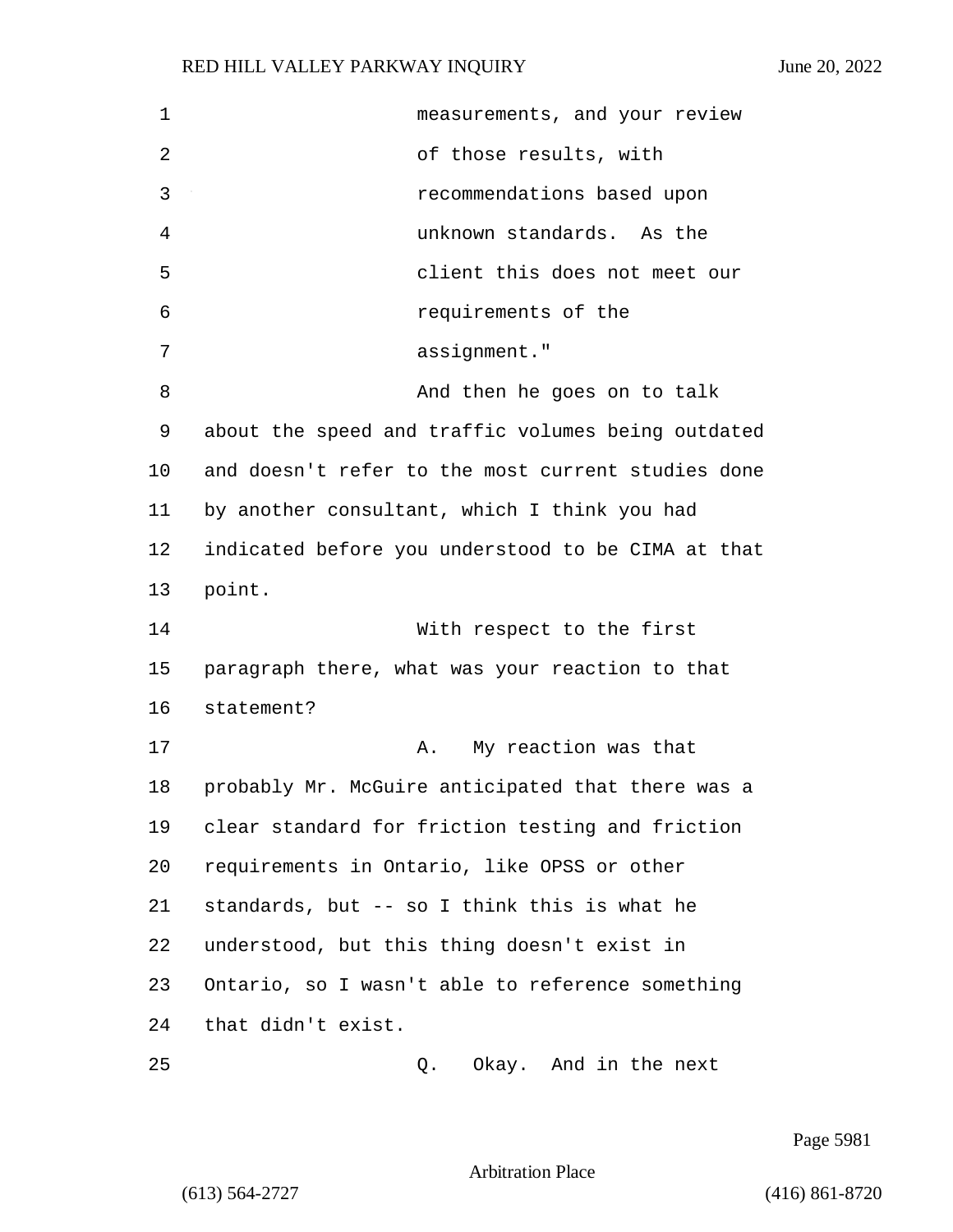| 1  | paragraph about the speed and traffic data, had    |
|----|----------------------------------------------------|
| 2  | you been provided with any CIMA reports or work    |
| 3  | product by this point?                             |
| 4  | Sorry, what was -- not<br>Α.                       |
| 5  | from the City, no.                                 |
| 6  | Or anyone else directly<br>Q.                      |
| 7  | from CIMA?                                         |
| 8  | No, not from CIMA, not<br>Α.                       |
| 9  | from the City.                                     |
| 10 | Okay. And was it<br>Q.                             |
| 11 | following this admonition from Mr. McGuire that    |
| 12 | you removed from the draft pavement evaluation     |
| 13 | report the references to traffic volume and speed? |
| 14 | Yes. I talked to our<br>Α.                         |
| 15 | legal counsel, and then there was an agreement     |
| 16 | that, you know, since CIMA is doing this thing, we |
| 17 | can remove it.                                     |
| 18 | Okay. You can take that<br>Q.                      |
| 19 | down, Registrar. And then in the next paragraph    |
| 20 | there it starts:                                   |
| 21 | "There are a series of reports                     |
| 22 | being generated for committee                      |
| 23 | and council on this matter."                       |
| 24 | And it says:                                       |
| 25 | "I have included a section on                      |

Page 5982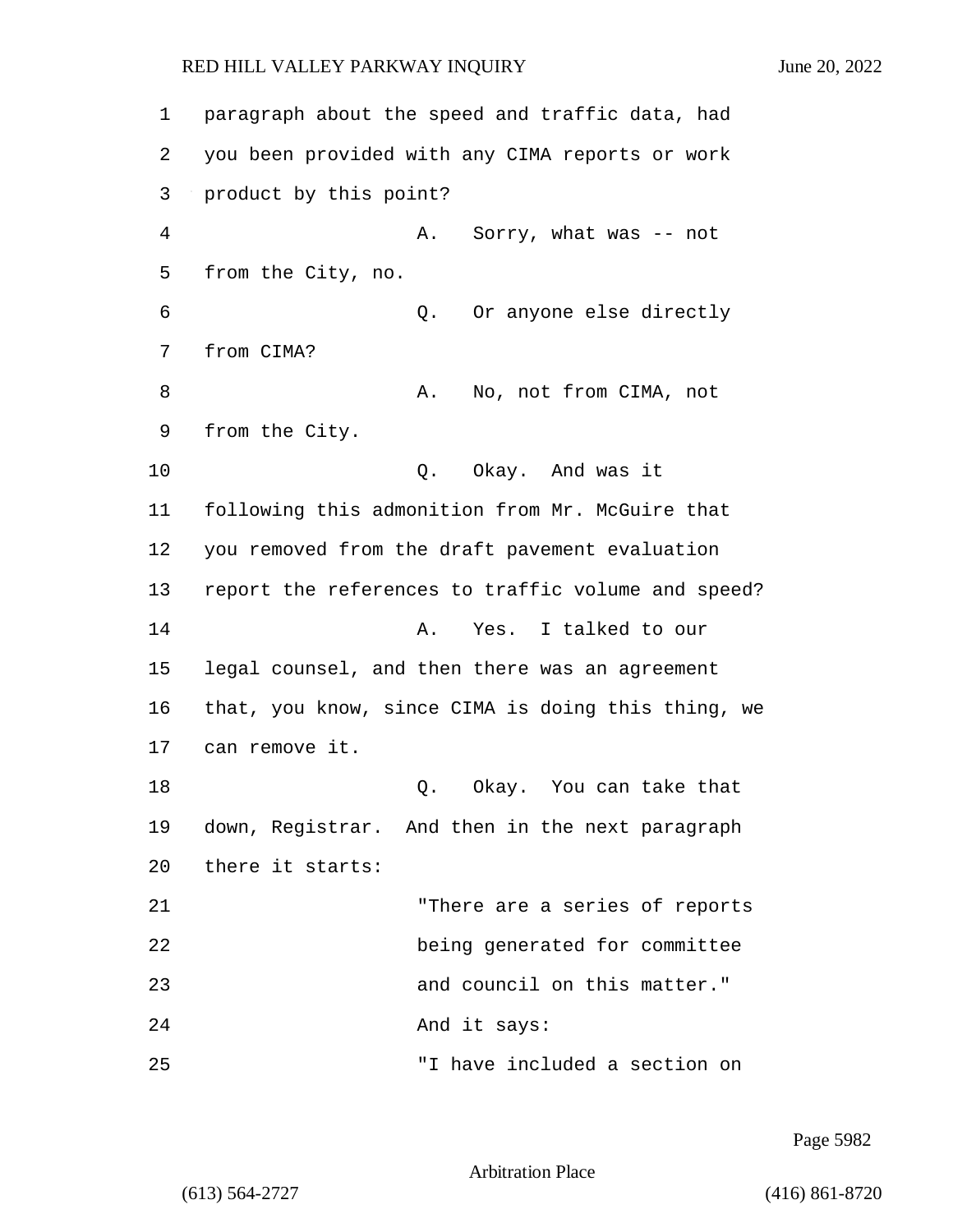| $\mathbf 1$ | the 2017 Golder's assignment,                     |  |
|-------------|---------------------------------------------------|--|
| 2           | and hope I can have sufficient                    |  |
| 3           | details to be able to provide                     |  |
| 4           | a complete context on the                         |  |
| 5           | results. My report is due                         |  |
| 6           | Monday to the GM, and I had                       |  |
| 7           | expected results with the                         |  |
| 8           | framework to address the lack                     |  |
| 9           | of reference standards. My                        |  |
| 10          | report will include this                          |  |
| 11          | element and discussion around                     |  |
| 12          | the meaning of results." (As                      |  |
| 13          | read)                                             |  |
| 14          | I read as he's requesting that                    |  |
| 15          | you provide like a final report to him. Is that   |  |
| 16          | how you understood it at this point?              |  |
| 17          | Yes. Correct.<br>Α.                               |  |
| 18          | Okay. But there wasn't a<br>Q.                    |  |
| 19          | final report, and we'll look at it, but I think   |  |
| 20          | it's February 28th is the date of the final       |  |
| 21          | pavement evaluation report. Do you know what      |  |
| 22          | the $--$ why the time lag?                        |  |
| 23          | It was $-$ yeah, we $-$ I<br>Α.                   |  |
| 24          | discuss this thing with our senior management, so |  |
| 25          | the report was going to our senior people for     |  |

Page 5983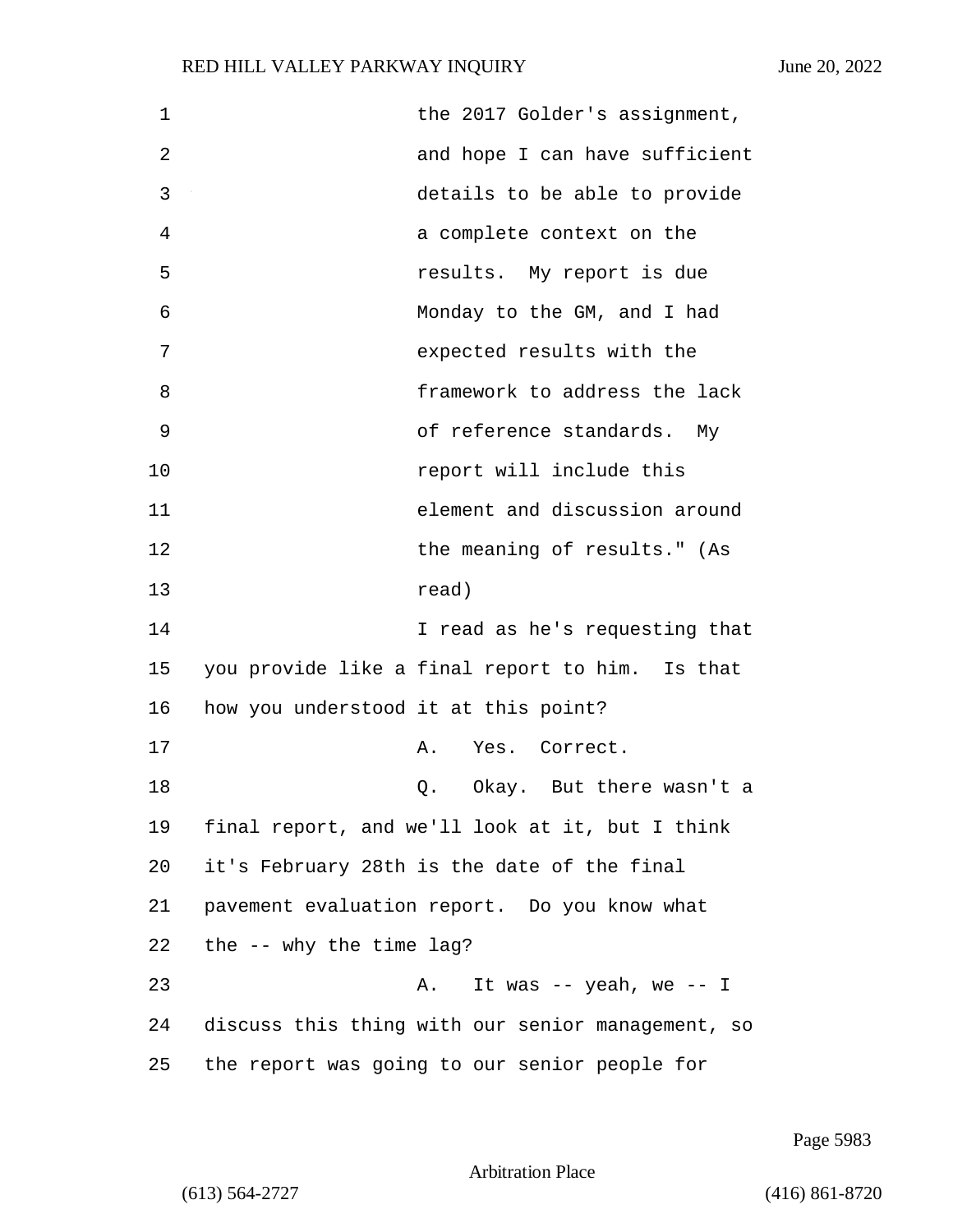review, came back to me and then again to the them and also to our legal people, so this is why it took time. 4 Q. Take that down, Registrar. If we could go to -- there's a note on January 29th of yours. If we could go to RHV933, image 45, please. No, that can't be right. One moment. Sorry, it would be near the end, Registrar. I just seem to have the wrong reference there. 11 JUSTICE WILTON-SIEGEL: I'm wondering whether it's the document that is shown as image 45 which appears right after the document styled image 73. 15 MR. LEWIS: Possible. In the actual overview document? 17 JUSTICE WILTON-SIEGEL: No, in the notes. I thought you were going -- if you're not going for the notes, then disregard my comment. 21 MR. LEWIS: Sorry, Commissioner, in which document are you talking about? 24 JUSTICE WILTON-SIEGEL: In the notes, 7414.

Page 5984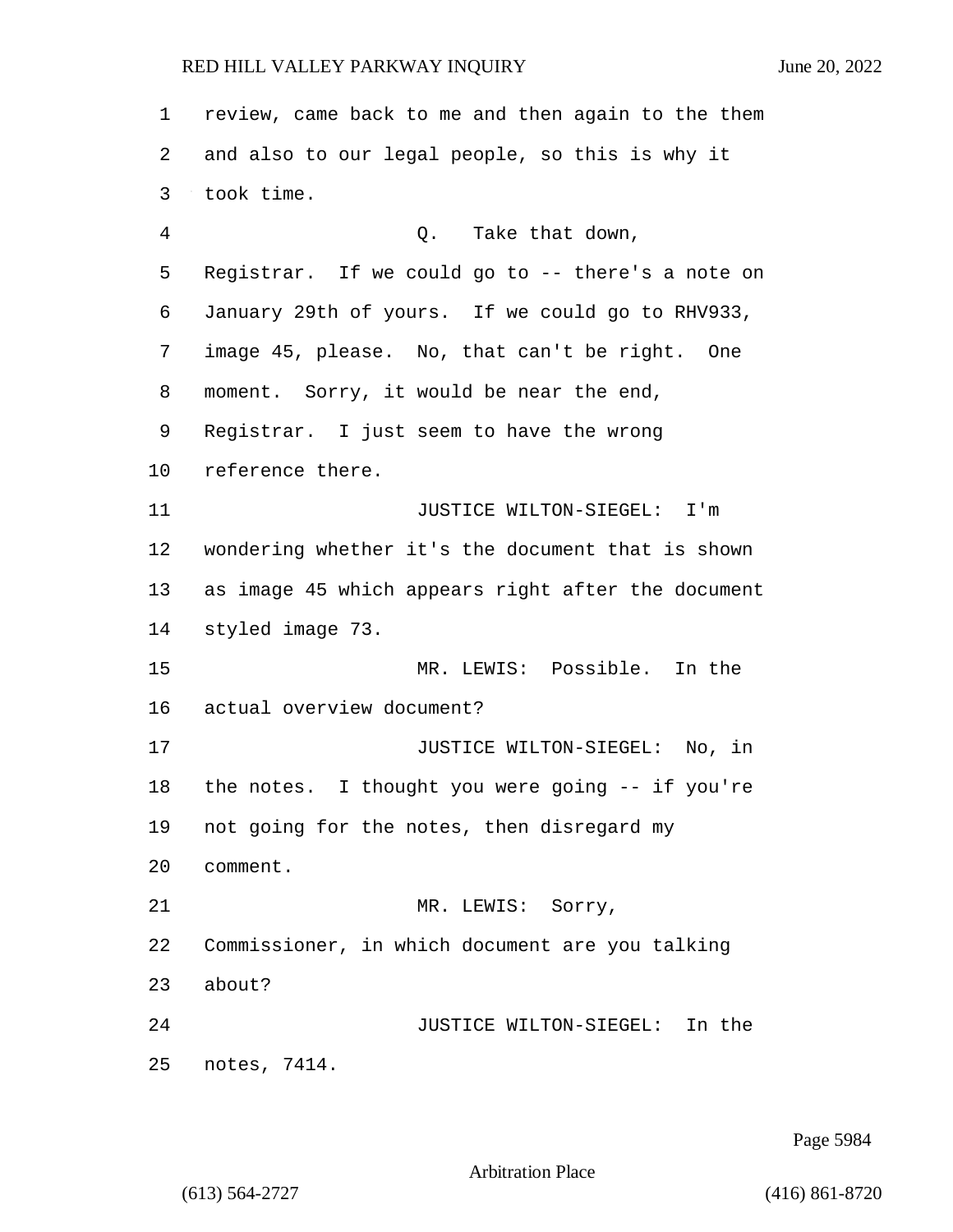1 MR. LEWIS: Oh, in 7414. That  $2 \text{ is } -$ 3 JUSTICE WILTON-SIEGEL: I'm 4 sorry, 7404 is what I have in front of me. 5 MR. LEWIS: 7404? 6 JUSTICE WILTON-SIEGEL: Yes. 7 MR. LEWIS: One moment. It's 8 874 within -- image 874 within RHV933. There we 9 go. My apologies. 10 So this is a January 29th -- 11 oh, I see, it says, image 45. Right. That's from 12 the original. 13 BY MR. LEWIS: 14 Q. January 29th there's a 15 reference to Gord McGuire. Does this refer to a 16 call or meeting or something that Mr. (sic) 17 required, do you know? 18 A. I think it was a 19 telephone call. I don't recall another meeting on 20 this day. 21 Q. Okay. And what did you 22 discuss with him? There's a reference to "we 23 didn't put this material down 2016, 2017." Do you 24 know what that refers to? 25 A. I think Mr. McGuire was

Page 5985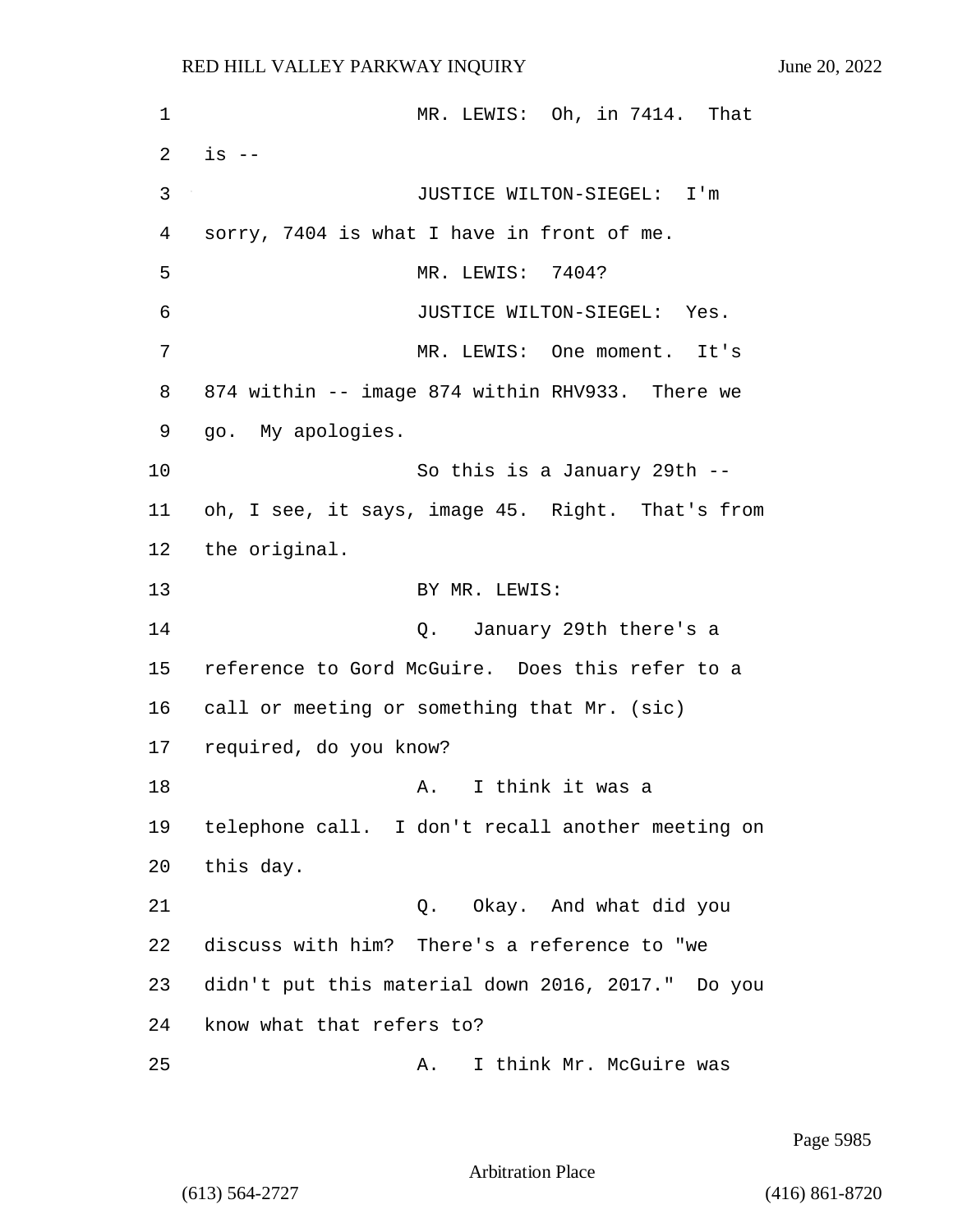| 1  | only involved when I was the -- only in Red Hill  |
|----|---------------------------------------------------|
| 2  | Valley Parkway, so it would have to be Red Hill   |
| 3  | Valley Parkway, and the material -- we didn't put |
| 4  | this material down to the 16 (ph), so I think it  |
| 5  | was probably microsurfacing.                      |
| 6  | Okay.<br>Q.                                       |
| 7  | I think likely -- because<br>Α.                   |
| 8  | I don't see any other.                            |
| 9  | Q. Okay. But you don't have                       |
| 10 | any specific recollection of it beyond the note?  |
| 11 | No, no. But I believe<br>Α.                       |
| 12 | that would likely be microsurfacing.              |
| 13 | Q. Okay. And then "three                          |
| 14 | sets of measurements," do you know what that's    |
| 15 | talking about?                                    |
| 16 | So those three sets of<br>Α.                      |
| 17 | measurement -- I think that would be three sets   |
| 18 | measurement. I think it was likely friction 2007, |
| 19 | friction 2013 and friction 2017.                  |
| 20 | Okay.<br>Q.                                       |
| 21 | Or other option would be<br>Α.                    |
| 22 | what we did in 2017. But I don't recall the       |
| 23 | details, you know, which of the two it was.       |
| 24 | Q. Okay. And if we could go                       |
| 25 | to overview document 10, images 125 and 126, and  |

Page 5986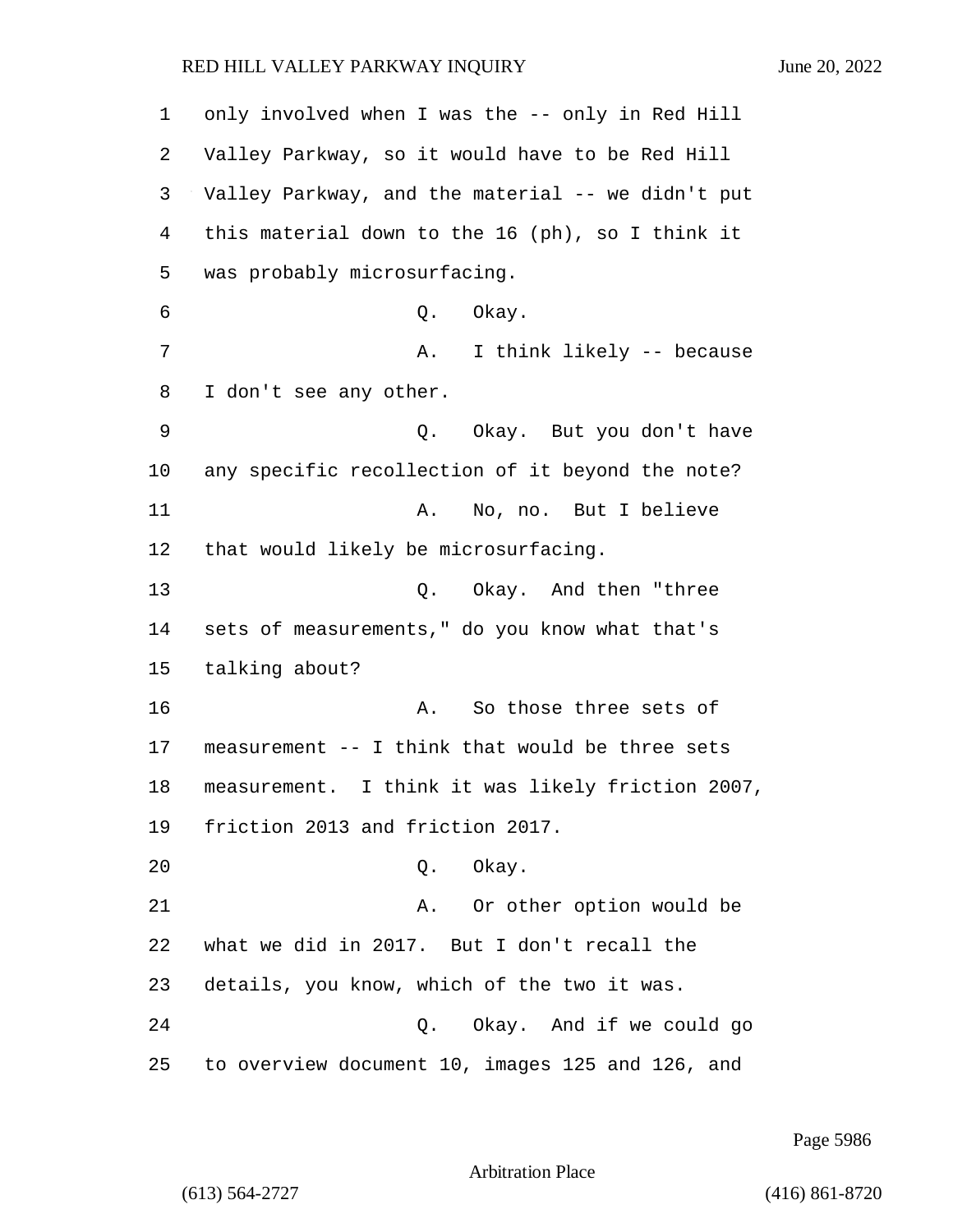it's paragraph 321. 2 On March 1st, 2019 you e-mailed Mr. McGuire attaching the final version of the report titled "Evaluation of Pavement Surface and Aggregates, Red Hill Valley Parkway City of Hamilton." 7 And so this is the final  $-$  this is the final version of the draft that you delivered to Mr. McGuire at the meeting on December 18th, 2018? 11 A. Yes, it is. 12 O. Okay. And you indicate about the British pendulum test results, the polish stone value being 45 and characterized as average/medium and the average texture depth generally considered to be good. There's no reference to the traffic volume and speed here, so this -- you did in fact remove it as you described? 20 A. Yes, we did. 21 Q. And if we could go to image -- actually let's go to the report itself. If we could go to GOL6612. It's dated February 28th, 2019. And if we could go to image 2.

Page 5987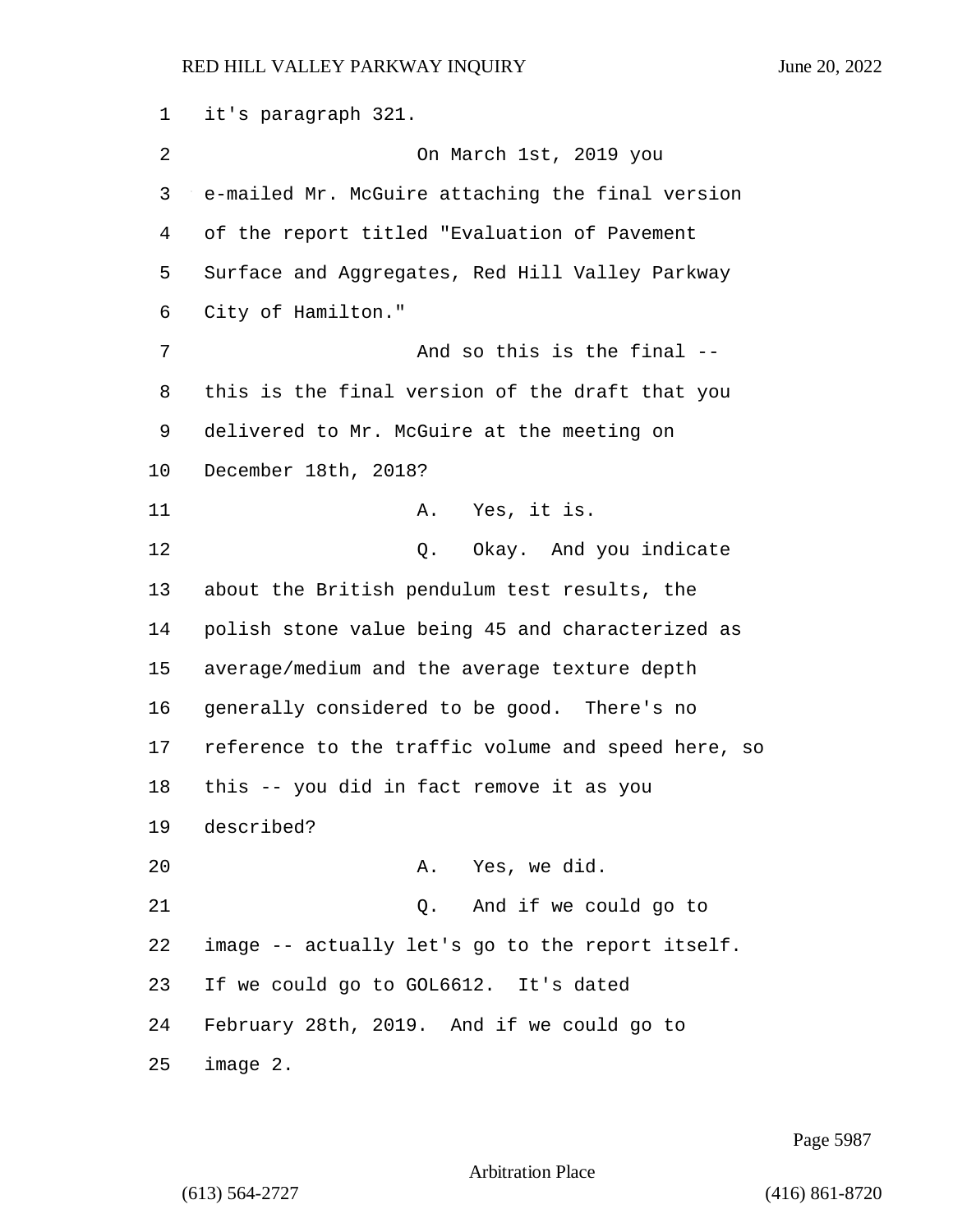| 1  | And in the context of the                          |
|----|----------------------------------------------------|
| 2  | British pendulum number discussions, in the last   |
| 3  | paragraph -- maybe you could expand the last       |
| 4  | paragraph, please.                                 |
| 5  | So you refer to the British                        |
| 6  | pendulum numbers and say that:                     |
| 7  | "While the average of 39 can                       |
| 8  | be considered as good, the                         |
| 9  | test results were variable.                        |
| 10 | The values below 30 would be                       |
| 11 | considered as low. And six of                      |
| 12 | the readings were below 30,                        |
| 13 | i.e., 20 percent of the                            |
| 14 | locations tested." (As read)                       |
| 15 | And then you go on to describe                     |
| 16 | the -- why the test results are not reliable.      |
| 17 | What's the source of the number 30 as being the    |
| 18 | threshold between low and not low?                 |
| 19 | This value $--$ I used<br>Α.                       |
| 20 | this -- I downloaded a paper. Initially I thought  |
| 21 | it was the Virginia Tech paper, but I think later  |
| 22 | on -- I think it was, like, presented at Virginia  |
| 23 | And that was a technical paper on British<br>Tech. |
| 24 | pendulum numbers, so British pendulum testing      |
| 25 | numbers in winter, and that included -- this is    |

Page 5988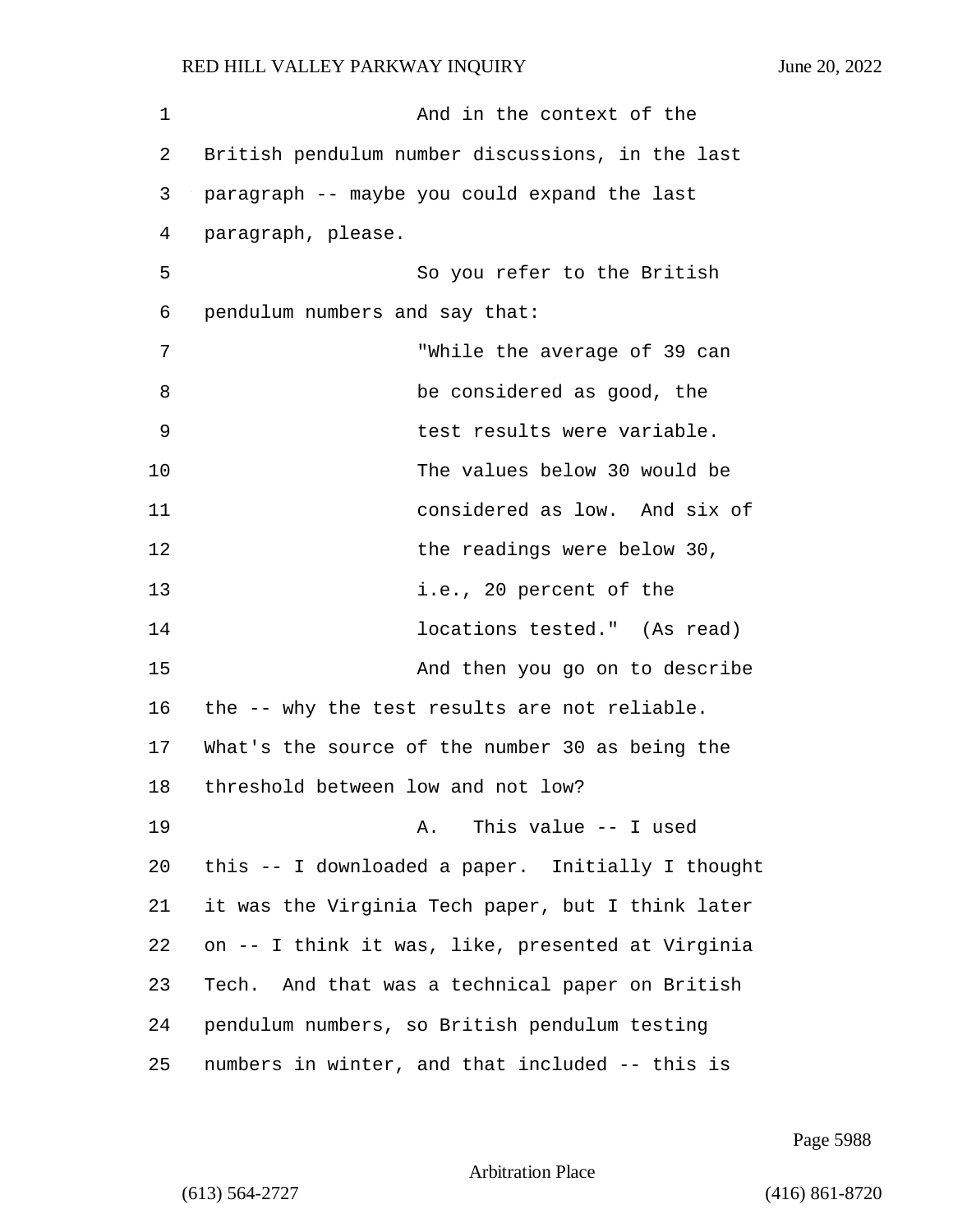| 1  | why; that included low temperature, snow and       |
|----|----------------------------------------------------|
| 2  | deicing chemicals. So the conclusion in that       |
| 3  | paper was that if it was, I think, 39 it was okay; |
| 4  | 30 was low, for these winter conditions. So I      |
| 5  | based my opinion on that particular paper.         |
| 6  | I see. And is that paper<br>Q.                     |
| 7  | referenced in the report? Let me see.              |
| 8  | I don't $--$<br>Α.                                 |
| 9  | I don't believe -- if we<br>$\circ$ .              |
| 10 | could go to images 3 and 4, see the references.    |
| 11 | No, I don't think the<br>Α.                        |
| 12 | paper is referenced. Because I remember that       |
| 13 | initially I save it under favourites. Later on     |
| 14 | I -- because it was in my old computer I couldn't  |
| 15 | find. The favourites didn't work anymore. So I     |
| 16 | was looking for that paper, the original paper. I  |
| 17 | couldn't find it. I found a similar paper that     |
| 18 | gave similar values, but I know it was not the one |
| 19 | that originally used, but the values were similar. |
| 20 | So I have a copy of that similar paper but not the |
| 21 | original one because I know that I couldn't find   |
| 22 | original one that I saved under favourites.        |
| 23 | Q. Okay. Has that been                             |
| 24 | produced to us, do we know? I'm not sure that we   |
| 25 | have that.                                         |

Page 5989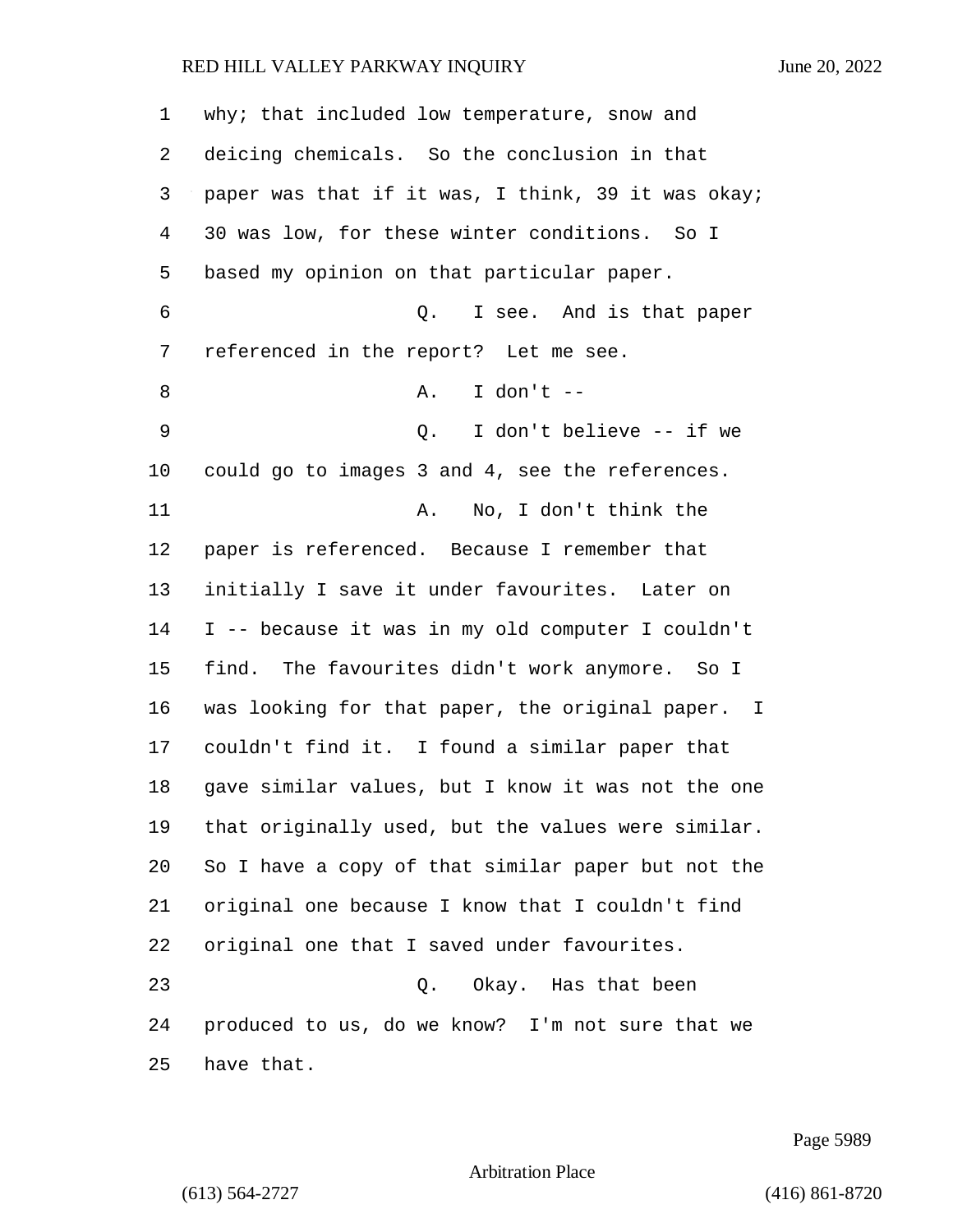| 1  | MS. JENNIFER ROBERTS: Sorry,                       |
|----|----------------------------------------------------|
| 2  | Counsel, the paper Dr. Uzarowski subsequently      |
| 3  | found has been produced in answers to, I recall,   |
| 4  | undertakings.                                      |
| 5  | MR. LEWIS: Okay. Thank you.                        |
| 6  | BY MR. LEWIS:                                      |
| 7  | And there I just note on<br>Q.                     |
| 8  | the image at the left under "references," number 1 |
| 9  | that's the Heaton, Emery and Kamel paper that we   |
| 10 | discussed earlier that had the reference to PSV    |
| 11 | value of 45, right?                                |
| 12 | A. Yes, it is.                                     |
| 13 | Q. Okay. So if we could go                         |
| 14 | back to image 2, and the bottom paragraph if you   |
| 15 | could expand that, please.                         |
| 16 | And in the context of talking                      |
| 17 | about the British pendulum numbers, in the fifth   |
| 18 | line you indicate:                                 |
| 19 | "A detailed, reliable friction                     |
| 20 | testing survey was carried out                     |
| 21 | on the RHVP by Tradewind                           |
| 22 | Scientific using a grip tester                     |
| 23 | on November 20, 2013. The                          |
| 24 | grip number values were                            |
| 25 | variable and range from 27 to                      |

Page 5990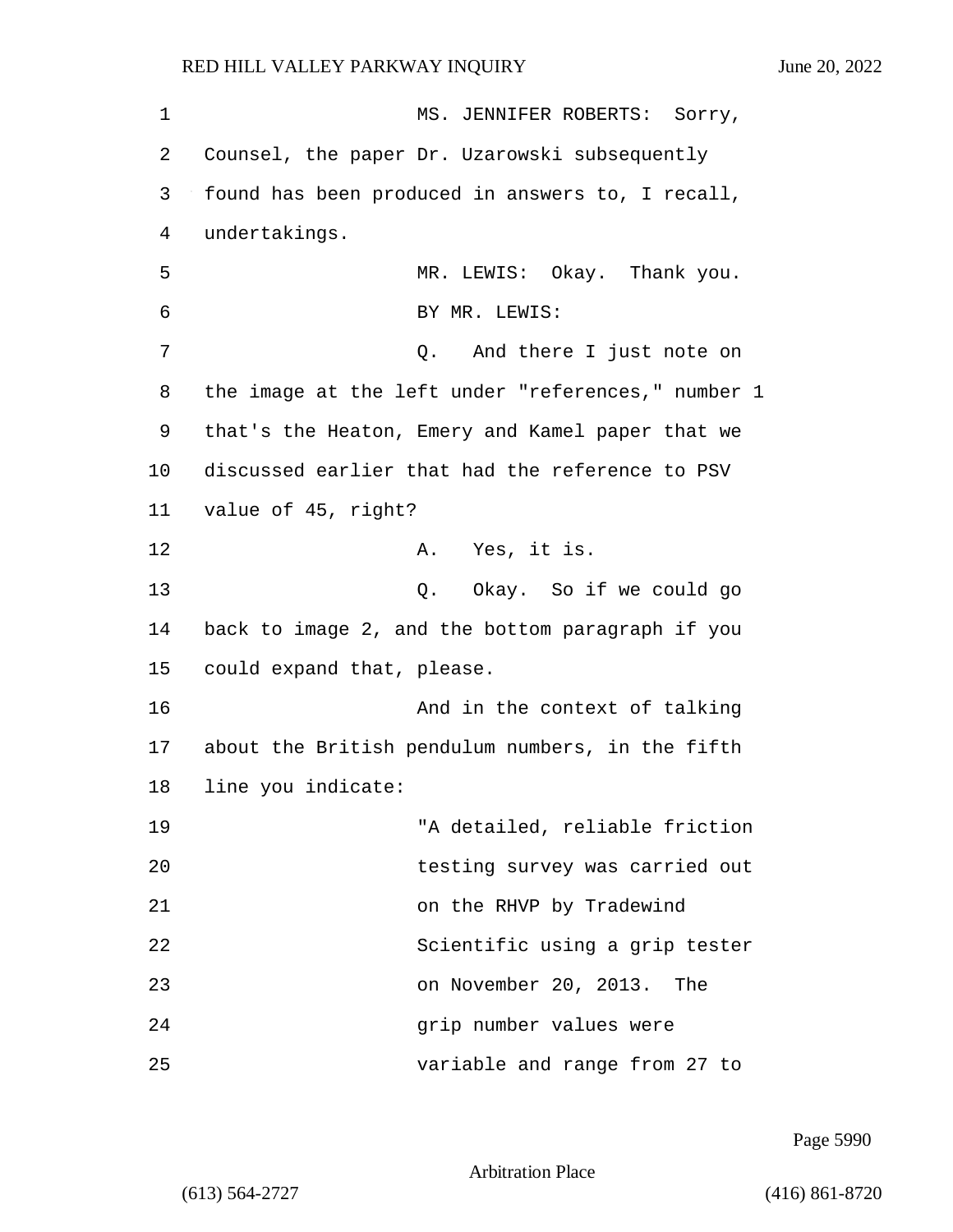| $\mathbf 1$ | 54, and the average GN value                       |
|-------------|----------------------------------------------------|
| 2           | in the eastbound direction was                     |
| 3           | 34.5 and in the westbound                          |
| 4           | direction 37.5."                                   |
| 5           | And then you go on to say                          |
| 6           | that:                                              |
| 7           | "The actual designation of                         |
| 8           | pavement surface friction                          |
| 9           | standards such as minimum skid                     |
| 10          | number, SN, is not commonly                        |
| 11          | practised by any                                   |
| 12          | provincial/states in Canada                        |
| 13          | and the United States."                            |
| 14          | And then you go on, and we'll                      |
| 15          | look at it in a minute, you reference the TAC      |
| 16          | guide example, which is on the next page.          |
| 17          | Now, the first thing is, am I                      |
| 18          | correct that the error we talked about earlier     |
| 19          | about the lane direction and the grip numbers that |
| 20          | that has carried through to here?                  |
| 21          | (Reading document).<br>Α.                          |
| 22          | I believe it has.<br>Q.<br>We                      |
| 23          | can $--$                                           |
| 24          | No, I think here<br>Α.                             |
| 25          | westbound -- westbound would be that way, so it    |

Page 5991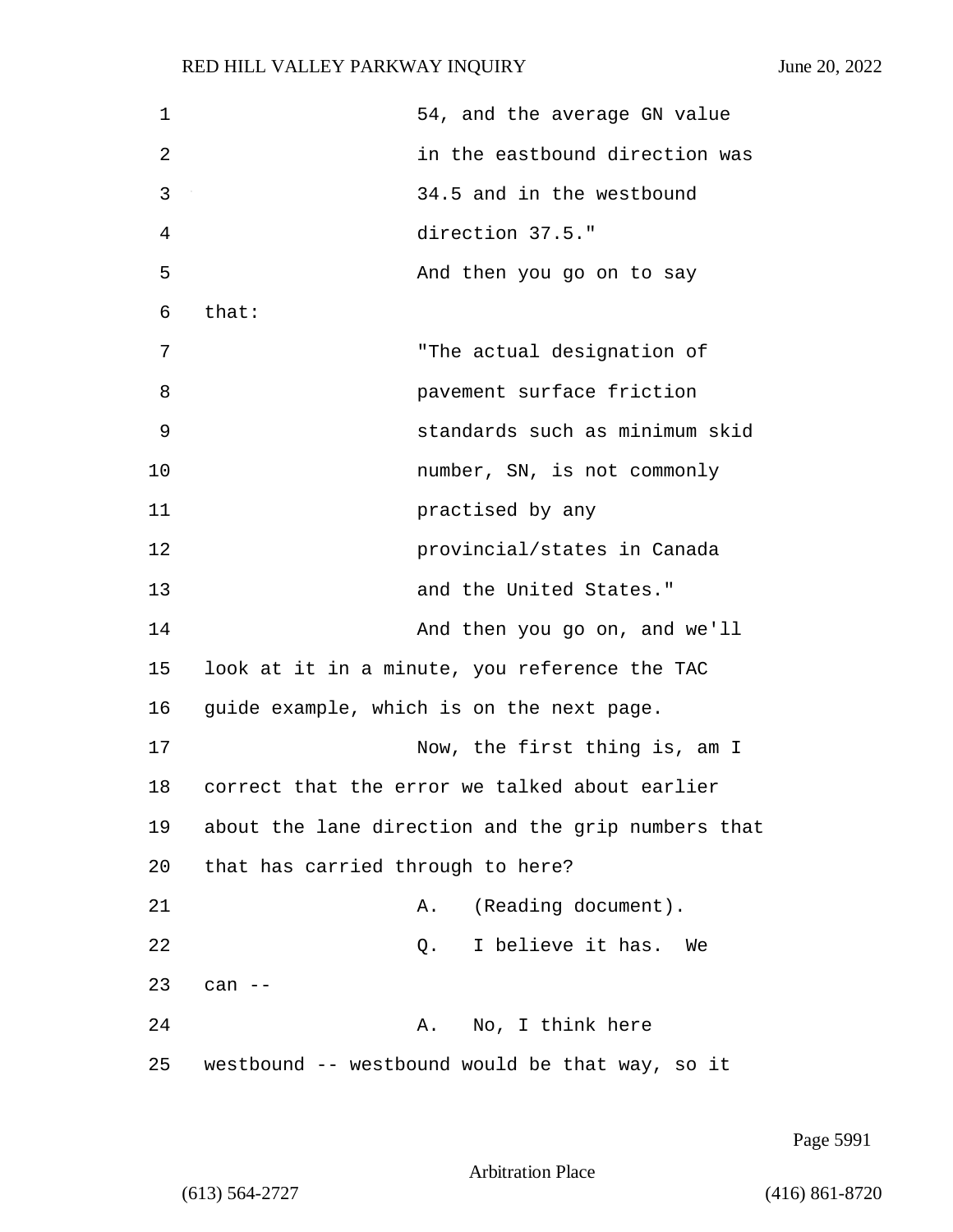would be south -- southbound -- it's 37.5, and eastbound would be the northbound, so it is corrected here. 4 Q. Okay. You have corrected it here, right? 6 A. I looks like -- yeah, it is correct because westbound would be the southbound roughly, yes, so I think it is correct. 9 Q. Okay. So does that mean that you had adverted to the error at some point during the -- prior to writing this? Do you recall how you came to realize that? 13 A. I -- you know, I corrected the error because -- yeah, I was -- in my initial report in my e-mail and in 2014 obviously there was an error, so here I probably look again at this thing; I realize what it should be. 19 Q. Just give me one moment. I may come back be to that once I have a look at it. I don't want to do it on the fly. 22 If we go to the next page, we see the table 1 "Criteria For Identifying a Low Friction Pavement Surface." And we talked about this on the first day of your evidence last week

Page 5992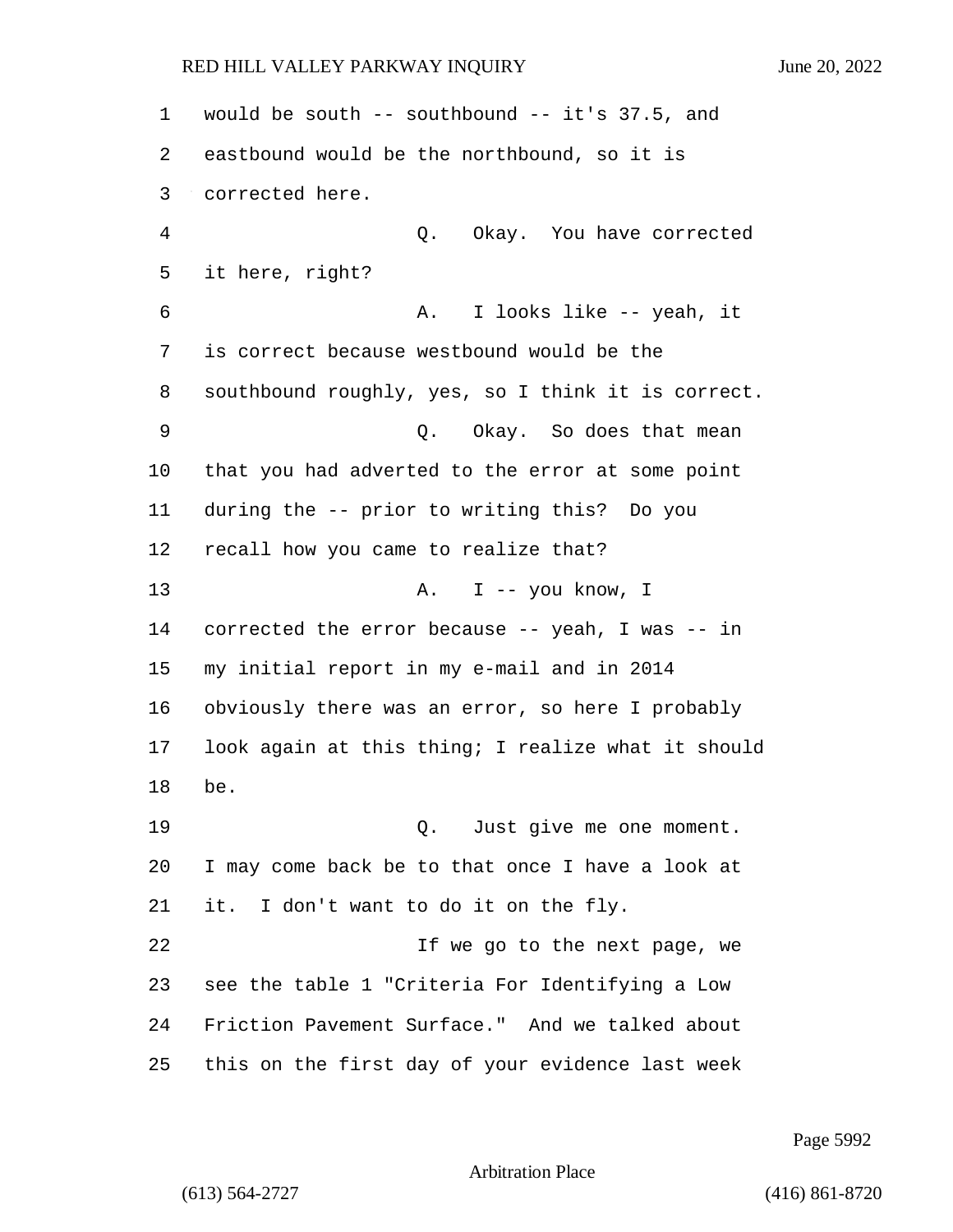in relation to the Golder report, right, and one of the sources by which you came up with the reference in the Golder report to FN40, right? 4 A. Yes, it's correct. This is table two six in the TAC guide, yes. 6 Q. Right, Yeah. And do you know why in here you did not refer to the U.K. PMS guide and the SCRIM number? Those are the other sources of the FN40 that you relied upon. Do you know why you didn't use those in here? 11 A. You know, writing this thing, it was probably, you know, better and more clear to -- no, sorry, it is still Pennsylvania, but more clear to reference what was in that table. I don't have any particular -- no, I don't have any particular recollection why I put this -- this paper. I think this paper was -- delivering the right message what it should be. 19 Q. As I indicated, you refer to the Tradewind testing as a "detailed, reliable friction survey." Does that remain your view, that it was a "detailed, reliable friction testing survey"? 24 A. Yes, it is. 25 Q. And one thing I note is

Page 5993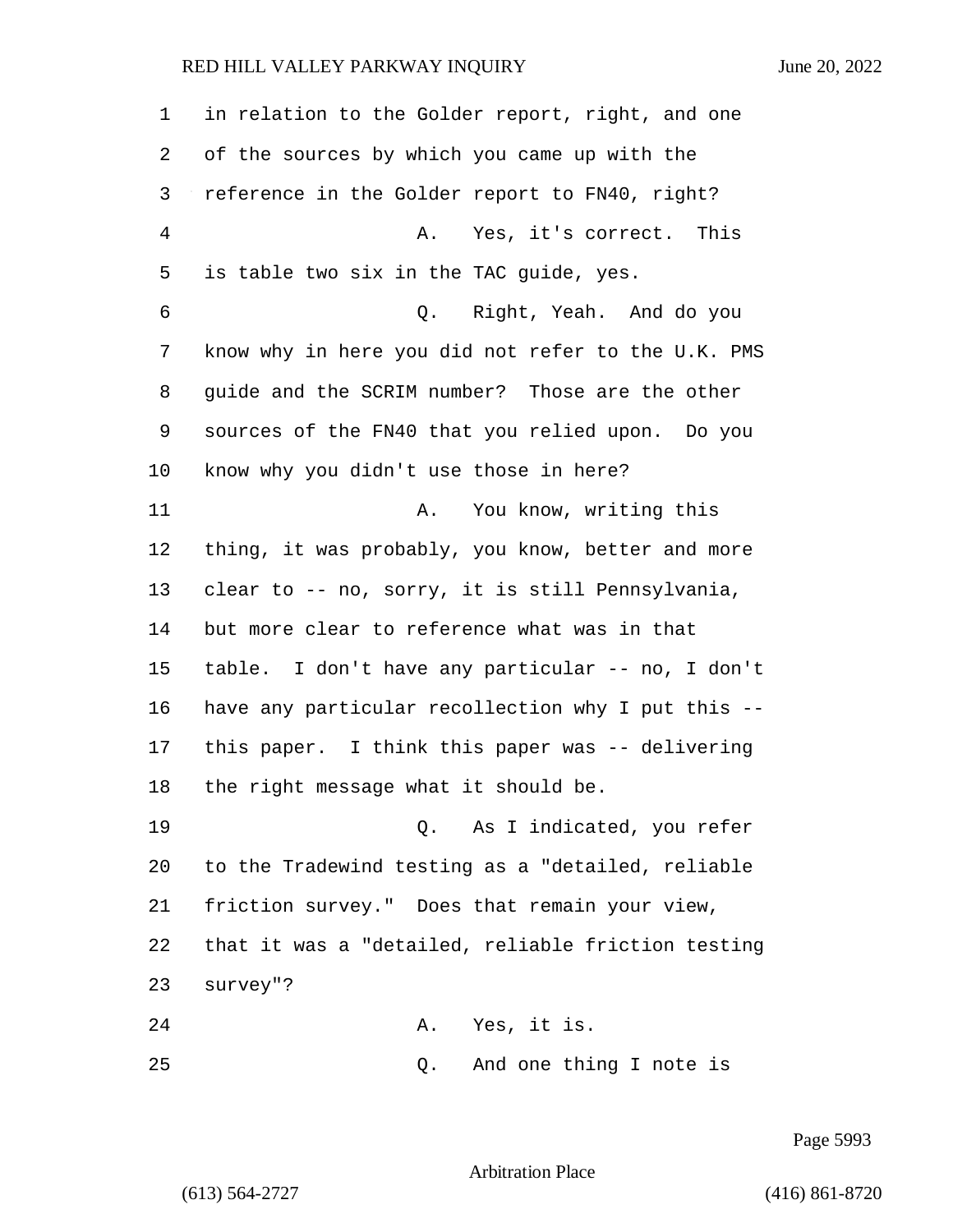| 1  | there's no reference in here to the results on the  |
|----|-----------------------------------------------------|
| 2  | LINC from the Tradewind report. Was there a         |
| 3  | reason for not including that in the comparison     |
| 4  | between the LINC and the Red Hill Valley Parkway    |
| 5  | results?                                            |
| 6  | A. Oh, definitely there is                          |
| 7  | no LINC here. And, you know, the focus was on the   |
| 8  | Red Hill Valley Parkway, so we didn't include the   |
| 9  | LINC, no.                                           |
| 10 | Q. Right. But would that                            |
| 11 | not be a relevant piece of information that the --  |
| 12 | part of the same facility, albeit with a different  |
| 13 | pavement at a different time, had a very difficult  |
| 14 | result?                                             |
| 15 | No. Our focus was on the<br>Α.                      |
| 16 | Red Hill Valley Parkway, and SMA should be -- you   |
| 17 | know, if they followed what we advised, it          |
| 18 | probably would be, the issue would be solved.<br>Ιf |
| 19 | they applied microsurfacing, it would be roughly    |
| 20 | the same, so no. But at this point of time we       |
| 21 | just focus on the Red Hill Valley Parkway only.     |
| 22 | Did anyone ask you not to<br>Q.                     |
| 23 | include the LINC results?                           |
| 24 | No, nobody.<br>Α.                                   |
| 25 | Okay. And then below<br>Q.                          |

Page 5994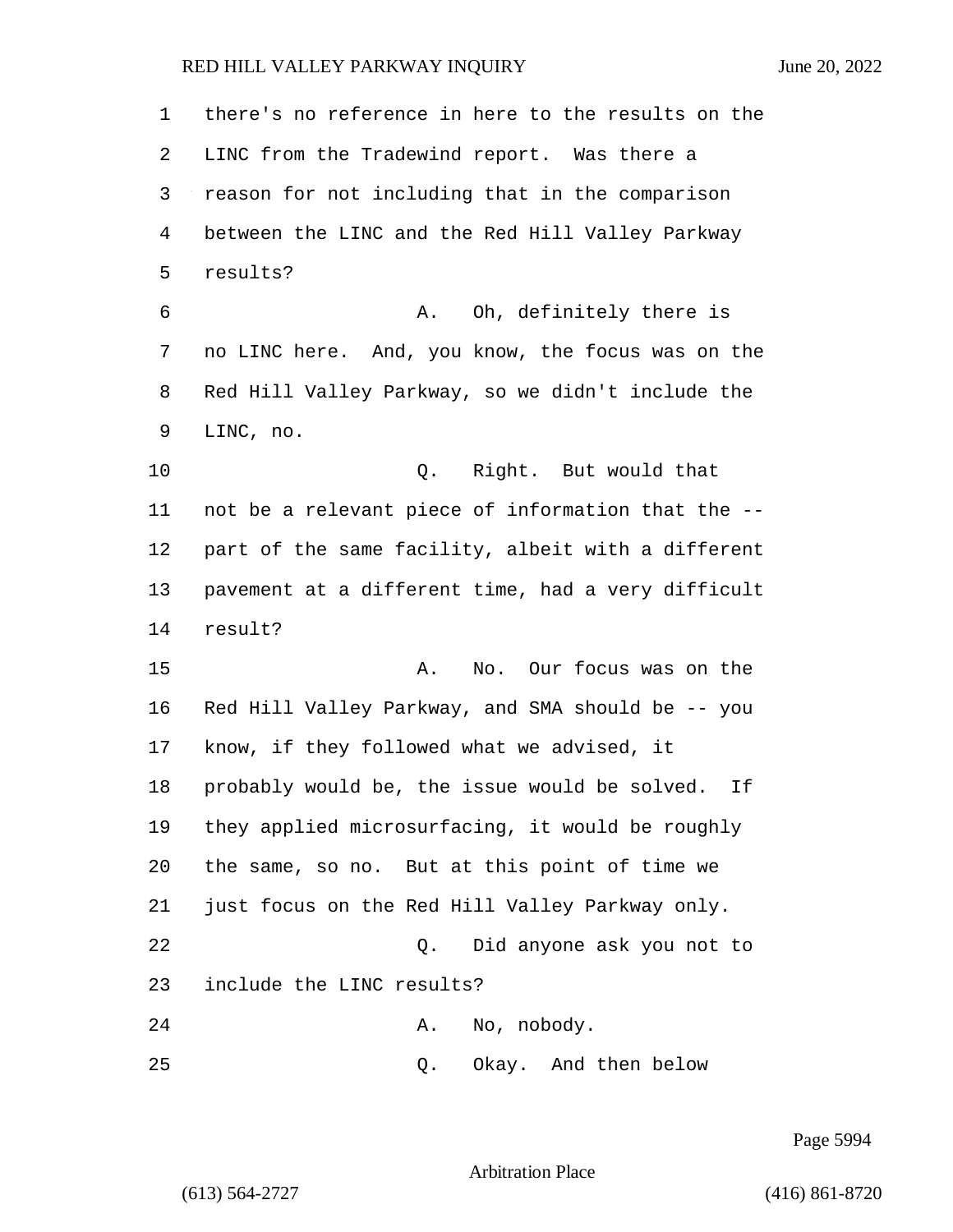| 1  | that table 1, if you could expand the text there, |
|----|---------------------------------------------------|
| 2  | Registrar. There's a reference to being:          |
| 3  | "Brought to the City's a                          |
| 4  | number of times" (as read),                       |
| 5  | and, "an immediate, effective                     |
| 6  | treatment to address a concern                    |
| 7  | with frictional                                   |
| 8  | characteristics of the SMA                        |
| 9  | surface course on the RHVP                        |
| 10 | would carry out shot                              |
| 11 | blasting/skidabrading of areas                    |
| 12 | of concern on the existing                        |
| 13 | pavement surface." (As read)                      |
| 14 | And now that is a different                       |
| 15 | wording than in the December 2018 draft where, as |
| 16 | we discussed, it said:                            |
| 17 | "As discussed with the City,                      |
| 18 | if there is a concern with                        |
| 19 | frictional characteristics of                     |
| 20 | the SMA surface course on the                     |
| 21 | RHVP, an immediate, effective                     |
| 22 | solution would be to carry out                    |
| 23 | shot blasting/skidabrading of                     |
| 24 | the areas of concern of the                       |
| 25 | existing pavement surface."                       |

Page 5995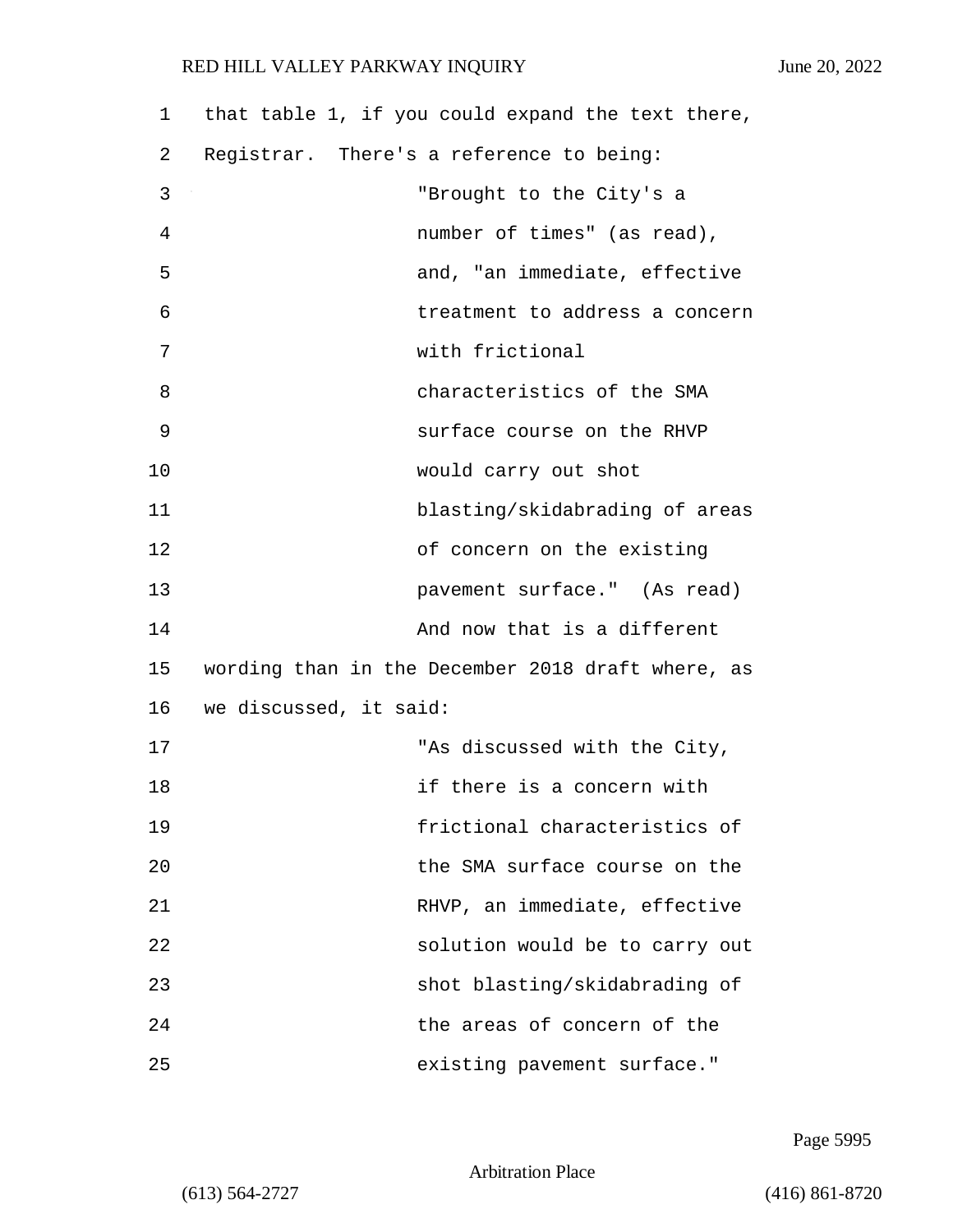| 1  | (As read)                                          |
|----|----------------------------------------------------|
| 2  | Was this change brought about                      |
| 3  | by discussions with Mr. McGuire?                   |
| 4  | Yes. Mr. McGuire ask<br>Α.                         |
| 5  | about this and I talk to our senior management and |
| 6  | we decided to remove that statement.               |
| 7  | Well, and to change it.<br>Q.                      |
| 8  | To change it, yes. To<br>Α.                        |
| 9  | change it.                                         |
| 10 | Q. So the last thing about                         |
| 11 | that, it does say, though, that it's to address,   |
| 12 | "a concern with frictional characteristics of the  |
| 13 | SMA surface course."                               |
| 14 | And that appears to be an                          |
| 15 | unattributed concern still. And, I mean, you did   |
| 16 | have a concern about it, so why that language?     |
| 17 | Why not express it as Golder's view?               |
| 18 | Sorry, are you talking<br>Α.                       |
| 19 | about this particular paragraph, or --             |
| 20 | Yeah, it says -- so I'll<br>Q.                     |
| 21 | say it again. In the first two lines it says:      |
| 22 | "An immediate, effective                           |
| 23 | treatment to address a concern                     |
| 24 | with frictional                                    |
| 25 | characteristics of the SMA                         |

Page 5996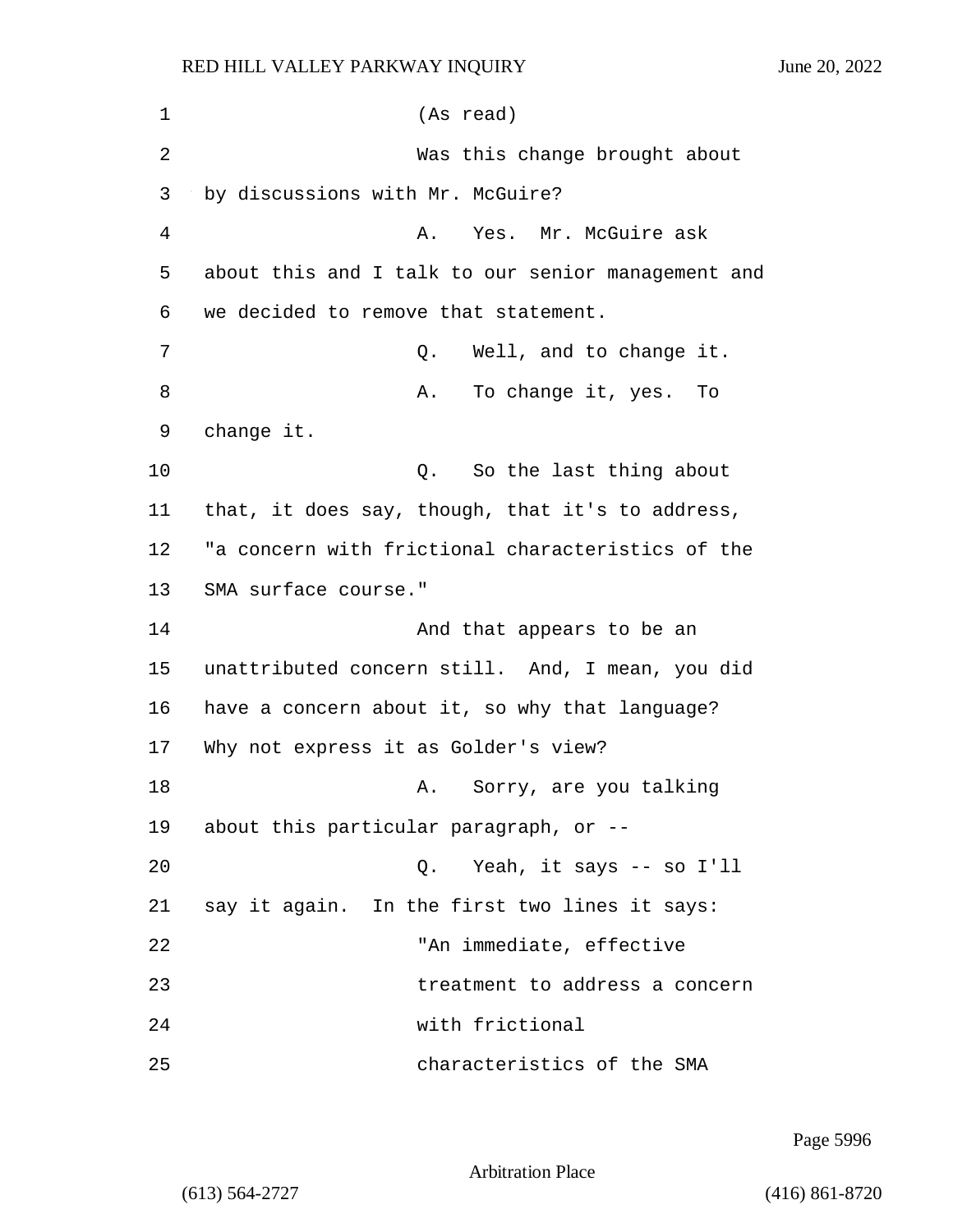| 1  | surface course on the RHVP                         |
|----|----------------------------------------------------|
| 2  | would be to carry out shot                         |
| 3  | blasting, et cetera." (As                          |
| 4  | read)                                              |
| 5  | And I'm just wondering, again,                     |
| 6  | about the wording. It's to address a concern. It   |
| 7  | sounds unattributed as opposed to being Golder's   |
| 8  | recommendation.                                    |
| 9  | You know, if we had a<br>Α.                        |
| 10 | concern, it was, you know, going back to 2013      |
| 11 | about information from police, and then when       |
| 12 | Amelia was doing the testing, there were three     |
| 13 | accidents, and then we found out about it after    |
| 14 | because obviously there was -- you know, still --  |
| 15 | you know, that one factor was still there. You     |
| 16 | know, one spent (ph). You know, in particular --   |
| 17 | in our opinion that was particular first thing; it |
| 18 | was so easy to improve it. This one factor, it     |
| 19 | would definitely not harm. I'm not saying it's     |
| 20 | perfect because it's a short term. But it would    |
| 21 | help. At least this one item would be addressed,   |
| 22 | would improve.                                     |
| 23 | Q. Okay. Thank you.                                |
| 24 | Take that down, Registrar, and                     |
| 25 | if you could go to -- well, before going to        |

Page 5997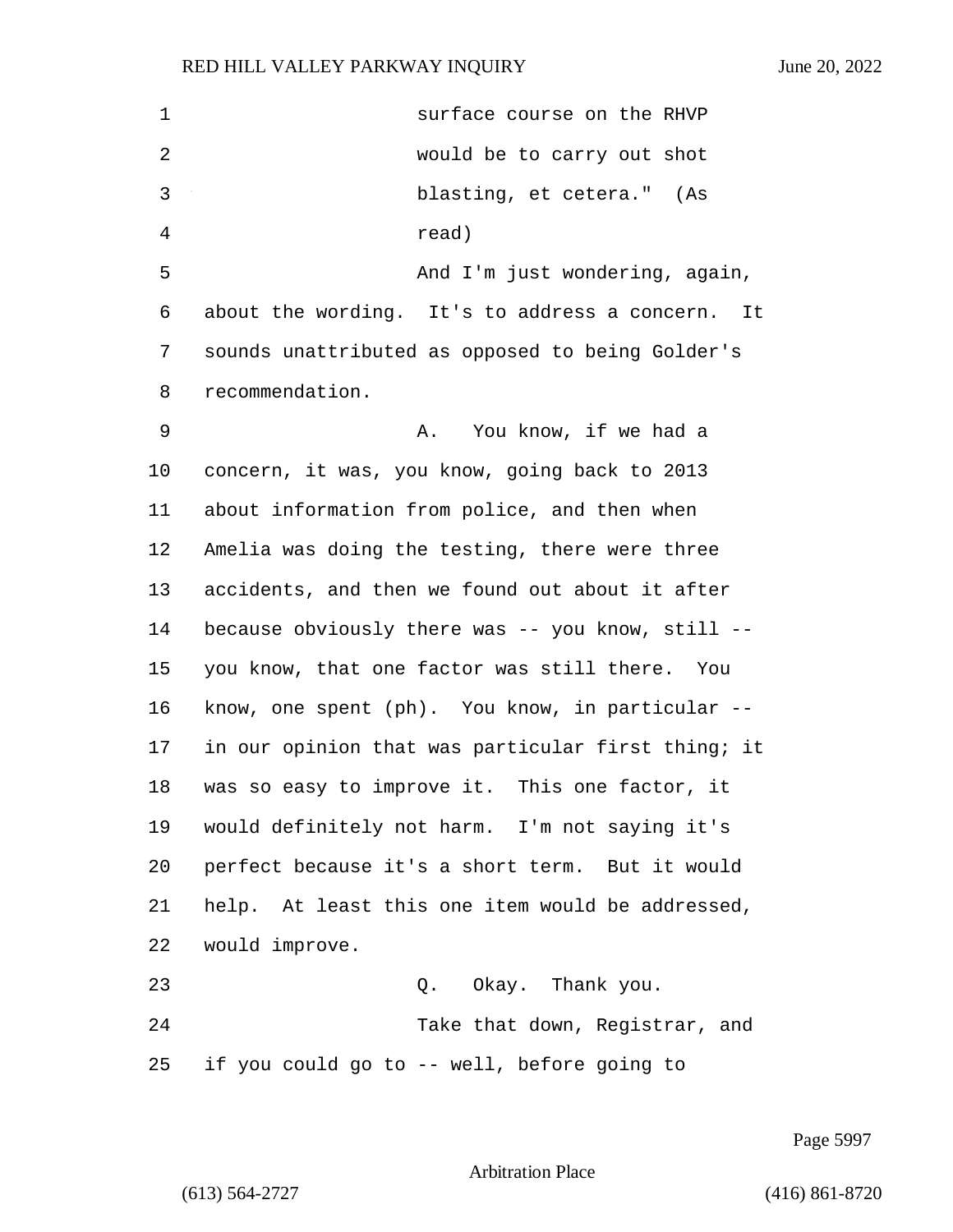1 anything. 2 While this is all going on, 3 you or Golder were also preparing a draft and then 4 a final version of the HIR suitability study, 5 right? This was all sort of 6 non-contemporaneously? 7 A. That's correct. 8 a Q. Okay. And the draft, one 9 was delivered or was being prepared in December 10 2018, and then the final is provided -- 11 If we go to overview 12 document 10, image 127. And it's, yes, 323. 13 Mr. Becke on March 7th e-mails 14 you writing: 15 "It's been a bit since our 16 last discussion. I was hoping 17 to get an update on the report 18 for the HIP works on the RHVP. 19 Please provide me with an 20 update when you can." 21 And then on March 11th you 22 e-mail them attaching a final copy of the HIR 23 suitability study. 24 And if we could pull that up, 25 Golder GOL6583.

Page 5998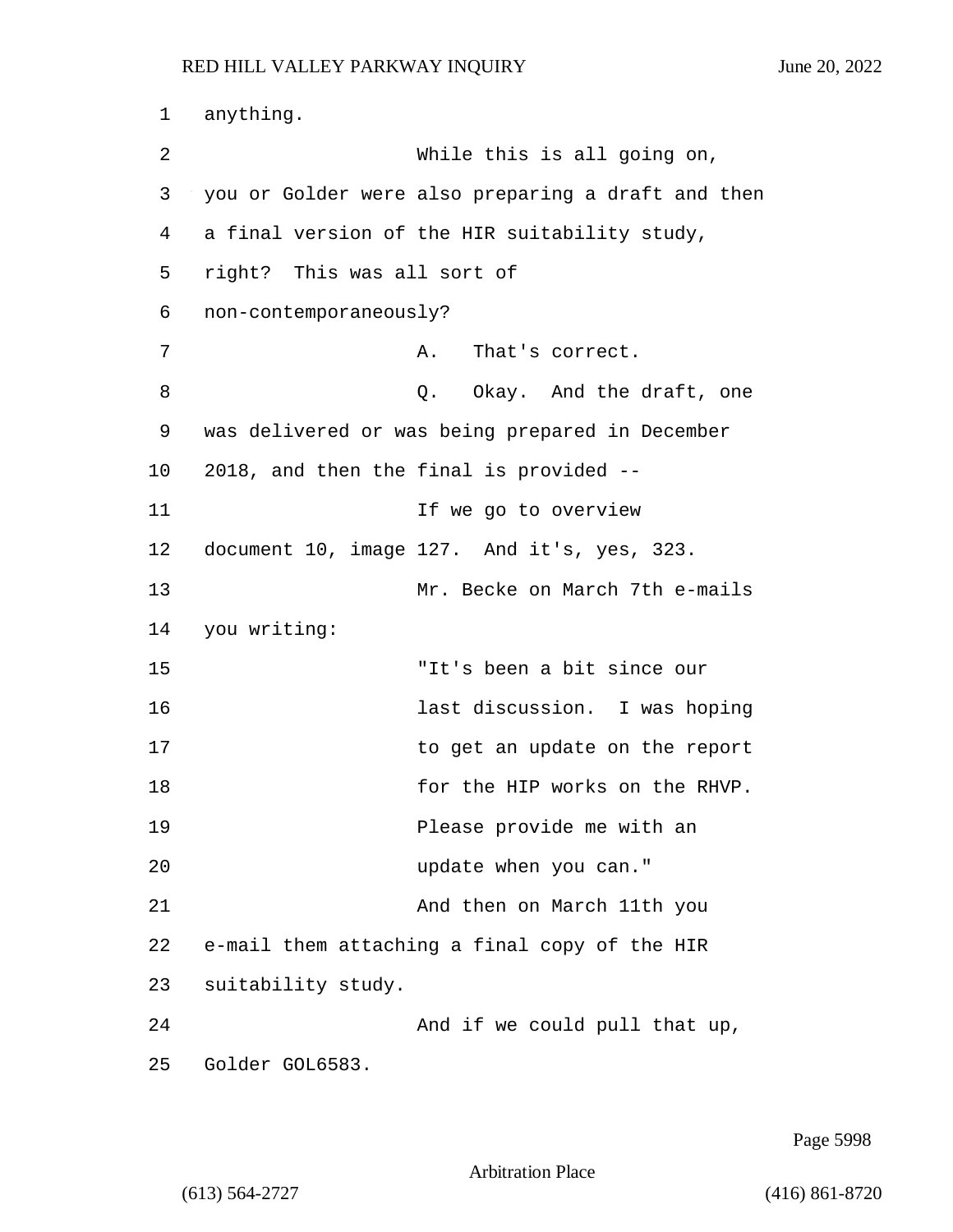1 THE REGISTRAR: Sorry, 2 Counsel, did you say GOL6483? 3 MR. LEWIS: No, 6583. I may 4 have said 6483, but I meant 6583. 5 THE REGISTRAR: Apologies, 6 sorry. 7 MR. LEWIS: Thank you. 8 BY MR. LEWIS: 9 Q. So is this a copy of the 10 final HIR suitability study? 11 A. Yes. 12 C. Okay. And just generally 13 what was your conclusion for the suitability 14 study, the bottom line? 15 A. Overall conclusion was 16 that, you know, in theory it's possible. But 17 practically it would be practically not -- 18 practically, it would be expensive. You know, 19 expensive, and it would require raising the 20 elevation, et cetera. So our overall conclusion 21 that besides being theoretically possible (ph) 22 that -- you know, I also discuss this thing with 23 British -- with BC. So in theory it was possible; 24 but practically we didn't recommend this. 25 Q. Okay. And I think if we

Page 5999

Arbitration Place

(613) 564-2727 (416) 861-8720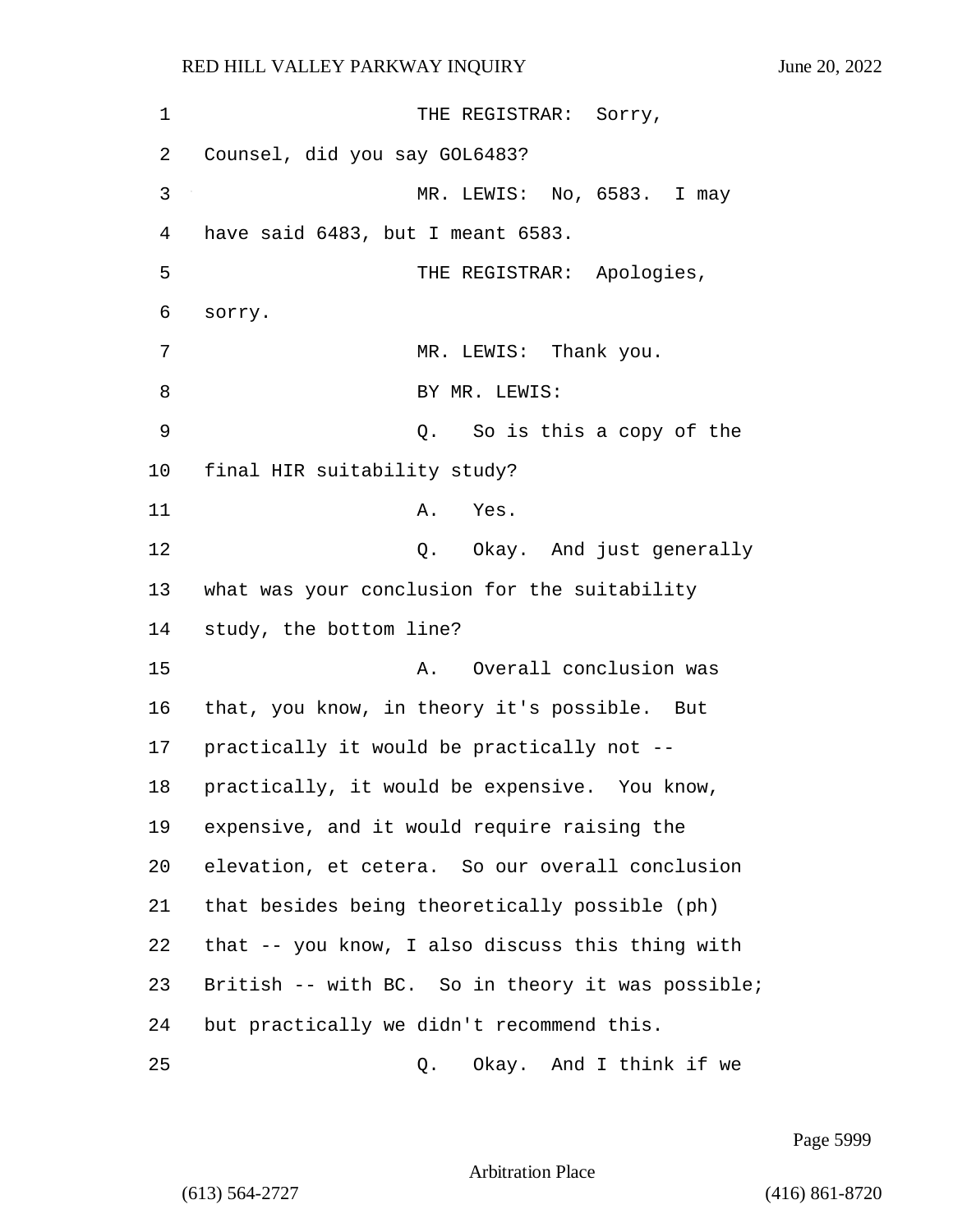| 1  | go to image 10, Registrar. You talk -- it's the    |
|----|----------------------------------------------------|
| 2  | middle of three paragraphs beginning with "this    |
| 3  | approach." If you could expand that and the next   |
| 4  | two paragraphs after that, Registrar. So the       |
| 5  | second paragraph on the page. Yeah.                |
| 6  | And first of all, there's a                        |
| 7  | reference and sort of see this throughout the      |
| 8  | materials too. The -- and I always have trouble    |
| 9  | pronouncing it -- beneficiating mix. That is what  |
| 10 | you are adding to it, right, to make it better, to |
| 11 | put it lay person's terms; is that right?          |
| 12 | Yes. I notice that --<br>Α.                        |
| 13 | it's not beneficiary. It's beneficiating mix.      |
| 14 | This is the addition, extra mix that you add to    |
| 15 | improve the characteristics.                       |
| 16 | Right. Sorry, to improve<br>Q.                     |
| 17 | the?                                               |
| 18 | The characteristics of<br>Α.                       |
| 19 | the final mix, of the blend, yes.                  |
| 20 | Right, right. And the<br>Q.                        |
| 21 | non-recycled part of it, I guess is what you're    |
| 22 | adding to that, to what you're recycling?          |
| 23 | Yes, that would have to<br>Α.                      |
| 24 | be $--$                                            |
| 25 | And is that what you were<br>Q.                    |

Page 6000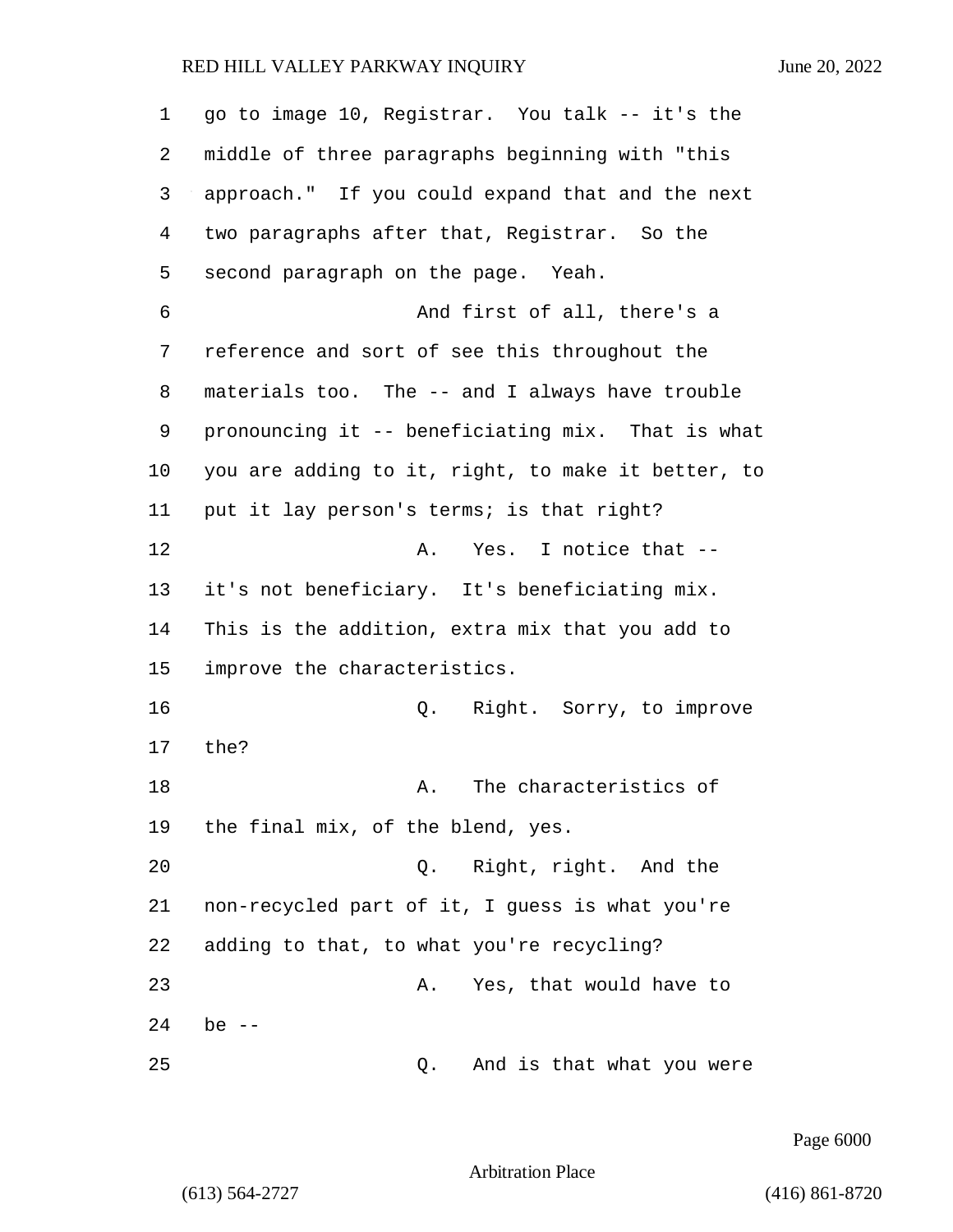| 1  | talking about --                                    |
|----|-----------------------------------------------------|
| 2  | Α.<br>-- very complex.                              |
| 3  | -- about the depth.<br>Q.<br>As I                   |
| 4  | read the middle paragraph here, is it saying that   |
| 5  | you would -- in order to do this you would end up   |
| 6  | with an 80-millimetre top lift, is that right,      |
| 7  | because so much beneficiating mix would have to be  |
| 8  | added?                                              |
| 9  | Yeah, I -- you know, at<br>Α.                       |
| 10 | that time I was involved in Thunder Bay in just a   |
| 11 | conventional -- hot in-place recycling called       |
| 12 | conventional mix, to conventional mix. So this      |
| 13 | graded to this graded, and we added about 30 -- 25  |
| 14 | to 35 percent of beneficiating mix. But here if I   |
| 15 | wanted to add from upgraded to dense graded, then   |
| 16 | I did a lot of, you know, gradation analysis.<br>We |
| 17 | would need probably about adding 50 percent of      |
| 18 | beneficiating mix to meet the requirements of       |
| 19 | dense graded FC2 mix. Yeah, so that was roughly     |
| 20 | about 50 percent based on my analysis.              |
| 21 | And is that what you were<br>Q.                     |
| 22 | referring to, though, that it would change the      |
| 23 | grade?                                              |
| 24 | Yes. So I would change<br>Α.                        |
| 25 | the grade from the upgraded mix SMA to bring it to  |

Page 6001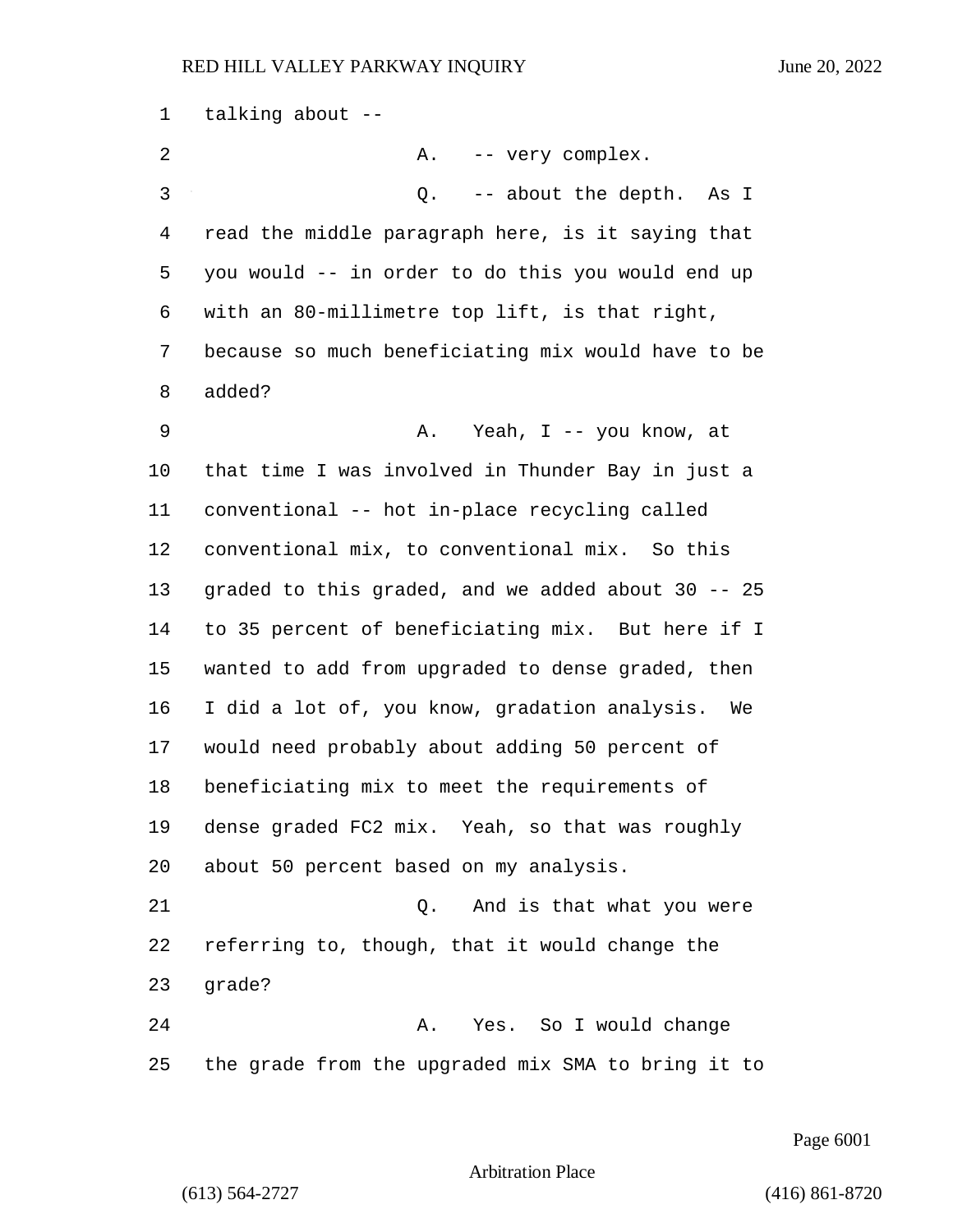be within the envelope for the FC2 -- SuperPave 12.5 FC2 mix. 3 Q. Right. It says in the middle paragraph, though, that doing that, this would raise the existing surface grade by approximately 40 millimetres. So does that actually mean the surface of the road? 8 A. Yes. Because, you know, we would have to go down all the way through SMA because SMA was cracked. But then it would have an additional 50 -- it was only initial. Later on we could probably think about details, but at that point of time we had to go all the way, all the depth in SMA, and then you would have to add another 50 percent or beneficiating mix, so it would drastically increase the volume. 17 C. Okay. Is the other part there to do with the aggregates? As I'm reading this, I understand it as saying, well, if the PSV of the existing aggregates is 45, and so if you're going to bring it up to 50, you're going to need to add aggregates with a 55 PSV in order to achieve an overall PSV of 50. Is that what you're saying there? 25 A. This is what I -- I read

Page 6002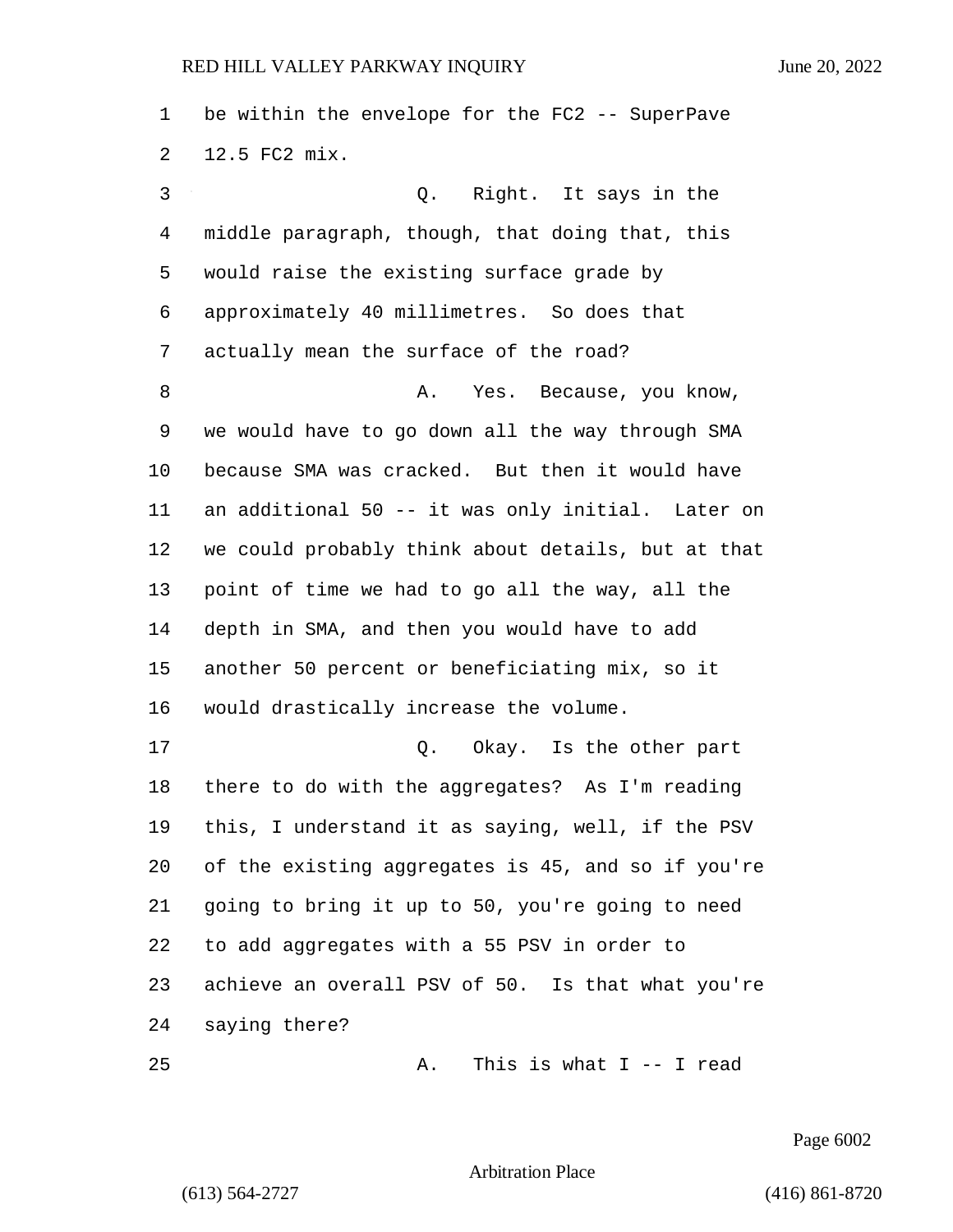| 1  | number of papers how blending of aggregates with   |
|----|----------------------------------------------------|
| 2  | different PSV works. There is not a perfect        |
| 3  | solution, but that was - you know, at this point   |
| 4  | of time I say, okay, if I have 45, if I have       |
| 5  | something much better, then I will have the blend  |
| 6  | of better and worse, so I can bring it to about 50 |
| 7  | overall.                                           |
| 8  | Q. All right. And in the                           |
| 9  | third line of the paragraph in the expanded text   |
| 10 | here it says:                                      |
| 11 | "We understand that the                            |
| 12 | desired PSV by the City would                      |
| 13 | be 50." (As read)                                  |
| 14 | What is that from? Is that                         |
| 15 | based on your recommendation, or is that something |
| 16 | that someone at the City expressed to you as a $-$ |
| 17 | as the City's desire.                              |
| 18 | A. Well, I don't remember                          |
| 19 | anybody from the City just bring this particular   |
| 20 | number to me, but it was -- for me it was, like,   |
| 21 | DSM -- minimum PSV for aggregate to be on the DSM  |
| 22 | list, 50, so this -- the final PSV of the blend    |
| 23 | would have to be at least 50.                      |
| 24 | Q. No, that I get. It's                            |
| 25 | just it sort of expresses it as a wish of the      |

Page 6003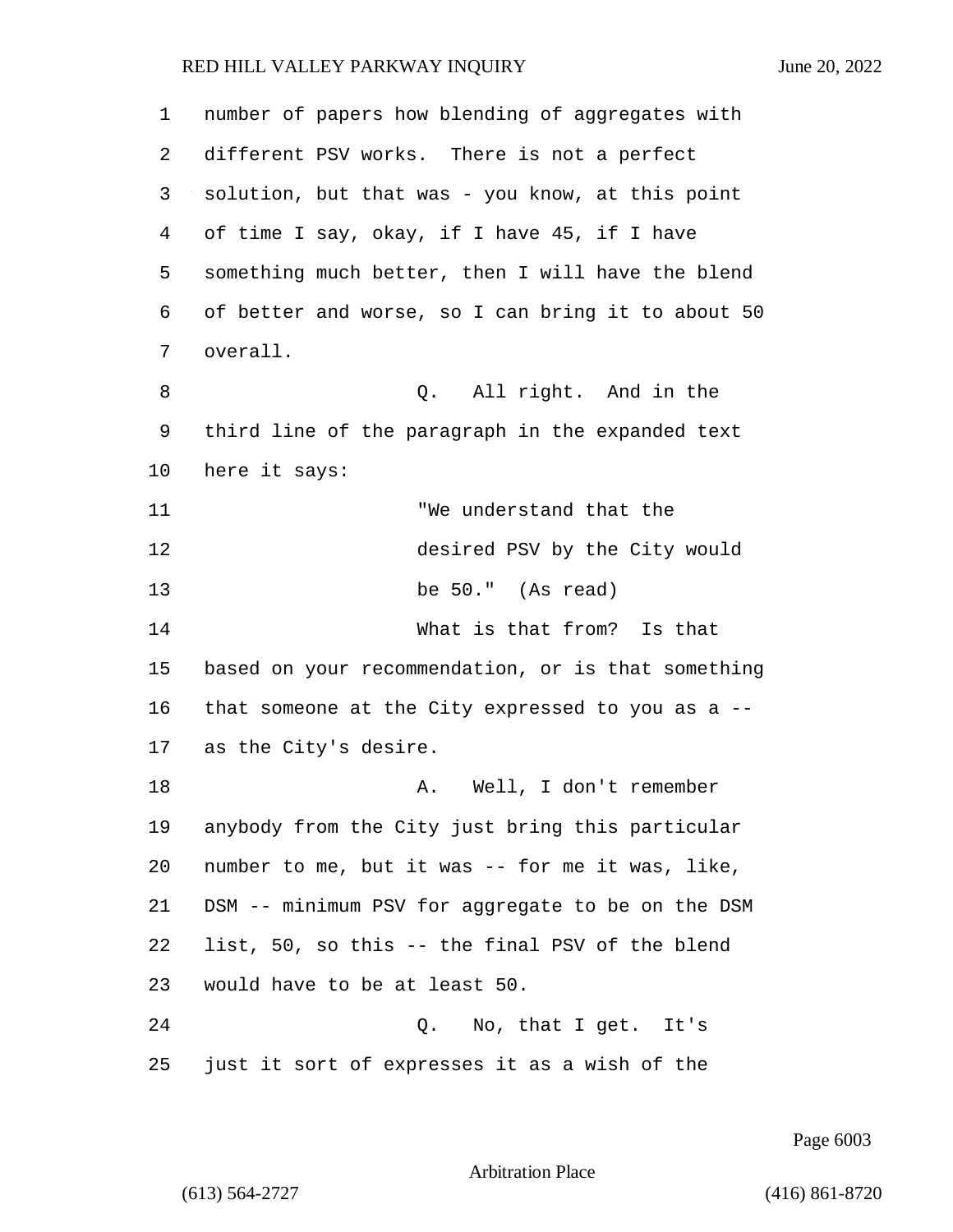City, and I'm just wondering if that was the case, or if that was actually your -- just part of your recommendations based on the MTO's DSM requirements? 5 A. That was part of  $-$  of course part of my recommendations based on DSM requirements, but I also -- like, you know, the City would like to meet these requirements. 9 Q. Okay. 10 A. Because 45 was not sufficient so that would be.... 12 0. If you could take that down, Registrar. 14 And we know that the Tradewind report was publicly disclosed on February 6th, 2019 in a press release by the City attaching the Tradewind report and a memo by CIMA dated February 4th, 2019. And did you have any involvement in or awareness of the CIMA February 4th, 2019 memo before it was made public? 21 A. No, I didn't. 22 Q. Okay. And aside from delivering the final pavement evaluation report and the HIR suitability report that we've discussed, what was your involvement with City

Page 6004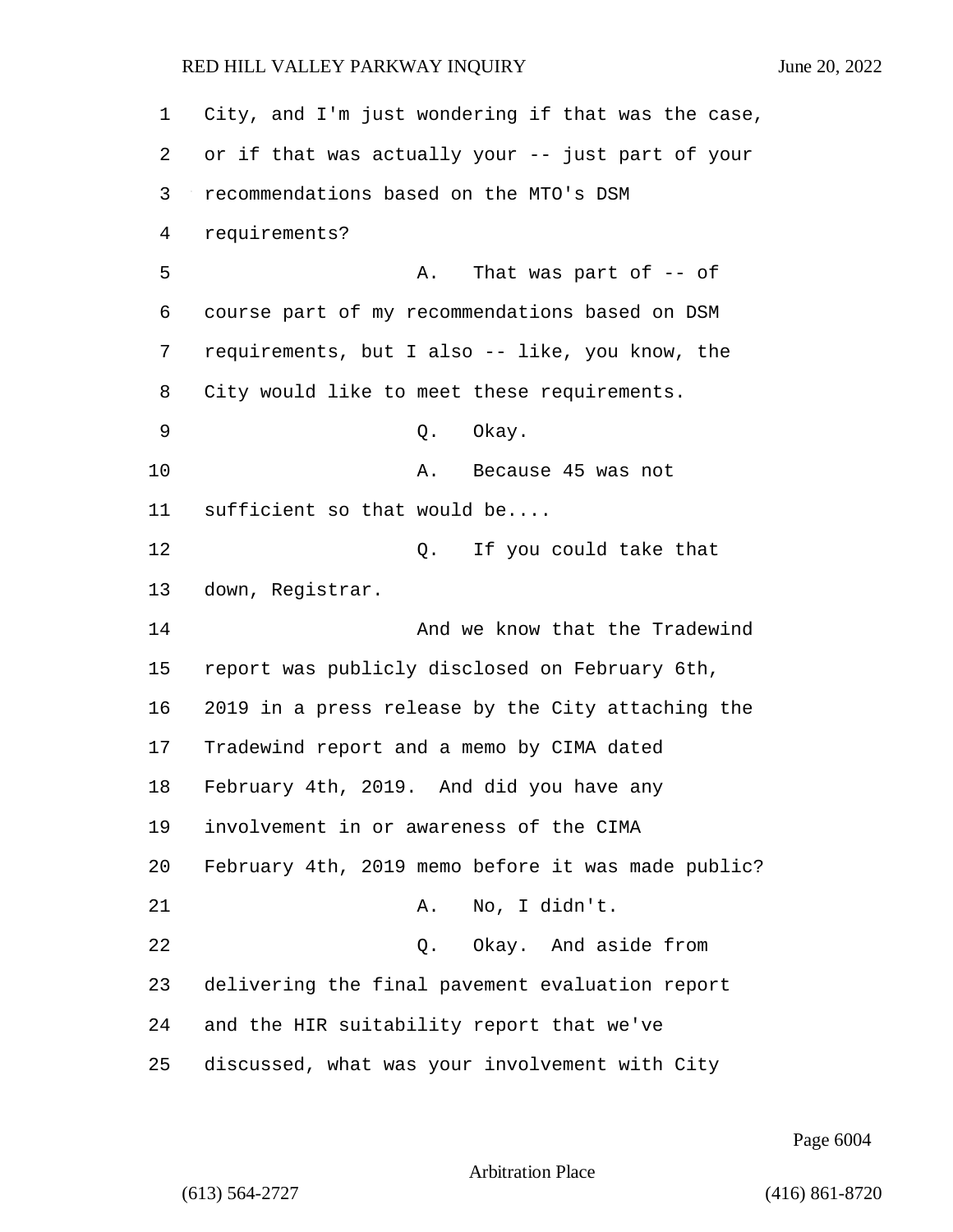## RED HILL VALLEY PARKWAY INQUIRY June 20, 2022

| 1  | staff after the Tradewind report was made public   |
|----|----------------------------------------------------|
| 2  | on February 6th relating specifically to the Red   |
| 3  | Hill Valley Parkway?                               |
| 4  | For Red Hill Parkway I --<br>Α.                    |
| 5  | We know that audit<br>Q.                           |
| 6  | services -- there's audit services, which I want   |
| 7  | to talk about specifically. Was there anything     |
| 8  | other than the audit services' communications?     |
| 9  | I think that Mr. Becke<br>Α.                       |
| 10 | asking me for falling weight deflectometer results |
| 11 | on the Red Hill Valley Parkway because it weighted |
| 12 | on the LINC and on the -- it would have to be on   |
| 13 | the Red Hill Valley Parkway for the test -- the FW |
| 14 | testing that we did in the 2013.                   |
| 15 | Thank you.<br>Q.                                   |
| 16 | I think he asked me for<br>Α.                      |
| 17 | those FWD testing result.                          |
| 18 | Q. Okay.                                           |
| 19 | MR. LEWIS: I think,                                |
| 20 | Commissioner, there's I believe just a couple of   |
| 21 | short topics that I need to finish off with        |
| 22 | Dr. Uzarowski about. It's 3:27, so I would         |
| 23 | suggest this would be a good time to stop for the  |
| 24 | day. I will not be more than half an hour          |
| 25 | tomorrow morning, and so I did indicate to counsel |

Page 6005

Arbitration Place